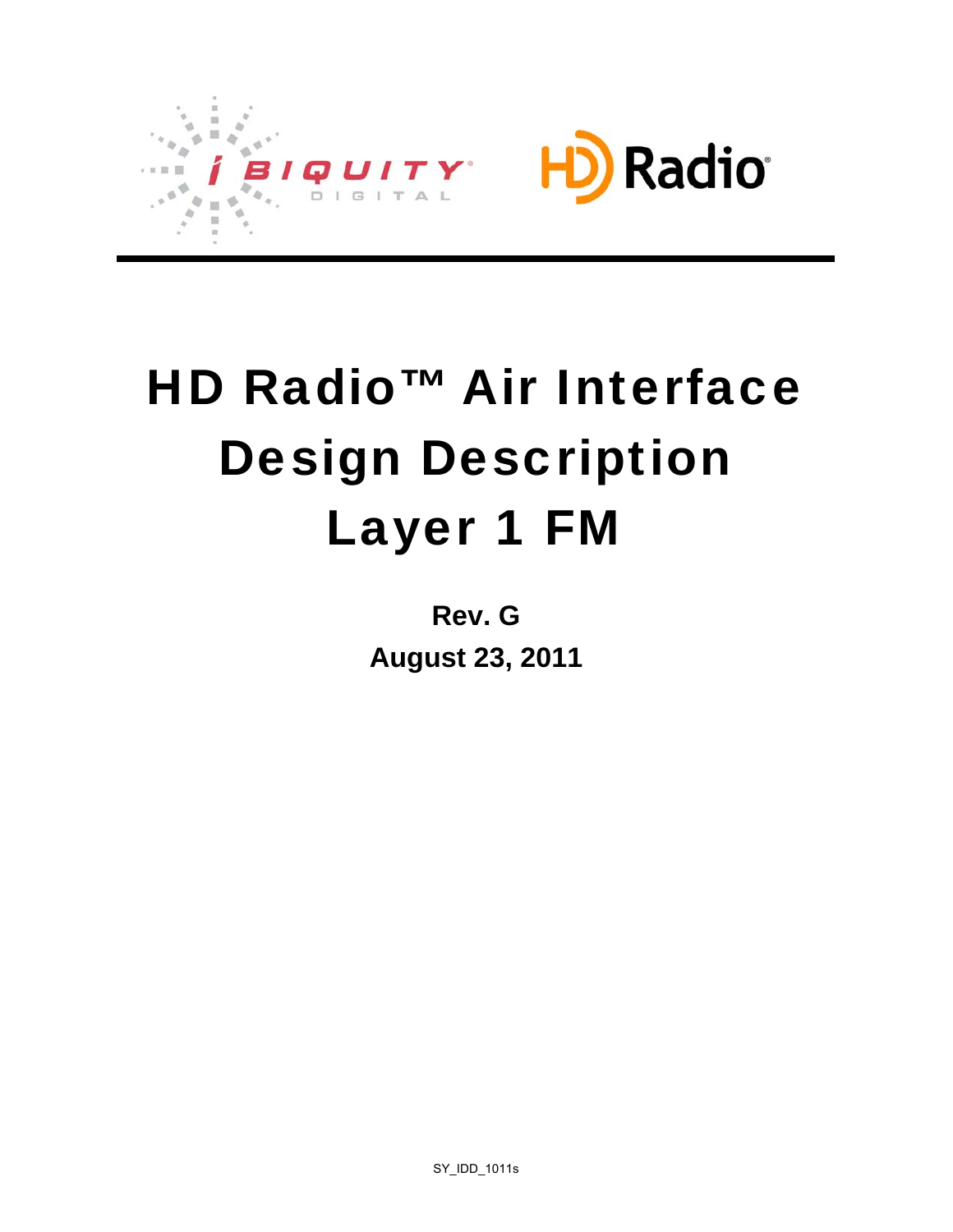#### **TRADEMARKS**

HD Radio™ and the HD, HD Radio, and "Arc" logos are proprietary trademarks of iBiquity Digital Corporation.

"iBiquity", "iBiquity Digital", and the iBiquity Digital logo are also proprietary trademarks of iBiquity.

All other trademarks, whether claimed or registered, are the exclusive property of their respective owners.

#### **iBiquity Digital Corporation**

6711 Columbia Gateway Drive, Suite 500 Columbia, MD 21046 Voice: 443-539-4290 Fax: 443-539-4291 **E-mail address:** [info@ibiquity.com](mailto:info@ibiquity.com)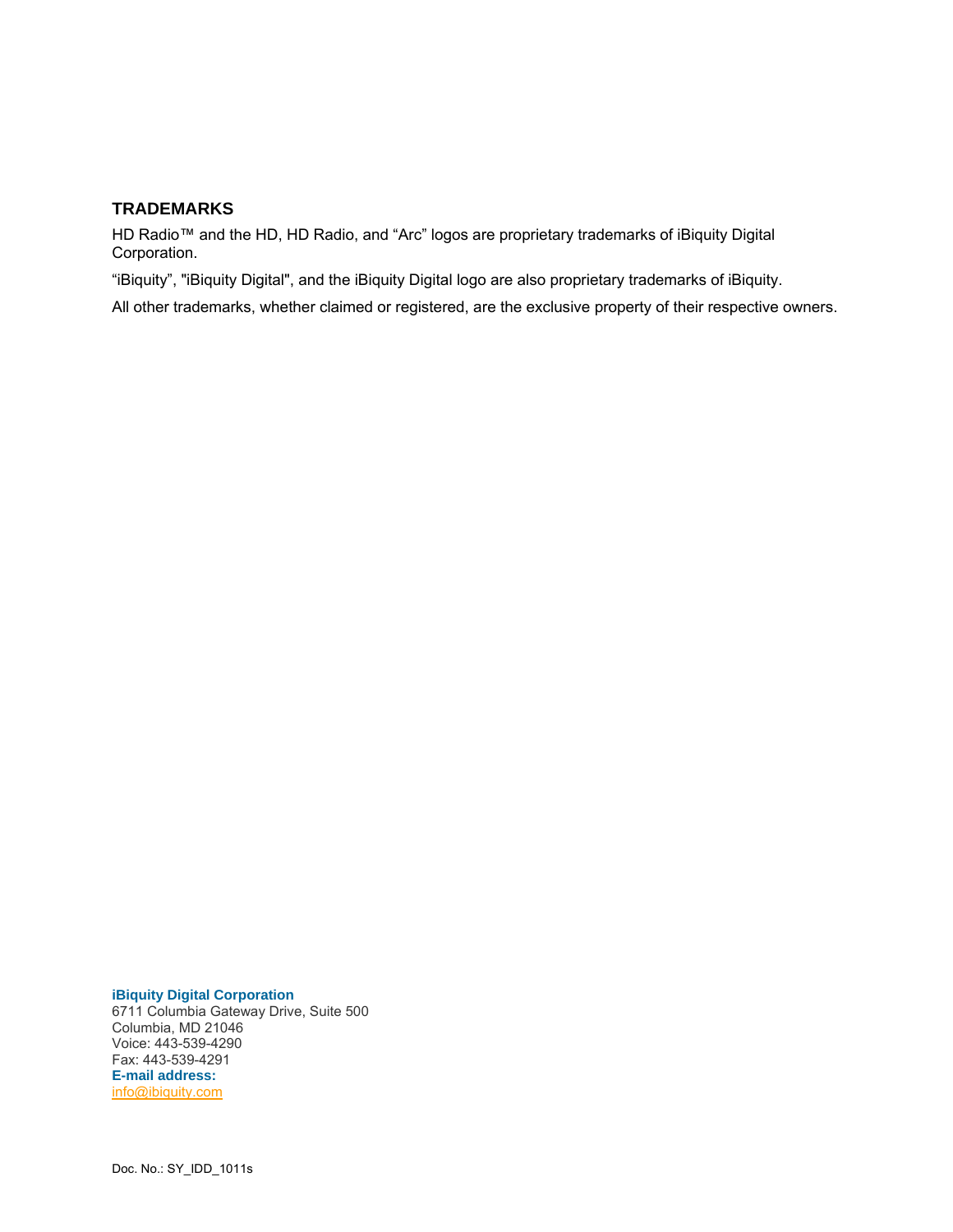# **Table of Contents**

# **Contents**

| 1            |       |  |
|--------------|-------|--|
|              | 1.1   |  |
|              | 1.2   |  |
| $\mathbf{2}$ |       |  |
| 3            |       |  |
|              | 3.1   |  |
|              | 3.2   |  |
|              | 3.3   |  |
|              | 3.4   |  |
|              | 3.4.1 |  |
|              | 3.4.2 |  |
|              | 3.5   |  |
| 4            |       |  |
|              | 4.1   |  |
|              | 4.2   |  |
|              | 4.2.1 |  |
|              | 4.2.2 |  |
|              | 4.2.3 |  |
|              | 4.3   |  |
|              | 4.4   |  |
|              | 4.4.1 |  |
|              | 4.4.2 |  |
|              | 4.4.3 |  |
|              | 4.5   |  |
|              | 4.5.1 |  |
|              | 4.5.2 |  |
|              | 4.5.3 |  |
|              | 4.5.4 |  |
|              | 4.5.5 |  |
|              | 4.5.6 |  |
|              | 4.5.7 |  |
| 5            |       |  |
|              | 5.1   |  |
|              | 5.2   |  |
|              | 5.3   |  |
|              | 5.4   |  |
|              | 5.5   |  |
| 6            |       |  |
|              | 6.1   |  |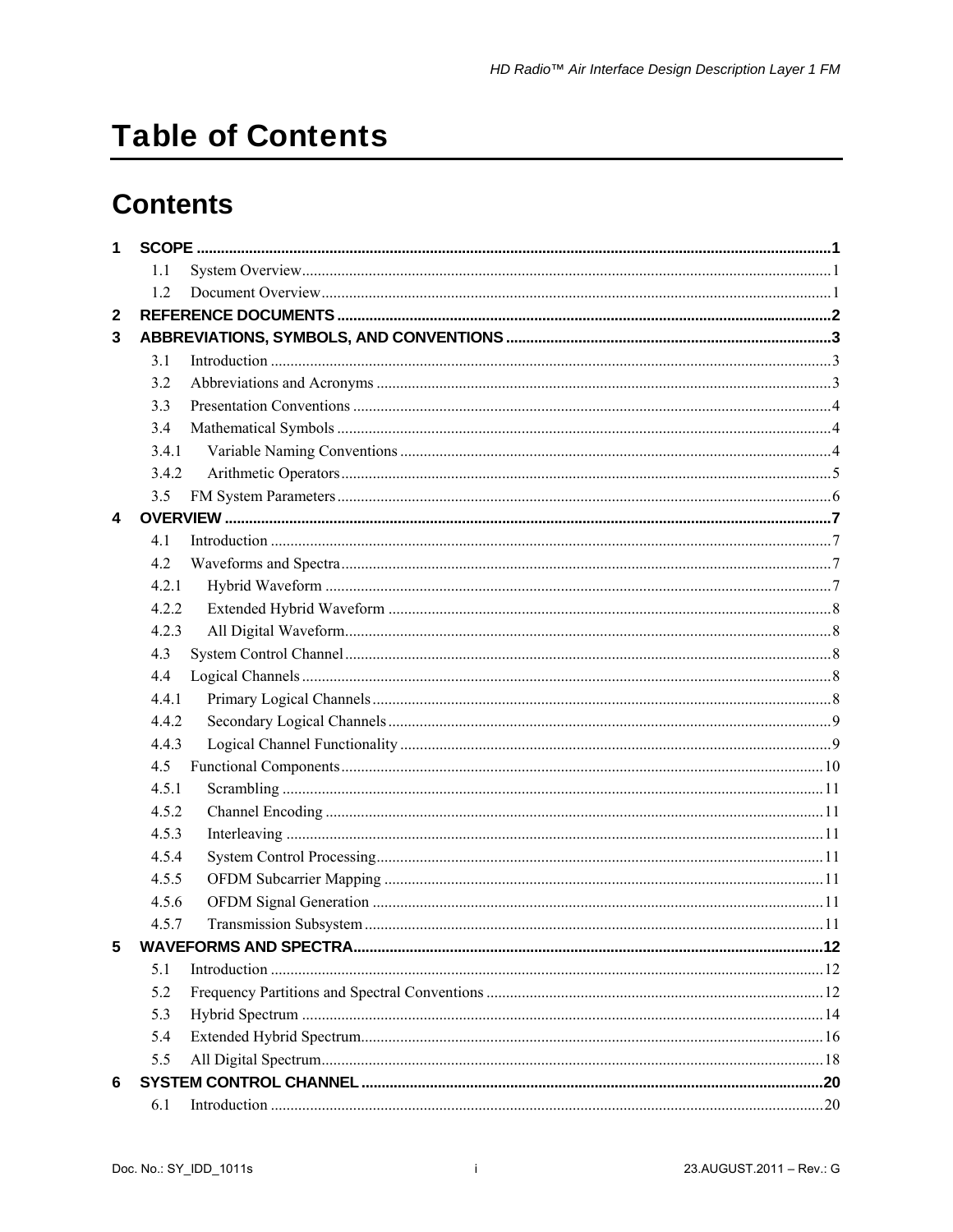|   | 6.2    |  |
|---|--------|--|
|   | 6.2.1  |  |
|   | 6.2.2  |  |
|   | 6.2.3  |  |
|   | 6.3    |  |
|   | 6.4    |  |
|   | 6.5    |  |
|   | 6.6    |  |
|   | 6.7    |  |
| 7 |        |  |
|   | 7.1    |  |
|   | 7.2    |  |
|   | 7.2.1  |  |
|   | 7.2.2  |  |
|   | 7.2.3  |  |
|   | 7.2.4  |  |
|   | 7.3    |  |
|   | 7.4    |  |
| 8 |        |  |
|   | 8.1    |  |
|   | 8.2    |  |
| 9 |        |  |
|   | 9.1    |  |
|   | 9.2    |  |
|   | 9.3    |  |
|   | 9.3.1  |  |
|   | 9.3.2  |  |
|   | 9.3.3  |  |
|   | 9.3.4  |  |
|   | 9.4    |  |
|   | 9.4.1  |  |
|   | 9.4.2  |  |
|   | 9.4.3  |  |
|   | 9.4.4  |  |
|   | 9.4.5  |  |
|   | 9.4.6  |  |
|   | 9.4.7  |  |
|   | 9.4.8  |  |
|   | 9.4.9  |  |
|   |        |  |
|   | 10-1   |  |
|   |        |  |
|   | 10.2.1 |  |
|   | 10.2.2 |  |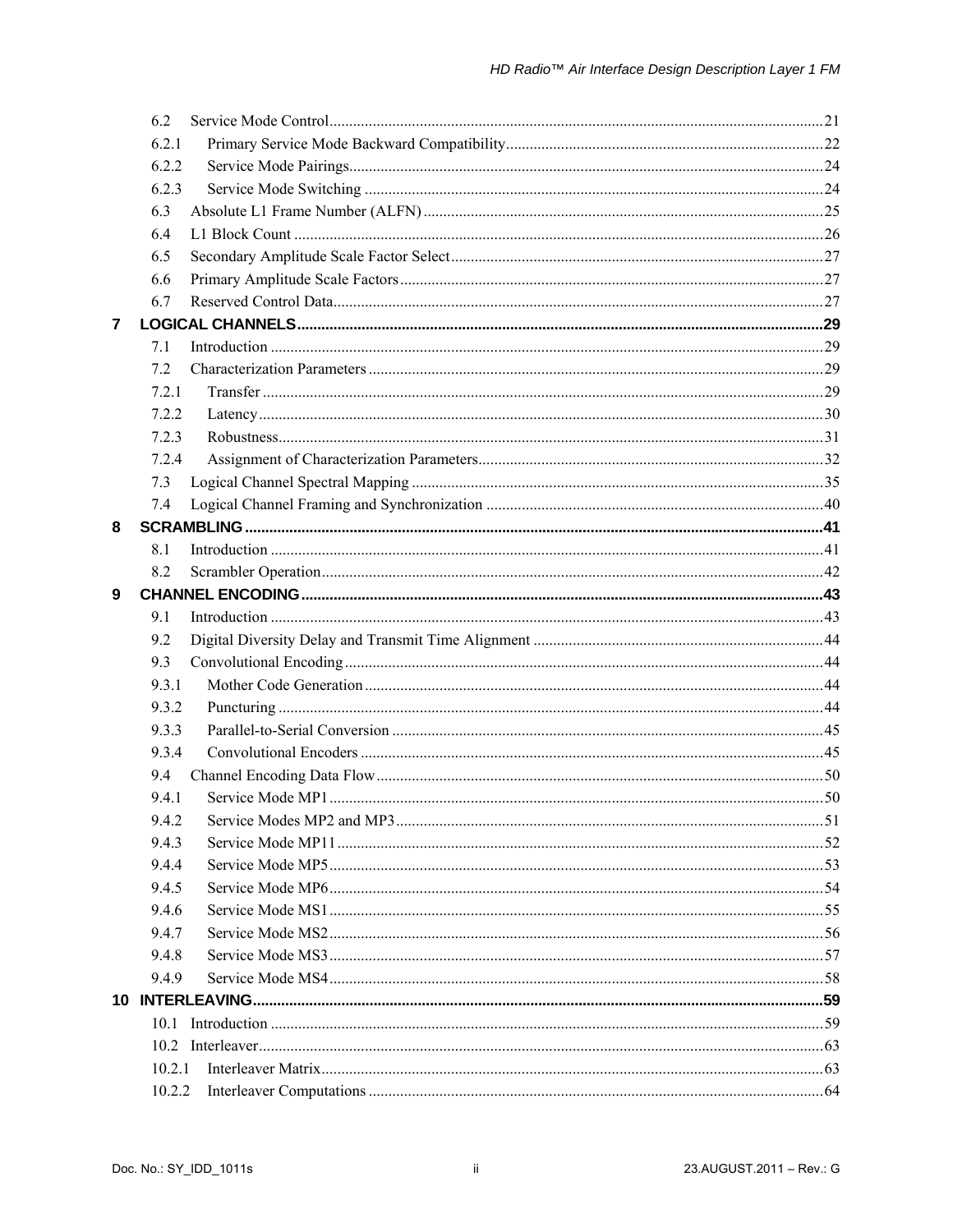|    | 10.2.3 |  |
|----|--------|--|
|    | 10.2.4 |  |
|    | 10.2.5 |  |
|    | 10.2.6 |  |
|    |        |  |
|    |        |  |
|    | 10.4.1 |  |
|    | 10.4.2 |  |
|    | 10.4.3 |  |
|    | 10.4.4 |  |
|    | 10.4.5 |  |
|    | 10.4.6 |  |
| 11 |        |  |
|    |        |  |
|    |        |  |
|    | 11.2.1 |  |
|    | 11.2.2 |  |
|    | 11.2.3 |  |
|    | 11.2.4 |  |
|    | 11.2.5 |  |
|    | 11.2.6 |  |
|    | 11.2.7 |  |
|    | 11.2.8 |  |
|    |        |  |
|    |        |  |
|    |        |  |
|    |        |  |
|    | 12.21  |  |
|    | 12.2.2 |  |
|    |        |  |
|    |        |  |
|    | 1232   |  |
|    |        |  |
|    |        |  |
|    |        |  |
|    |        |  |
|    |        |  |
|    |        |  |
|    | 14.2.1 |  |
|    | 14.2.2 |  |
|    | 14.2.3 |  |
|    | 14.2.4 |  |
|    | 14.2.5 |  |
|    |        |  |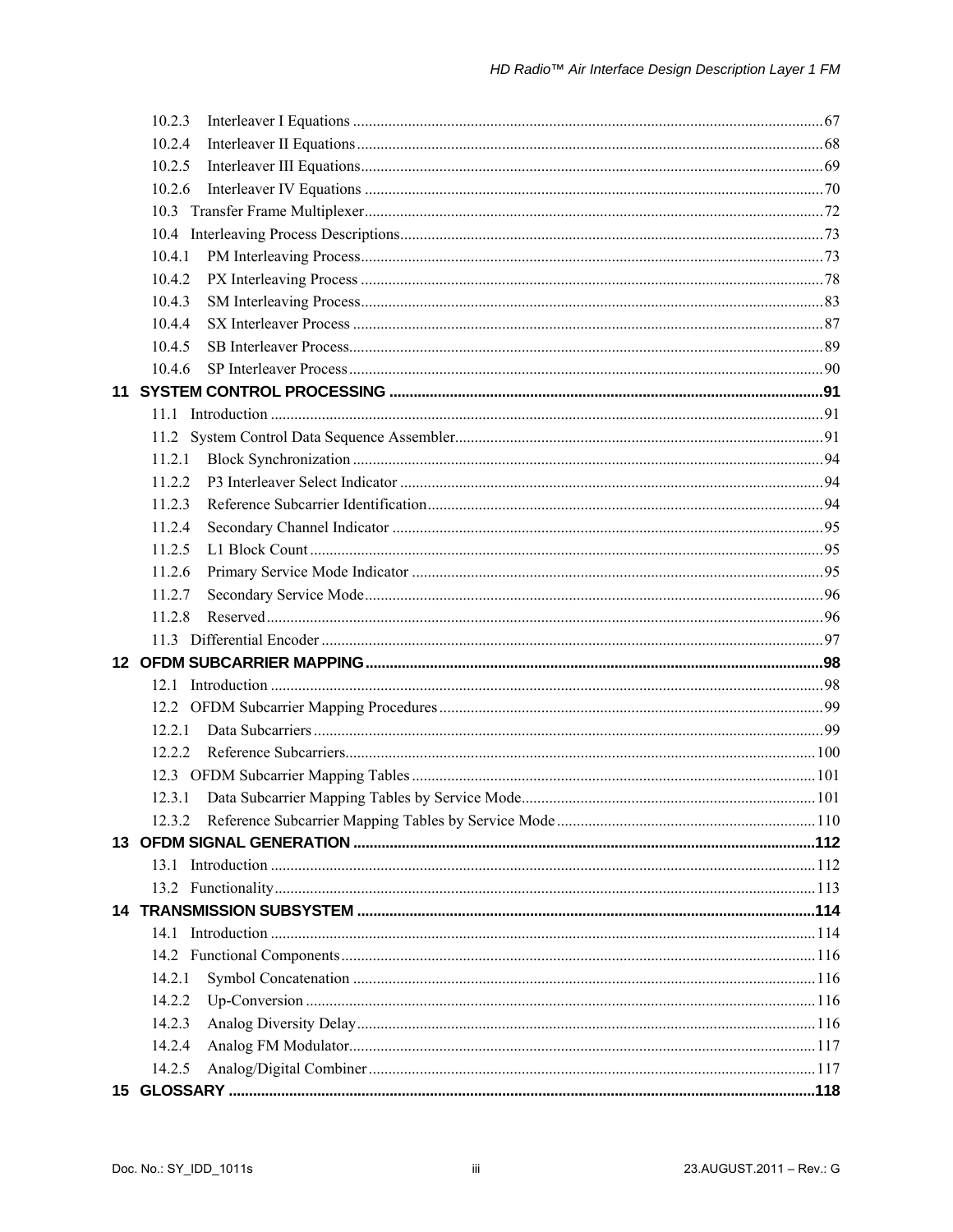# **List of Figures**

| Figure 5-6: Spectrum of the Extended Hybrid Waveform - Service Modes MP2, MP3, MP11, MP5, and MP616 |  |
|-----------------------------------------------------------------------------------------------------|--|
| Figure 5-7: Spectrum of the All Digital Waveform – Service Modes MP5 and MP6, MS1 through MS4  18   |  |
|                                                                                                     |  |
|                                                                                                     |  |
|                                                                                                     |  |
|                                                                                                     |  |
|                                                                                                     |  |
|                                                                                                     |  |
|                                                                                                     |  |
|                                                                                                     |  |
|                                                                                                     |  |
|                                                                                                     |  |
|                                                                                                     |  |
|                                                                                                     |  |
|                                                                                                     |  |
|                                                                                                     |  |
|                                                                                                     |  |
|                                                                                                     |  |
|                                                                                                     |  |
|                                                                                                     |  |
|                                                                                                     |  |
|                                                                                                     |  |
|                                                                                                     |  |
|                                                                                                     |  |
|                                                                                                     |  |
|                                                                                                     |  |
|                                                                                                     |  |
|                                                                                                     |  |
|                                                                                                     |  |
|                                                                                                     |  |
|                                                                                                     |  |
|                                                                                                     |  |
|                                                                                                     |  |
|                                                                                                     |  |
|                                                                                                     |  |
|                                                                                                     |  |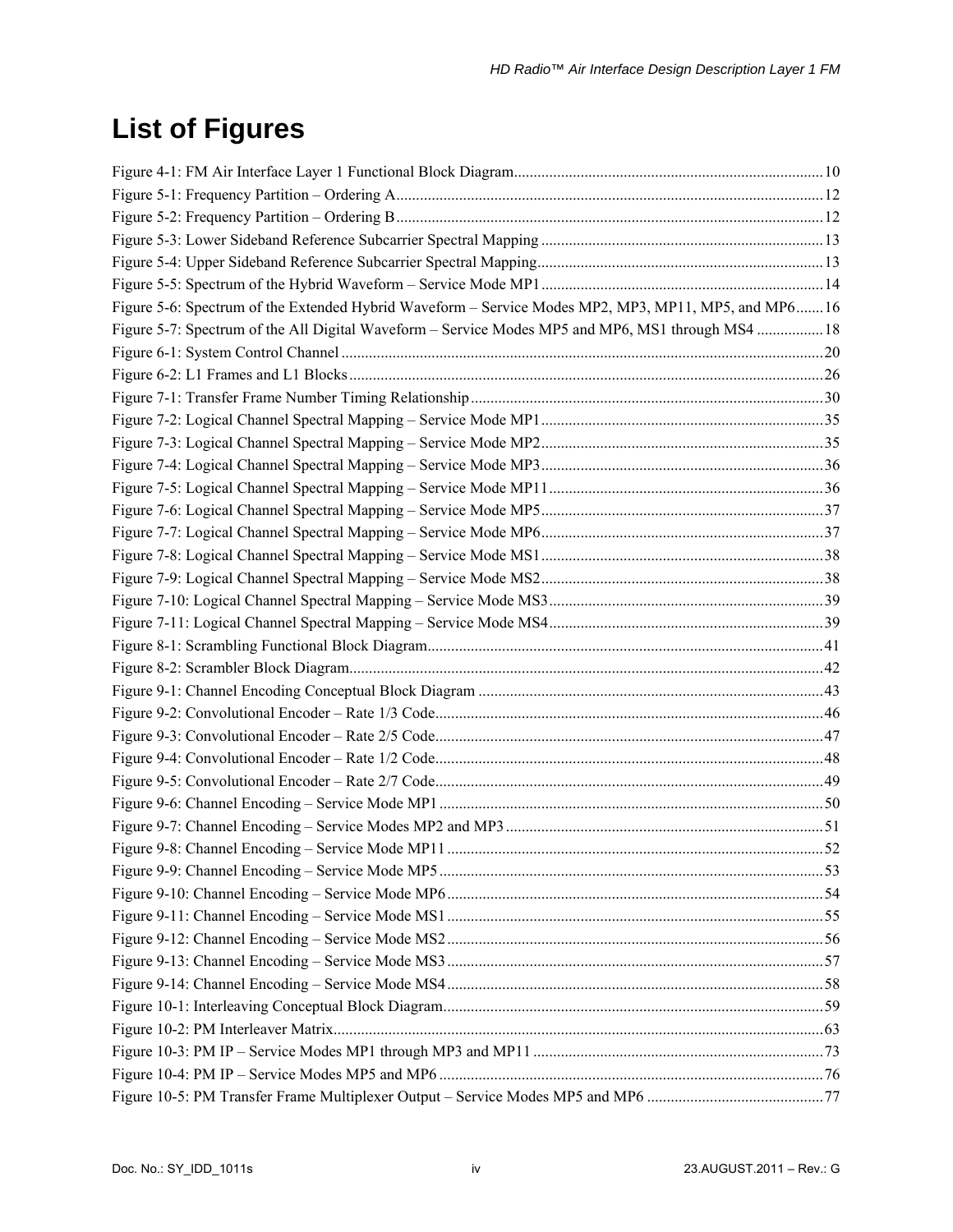| Figure 14-2: Hybrid/Extended Hybrid Transmission Subsystem Functional Block Diagram115 |  |
|----------------------------------------------------------------------------------------|--|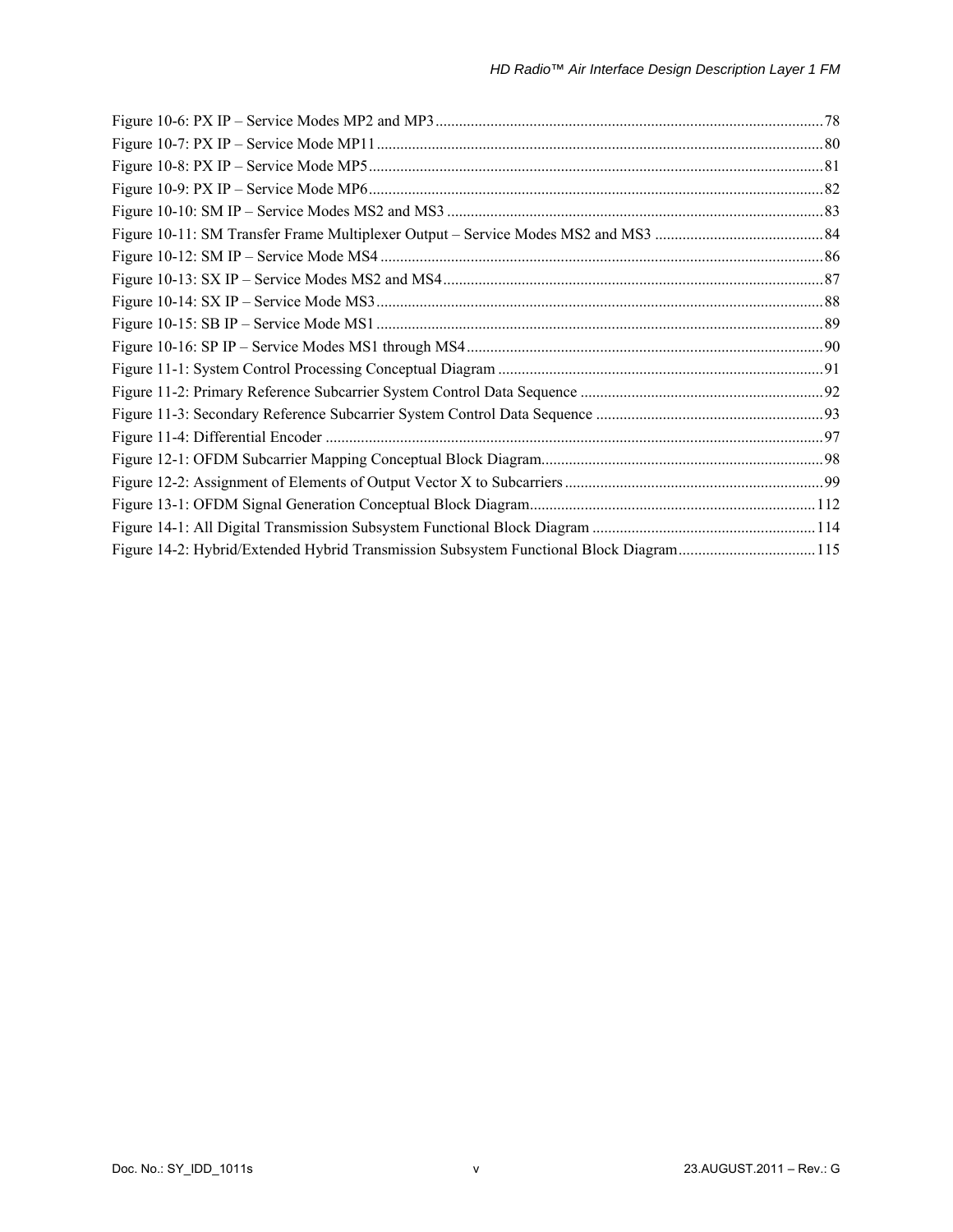# **List of Tables**

| Table 5-2: Extended Hybrid Waveform Spectral Summary - Service Modes MP2, MP3, MP11, MP5, and MP617             |  |
|-----------------------------------------------------------------------------------------------------------------|--|
| Table 5-3: All Digital Waveform Spectral Summary - Service Modes MP5 and MP6, MS1 through MS4 19                |  |
|                                                                                                                 |  |
|                                                                                                                 |  |
|                                                                                                                 |  |
|                                                                                                                 |  |
|                                                                                                                 |  |
|                                                                                                                 |  |
| Table 6-7: Correlation of Primary Reserved Control Data Bits and System Control Data Sequence Bit Locations27   |  |
| Table 6-8: Correlation of Secondary Reserved Control Data Bits and System Control Data Sequence Bit Locations28 |  |
|                                                                                                                 |  |
|                                                                                                                 |  |
|                                                                                                                 |  |
|                                                                                                                 |  |
|                                                                                                                 |  |
|                                                                                                                 |  |
|                                                                                                                 |  |
|                                                                                                                 |  |
|                                                                                                                 |  |
|                                                                                                                 |  |
|                                                                                                                 |  |
|                                                                                                                 |  |
|                                                                                                                 |  |
|                                                                                                                 |  |
|                                                                                                                 |  |
|                                                                                                                 |  |
|                                                                                                                 |  |
|                                                                                                                 |  |
|                                                                                                                 |  |
|                                                                                                                 |  |
|                                                                                                                 |  |
|                                                                                                                 |  |
|                                                                                                                 |  |
|                                                                                                                 |  |
|                                                                                                                 |  |
|                                                                                                                 |  |
|                                                                                                                 |  |
|                                                                                                                 |  |
|                                                                                                                 |  |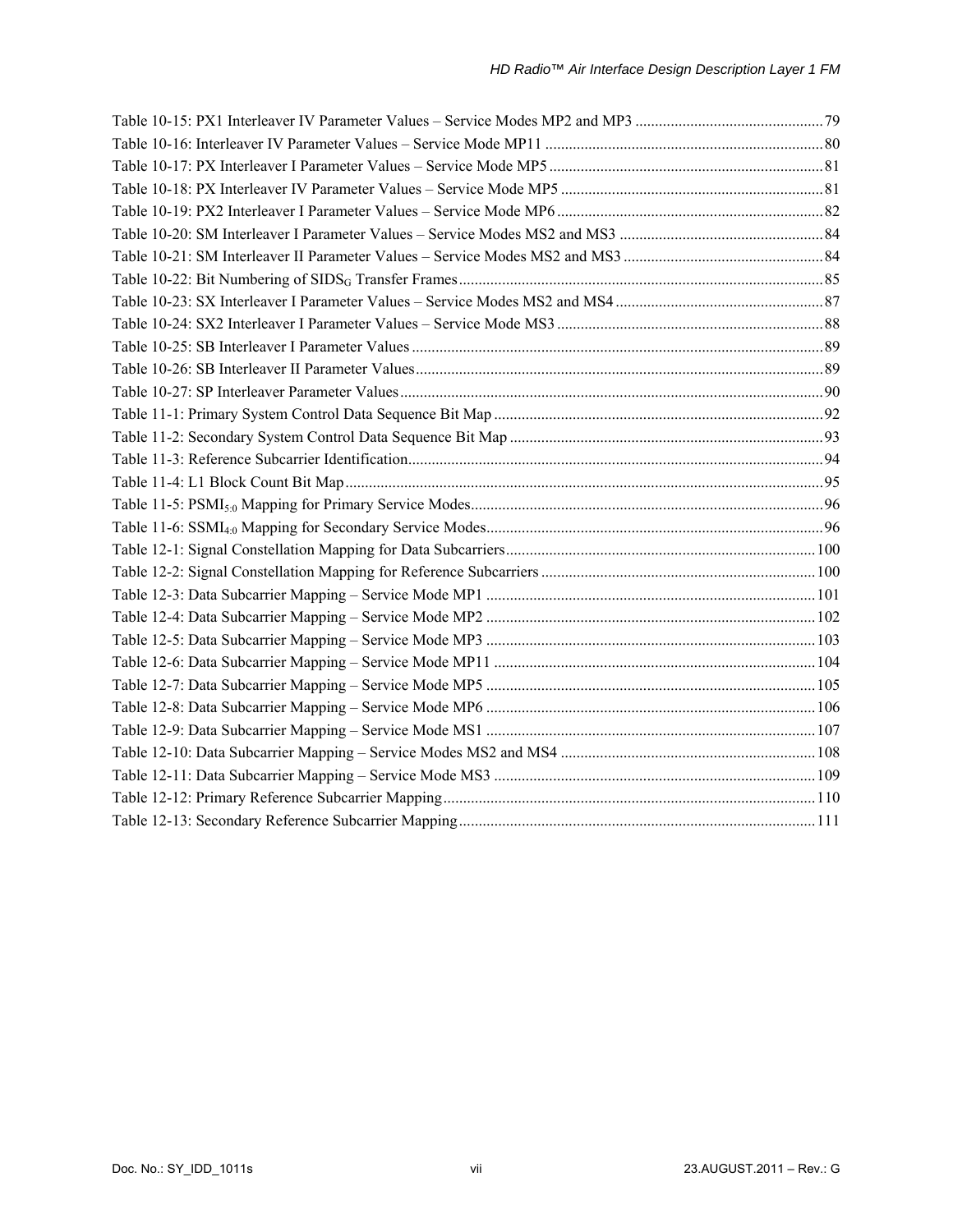## <span id="page-9-1"></span><span id="page-9-0"></span>**1 Scope**

#### <span id="page-9-2"></span>1.1 System Overview

The iBiquity Digital Corporation HD Radio™ system is designed to permit a smooth evolution from current analog *amplitude modulation* (AM) and *frequency modulation* (FM) radio to a fully digital inband on-channel (IBOC) system. This system delivers digital audio and data services to mobile, portable, and fixed receivers from terrestrial transmitters in the existing medium frequency (MF) and very high frequency (VHF) radio bands. Broadcasters may continue to transmit analog AM and FM simultaneously with the new, higher-quality, and more robust *digital signals*, allowing themselves and their listeners to convert from analog to digital radio while maintaining their current frequency allocations.

#### <span id="page-9-3"></span>1.2 Document Overview

This document defines the generation of *Layer 1 (L1)* FM HD Radio signals for transmission over the air to receiving equipment. It describes how control and information are passed through the Layer 1 FM air interface to generate an HD Radio signal. It focuses on the creation of the transmitted FM HD Radio signal; specific hardware and software implementation is not described.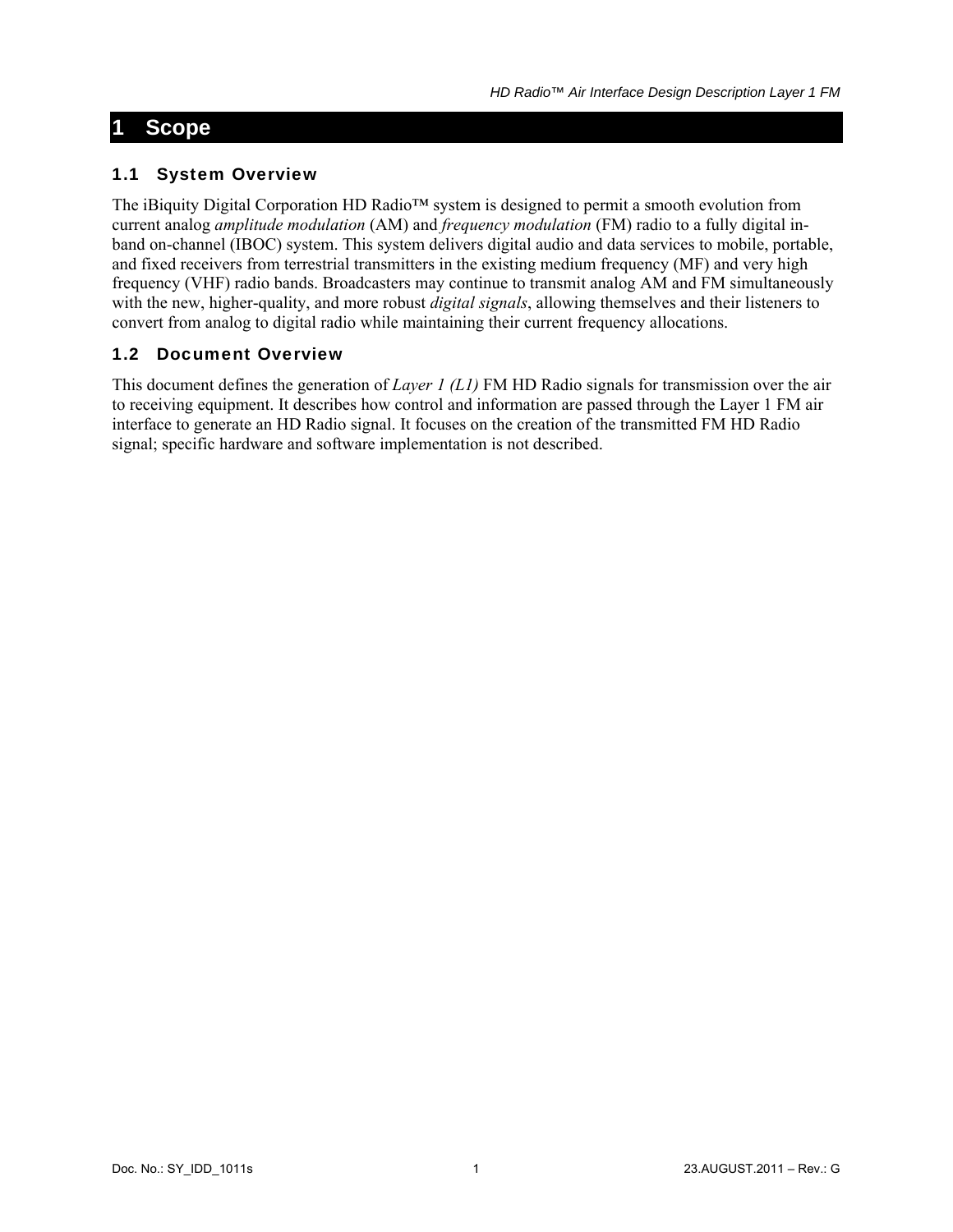## <span id="page-10-1"></span><span id="page-10-0"></span>**2 Reference Documents**

#### STATEMENT

Each referenced document that is mentioned in this document shall be listed in the following iBiquity document:

● Reference Documents for the NRSC In-Band/On-Channel Digital Radio Broadcasting Standard Document Number: SY\_REF\_2690s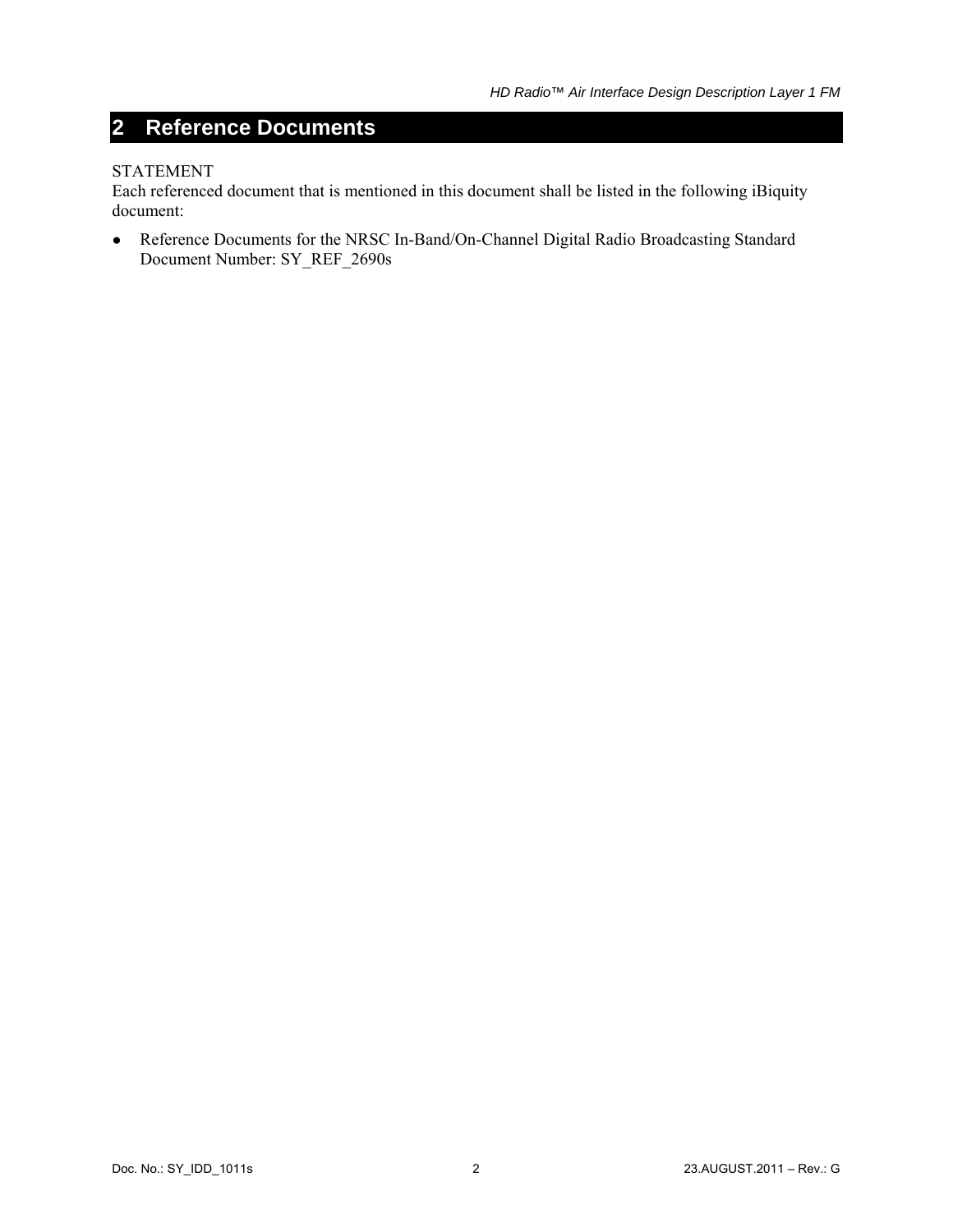## <span id="page-11-1"></span><span id="page-11-0"></span>**3 Abbreviations, Symbols, and Conventions**

#### <span id="page-11-2"></span>3.1 Introduction

Section [3](#page-11-1) presents the following items that are pertinent to a better understanding of this document:

- Abbreviations and Acronyms
- Presentation Conventions
- Mathematical Symbols
- FM System Parameters

*Note: A glossary defining the technical terms used herein is provided at the end of this document.* 

#### <span id="page-11-3"></span>3.2 Abbreviations and Acronyms

| <b>ALFN</b>                   | Absolute L1 Frame Number                        |
|-------------------------------|-------------------------------------------------|
| AM                            | <b>Amplitude Modulation</b>                     |
| <b>ASF</b>                    | Secondary Amplitude Scale Factor Select         |
| BC                            | L1 Block Count                                  |
| <b>BPSK</b>                   | <b>Binary Phase Shift Keying</b>                |
| EAS                           | <b>Emergency Alert System</b>                   |
| <b>FM</b>                     | <b>Frequency Modulation</b>                     |
| <b>GPS</b>                    | Global Positioning System                       |
| <b>IBOC</b>                   | In-Band On-Channel                              |
| $\rm IP$                      | <b>Interleaving Process</b>                     |
| kbit/s                        | kilobits per second                             |
| L1                            | Layer 1                                         |
| L2                            | Layer 2                                         |
| <b>MF</b>                     | Medium Frequency                                |
| <b>MHz</b>                    | Megahertz                                       |
| MP1 - MP3, MP11, MP5, and MP6 | Primary Service Modes 1 through 3, 11, 5, and 6 |
| $MS1 - MS4$                   | Secondary Service Modes 1 through 4             |
| N/A                           | Not Applicable                                  |
| <b>OFDM</b>                   | Orthogonal Frequency Division Multiplexing      |
| $P1 - P4$                     | Primary Logical Channels 1 through 4            |
| P3ISI                         | P3 Interleaver Select Indicator                 |
| PDU                           | Protocol Data Unit                              |
| <b>PIDS</b>                   | Primary IBOC Data Service Logical Channel       |
| PM                            | Primary Main                                    |
| <b>PSM</b>                    | Primary Service Mode Control                    |
| <b>PSMI</b>                   | Primary Service Mode Indicator                  |
| PX                            | Primary Extended                                |
| <b>QPSK</b>                   | Quadrature Phase Shift Keying                   |
| RF                            | Radio Frequency                                 |
| <b>RSID</b>                   | Reference Subcarrier Identification             |
| $S1 - S5$                     | Secondary Logical Channels 1 through 5          |
| SB                            | Secondary Broadband                             |
| <b>SCA</b>                    | <b>Subsidiary Communications Authorization</b>  |
| <b>SCCH</b>                   | <b>System Control Channel</b>                   |
| <b>SCI</b>                    | Secondary Channel Indicator                     |
| <b>SIDS</b>                   | Secondary IBOC Data Service Logical Channel     |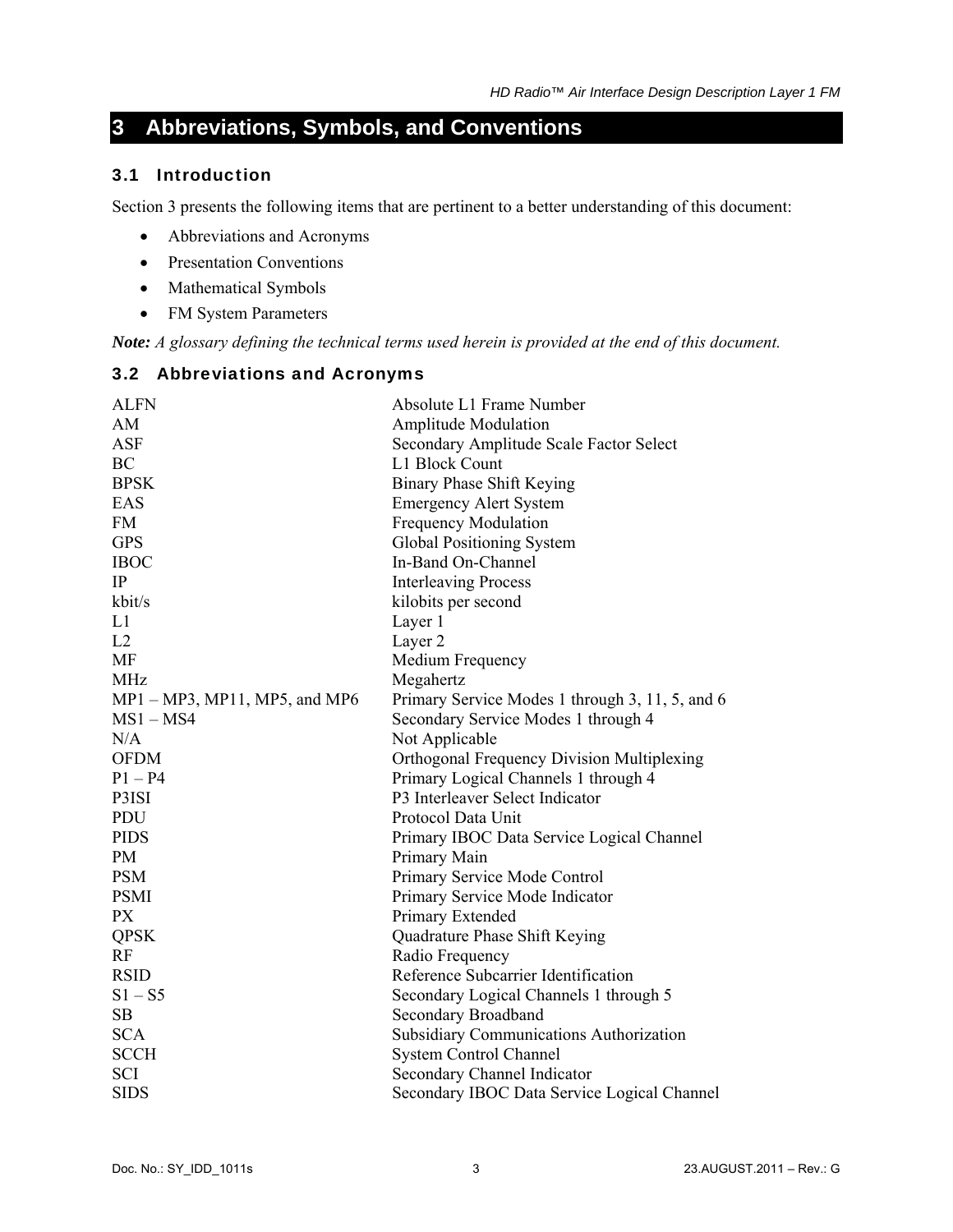<span id="page-12-0"></span>

| <b>SIS</b>  | <b>Station Information Service</b> |
|-------------|------------------------------------|
| <b>SM</b>   | Secondary Main                     |
| <b>SP</b>   | <b>Secondary Protected</b>         |
| <b>SSM</b>  | Secondary Service Mode Control     |
| <b>SSMI</b> | Secondary Service Mode Indicator   |
| SX          | Secondary Extended                 |
| <b>UTC</b>  | Coordinated Universal Time         |
| <b>VHF</b>  | Very High Frequency                |
|             |                                    |

#### <span id="page-12-1"></span>3.3 Presentation Conventions

Unless otherwise noted, the following conventions apply to this document:

- Glossary terms are presented in italics upon their first usage in the text.
- All vectors are indexed starting with 0.
- The element of a vector with the lowest index is considered to be first.
- In drawings and tables, the leftmost bit is considered to occur first in time.
- Bit 0 of a byte or word is considered the least significant bit.
- When presenting the dimensions of a matrix, the number of rows is given first (e.g., an n x m matrix has n rows and m columns).
- In timing diagrams, earliest time is on the left.
- Binary numbers are presented with the most significant bit having the highest index.
- In representations of binary numbers, the least significant bit is on the right.

#### <span id="page-12-2"></span>3.4 Mathematical Symbols

#### <span id="page-12-3"></span>3.4.1 Variable Naming Conventions

The variable naming conventions used throughout this document are defined below:

| Category                                          | <b>Definition</b>                                                                       | <b>Examples</b>                      |
|---------------------------------------------------|-----------------------------------------------------------------------------------------|--------------------------------------|
| Lower and upper case<br>letters                   | Indicates scalar quantities                                                             | i, j, J, $g_{11}$                    |
| Underlined lower and<br>upper case letters        | Indicates vectors                                                                       | <u>u, V</u>                          |
| Double underlined lower<br>and upper case letters | Indicates two-dimensional matrices                                                      | <u>u</u> , <u>V</u>                  |
| $[$ i                                             | Indicates the i <sup>th</sup> element of a vector,<br>where i is a non-negative integer | $\underline{u}[0], \underline{V}[1]$ |
|                                                   | Indicates the contents of a vector                                                      | $v = [0, 10, 6, 4]$                  |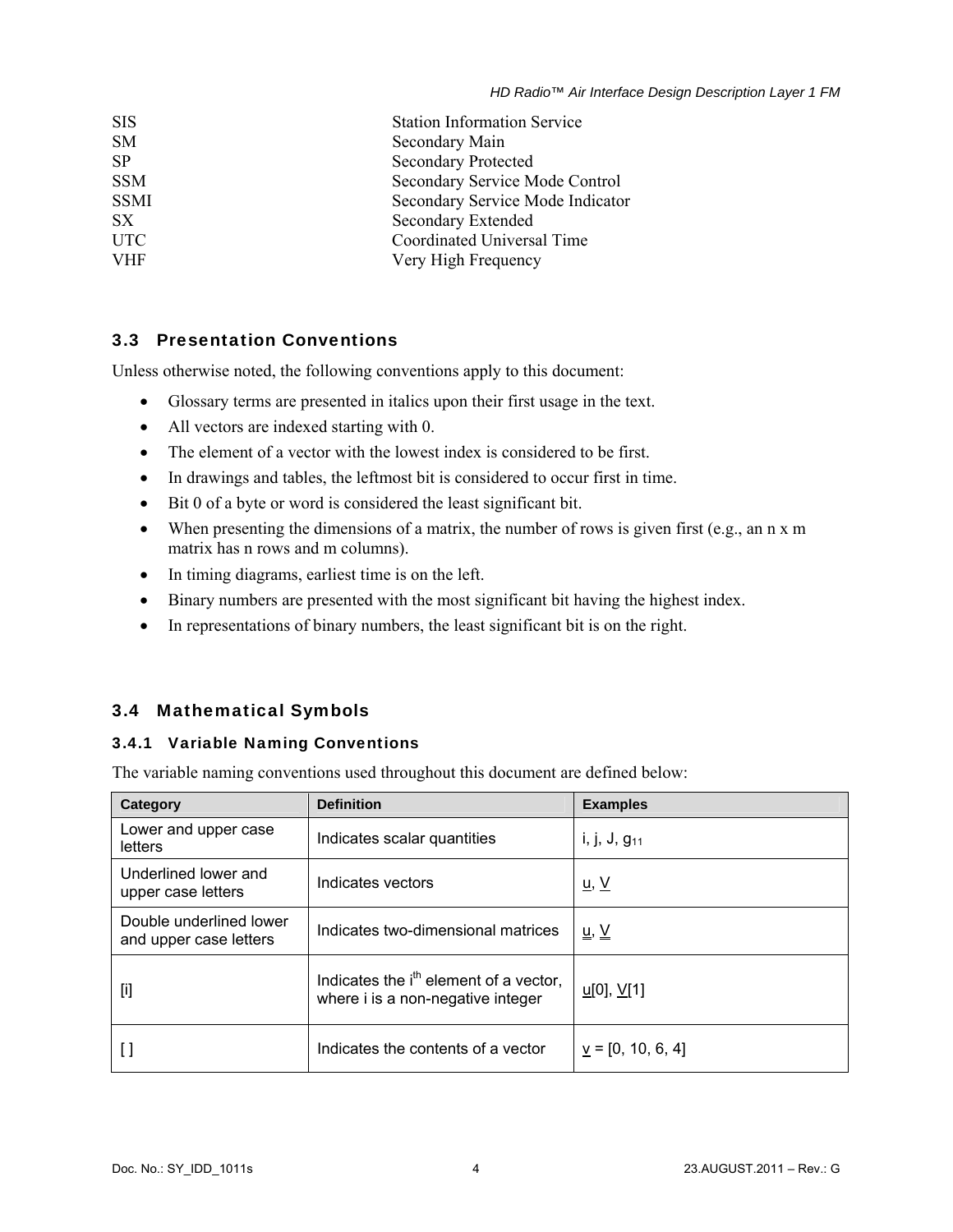*HD Radio™ Air Interface Design Description Layer 1 FM*

<span id="page-13-0"></span>

| Category       | <b>Definition</b>                                                                                                                                | <b>Examples</b>                                                        |
|----------------|--------------------------------------------------------------------------------------------------------------------------------------------------|------------------------------------------------------------------------|
| [i] [j]        | Indicates the element of a two-<br>dimensional matrix in the i <sup>th</sup> row<br>and $jth$ column, where i and j are<br>non-negative integers | u[i][j]                                                                |
|                |                                                                                                                                                  | $\underline{V}$ [i][j]                                                 |
|                | Indicates the contents of a matrix                                                                                                               | $\underline{m} = \begin{bmatrix} 0 & 3 & 1 \\ 2 & 7 & 5 \end{bmatrix}$ |
| $n, \ldots, m$ | Indicates all the integers from n to<br>m, inclusive                                                                                             | $3, \ldots, 6 = 3, 4, 5, 6$                                            |
|                | Indicates bit positions n through m                                                                                                              | Given a binary vector:                                                 |
| n:m            | of a binary sequence or binary<br>vector                                                                                                         | $i = [0, 1, 1, 0, 1, 1, 0, 0]$                                         |
|                |                                                                                                                                                  | $i_{2:5}$ = [1, 0, 1, 1]                                               |

#### <span id="page-13-1"></span>3.4.2 Arithmetic Operators

The arithmetic operators used throughout this document are defined below:

| Category   | <b>Definition</b>                                          | <b>Examples</b>                                                                                                                                                                     |
|------------|------------------------------------------------------------|-------------------------------------------------------------------------------------------------------------------------------------------------------------------------------------|
|            | Indicates a multiplication operation                       | $3.4 = 12$                                                                                                                                                                          |
| INT()      | Indicates the integer portion of a real number             | $INT(5/3) = 1$<br>$INT(-1.8) = -1$                                                                                                                                                  |
| a MOD b    | Indicates a modulo operation                               | 33 MOD $16 = 1$                                                                                                                                                                     |
| $\oplus$   | Indicates modulo-2 binary addition                         | $1 \oplus 1 = 0$                                                                                                                                                                    |
|            | Indicates the concatenation of two vectors                 | $\underline{A} = [\underline{B}   \underline{C}]$<br>The resulting vector $\underline{A}$ consists of<br>the elements of $\underline{\mathsf{B}}$ followed by the<br>elements of C. |
|            | Indicates the square-root of -1                            | $i = \sqrt{-1}$                                                                                                                                                                     |
| Re()       | Indicates the real component of a complex quantity         | If $x = (3 + i4)$ , Re(x) = 3                                                                                                                                                       |
| Im()       | Indicates the imaginary component of a complex<br>quantity | If $x = (3 + j4)$ , Im(x) = 4                                                                                                                                                       |
| $log_{10}$ | Indicates the base-10 logarithm                            | $log_{10}(100) = 2$                                                                                                                                                                 |
| x          | Indicates the absolute value of x                          | $ -5  = 5$<br>  3 – 4   = 1                                                                                                                                                         |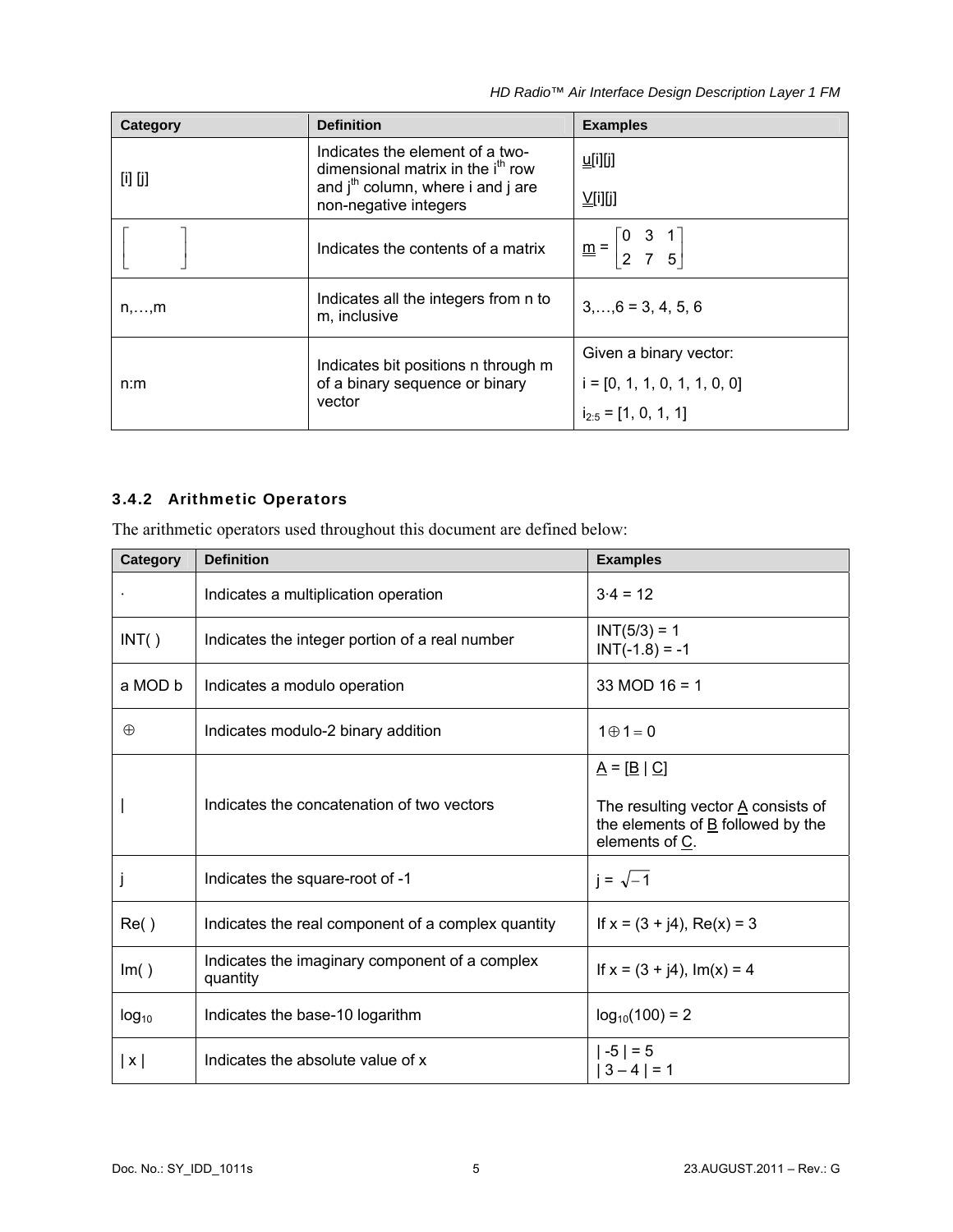#### <span id="page-14-1"></span><span id="page-14-0"></span>3.5 FM System Parameters

| <b>Parameter Name</b>                           | <b>Symbol</b> |      | <b>Exact Value</b>                                          | <b>Computed Value</b><br>(To 4 significant figures) |
|-------------------------------------------------|---------------|------|-------------------------------------------------------------|-----------------------------------------------------|
| <b>OFDM Subcarrier Spacing</b>                  | $\Delta f$    | Hz   | 1488375/4096                                                | 363.4                                               |
| Cyclic Prefix Width                             | $\alpha$      | none | 7/128                                                       | 5.469 x $10^{-2}$                                   |
| <b>OFDM Symbol Duration</b>                     | $T_{s}$       | s    | $(1 + \alpha) / \Delta f =$<br>$(135/128)$ $(4096/1488375)$ | $2.902 \times 10^{-3}$                              |
| OFDM Symbol Rate                                | $R_{s}$       | Hz   | $= 1/T_s$                                                   | 344.5                                               |
| L1 Frame Duration                               | $T_f$         | S    | 65536/44100 = 512 $\cdot$ T <sub>s</sub>                    | 1.486                                               |
| L1 Frame Rate                                   | $R_f$         | Hz   | $= 1/T_{f}$                                                 | $6.729 \times 10^{-1}$                              |
| <b>L1 Block Duration</b>                        | $T_{b}$       | s    | $= 32 \cdot T_s$                                            | $9.288 \times 10^{-2}$                              |
| L1 Block Rate                                   | $R_{b}$       | Hz   | $= 1/Tb$                                                    | 10.77                                               |
| L1 Block Pair Duration                          | $T_{p}$       | s    | $= 64 \cdot T_s$                                            | $1.858 \times 10^{-1}$                              |
| L1 Block Pair Rate                              | $R_{p}$       | Hz   | $= 1/Tp$                                                    | 5.383                                               |
| <b>Digital Diversity Delay</b><br><b>Frames</b> | $N_{dd}$      | none | $3 =$ number of L1 frames<br>of diversity delay             | 3                                                   |
| <b>Digital Diversity Delay</b><br>Time          | $T_{dd}$      | s    | $= N_{dd} \cdot T_f$                                        | 4.458                                               |
| <b>Analog Diversity Delay</b><br>Time           | $T_{ad}$      | s    | $= 3.0 \cdot T_f$                                           | 4.458                                               |

The FM system parameters used throughout this document are defined below: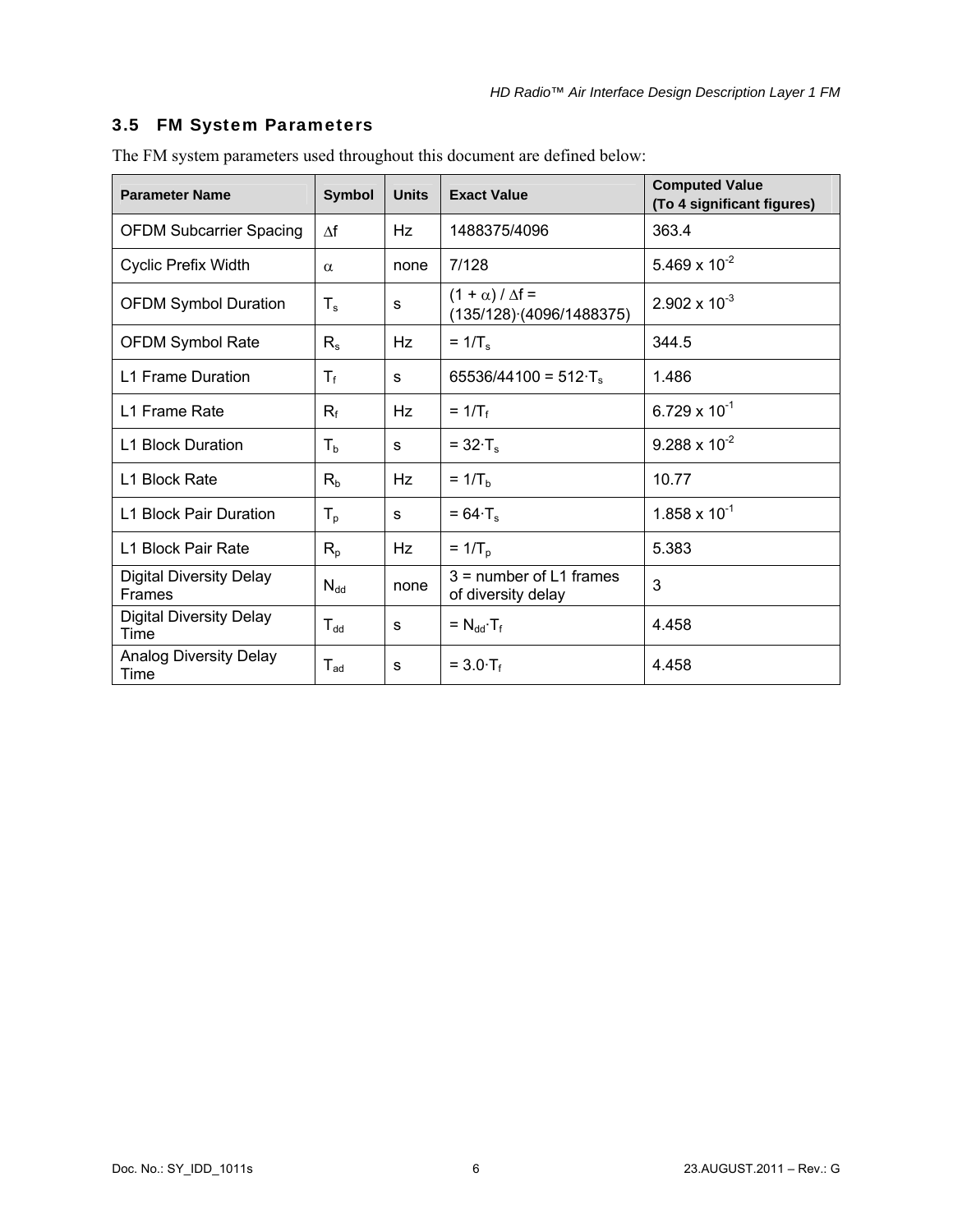### <span id="page-15-1"></span><span id="page-15-0"></span>**4 Overview**

#### <span id="page-15-2"></span>4.1 Introduction

Layer 1 of the FM system converts information from *Layer 2 (L2)* and *system control* from the *Configuration Administrator* into the FM HD Radio waveform for transmission in the VHF band. Information and control are transported in discrete *transfer frames* via multiple *logical channels*. These transfer frames are also referred to as *Layer 2 Protocol Data Units (PDUs)*.

The L2 PDUs vary in size and format depending on the *service mode*. The service mode, a major component of system control, determines the transmission characteristics of each logical channel. After assessing the requirements of candidate applications, higher protocol layers select service modes that most suitably configure the logical channels. The plurality of logical channels reflects the inherent flexibility of the system, which supports simultaneous delivery of various combinations of digital audio and data.

Layer 1 also receives system control from the Configuration Administrator for use by the Layer 1 System Control Processor.

This section presents the following:

- An overview of the waveforms and spectra
- An overview of the system control, including the available service modes
- An overview of the logical channels
- A high-level discussion of each of the functional components included in the Layer 1 FM air interface

*Note: Throughout this document, various FM system parameters are globally represented as mathematical symbols*. *Refer to Subsection [3.5](#page-14-1) for their values.* 

#### <span id="page-15-3"></span>4.2 Waveforms and Spectra

The design provides a flexible means of transitioning to a digital broadcast system by providing three new waveform types: *Hybrid*, *Extended Hybrid*, and *All Digital*. The Hybrid and Extended Hybrid types retain the analog FM signal, while the All Digital type does not. All three waveform types conform to the current *spectral emissions mask*.

The digital signal is modulated using *Orthogonal Frequency Division Multiplexing* (OFDM). OFDM is a parallel modulation scheme in which the data stream modulates a large number of orthogonal subcarriers, which are transmitted simultaneously. OFDM is inherently flexible, readily allowing the mapping of logical channels to different groups of subcarriers.

Refer to Section [5](#page-20-1) for a detailed description of the spectra of the three waveform types.

#### <span id="page-15-4"></span>4.2.1 Hybrid Waveform

The digital signal is transmitted in *Primary Main* (PM) *sidebands* on both sides of the analog FM signal in the Hybrid waveform. The power level of each sideband is appreciably below the total power in the analog FM signal. The *analog signal* may be monophonic or stereo, and may include Subsidiary Communications Authorization (SCA) channels.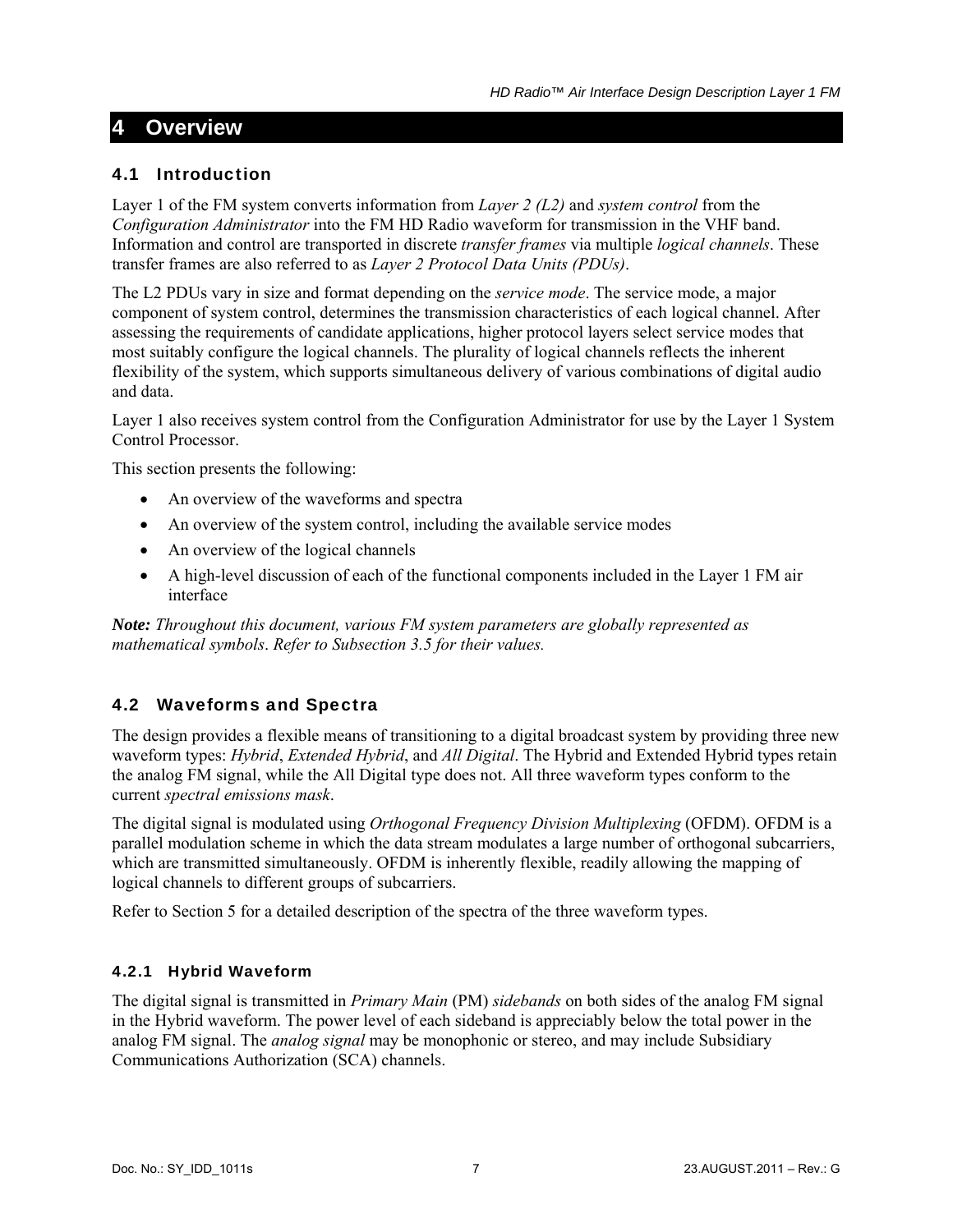#### <span id="page-16-1"></span><span id="page-16-0"></span>4.2.2 Extended Hybrid Waveform

In the Extended Hybrid waveform, the bandwidth of the Hybrid sidebands can be extended toward the analog FM signal to increase digital capacity. This additional spectrum, allocated to the inner edge of each Primary Main sideband, is termed the *Primary Extended* (PX) *sideband*.

#### <span id="page-16-2"></span>4.2.3 All Digital Waveform

The greatest system enhancements are realized with the All Digital waveform, in which the analog signal is removed and the bandwidth of the primary digital sidebands is fully extended as in the Extended Hybrid waveform. In addition, this waveform allows lower-power digital *secondary sidebands* to be transmitted in the spectrum vacated by the analog FM signal.

#### <span id="page-16-3"></span>4.3 System Control Channel

The *System Control Channel* (SCCH) transports control and status information. Primary and secondary service mode control and amplitude scale factor select are sent from the Configuration Administrator to Layer 1, while synchronization information is sent from Layer 1 to Layer 2. In addition, several bits of the *system control data sequence* designated "reserved" are controlled from layers above L1 via the primary reserved control data interface and the secondary reserved control data interface.

The service modes dictate all permissible configurations of the logical channels.

- The active primary service modes defined by this document are MP1, MP2, MP3, MP11, MP5, and MP6. They configure the primary logical channels.
- The active secondary service modes defined by this document are MS1, MS2, MS3, and MS4. They configure the secondary logical channels.

Refer to Section [6](#page-28-1) for a detailed description of the SCCH and refer to Section [11](#page-99-1) for a detailed description of *System Control Processing*.

#### <span id="page-16-4"></span>4.4 Logical Channels

A logical channel is a signal path that conducts L2 PDUs in transfer frames into Layer 1 with a specific grade of service, determined by service mode. Layer 1 of the FM air interface provides 11 logical channels to higher layer protocols. Not all logical channels are used in every service mode. Refer to Subsection [4.4.1](#page-16-5) through Subsection [4.4.3](#page-17-2) for details.

#### <span id="page-16-5"></span>4.4.1 Primary Logical Channels

There are five primary logical channels that can be used with the Hybrid, Extended Hybrid, and All Digital waveforms. They are denoted as P1, P2, P3, P4, and PIDS. The PIDS channel transmits the Station Information Service (SIS) information. [Table 4-1](#page-17-3) shows the approximate information rate supported by each primary logical channel as a function of primary service mode. Calculations of the exact rates are explained in Section [7.](#page-37-1)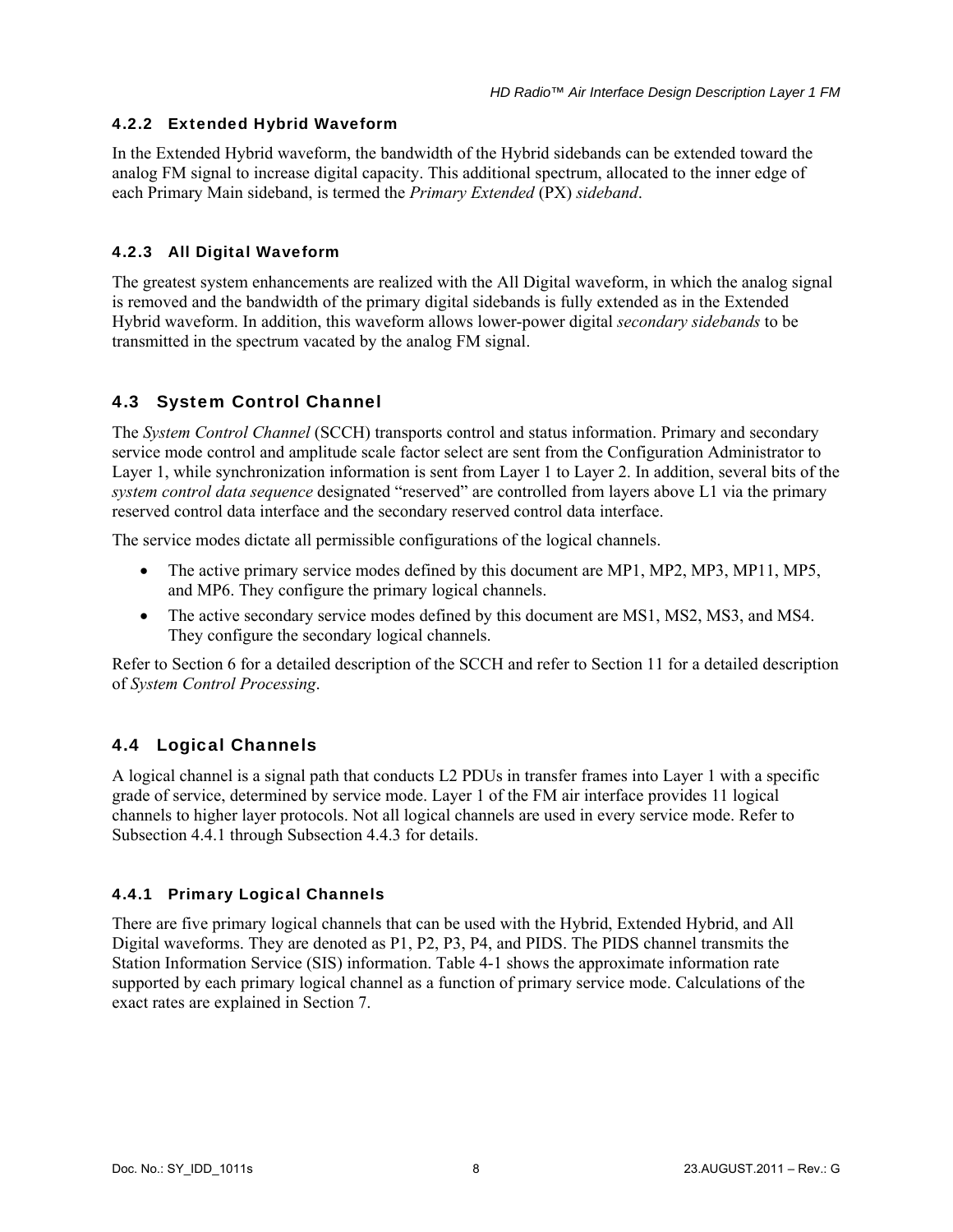<span id="page-17-3"></span>

| <b>Service Mode</b> |           | Approximate Information Rate (kbit/s) | Waveform       |           |             |                              |
|---------------------|-----------|---------------------------------------|----------------|-----------|-------------|------------------------------|
|                     | <b>P1</b> | P <sub>2</sub>                        | P <sub>3</sub> | <b>P4</b> | <b>PIDS</b> |                              |
| MP1                 | 98        | N/A                                   | N/A            | N/A       |             | Hybrid                       |
| MP <sub>2</sub>     | 98        | N/A                                   | 12             | N/A       |             | <b>Extended Hybrid</b>       |
| MP <sub>3</sub>     | 98        | N/A                                   | 25             | N/A       |             | <b>Extended Hybrid</b>       |
| <b>MP11</b>         | 98        | N/A                                   | 25             | 25        |             | <b>Extended Hybrid</b>       |
| MP <sub>5</sub>     | 25        | 74                                    | 25             | N/A       |             | Extended Hybrid, All Digital |
| MP <sub>6</sub>     | 50        | 49                                    | N/A            | N/A       |             | Extended Hybrid, All Digital |

<span id="page-17-0"></span>*Table 4-1: Approximate Information Rate of Primary Logical Channels* 

#### <span id="page-17-1"></span>4.4.2 Secondary Logical Channels

There are six secondary logical channels that are used only with the All Digital waveform. They are denoted as S1, S2, S3, S4, S5, and SIDS. [Table 4-2](#page-17-4) shows the approximate information rate supported by each secondary logical channel as a function of secondary service mode. Calculations of the exact rates are explained in Section [7](#page-37-1).

*Table 4-2: Approximate Information Rate of Secondary Logical Channels* 

<span id="page-17-4"></span>

| <b>Service Mode</b> |    | <b>Approximate Information Rate (kbit/s)</b> |                |                |                |             |             |
|---------------------|----|----------------------------------------------|----------------|----------------|----------------|-------------|-------------|
|                     | S1 | S <sub>2</sub>                               | S <sub>3</sub> | S <sub>4</sub> | S <sub>5</sub> | <b>SIDS</b> | Waveform    |
| MS1                 |    |                                              |                | 98             | 6              |             | All Digital |
| MS <sub>2</sub>     | 25 | 74                                           | 25             |                | 6              |             | All Digital |
| MS3                 | 50 | 49                                           | 0              |                | 6              |             | All Digital |
| MS4                 | 25 | 98                                           | 25             |                | 6              |             | All Digital |

#### <span id="page-17-2"></span>4.4.3 Logical Channel Functionality

Logical channels P1 through P4 and S1 through S5 are designed to convey audio and data, while the Primary IBOC Data Service (PIDS) and Secondary IBOC Data Service (SIDS) logical channels are designed to carry Station Information Service (SIS) information.

The performance of each logical channel is completely described through three *characterization parameters: transfer, latency,* and *robustness*. *Channel encoding*, *spectral mapping*, *interleaver depth*, and digital *diversity delay* are the components of these characterization parameters. The service mode uniquely configures these components within Layer 1 for each active logical channel, thereby determining the appropriate characterization parameters.

In addition, the service mode specifies the framing and synchronization of the transfer frames through each active logical channel. Refer to Section [7](#page-37-1) for a detailed description of the logical channels and their configuration.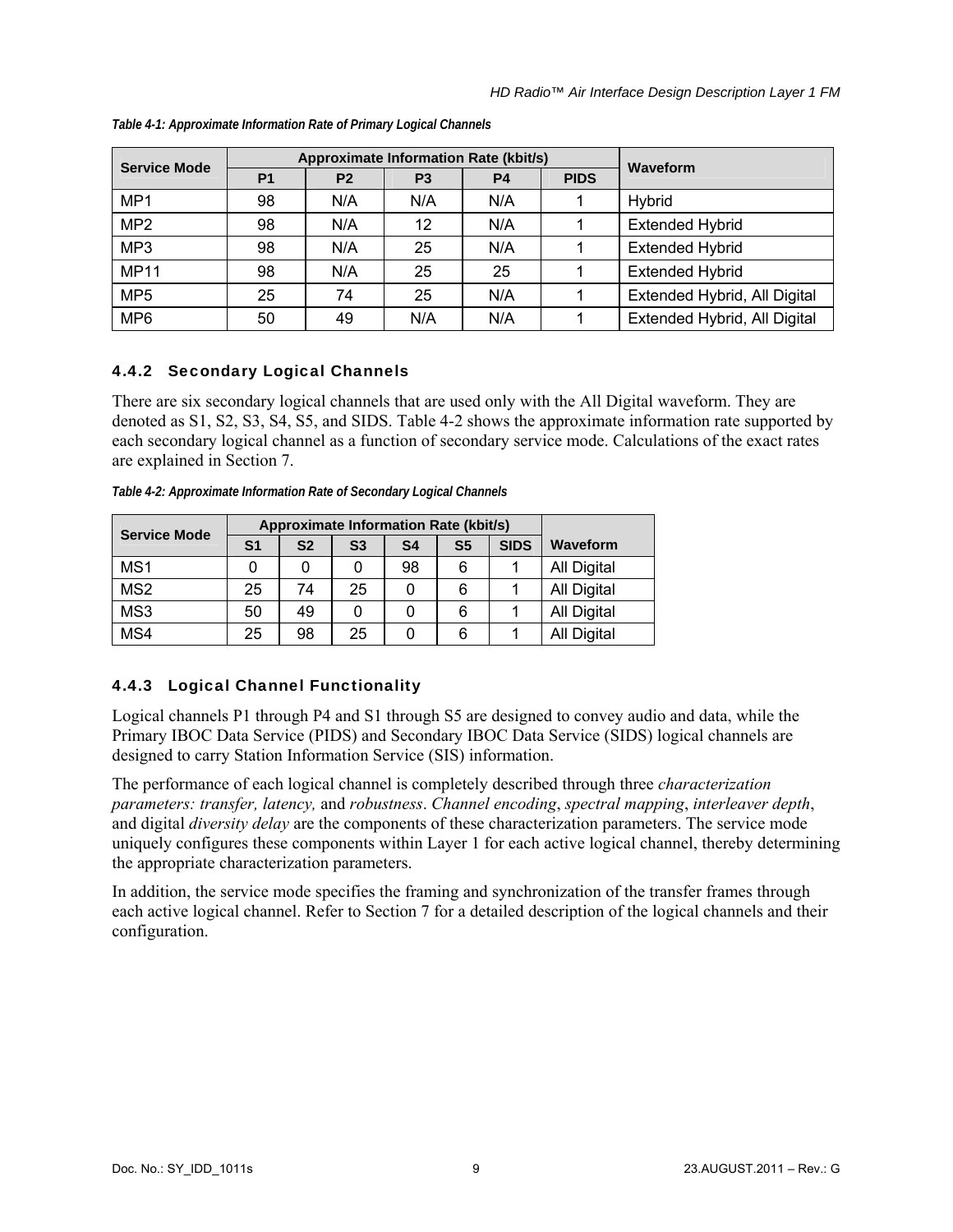#### <span id="page-18-1"></span><span id="page-18-0"></span>4.5 Functional Components

This subsection includes a high-level description of each Layer 1 functional block and the associated signal flow. [Figure 4-1](#page-18-2) is a functional block diagram of Layer 1 processing. Some processing stages shown in [Figure 4-1](#page-18-2) are denoted by a logical channel subscript. For example, logical channel designations are subscripted with an "S" after *scrambling* and with a "G" after channel encoding. In addition, the primed notation (as in  $PI'_{G}$ ) indicates that the logical channel is processed differently than the "unprimed" channel (for example see [Figure 9-9](#page-61-2) and [Figure 9-10](#page-62-2)) and is destined for transmission in a different portion of the spectrum within the allocated bandwidth. The single underline notation for a logical channel name refers to the fact that data is passed between the various functions as *vectors*. Each logical channel has a dedicated scrambler and channel encoder. The configuration administrator is a system function that configures each of the layers using SCCH information or parameters which do not change often. However, dynamic SCCH parameters such as the L1 Block Count and ALFN are sent from Layer 1 to Layer 2.



<span id="page-18-2"></span>*Figure 4-1: FM Air Interface Layer 1 Functional Block Diagram*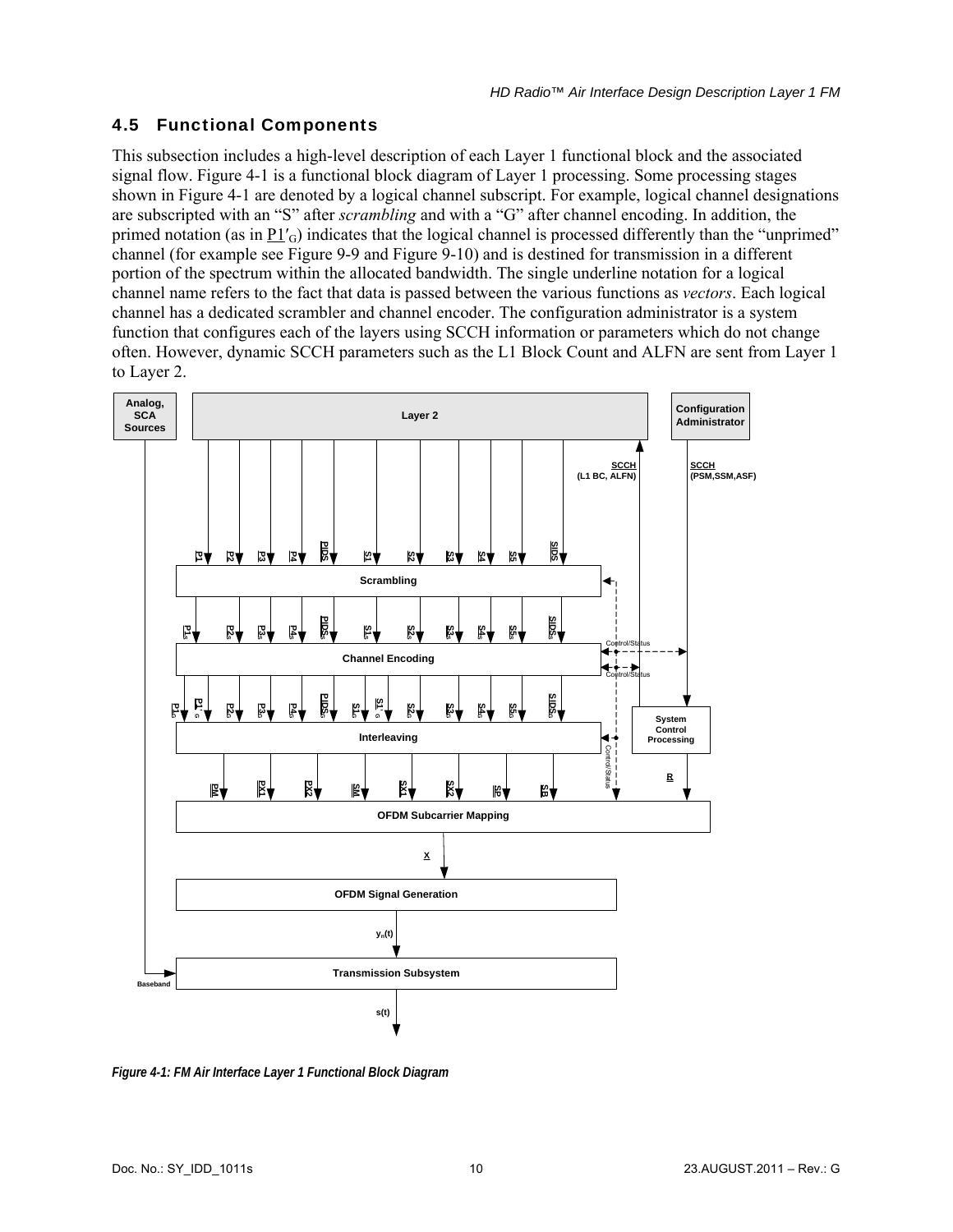#### <span id="page-19-1"></span><span id="page-19-0"></span>4.5.1 Scrambling

This function randomizes the digital data in each logical channel to mitigate signal periodicities. At the output of the scrambling function, the logical channel vectors retain their identity, but are distinguished by the "S" subscript (e.g., "P1S"). Refer to Section [8](#page-49-1) for a detailed description of the scrambling functional component.

#### <span id="page-19-2"></span>4.5.2 Channel Encoding

This function uses *convolutional encoding* to add redundancy to the digital data in each logical channel to improve its reliability in the presence of channel impairments. The size of the logical channel vectors is increased in inverse proportion to the *code rate*. The encoding techniques are configurable by service mode. Digital Diversity delay is also imposed on selected logical channels. At the output of the channel encoder, the logical channel vectors retain their identity, but are distinguished now by the "G" subscript (e.g., "P1G"). In a few service modes, P1 and S1 are split to provide a delayed and undelayed version at the output. Refer to Section [9](#page-51-1) for a detailed description of the channel encoding functional component.

#### <span id="page-19-3"></span>4.5.3 Interleaving

*Interleaving* in time and frequency is employed to mitigate the effects of burst errors. The interleaving techniques are tailored to the VHF *fading* environment and are configurable by service mode. In this process, the logical channels lose their identity. The interleaver output is structured in a matrix format; each matrix consists of one or more logical channels and is associated with a particular portion of the transmitted spectrum. The *interleaver matrix* designations reflect the spectral mapping. For example, "PM" maps to the Primary Main portion of the spectrum, and "SX1" maps to the Secondary Extended (SX) portion of the spectrum. Refer to Section [10](#page-67-1) for a detailed description of the interleaving functional component.

#### <span id="page-19-4"></span>4.5.4 System Control Processing

This function generates a matrix of system control data sequences that include control and status (such as service mode), for broadcast on the *reference subcarriers*. This data matrix is designated "R" for "Reference." Refer to Section [11](#page-99-1) for a detailed description of the system control processing functional component.

#### <span id="page-19-5"></span>4.5.5 OFDM Subcarrier Mapping

This function assigns the interleaver matrices and the system control matrix to the *OFDM subcarriers*. One row of each active interleaver matrix is processed every *OFDM symbol* T<sub>s</sub> to produce one output vector X which is a frequency-domain representation of the signal. The mapping is specifically tailored to the non-uniform interference environment and is a function of the service mode. Refer to Section [12](#page-106-1) for a detailed description of the *OFDM Subcarrier Mapping* functional component.

#### <span id="page-19-6"></span>4.5.6 OFDM Signal Generation

This function generates the digital portion of the time-domain FM HD Radio waveform. The input vectors are transformed into a shaped time-domain baseband pulse,  $y_n(t)$ , defining one OFDM symbol. Refer to Section [13](#page-120-1) for a detailed description of the *OFDM Signal Generation* functional component.

#### <span id="page-19-7"></span>4.5.7 Transmission Subsystem

This function formats the baseband waveform for transmission through the VHF channel. Major subfunctions include symbol concatenation and frequency up-conversion. In addition, when transmitting the Hybrid waveform, this function modulates the analog source and combines it with the digital signal to form a composite Hybrid signal, s(t), ready for transmission. Refer to Section [14](#page-122-1) for a detailed description of the *transmission subsystem* functional component.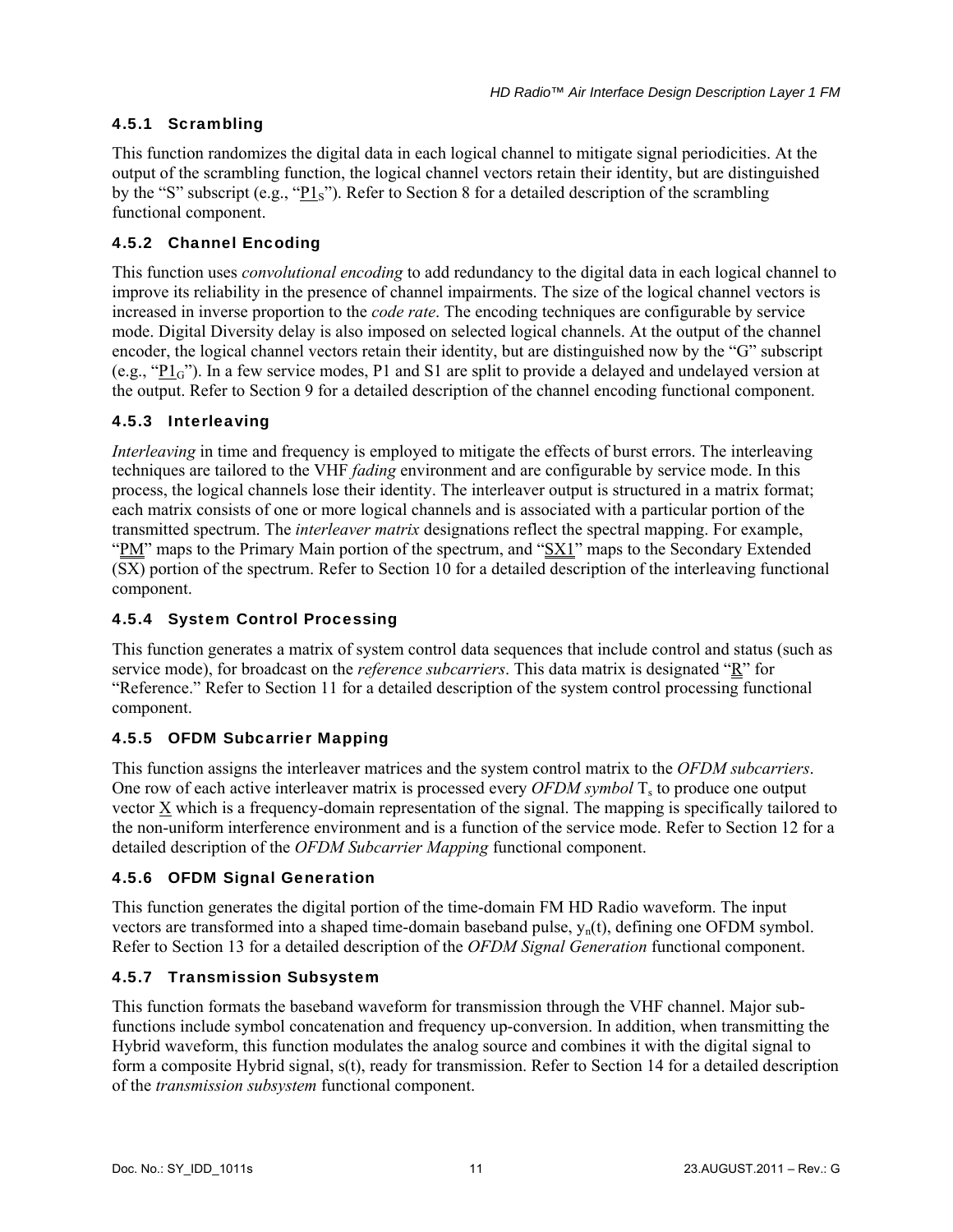## <span id="page-20-1"></span><span id="page-20-0"></span>**5 Waveforms and Spectra**

#### <span id="page-20-2"></span>5.1 Introduction

This section describes the output spectrum for each of the three digital waveform types: Hybrid, Extended Hybrid, and All Digital. Each spectrum is divided into several sidebands which represent various subcarrier groupings. All spectra are represented at baseband.

#### <span id="page-20-3"></span>5.2 Frequency Partitions and Spectral Conventions

The OFDM subcarriers are assembled into *frequency partitions*. Each frequency partition consists of eighteen data subcarriers and one reference subcarrier as shown in [Figure 5-1](#page-20-4) (Ordering A) and [Figure](#page-20-5)  [5-2](#page-20-5) (Ordering B). The position of the reference subcarrier (Ordering A or B) varies with the location of the frequency partition within the spectrum.



*Figure 5-1: Frequency Partition – Ordering A* 

<span id="page-20-4"></span>

<span id="page-20-5"></span>*Figure 5-2: Frequency Partition – Ordering B*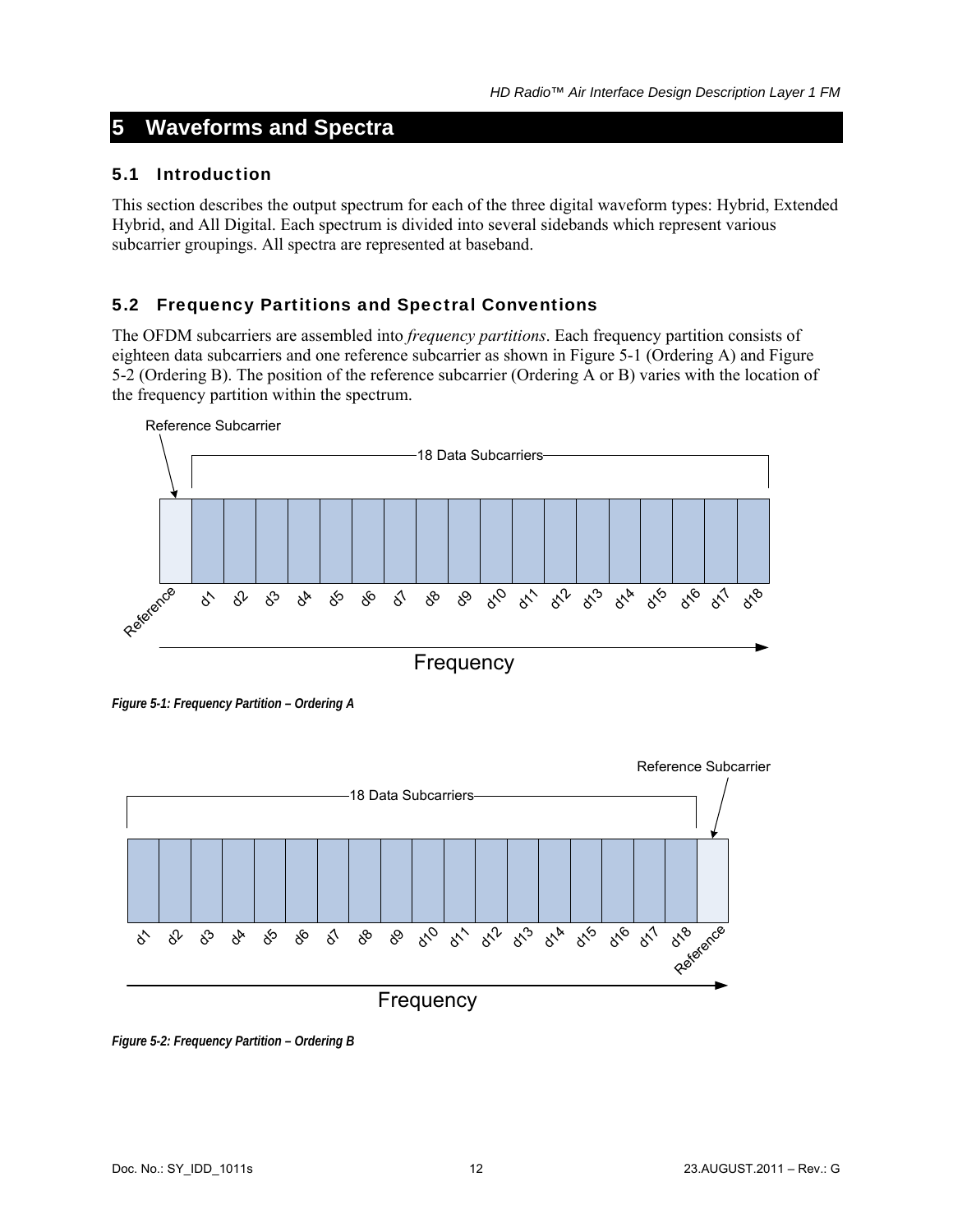<span id="page-21-0"></span>For each frequency partition, data subcarriers d1 through d18 convey the payload (data or encoded audio) from Layer 2 while the reference subcarriers convey L1 system control. Subcarriers are numbered from minus 546 at the lower end to zero at the center frequency to plus 546 at the upper end of the channel frequency allocation.

Besides the reference subcarriers resident within each frequency partition, depending on the service mode, up to five additional reference subcarriers are inserted into the spectrum at the following subcarrier numbers: -546, -279, 0, +279, and +546. The overall effect is a regular distribution of reference subcarriers throughout the spectrum. For notational convenience, each reference subcarrier is assigned a unique identification number between 0 and 60. All *lower sideband* reference subcarriers are shown in [Figure 5-3](#page-21-1). All *upper sideband* reference subcarriers are shown in [Figure 5-4.](#page-21-2) The figures indicate the relationship between reference subcarrier numbers and OFDM subcarrier numbers.



<span id="page-21-1"></span>*Figure 5-3: Lower Sideband Reference Subcarrier Spectral Mapping* 



<span id="page-21-2"></span>*Figure 5-4: Upper Sideband Reference Subcarrier Spectral Mapping* 

Each spectrum described in the remaining subsections shows the subcarrier number and center frequency of certain key OFDM subcarriers. The center frequency of a subcarrier is calculated by multiplying the subcarrier number by the OFDM subcarrier spacing Δf. The center of subcarrier 0 is located at 0 Hz. In this context, center frequency is relative to the radio frequency (RF) *allocated channel*.

For example, the upper Primary Main sideband is bounded by subcarriers 356 and 546 whose center frequencies are located at 129,361 Hz and 198,402 Hz, respectively. The frequency span of a Primary Main sideband is 69,041 Hz (198,402 Hz – 129,361 Hz).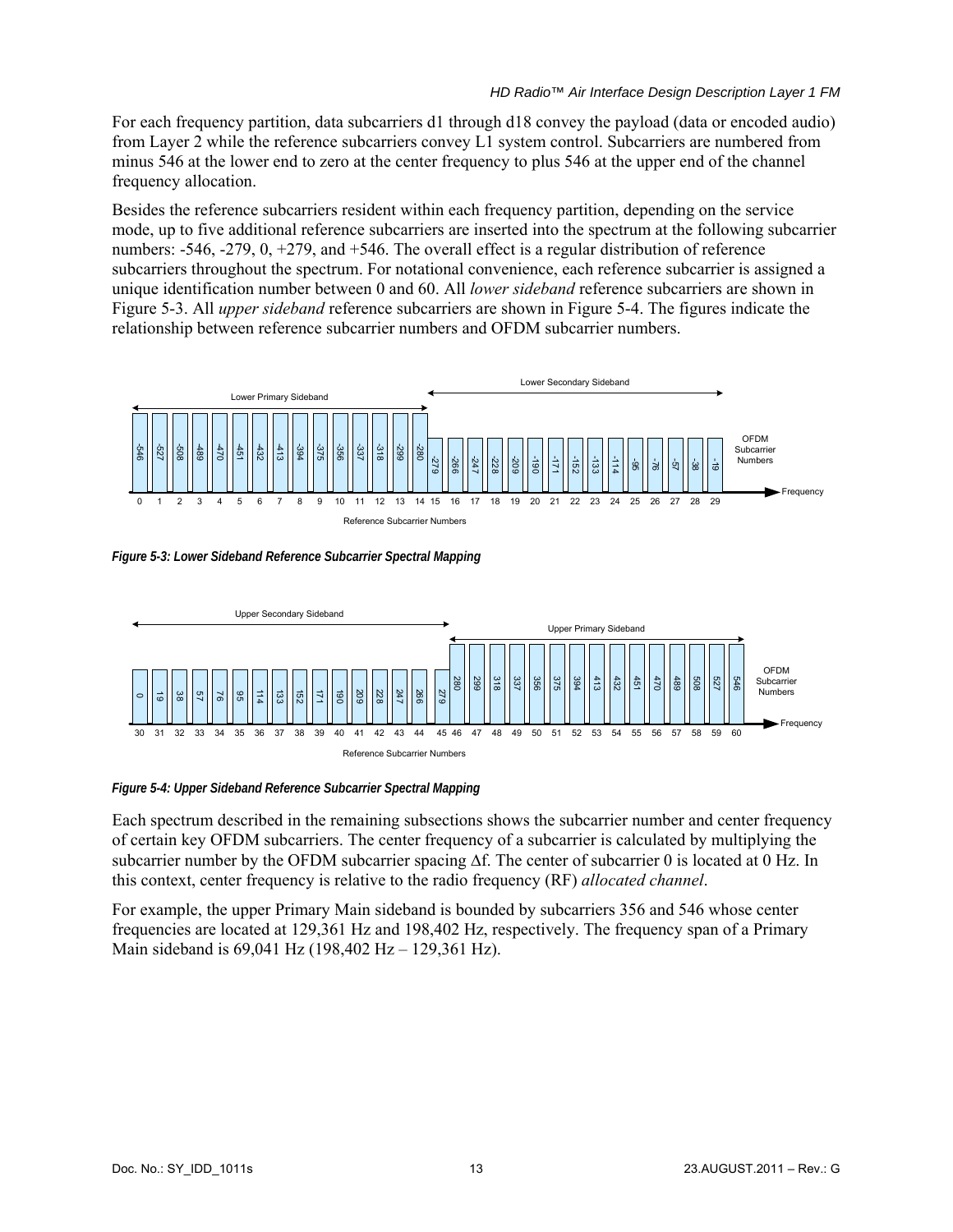#### <span id="page-22-1"></span><span id="page-22-0"></span>5.3 Hybrid Spectrum

The digital signal is transmitted in PM sidebands on both sides of the analog FM signal as shown in [Figure 5-5](#page-22-2). Each PM sideband consists of ten frequency partitions which are allocated among subcarriers 356 through 545, or -356 through -545. Subcarriers 546 and -546, also included in the PM sidebands, are additional reference subcarriers. The amplitude of each subcarrier is scaled by an *amplitude scale factor* as indicated in [Table 5-1.](#page-23-1) All of the subcarriers within the lower sideband share a common scale factor,  $a_{0L}$ , so that these subcarriers have the same amplitude relative to one another. Similarly, all of the subcarriers within the upper sideband share a common scale factor,  $a_{0U}$ , so that these subcarriers have the same amplitude relative to one another. However,  $a_{0L}$  and  $a_{0U}$  may be different; the upper and lower sidebands may differ in average power level by up to 10 dB (asymmetric sidebands). Normally, the sideband power levels are equal, but under certain scenarios, asymmetric sidebands may be useful for mitigation of adjacent channel interference. Refer to [7] for further details.



<span id="page-22-2"></span>*Figure 5-5: Spectrum of the Hybrid Waveform – Service Mode MP1*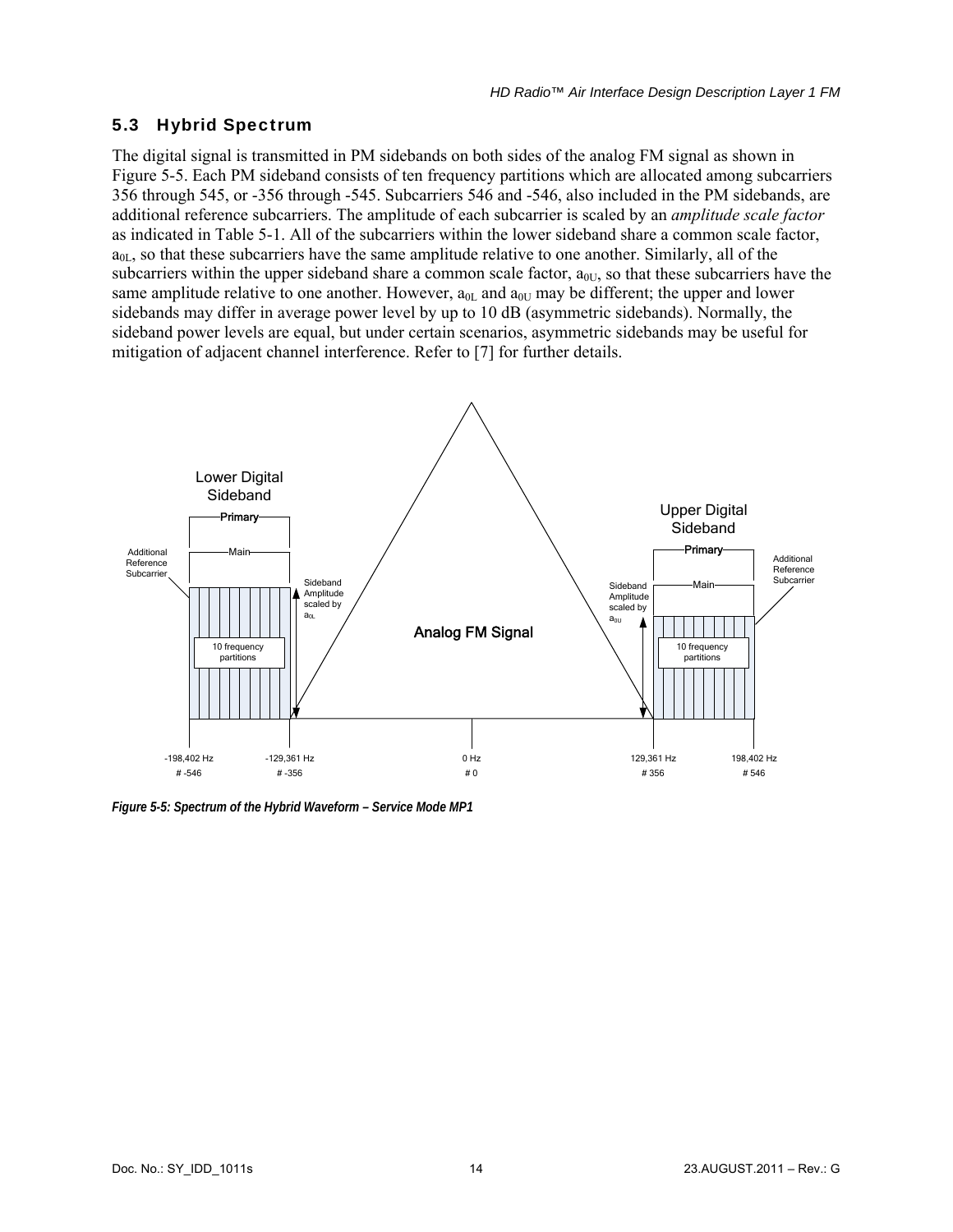<span id="page-23-0"></span>[Table 5-1](#page-23-1) summarizes the upper and lower Primary Main sidebands for the Hybrid waveform.

<span id="page-23-1"></span>

| <b>Sideband</b>          | <b>Number</b><br>of<br><b>Frequency</b><br><b>Partitions</b> | <b>Frequency</b><br><b>Partition</b><br><b>Ordering</b> | <b>Subcarrier</b><br>Range | <b>Subcarrier</b><br><b>Frequencies</b><br>(Hz from<br>channel<br>center) | <b>Frequency</b><br><b>Span</b><br>(Hz) | <b>Amplitude</b><br><b>Scale</b><br><b>Factor</b> | <b>Comments</b>                                                  |
|--------------------------|--------------------------------------------------------------|---------------------------------------------------------|----------------------------|---------------------------------------------------------------------------|-----------------------------------------|---------------------------------------------------|------------------------------------------------------------------|
| Upper<br>Primary<br>Main | 10                                                           | A                                                       | 356<br>to<br>546           | 129,361<br>to<br>198,402                                                  | 69,041                                  | $a_{0U}$                                          | Includes<br>additional<br>reference<br>subcarrier<br>546         |
| Lower<br>Primary<br>Main | 10                                                           | B                                                       | $-356$<br>to<br>$-546$     | $-129,361$<br>to<br>$-198,402$                                            | 69,041                                  | $a_{0L}$                                          | <b>Includes</b><br>additional<br>reference<br>subcarrier<br>-546 |

*Table 5-1: Hybrid Waveform Spectral Summary – Service Mode MP1* 

*Note: Refer to Reference [7] for details regarding the amplitude scale factors shown above.*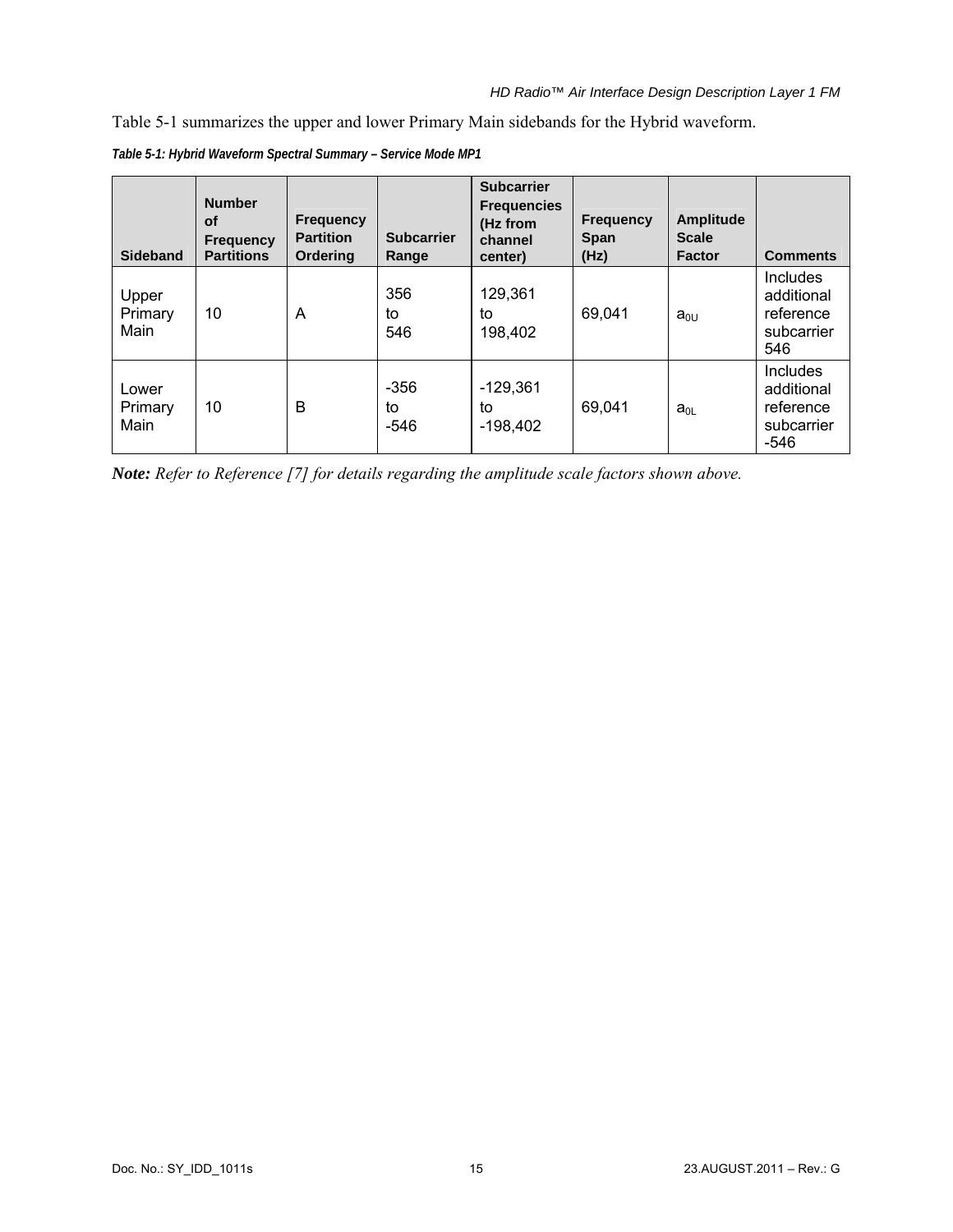#### <span id="page-24-1"></span><span id="page-24-0"></span>5.4 Extended Hybrid Spectrum

The Extended Hybrid waveform is created by adding Primary Extended sidebands to the Primary Main sidebands present in the Hybrid waveform as shown in [Figure 5-6](#page-24-2). Depending on the service mode, one, two, or four frequency partitions can be added to the inner edge of each Primary Main sideband.

Each Primary Main sideband consists of ten frequency partitions and an additional reference subcarrier spanning subcarriers 356 through 546, or -356 through -546. The upper Primary Extended sidebands include subcarriers 337 through 355 (one frequency partition), 318 through 355 (two frequency partitions), or 280 through 355 (four frequency partitions). The lower Primary Extended sidebands include subcarriers -337 through -355 (one frequency partition), -318 through -355 (two frequency partitions), or -280 through -355 (four frequency partitions).

The amplitude of each subcarrier is scaled by an amplitude scale factor as indicated in [Table 5-2.](#page-25-1) All of the subcarriers within the lower sideband share a common scale factor,  $a_{0L}$ , so that these subcarriers have the same amplitude relative to one another. Similarly, all of the subcarriers within the upper sideband share a common scale factor,  $a_{0U}$ , so that these subcarriers have the same amplitude relative to one another. However,  $a_{0L}$  and  $a_{0L}$  may be different; the upper and lower sidebands may differ in average power level by up to 10 dB (asymmetric sidebands). Normally, the sideband power levels are equal, but under certain scenarios, asymmetric sidebands may be useful for mitigation of adjacent channel interference. Refer to [7] for further details.



<span id="page-24-2"></span>*Figure 5-6: Spectrum of the Extended Hybrid Waveform – Service Modes MP2, MP3, MP11, MP5, and MP6*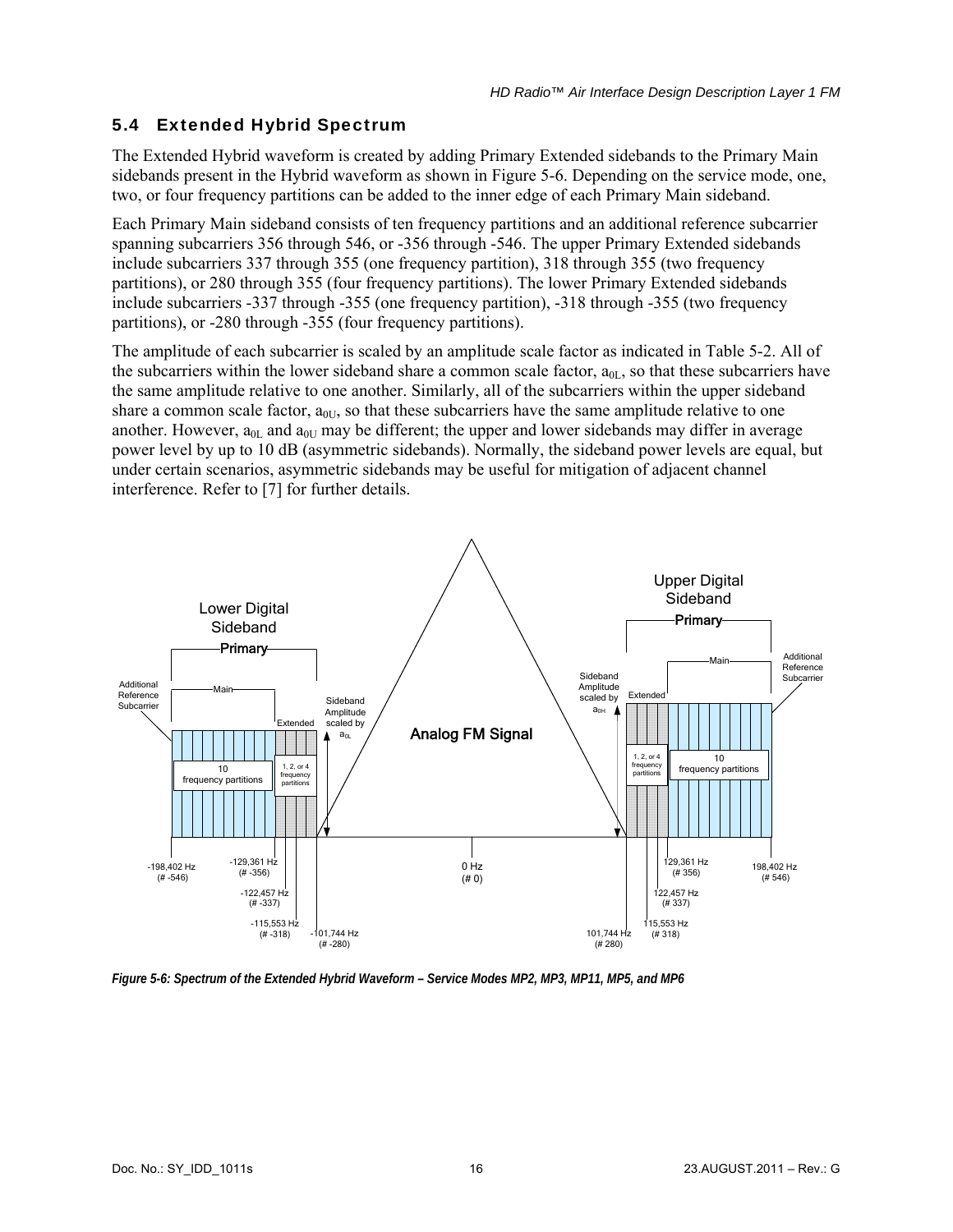<span id="page-25-0"></span>[Table 5-2](#page-25-1) summarizes the Upper and Lower Primary sidebands for the Extended Hybrid waveform.

<span id="page-25-1"></span>

| <b>Sideband</b>                                             | <b>Number</b><br>Of<br><b>Frequency</b><br><b>Partitions</b> | <b>Frequency</b><br><b>Partition</b><br>Ordering | <b>Subcarrier</b><br>Range | <b>Subcarrier</b><br><b>Frequencies</b><br>(Hz from<br>channel<br>center) | Freq.<br>Span<br>(Hz) | Ampl.<br><b>Scale</b><br><b>Factor</b> | <b>Comments</b>                                                 |
|-------------------------------------------------------------|--------------------------------------------------------------|--------------------------------------------------|----------------------------|---------------------------------------------------------------------------|-----------------------|----------------------------------------|-----------------------------------------------------------------|
| Upper<br>Primary<br>Main                                    | 10                                                           | Α                                                | 356<br>to<br>546           | 129,361<br>to<br>198,402                                                  | 69,041                | $a_{0U}$                               | <b>Includes</b><br>additional<br>reference<br>subcarrier<br>546 |
| Lower<br>Primary<br>Main                                    | 10                                                           | B                                                | $-356$<br>to<br>$-546$     | $-129,361$<br>to<br>$-198,402$                                            | 69,041                | $a_{0L}$                               | Includes<br>additional<br>reference<br>subcarrier<br>$-546$     |
| Upper<br>Primary<br>Extended<br>(1 frequency<br>partition)  | 1                                                            | A                                                | 337<br>to<br>355           | 122,457<br>to<br>128,997                                                  | 6,540                 | $a_{0U}$                               | none                                                            |
| Lower<br>Primary<br>Extended<br>(1 frequency<br>partition)  | 1                                                            | B                                                | $-337$<br>to<br>$-355$     | $-122,457$<br>to<br>$-128,997$                                            | 6,540                 | $a_{0L}$                               | none                                                            |
| Upper<br>Primary<br>Extended<br>(2 frequency<br>partitions) | $\overline{2}$                                               | Α                                                | 318<br>to<br>355           | 115,553<br>to<br>128,997                                                  | 13,444                | $a_{0U}$                               | none                                                            |
| Lower<br>Primary<br>Extended<br>(2 frequency<br>partitions) | $\overline{2}$                                               | B                                                | $-318$<br>to<br>$-355$     | $-115, 553$<br>to<br>$-128,997$                                           | 13,444                | $a_{0L}$                               | none                                                            |
| Upper<br>Primary<br>Extended<br>(4 frequency<br>partitions) | 4                                                            | A                                                | 280<br>to<br>355           | 101,744<br>to<br>128,997                                                  | 27,253                | $a_{0U}$                               | none                                                            |
| Lower<br>Primary<br>Extended<br>(4 frequency<br>partitions) | 4                                                            | B                                                | $-280$<br>to<br>$-355$     | $-101, 744$<br>to<br>$-128,997$                                           | 27,253                | $a_{0L}$                               | none                                                            |

*Table 5-2: Extended Hybrid Waveform Spectral Summary – Service Modes MP2, MP3, MP11, MP5, and MP6* 

*Note: Refer to Reference [7] for details regarding the amplitude scale factors shown above.*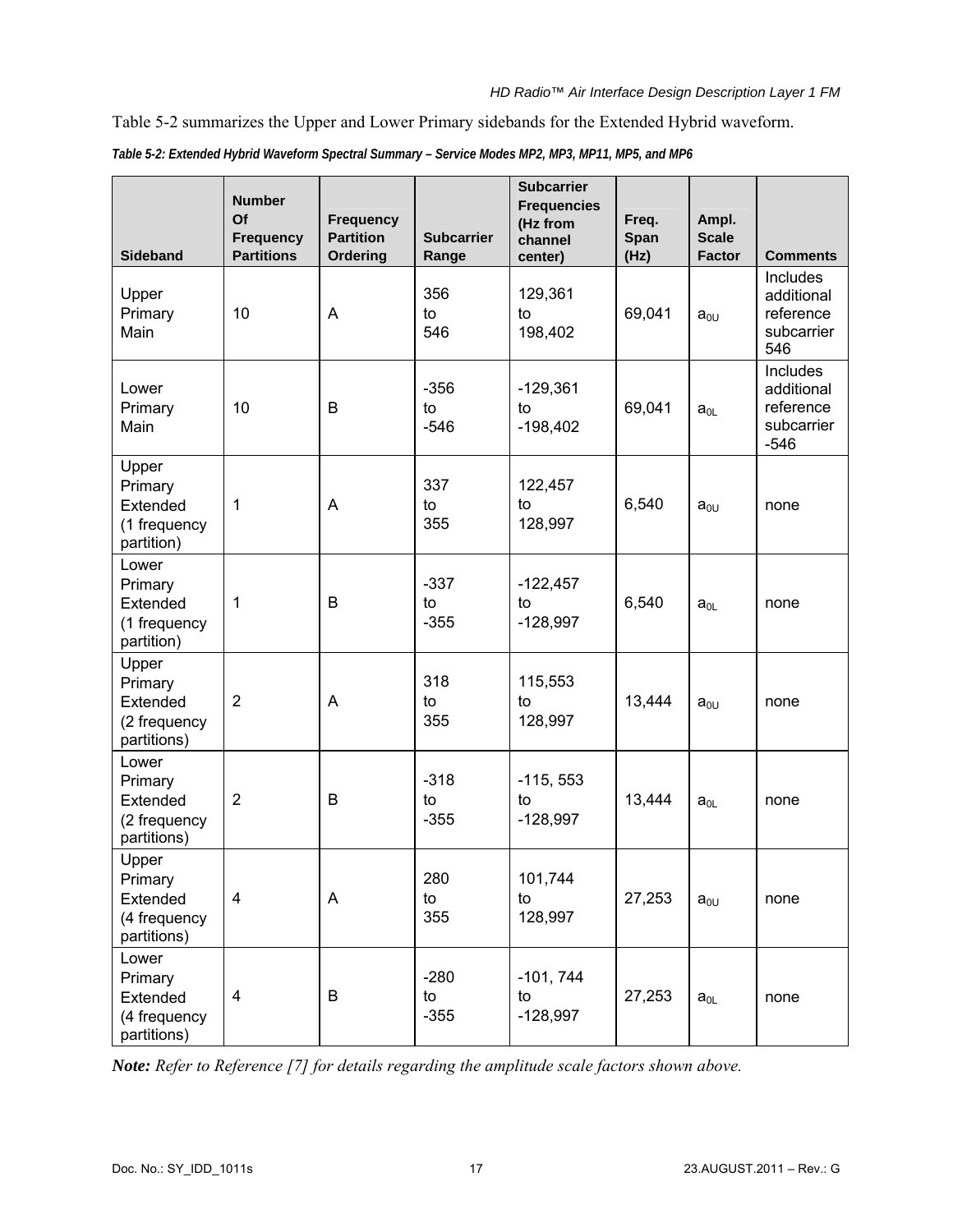#### <span id="page-26-1"></span><span id="page-26-0"></span>5.5 All Digital Spectrum

The All Digital waveform is constructed by disabling the analog signal, fully expanding the bandwidth of the primary digital sidebands, and adding lower-power secondary sidebands in the spectrum vacated by the analog signal. The spectrum of the All Digital waveform is shown in [Figure 5-7](#page-26-2).



<span id="page-26-2"></span>*Figure 5-7: Spectrum of the All Digital Waveform – Service Modes MP5 and MP6, MS1 through MS4* 

In addition to the ten main frequency partitions, all four extended frequency partitions are present in each primary sideband of the All Digital waveform. Each secondary sideband also has ten Secondary Main (SM) and four Secondary Extended (SX) frequency partitions. Unlike the primary sidebands, however, the Secondary Main frequency partitions are mapped nearer the channel center with the extended frequency partitions farther from the center.

Each secondary sideband also supports a small Secondary Protected (SP) region consisting of 12 OFDM subcarriers and reference subcarriers #279 and #-279. The sidebands are referred to as "protected" because they are located in the area of spectrum least likely to be affected by analog or digital interference. An additional reference subcarrier is placed at the center of the channel (#0). Frequency partition ordering of the SP region does not apply since the SP region does not contain frequency partitions as defined in [Figure 5-1](#page-20-4) and [Figure 5-2.](#page-20-5)

Each Secondary Main sideband spans subcarriers 1 through 190 or -1 through -190. The upper Secondary Extended sideband includes subcarriers 191 through 266, and the upper Secondary Protected sideband includes subcarriers 267 through 278, plus additional reference subcarrier 279. The lower Secondary Extended sideband includes subcarriers -191 through -266, and the lower Secondary Protected sideband includes subcarriers -267 through -278, plus additional reference subcarrier -279. The total frequency span of the entire All Digital spectrum is 396,803 Hz. The amplitude of each subcarrier is scaled by an amplitude scale factor as indicated in [Table 5-3.](#page-27-1) The secondary sideband amplitude scale factors, a<sub>2</sub> through  $a_5$ , are user selectable. Any one of the four may be selected for application to the secondary sidebands. [Table 5-3](#page-27-1) summarizes the upper and lower, primary and secondary sidebands for the All Digital waveform.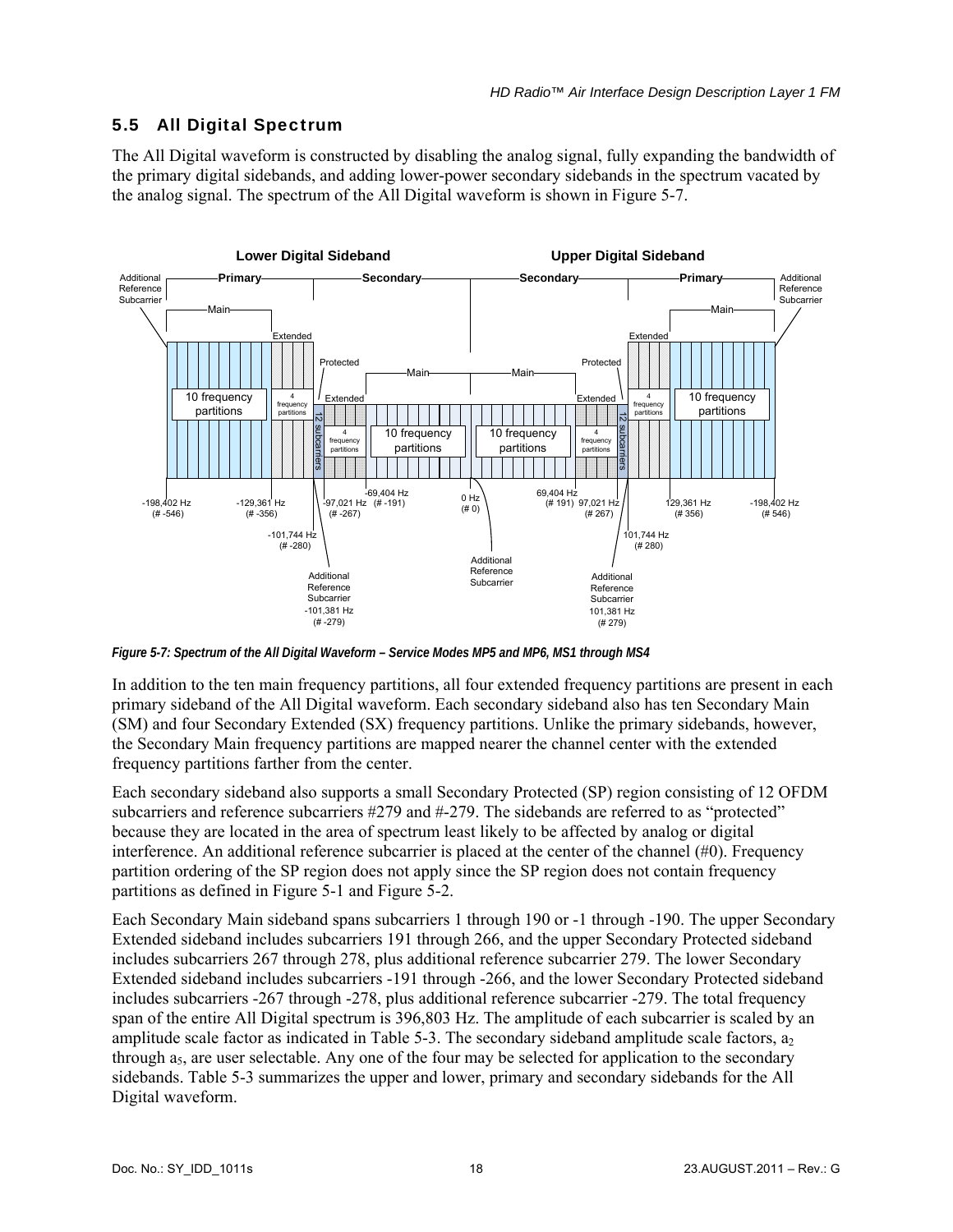*HD Radio™ Air Interface Design Description Layer 1 FM*

| <b>Sideband</b>                 | <b>Number</b><br>Of<br><b>Frequency</b><br><b>Partitions</b> | Freq.<br><b>Partition</b><br>Ordering | <b>Subcarrier</b><br>Range | <b>Subcarrier</b><br><b>Frequencies</b><br>(Hz from<br>channel<br>center) | Freq.<br>Span<br>(Hz) | Ampl.<br><b>Scale</b><br><b>Factor</b>                            | <b>Comments</b>                                                                        |
|---------------------------------|--------------------------------------------------------------|---------------------------------------|----------------------------|---------------------------------------------------------------------------|-----------------------|-------------------------------------------------------------------|----------------------------------------------------------------------------------------|
| Upper<br>Primary<br>Main        | 10                                                           | A                                     | 356<br>to<br>546           | 129,361<br>to<br>198,402                                                  | 69,041                | a <sub>1</sub>                                                    | Includes<br>additional<br>reference<br>subcarrier 546                                  |
| Lower<br>Primary<br>Main        | 10                                                           | B                                     | $-356$<br>to<br>$-546$     | $-129,361$<br>to<br>$-198,402$                                            | 69,041                | a <sub>1</sub>                                                    | Includes<br>additional<br>reference<br>subcarrier -546                                 |
| Upper<br>Primary<br>Extended    | $\overline{4}$                                               | A                                     | 280<br>to<br>355           | 101,744<br>27,253<br>to<br>a <sub>1</sub><br>128,997                      |                       |                                                                   | none                                                                                   |
| Lower<br>Primary<br>Extended    | $\overline{\mathbf{4}}$                                      | B                                     | $-280$<br>to<br>$-355$     | $-101,744$<br>27,253<br>to<br>$-128,997$                                  |                       | a <sub>1</sub>                                                    | none                                                                                   |
| Upper<br>Secondary<br>Main      | 10                                                           | B                                     | 0<br>to<br>190             | $\mathbf 0$<br>to<br>69,041                                               | 69,041                | a <sub>2</sub> , a <sub>3</sub> , a <sub>4</sub> , a <sub>5</sub> | <b>Includes</b><br>additional<br>reference<br>subcarrier<br>located at<br>subcarrier 0 |
| Lower<br>Secondary<br>Main      | 10                                                           | A                                     | $-1$<br>to<br>$-190$       | $-363$<br>to<br>$-69,041$                                                 | 68,678                | a <sub>2</sub> , a <sub>3</sub> , a <sub>4</sub> , a <sub>5</sub> | none                                                                                   |
| Upper<br>Secondary<br>Extended  | 4                                                            | B                                     | 191<br>to<br>266           | 69,404<br>to<br>96,657                                                    | 27,253                | $a_2$ , $a_3$ , $a_4$ , $a_5$                                     | none                                                                                   |
| Lower<br>Secondary<br>Extended  | $\overline{\mathbf{4}}$                                      | A                                     | $-191$<br>to<br>$-266$     | $-69,404$<br>to<br>$-96,657$                                              | 27,253                | $a_2$ , $a_3$ , $a_4$ , $a_5$                                     | none                                                                                   |
| Upper<br>Secondary<br>Protected | N/A                                                          | N/A                                   | 267<br>to<br>279           | 97,021<br>to<br>101,381                                                   | 4,360                 | a <sub>2</sub> , a <sub>3</sub> , a <sub>4</sub> , a <sub>5</sub> | Includes<br>additional<br>reference<br>subcarrier 279                                  |
| Lower<br>Secondary<br>Protected | N/A                                                          | N/A                                   | $-267$<br>to<br>$-279$     | $-97,021$<br>to<br>$-101,381$                                             | 4,360                 | a <sub>2</sub> , a <sub>3</sub> , a <sub>4</sub> , a <sub>5</sub> | Includes<br>additional<br>reference<br>subcarrier -279                                 |

<span id="page-27-1"></span><span id="page-27-0"></span>*Table 5-3: All Digital Waveform Spectral Summary – Service Modes MP5 and MP6, MS1 through MS4* 

*Note: Refer to Reference [7] for details regarding the amplitude scale factors shown above and Subsection 6.6 for information on how*  $a_2 - a_5$  *are selected.*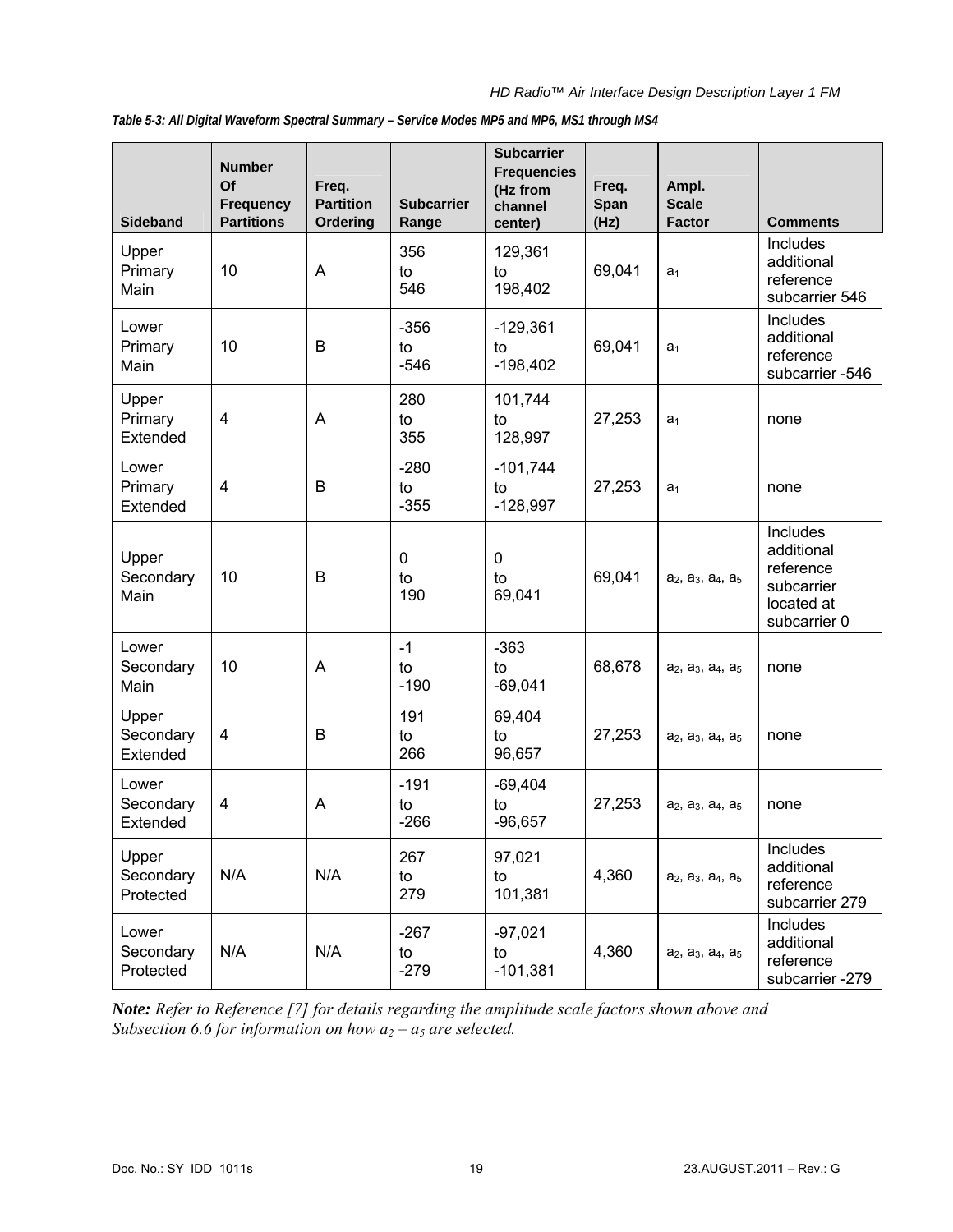## <span id="page-28-1"></span><span id="page-28-0"></span>**6 System Control Channel**

#### <span id="page-28-2"></span>6.1 Introduction

The SCCH passes discrete transfer frames of control and status information between Layer 2, the Configuration Administrator, and Layer 1. The control information passed from the Configuration Administrator to Layer 1 consists of Primary Service Mode Control (PSM), Secondary Service Mode Control (SSM), Primary Amplitude Scale Factors ( $a_{0L}$ ,  $a_{0U}$ , and  $a_1$ ), and Secondary Amplitude Scale Factor Select (ASF). ASF selects one of several fixed scale factors that may be used to set the level of the secondary sidebands. The Primary Amplitude Scale Factors are actual values sent from the Configuration Administrator to establish the absolute power levels of the primary sidebands. The update rate and resolution of the Primary Amplitude Scale Factors, and the actual point or points within the signal path where they are applied depends on the specific implementation and is outside the scope of this document.The status information passed from Layer 1 to Layer 2 consists of *Absolute L1 Frame Number* (ALFN) and *L1 Block Count* (BC). In addition, several bits of the system control data sequence designated "reserved" are controlled by the Configuration Administrator. Refer to [Figure 6-1](#page-28-3). This status information, the L1 Block Count, and indicators of the state of the control information (with the exception of ALFN) are broadcast on the reference subcarriers.



<span id="page-28-3"></span>*Figure 6-1: System Control Channel* 

The direction and rate of transfer between Layer 2, the Configuration Administrator, and Layer 1 is given in [Table 6-1.](#page-29-2)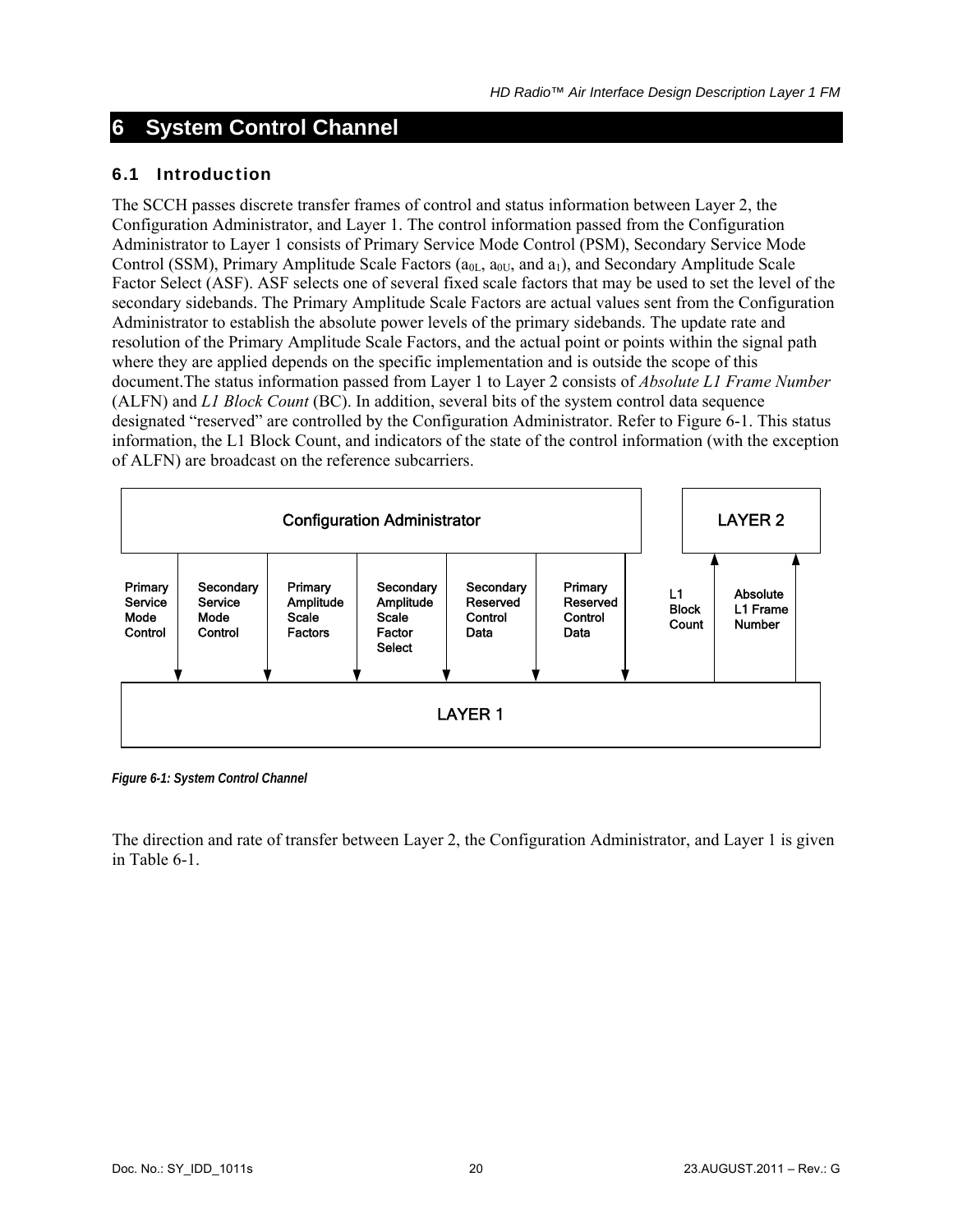<span id="page-29-0"></span>*Table 6-1: Transfer through the System Control Channel (SCCH)* 

<span id="page-29-2"></span>

| Data                                                                         | <b>Direction</b>                                            | <b>Transfer Frame</b><br>Rate | <b>Size</b><br>(bits) |
|------------------------------------------------------------------------------|-------------------------------------------------------------|-------------------------------|-----------------------|
| Primary Service Mode Control (PSM)                                           | <b>Configuration Administrator</b><br>$\rightarrow$ Layer 1 | $R_{f}$                       | 6                     |
| Secondary Service Mode Control (SSM)                                         | <b>Configuration Administrator</b><br>$\rightarrow$ Layer 1 | $R_{f}$                       | 5                     |
| <b>Primary Amplitude Scale Factors</b><br>$(a_{0L}, a_{0U},$ and $a_1$ only) | <b>Configuration Administrator</b><br>$\rightarrow$ Layer 1 | N/A                           | N/A                   |
| Secondary Amplitude Scale Factor<br>Select (ASF)                             | <b>Configuration Administrator</b><br>$\rightarrow$ Layer 1 | $R_f$                         | 4                     |
| <b>Primary Reserved Control Data</b>                                         | <b>Configuration Administrator</b><br>$\rightarrow$ Layer 1 | $R_f$                         | 3                     |
| Secondary Reserved Control Data                                              | <b>Configuration Administrator</b><br>$\rightarrow$ Layer 1 | $R_f$                         | 6                     |
| L1 Block Count (BC)                                                          | Layer $1 \rightarrow$ Layer 2                               | $R_{b}$                       | 4                     |
| Absolute L1 Frame Number (ALFN)                                              | Layer $1 \rightarrow$ Layer 2                               | $R_f$                         | 32                    |

#### <span id="page-29-1"></span>6.2 Service Mode Control

The service mode dictates the configuration and performance of the logical channels. There are two basic types of service modes:

- Primary–configures primary logical channels
- Secondary–configures secondary logical channels

All waveforms require the definition of both primary and secondary service modes. If secondary sidebands are not present, the secondary service mode is set to "None" as shown in [Table 6-3.](#page-30-3) The service modes support the delivery of various combinations of digital audio and data.

- The active primary service modes defined by this document are MP1, MP2, MP3, MP11, MP5, and MP6.
- The active secondary service modes defined by this document are MS1, MS2, MS3, and MS4.

[Table 6-2](#page-30-2) and [Table 6-3](#page-30-3) define the bit mapping for PSM and SSM, respectively.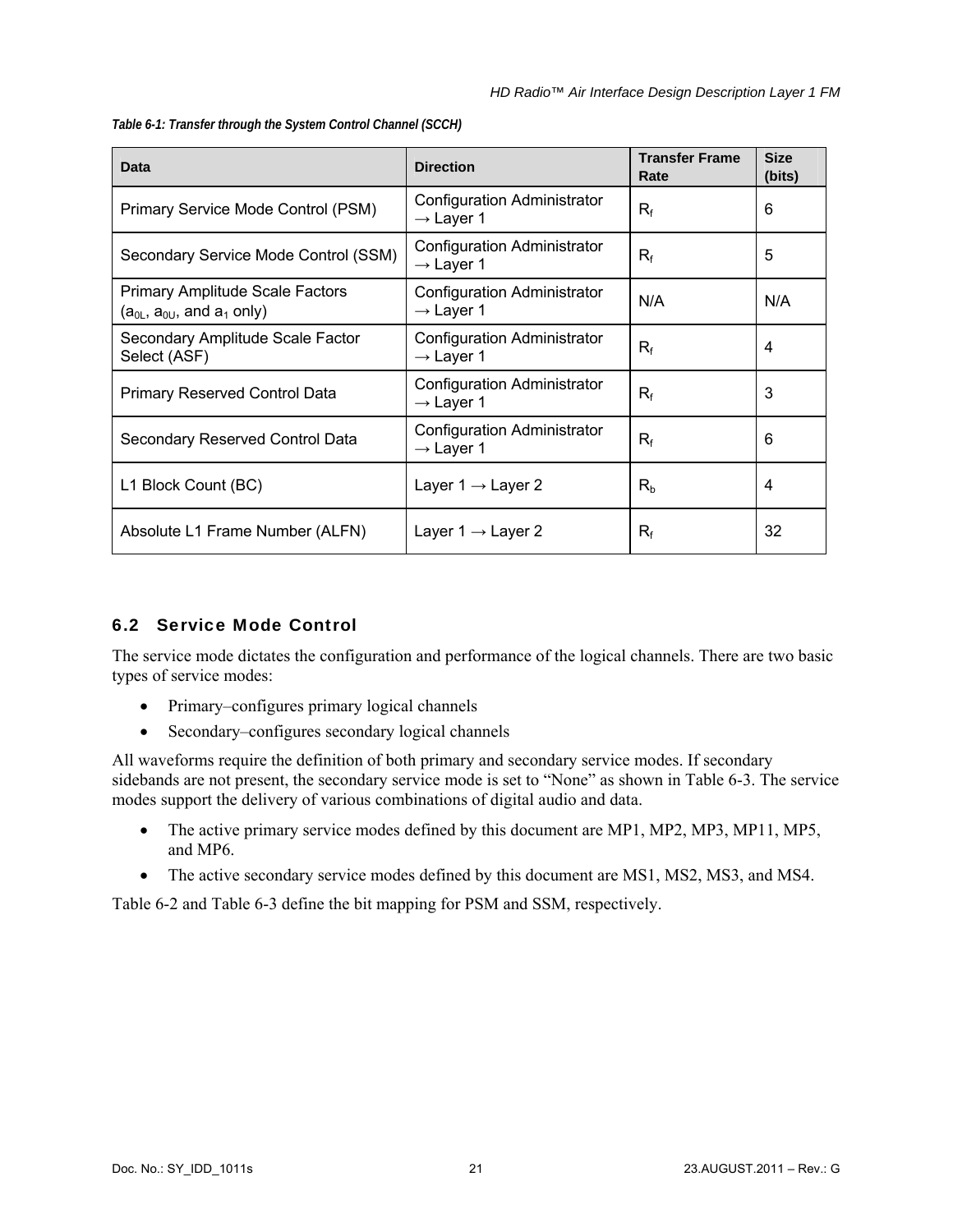#### <span id="page-30-0"></span>*Table 6-2: PSM Bit Mapping*

<span id="page-30-2"></span>

| <b>Primary Service Mode</b> |   |          |          | <b>Bit Assignment (bits 5:0)</b> |          |          |
|-----------------------------|---|----------|----------|----------------------------------|----------|----------|
|                             | 5 | 4        | 3        | $\mathbf{2}$                     | 1        | $\bf{0}$ |
| Reserved                    | 0 | 0        | 0        | 0                                | 0        | 0        |
| MP1                         | 0 | $\Omega$ | 0        | 0                                | $\Omega$ | 1        |
| MP <sub>2</sub>             | 0 | $\Omega$ | 0        | 0                                | 1        | 0        |
| MP3                         | 0 | 0        | 0        | 0                                | 1        | 1        |
| Reserved                    | 0 | 0        | 0        | 1                                | $\Omega$ | 0        |
| MP <sub>5</sub>             | 0 | 0        | 0        | 1                                | $\Omega$ | 1        |
| MP <sub>6</sub>             | 0 | 0        | 0        | 1                                | 1        | 0        |
| Reserved                    | 0 | 0        | $\Omega$ | 1                                | 1        | 1        |
| .                           | . | .        | .        | .                                | .        |          |
| Reserved                    | 0 | 0        | 1        | 0                                | 1        | 0        |
| <b>MP11</b>                 | 0 | $\Omega$ | 1        | 0                                | 1        | 1        |
| Reserved                    | 0 | 0        | 1        | 1                                | $\Omega$ | 0        |
| .                           |   | .        | .        | .                                | .        | .        |
| Reserved                    | 1 | 1        | 1        | 1                                | 1        |          |

*Table 6-3: SSM Bit Mapping* 

<span id="page-30-3"></span>

| <b>Secondary Service Mode</b> | <b>Bit Assignment (bits 4:0)</b> |   |   |   |   |  |  |  |  |
|-------------------------------|----------------------------------|---|---|---|---|--|--|--|--|
|                               | Δ                                |   | 2 |   | O |  |  |  |  |
| None                          |                                  |   |   |   |   |  |  |  |  |
| MS1                           |                                  |   |   |   |   |  |  |  |  |
| MS <sub>2</sub>               |                                  |   |   |   |   |  |  |  |  |
| MS3                           |                                  |   |   |   |   |  |  |  |  |
| MS4                           |                                  |   |   |   |   |  |  |  |  |
| Reserved                      |                                  |   |   |   |   |  |  |  |  |
| .                             | .                                | . | . | . | . |  |  |  |  |
| Reserved                      |                                  |   |   |   |   |  |  |  |  |

#### <span id="page-30-1"></span>6.2.1 Primary Service Mode Backward Compatibility

Reserved primary service mode bit assignments are for future expansion. To ensure backward compatibility, all primary service modes defined as "Reserved" in [Table 6-2](#page-30-2) must maintain backward compatibility with one of the following service modes: MP1, MP2, MP3, MP11, MP5, or MP6.

As a minimum, backward compatibility includes the PIDS logical channel, the system control data sequence (matrix R) conveyed over the reference subcarriers, and at least one logical channel which can support medium-quality digital audio. Refer to [Table 6-4](#page-31-1) for a definition of the default service modes that first generation receivers will assume and with which all transmission equipment must maintain backward compatibility for all reserved primary service mode assignments. Any service mode that is backward compatible with Hybrid service modes MP1-MP3 (e.g., MP9, MP10, MP19, and MP28) is also a Hybrid service mode and the secondary service mode must be set to "None".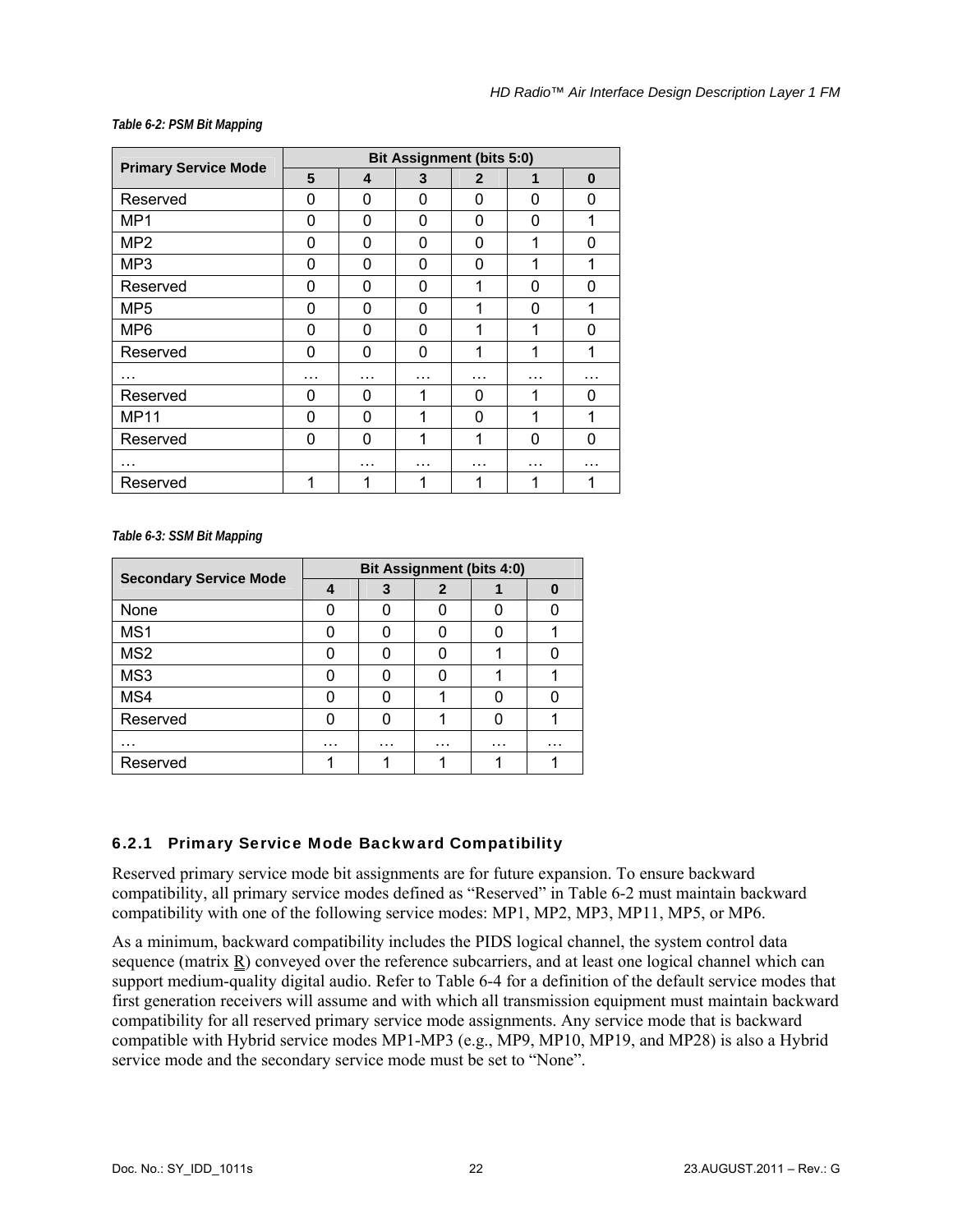<span id="page-31-0"></span>MP11 is a special case. First-generation receivers will fall back to service mode MP3 and will decode the P3 logical channel and ignore the P4 logical channel. However, MP11 is fully defined in this document and is no longer reserved.

A primary service mode may maintain backward compatibility with primary service modes MP5 and MP6 in one of two configurations. Both the P1 and P1' or only the P1' logical channels may be supported. For each primary service mode, [Table 6-4](#page-31-1) defines which logical channels must maintain backward compatibility.

<span id="page-31-1"></span>

| <b>Actual Primary</b> |                | <b>Bit Assignment (bits 5:0)</b> |                |                |              |             | <b>Default Primary</b> | <b>Backward Compatible</b>            |
|-----------------------|----------------|----------------------------------|----------------|----------------|--------------|-------------|------------------------|---------------------------------------|
| <b>Service Mode</b>   | 5              | 4                                | 3              | $\overline{2}$ | 1            | $\bf{0}$    | <b>Service Mode</b>    | <b>Logical Channels/Elements</b>      |
| MP4                   | 0              | 0                                | $\mathbf 0$    | $\mathbf{1}$   | 0            | 0           | MP1                    | P1, PIDS, R, Analog                   |
| MP7                   | 0              | 0                                | $\mathbf 0$    | $\mathbf{1}$   | 1            | 1           | MP <sub>5</sub>        | P1', PIDS, R                          |
| MP8                   | $\mathbf 0$    | 0                                | 1              | 0              | 0            | 0           | MP6                    | $P1'$ , PIDS, R                       |
| MP9                   | $\mathbf 0$    | $\mathbf 0$                      | $\mathbf{1}$   | 0              | $\mathbf 0$  | 1           | MP1                    | P1, PIDS, R, Analog                   |
| <b>MP10</b>           | $\mathbf 0$    | $\overline{0}$                   | 1              | $\mathbf 0$    | 1            | $\mathbf 0$ | MP <sub>2</sub>        | P1, PIDS, R, Analog                   |
| <b>MP11</b>           | $\overline{0}$ | 0                                | $\mathbf 1$    | $\mathbf 0$    | 1            | 1           | MP3                    | P1, P3, PIDS, R, Analog               |
| <b>MP12</b>           | 0              | $\Omega$                         | 1              | 1              | $\mathbf 0$  | 0           | MP1                    | P1, PIDS, R, Analog                   |
| <b>MP13</b>           | $\mathbf 0$    | $\Omega$                         | 1              | 1              | 0            | 1           | MP <sub>5</sub>        | P1, P1', PIDS, R                      |
| <b>MP14</b>           | $\mathbf 0$    | $\mathbf 0$                      | 1              | $\mathbf 1$    | 1            | 0           | MP6                    | P1, P1', PIDS, R                      |
| <b>MP15</b>           | 0              | 0                                | 1              | 1              | 1            | 1           | MP <sub>5</sub>        | $P1'$ , PIDS, R                       |
| <b>MP16</b>           | 0              | 1                                | 0              | 0              | 0            | 0           | MP <sub>6</sub>        | $P1'$ , PIDS, R                       |
| <b>MP17</b>           | $\mathbf 0$    | 1                                | 0              | 0              | $\mathbf 0$  | 1           | MP1                    | P1, PIDS, R, Analog                   |
| <b>MP18</b>           | $\mathbf 0$    | 1                                | 0              | 0              | 1            | 0           | MP <sub>2</sub>        | P1, PIDS, R, Analog                   |
| <b>MP19</b>           | 0              | 1                                | $\mathbf 0$    | $\mathbf 0$    | 1            | 1           | MP3                    | P1, P3, PIDS, R, Analog               |
| <b>MP20</b>           | 0              | 1                                | $\mathbf 0$    | $\mathbf{1}$   | $\mathbf 0$  | 0           | MP1                    | P1, PIDS, R, Analog                   |
| <b>MP21</b>           | 0              | 1                                | 0              | 1              | 0            | 1           | MP <sub>5</sub>        | P1, P1', PIDS, R                      |
| <b>MP22</b>           | 0              | 1                                | 0              | 1              | 1            | 0           | MP <sub>6</sub>        | P1, P1', PIDS, R                      |
| <b>MP23</b>           | 0              | 1                                | 0              | $\mathbf{1}$   | 1            | 1           | MP <sub>5</sub>        | $P1'$ , PIDS, R                       |
| <b>MP24</b>           | 0              | 1                                | 1              | 0              | 0            | 0           | MP <sub>6</sub>        | $P1'$ , PIDS, R                       |
| <b>MP25</b>           | 0              | 1                                | 1              | 0              | 0            | 1           | MP1                    | P1, PIDS, R, Analog                   |
| <b>MP26</b>           | $\pmb{0}$      | 1                                | 1              | 0              | 1            | 0           | MP <sub>2</sub>        | P1, PIDS, R, Analog                   |
| <b>MP27</b>           | 0              | 1                                | 1              | 0              | 1            | 1           | <b>MP11</b>            | P1, P3, P4, PIDS, R, Analog           |
| <b>MP28</b>           | $\mathbf 0$    | 1                                | $\mathbf{1}$   | $\mathbf{1}$   | $\mathbf 0$  | 0           | MP1                    | P1, PIDS, R, Analog                   |
| <b>MP29</b>           | $\mathbf 0$    | 1                                | $\mathbf 1$    | $\mathbf{1}$   | $\mathbf 0$  | 1           | MP <sub>5</sub>        | $\overline{P}$ 1, P1', PIDS, <u>R</u> |
| <b>MP30</b>           | $\mathbf 0$    | $\mathbf{1}$                     | $\mathbf 1$    | $\mathbf{1}$   | $\mathbf{1}$ | $\mathbf 0$ | MP6                    | P1, P1', PIDS, R                      |
| <b>MP31</b>           | $\mathbf 0$    | 1                                | 1              | $\mathbf{1}$   | 1            | 1           | MP <sub>5</sub>        | $P1'$ , PIDS, R                       |
| <b>MP32</b>           | 1              | $\mathbf 0$                      | 0              | 0              | $\mathbf 0$  | $\mathbf 0$ | MP6                    | $P1'$ , PIDS, R                       |
| <b>MP33</b>           | $\mathbf{1}$   | $\mathbf 0$                      | 0              | $\mathbf 0$    | $\mathbf 0$  | 1           | MP1                    | P1, PIDS, R, Analog                   |
| <b>MP34</b>           | $\mathbf{1}$   | $\mathbf 0$                      | $\mathbf 0$    | $\mathbf 0$    | 1            | 0           | MP <sub>2</sub>        | P1, PIDS, R, Analog                   |
| <b>MP35</b>           | $\mathbf{1}$   | $\mathbf 0$                      | $\mathbf 0$    | $\mathbf 0$    | 1            | 1           | MP3                    | P1, P3, PIDS, R, Analog               |
| <b>MP36</b>           | $\mathbf{1}$   | $\mathbf 0$                      | $\mathbf 0$    | $\mathbf{1}$   | $\mathbf 0$  | 0           | MP1                    | P1, PIDS, R, Analog                   |
| <b>MP37</b>           | 1              | $\mathbf 0$                      | $\mathbf 0$    | $\mathbf{1}$   | $\mathbf 0$  | 1           | MP <sub>5</sub>        | P1, P1', PIDS, R                      |
| <b>MP38</b>           | 1              | $\mathbf 0$                      | $\mathbf 0$    | $\mathbf{1}$   | 1            | $\mathbf 0$ | MP <sub>6</sub>        | P1, P1', PIDS, R                      |
| <b>MP39</b>           | $\mathbf{1}$   | $\overline{0}$                   | $\overline{0}$ | $\mathbf{1}$   | $\mathbf{1}$ | 1           | MP <sub>5</sub>        | $P1'$ , PIDS, R                       |
| <b>MP40</b>           | 1              | $\overline{0}$                   | 1              | $\mathbf 0$    | $\mathbf 0$  | $\mathbf 0$ | MP <sub>6</sub>        | P1', PIDS, R                          |

*Table 6-4: Reserved Primary Service Modes – Defaults*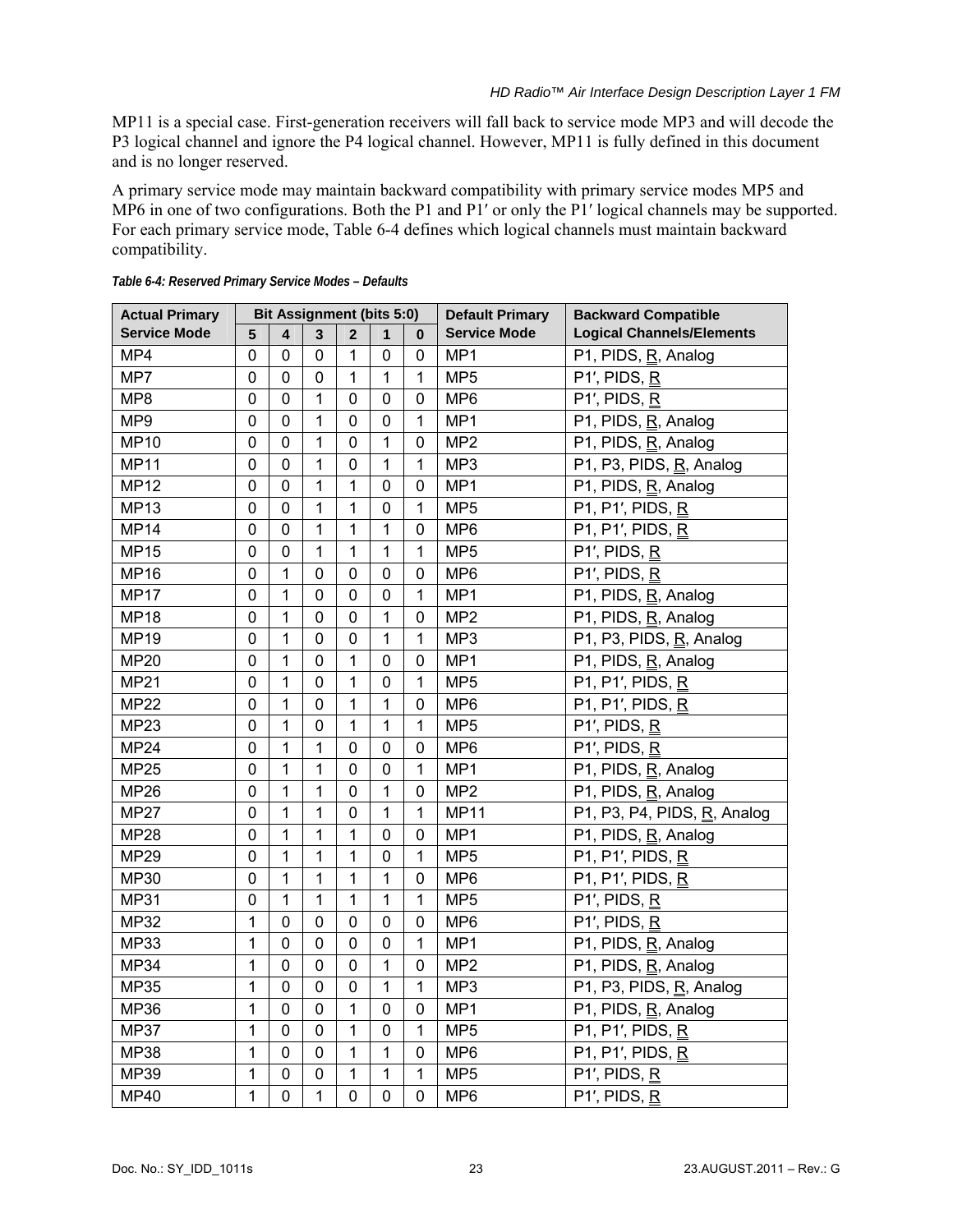<span id="page-32-0"></span>

| <b>Actual Primary</b> |   | <b>Bit Assignment (bits 5:0)</b> |             |                |              |              | <b>Default Primary</b> | <b>Backward Compatible</b>       |
|-----------------------|---|----------------------------------|-------------|----------------|--------------|--------------|------------------------|----------------------------------|
| <b>Service Mode</b>   | 5 | 4                                | 3           | $\overline{2}$ | 1            | $\bf{0}$     | <b>Service Mode</b>    | <b>Logical Channels/Elements</b> |
| MP41                  | 1 | $\Omega$                         | 1           | $\Omega$       | $\Omega$     | 1            | MP1                    | P1, PIDS, R, Analog              |
| <b>MP42</b>           | 1 | $\Omega$                         | 1           | $\Omega$       | 1            | $\mathbf 0$  | MP <sub>2</sub>        | P1, PIDS, R, Analog              |
| MP43                  | 1 | 0                                | 1           | 0              | 1            | $\mathbf 1$  | <b>MP11</b>            | P1, P3, P4, PIDS, R, Analog      |
| <b>MP44</b>           | 1 | $\Omega$                         | 1           | 1              | $\Omega$     | $\mathbf 0$  | MP <sub>1</sub>        | P1, PIDS, R, Analog              |
| <b>MP45</b>           | 1 | 0                                | 1           | 1              | 0            | $\mathbf 1$  | MP <sub>5</sub>        | P1, P1', PIDS, R                 |
| MP46                  | 1 | $\Omega$                         | 1           | 1              | 1            | 0            | MP <sub>6</sub>        | P1, P1', PIDS, R                 |
| <b>MP47</b>           | 1 | 0                                | 1           | 1              | 1            | $\mathbf 1$  | MP <sub>5</sub>        | $P1'$ , PIDS, R                  |
| MP48                  | 1 | 1                                | $\mathbf 0$ | 0              | $\mathbf{0}$ | $\mathbf{0}$ | MP <sub>6</sub>        | $P1'$ , PIDS, R                  |
| MP49                  | 1 | 1                                | $\Omega$    | $\Omega$       | $\Omega$     | 1            | MP1                    | P1, PIDS, R, Analog              |
| MP50                  | 1 | 1                                | $\mathbf 0$ | 0              | 1            | $\mathbf{0}$ | MP <sub>2</sub>        | P1, PIDS, R, Analog              |
| <b>MP51</b>           | 1 | 1                                | $\Omega$    | 0              | 1            | 1            | MP <sub>3</sub>        | P1, P3, PIDS, R, Analog          |
| <b>MP52</b>           | 1 | 1                                | 0           | 1              | 0            | $\mathbf 0$  | MP1                    | P1, PIDS, R, Analog              |
| MP53                  | 1 | 1                                | 0           | 1              | $\Omega$     | 1            | MP <sub>5</sub>        | P1, P1', PIDS, R                 |
| <b>MP54</b>           | 1 | 1                                | 0           | 1              | 1            | $\mathbf 0$  | MP <sub>6</sub>        | P1, P1', PIDS, R                 |
| MP55                  | 1 | 1                                | 0           | 1              | 1            | 1            | MP <sub>5</sub>        | $P1'$ , PIDS, R                  |
| <b>MP56</b>           | 1 | 1                                | 1           | 0              | $\mathbf 0$  | $\mathbf 0$  | MP <sub>6</sub>        | $P1'$ , PIDS, R                  |
| MP57                  | 1 | 1                                | 1           | 0              | $\mathbf 0$  | 1            | MP <sub>1</sub>        | P1, PIDS, R, Analog              |
| MP58                  | 1 | 1                                | 1           | $\Omega$       | $\mathbf{1}$ | $\mathbf 0$  | MP <sub>2</sub>        | P1, PIDS, R, Analog              |
| MP59                  | 1 | 1                                | 1           | 0              | 1            | 1            | <b>MP11</b>            | P1, P3, P4, PIDS, R, Analog      |
| MP60                  | 1 | 1                                | 1           | 1              | $\Omega$     | $\mathbf 0$  | MP <sub>1</sub>        | P1, PIDS, R, Analog              |
| <b>MP61</b>           | 1 | 1                                | 1           | 1              | 0            | $\mathbf{1}$ | MP <sub>5</sub>        | P1, P1', PIDS, R                 |
| MP62                  | 1 | 1                                | 1           | 1              | 1            | $\mathbf 0$  | MP <sub>6</sub>        | P1, P1', PIDS, R                 |
| <b>MP63</b>           | 1 | 1                                | 1           | 1              | 1            | $\mathbf{1}$ | MP <sub>5</sub>        | $P1'$ , PIDS, R                  |

*HD Radio™ Air Interface Design Description Layer 1 FM*

#### <span id="page-32-1"></span>6.2.2 Service Mode Pairings

When broadcasting secondary sidebands in the All Digital waveform, active primary and secondary service modes are both required. Any Hybrid-only or Extended-Hybrid-only primary service modes are invalid for the All Digital waveform (e.g. MP1 through MP3 and MP11). Only primary service modes MP5 and MP6 (and future modes that are backward-compatible with MP5 and MP6) may be paired with secondary service modes MS1 through MS4 when broadcasting the All Digital waveform. Any combination of these primary and secondary service modes is allowable.

#### <span id="page-32-2"></span>6.2.3 Service Mode Switching

Primary service mode control (PSM) and secondary service mode control (SSM) are received from the Configuration Administrator via the SCCH at the rate  $R_f$ . Service mode changes are invoked only on an *L1 frame* boundary (see Subsection [6.3](#page-33-1)).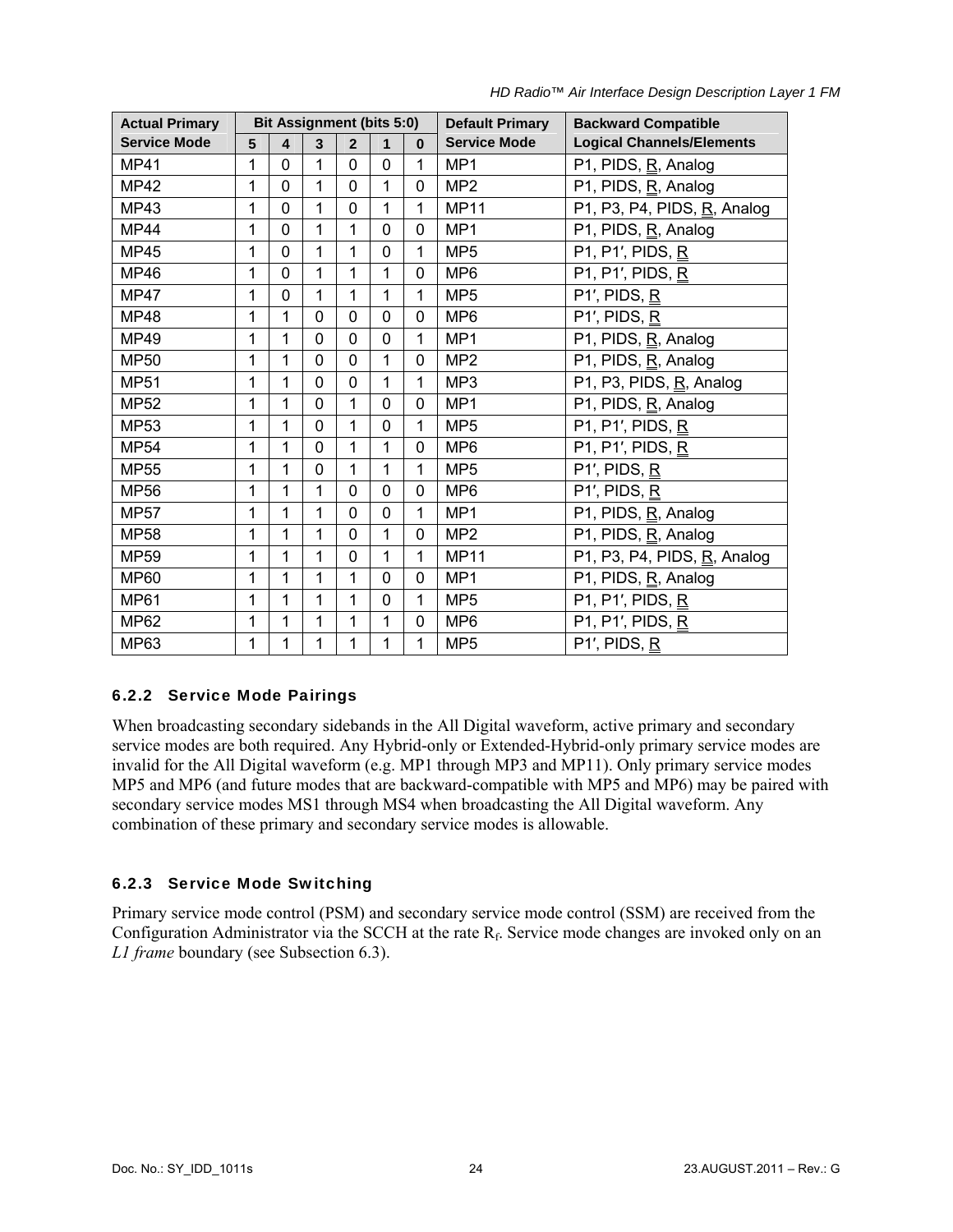#### <span id="page-33-1"></span><span id="page-33-0"></span>6.3 Absolute L1 Frame Number (ALFN)

The transmitted HD Radio signal may be regarded as a series of unique L1 frames of duration  $T_f$ . In order to reference all transmissions to absolute time, each L1 frame is associated with an ALFN. This universal frame numbering scheme assumes that the start of ALFN 0 occurred at 00:00:00 Coordinated Universal Time (UTC) on January 6, 1980. The start of every subsequent L1 frame occurs at an exact integer multiple of  $T_f$  after that instant in time. The current ALFN is a binary number determined by subtracting the GPS start time (00:00:00 on January 6, 1980) from the current GPS time (making allowance for the GPS epoch), expressing the difference in seconds, and multiplying the result by the frame rate  $R_f$ .

The ALFN (which is passed to Layer 2 via the SCCH at the frame rate  $R_f$ ) may be used to schedule the delivery of time-critical programming.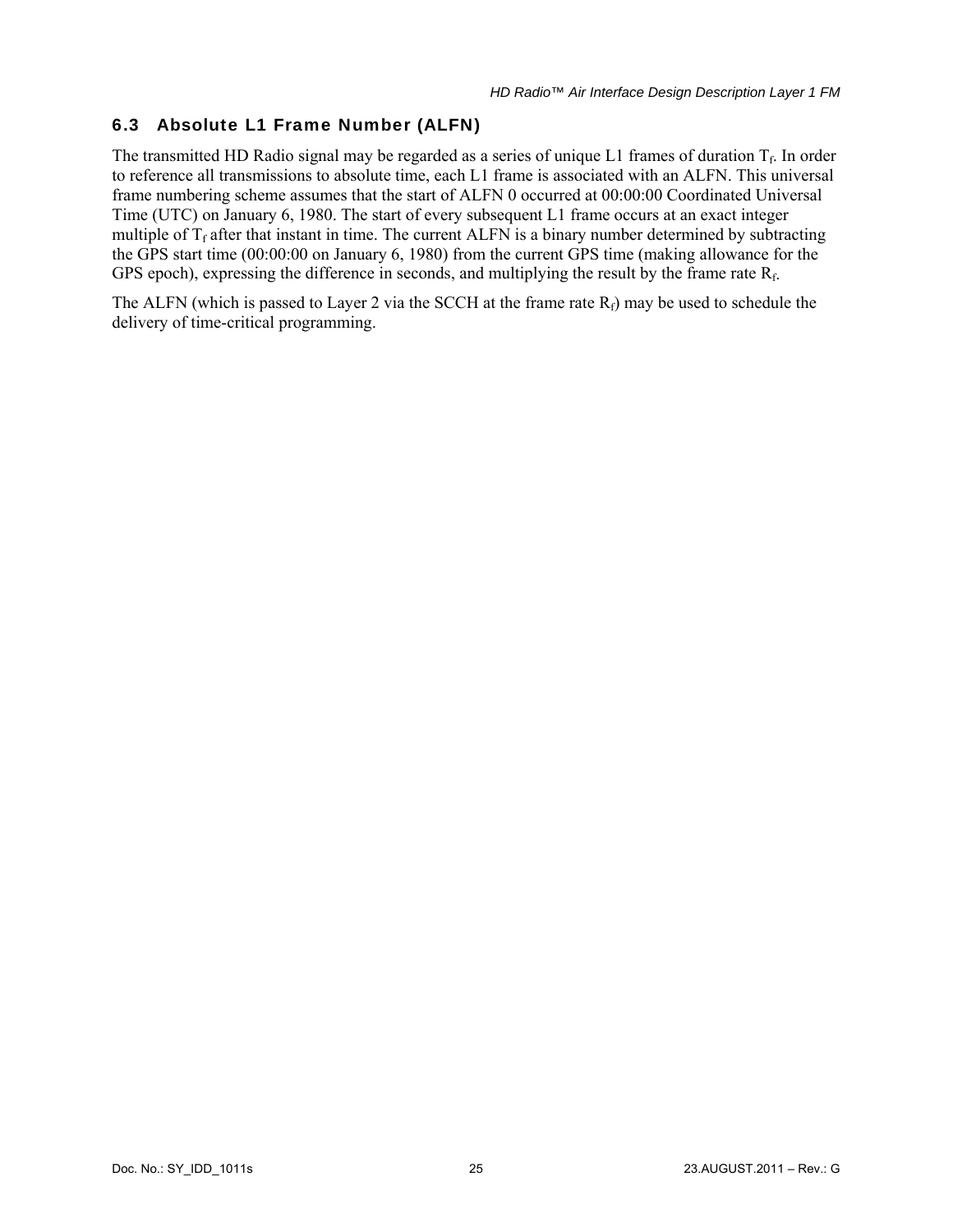#### <span id="page-34-1"></span><span id="page-34-0"></span>6.4 L1 Block Count

Each L1 frame may be considered to consist of sixteen *L1 blocks* of duration  $T_b$ . The L1 Block Count (BC) indicates the position of the current L1 block within the L1 frame. An L1 block count of zero signifies the start of an L1 frame while a BC of 15 designates the final L1 block in an L1 frame. [Table 6-5](#page-34-3) defines the L1 BC bit mapping.

The BC is passed to Layer 2 via the SCCH at the block rate  $R_b$ . It is broadcast on the reference subcarriers and is used by the receiver to aid in synchronization.

An illustration of the relationship of L1 blocks to L1 frames is shown in [Figure 6-2.](#page-34-2)



<span id="page-34-2"></span>*Figure 6-2: L1 Frames and L1 Blocks* 

<span id="page-34-3"></span>

| <b>L1 Block Count</b> | <b>Bit Assignment (bits 3:0)</b> |                |   |   |  |
|-----------------------|----------------------------------|----------------|---|---|--|
|                       | 3                                | $\overline{2}$ | 1 | 0 |  |
| 0                     | 0                                | 0              | 0 | 0 |  |
| 1                     | 0                                | 0              | 0 | 1 |  |
| $\overline{2}$        | 0                                | 0              | 1 | 0 |  |
| 3                     | 0                                | 0              | 1 | 1 |  |
| 4                     | 0                                | 1              | 0 | 0 |  |
| 5                     | 0                                | 1              | 0 | 1 |  |
| 6                     | 0                                | 1              | 1 | 0 |  |
| 7                     | 0                                | 1              | 1 | 1 |  |
| 8                     | 1                                | 0              | 0 | 0 |  |
| 9                     | 1                                | 0              | 0 | 1 |  |
| 10                    | 1                                | 0              | 1 | 0 |  |
| 11                    | 1                                | 0              | 1 | 1 |  |
| 12                    | 1                                | 1              | 0 | 0 |  |
| 13                    | 1                                | 1              | 0 | 1 |  |
| 14                    | 1                                | 1              | 1 | 0 |  |
| 15                    | 1                                | 1              | 1 | 1 |  |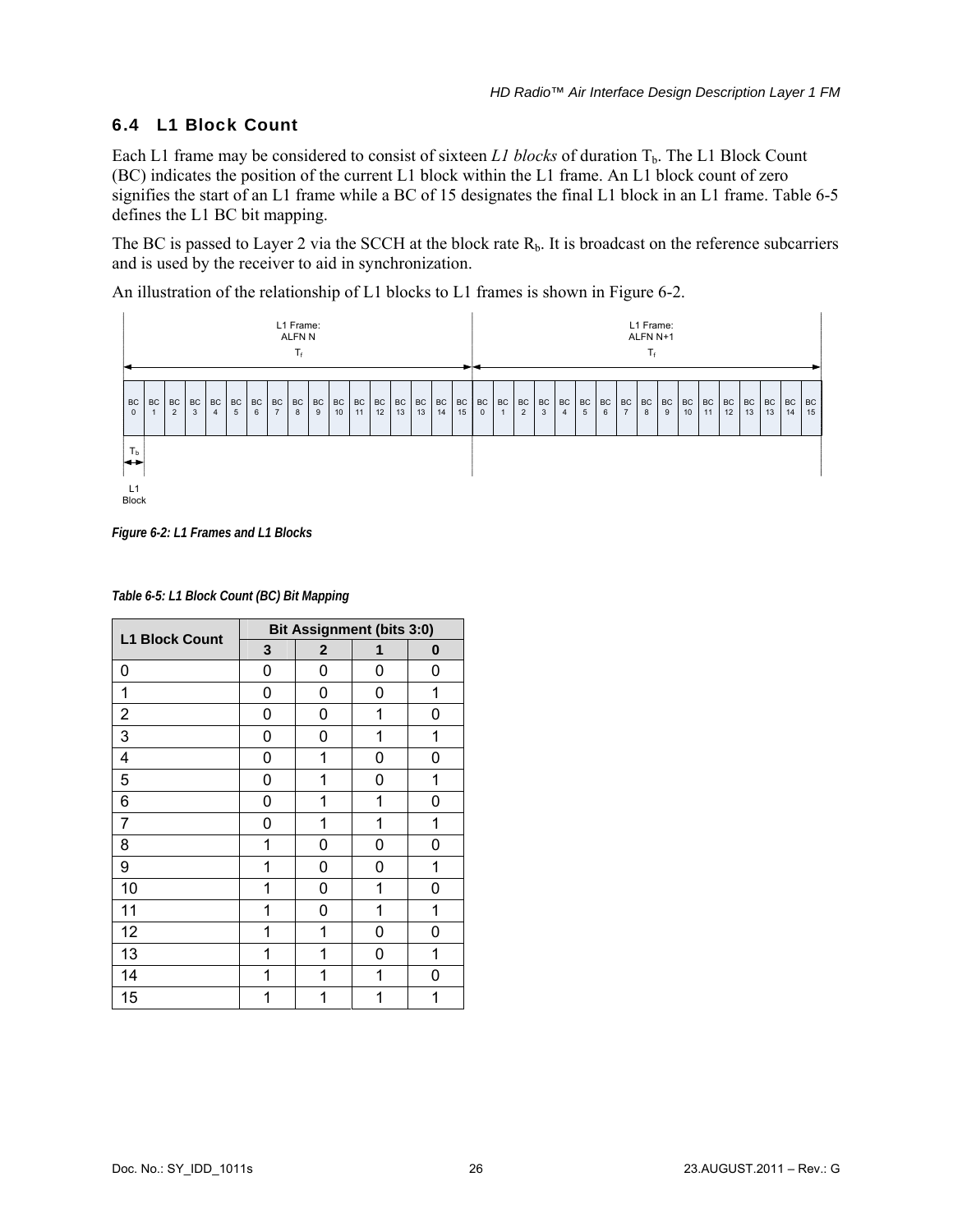#### <span id="page-35-1"></span><span id="page-35-0"></span>6.5 Secondary Amplitude Scale Factor Select

The primary sidebands and secondary sidebands are independently scaled in amplitude. One of the four amplitude scale factors,  $a_2$  through  $a_5$ , is selected by the user for application to all of the secondary sidebands. The Secondary Amplitude Scale Factor Select (ASF) is received from the Configuration Administrator via the SCCH. When transmitting the Hybrid or Extended Hybrid waveform, this field is ignored. When transmitting the All Digital waveform, changes to ASF can be effected seamlessly at an L1 frame boundary without discontinuity or disruption in Layer 1 service.

[Table 6-6](#page-35-4) defines the ASF bit mapping.

<span id="page-35-4"></span>

| <b>Secondary Amplitude Scale Factor Selection</b> |   | <b>ASF Bit Assignment (bits 3:0)</b> |   |   |  |  |
|---------------------------------------------------|---|--------------------------------------|---|---|--|--|
|                                                   |   | 2                                    |   |   |  |  |
| Reserved                                          | O | O                                    |   |   |  |  |
| Reserved                                          |   |                                      |   |   |  |  |
| a <sub>2</sub>                                    | n |                                      |   |   |  |  |
| a <sub>3</sub>                                    | O |                                      |   |   |  |  |
| a <sub>4</sub>                                    | n |                                      |   |   |  |  |
| a <sub>5</sub>                                    |   |                                      |   |   |  |  |
| Reserved                                          | n |                                      |   |   |  |  |
| .                                                 | . | .                                    | . | . |  |  |
| Reserved                                          |   |                                      |   |   |  |  |

*Table 6-6: Secondary Amplitude Scale Factor (ASF) Bit Mapping* 

#### <span id="page-35-2"></span>6.6 Primary Amplitude Scale Factors

The primary sideband scale factors,  $a_{0L}$ ,  $a_{0L}$ , and  $a_L$ , are used to set the primary sideband power depending on the selected service mode. These values are received from the Configuration Administrator via the SCCH. In hybrid and extended hybrid service modes, the power level of the upper and lower sidebands may be set independently via  $a_{0L}$  and  $a_{0H}$ . Refer to [7] for further details.

The update rate and resolution of the Primary Amplitude Scale Factors, and the actual point or points within the signal path where they are applied depends on the specific implementation.

#### <span id="page-35-3"></span>6.7 Reserved Control Data

The primary system control data sequence contains three bits that are designated reserved and the secondary system control data sequence contains six bits that are designated reserved. These bits are controlled by the Configuration Administrator. The assignment of these bits to positions in the system control data sequence is specified in [Table 6-7](#page-35-5) and [Table 6-8](#page-36-1).

*Table 6-7: Correlation of Primary Reserved Control Data Bits and System Control Data Sequence Bit Locations*

<span id="page-35-5"></span>

| <b>Primary Reserved Control Data Bit #</b> | <b>System Control Data Sequence Bit #</b>   |
|--------------------------------------------|---------------------------------------------|
|                                            | Primary system control data sequence bit 7  |
|                                            | Primary system control data sequence bit 16 |
|                                            | Primary system control data sequence bit 24 |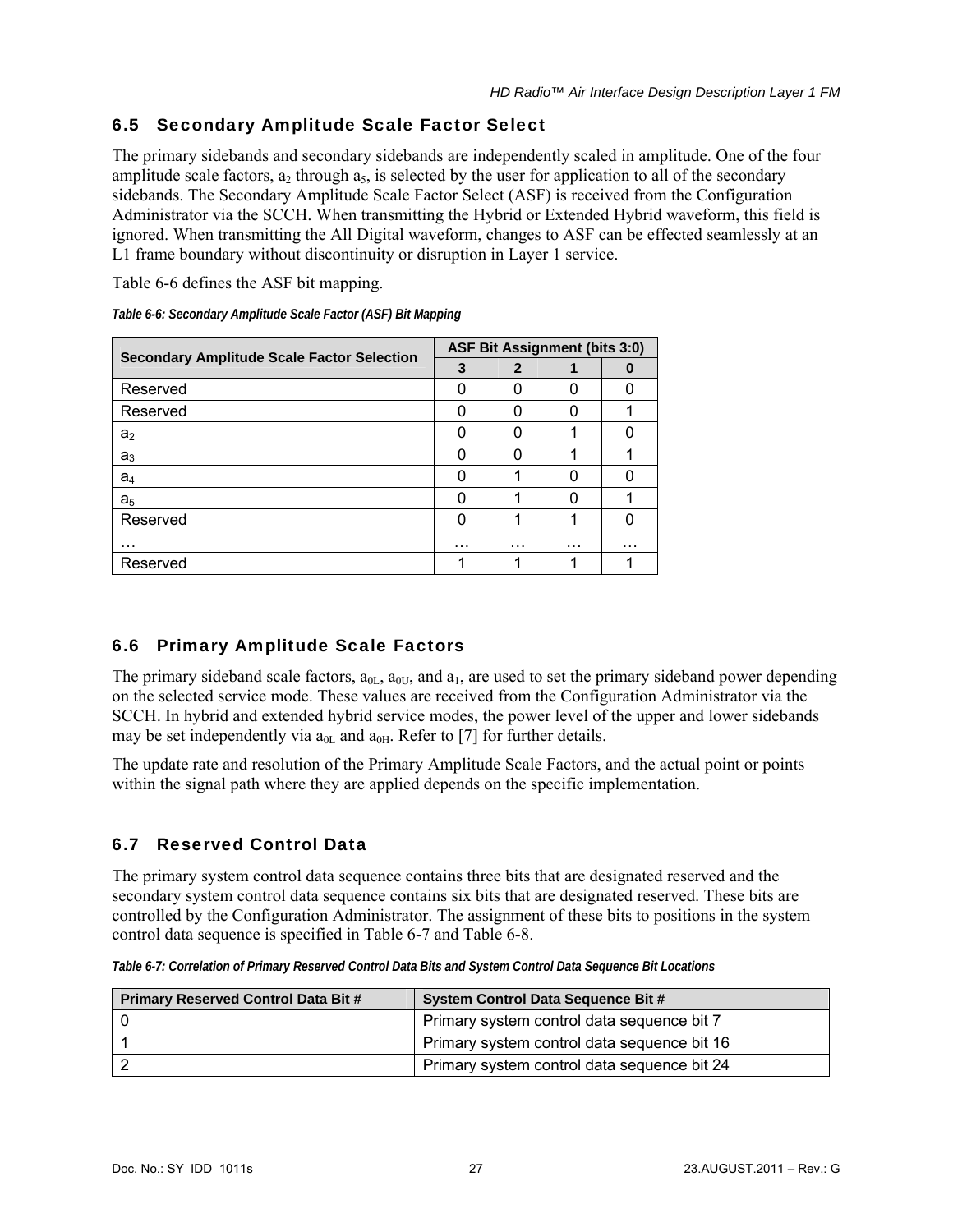| Secondary Reserved Control Data Bit # | System Control Data Sequence Bit #            |
|---------------------------------------|-----------------------------------------------|
|                                       | Secondary system control data sequence bit 6  |
|                                       | Secondary system control data sequence bit 7  |
|                                       | Secondary system control data sequence bit 8  |
|                                       | Secondary system control data sequence bit 16 |
|                                       | Secondary system control data sequence bit 19 |
|                                       | Secondary system control data sequence bit 24 |

*Table 6-8: Correlation of Secondary Reserved Control Data Bits and System Control Data Sequence Bit Locations*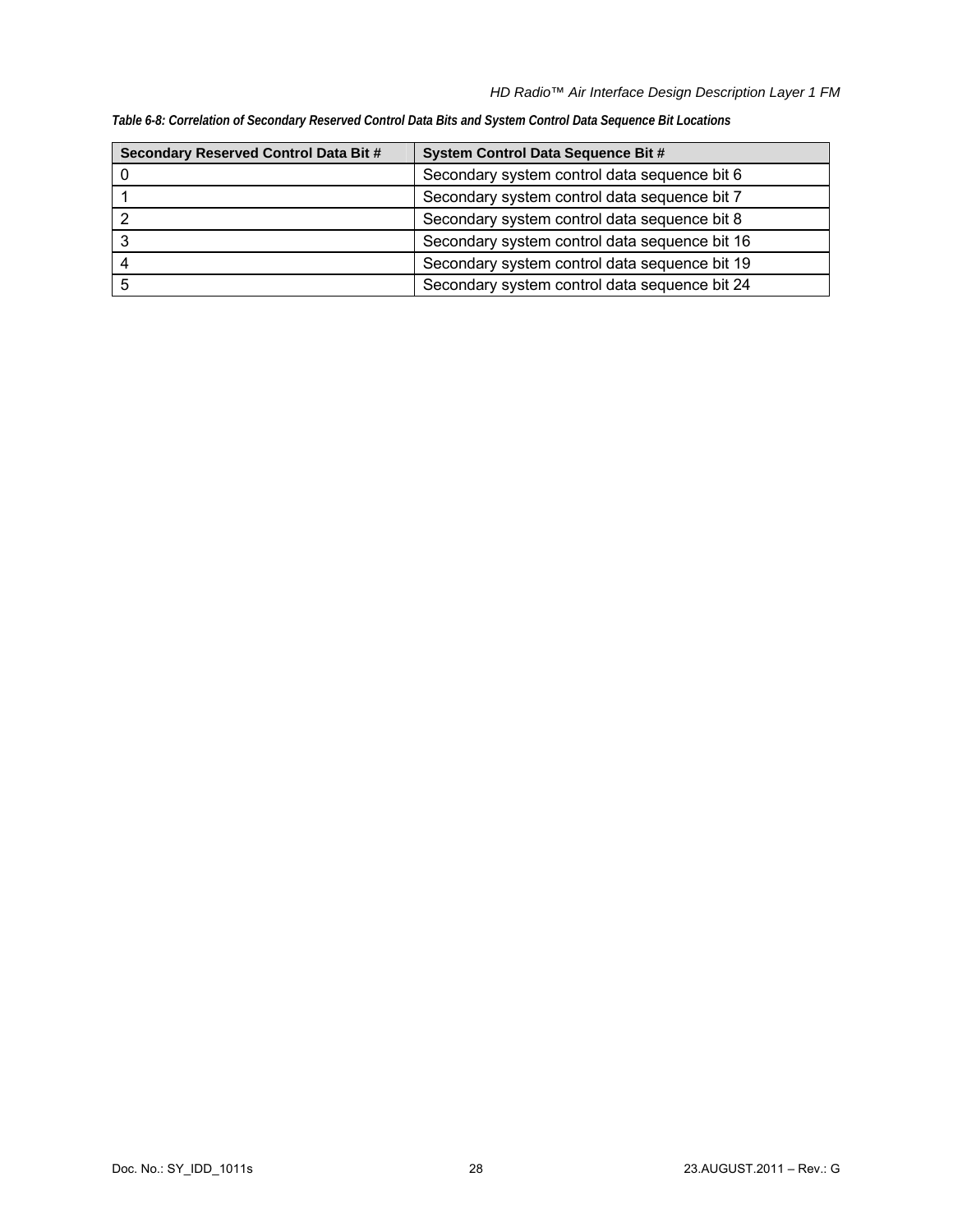# **7 Logical Channels**

## 7.1 Introduction

A logical channel is a signal path that conducts L2 PDUs through Layer 1 with a specified grade of service. The primary logical channels are P1, P2, P3, P4, and PIDS. The secondary logical channels are S1, S2, S3, S4, S5, and SIDS. Logical channels are defined by their characterization parameters and configured by the service mode.

# 7.2 Characterization Parameters

For a given service mode, the grade of service of a particular logical channel may be uniquely quantified using three characterization parameters: transfer, latency, and robustness. Channel code rate, interleaver depth, digital diversity delay, and spectral mapping are the determinants of the characterization parameters.

## <span id="page-37-0"></span>7.2.1 Transfer

Transfer defines the throughput of a logical channel. The block-oriented operations of Layer 1 (such as interleaving) require that it process data in discrete transfer frames rather than continuous streams. As a result, throughput is defined in terms of *transfer frame size* (in bits) and *transfer frame rate* (in Hz, or the number of transfer frames per second). This Layer 1 framing effectively defines the alignment of L2 PDUs.

Each transfer frame is uniquely identified by its *transfer frame number*. The notation for the transfer frame number is presented as follows:

$$
F^{n}_{m1:m2}
$$

In the notation, the superscript n is the ALFN with which the transfer frame is associated and the subscript m1:m2 is the *BC range* that is spanned by the transfer frame within L1 frame n. Thus, the BC range indicates the position of the transfer frame within the L1 frame. The transfer frame number is not broadcast as part of the transmitted HD Radio signal.

All transfer frames are conducted through Layer 1 at one of three rates:

• the *L1 frame rate*, 
$$
R_f = \frac{I}{T_f}
$$

• the *L1* block rate, 
$$
R_b = \frac{I}{T_b}
$$

• the *L1* block pair rate, 
$$
R_p = \frac{I}{T_p}
$$

The ratio of the transfer frame rate to the L1 frame rate is termed the *transfer frame modulus*. For a transfer frame modulus of 1, the BC range is always 0:15. For a transfer frame modulus of 16, the BC range is always a single integer between 0 and 15. The transfer frame rate relationships are summarized in [Table 7-1](#page-38-0) and the transfer frame number timing relationships are illustrated in [Figure 7-1.](#page-38-1)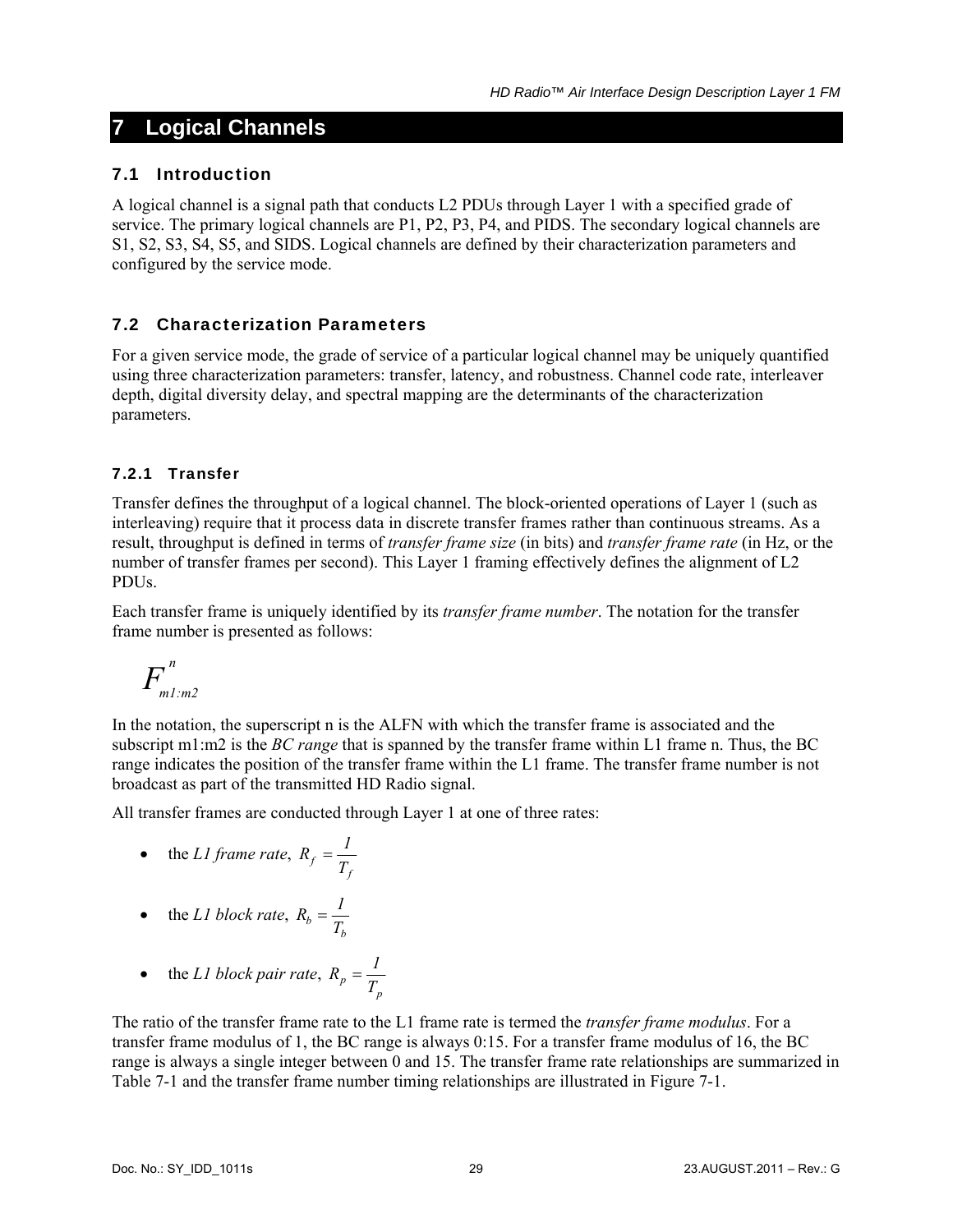#### *Table 7-1: Transfer Frame Rate Relationships*

<span id="page-38-0"></span>

| <b>Transfer Frame</b><br>Type | <b>Transfer Frame</b><br><b>Modulus</b> | <b>Transfer Frame Duration</b><br>(seconds) | <b>Transfer Frame Rate</b><br>(Hz) |
|-------------------------------|-----------------------------------------|---------------------------------------------|------------------------------------|
| L1 Block                      | 16                                      |                                             | $R_h = 16 \cdot R_f$               |
| L1 Block Pair                 |                                         | $T_p = 2 \cdot T_b$                         | $R_n = 8 \cdot R_f$                |
| l L1 Frame                    |                                         | $T_f = 16 \cdot T_h$                        | R٠                                 |



<span id="page-38-1"></span>*Figure 7-1: Transfer Frame Number Timing Relationship* 

Spectral mapping and channel code rate determine the transfer of a logical channel since spectral mapping limits capacity and coding overhead limits information throughput. Interleaver depth is also a factor because transfer frames are normally conducted through Layer 1 at rates corresponding to the interleaver depth of their logical channel.

## 7.2.2 Latency

Latency is the delay that a logical channel imposes on a transfer frame as it traverses Layer 1. The latency of a logical channel is defined as the sum of its interleaver depth and digital diversity delay. It does not include processing delays in Layer 1 nor does it include delays imposed in upper layers.

The interleaver depth determines the amount of delay imposed on a logical channel by an interleaver. The FM HD Radio system employs four interleaver depths: L1 block, *L1 block pair*, L1 frame, and *L1 frame pair*. A digital diversity delay of T<sub>dd</sub> is also employed on some logical channels. For example, in some service modes, logical channel P1 presents dual processing paths; one path is delayed by  $T_{dd}$  from the other at the transmitter.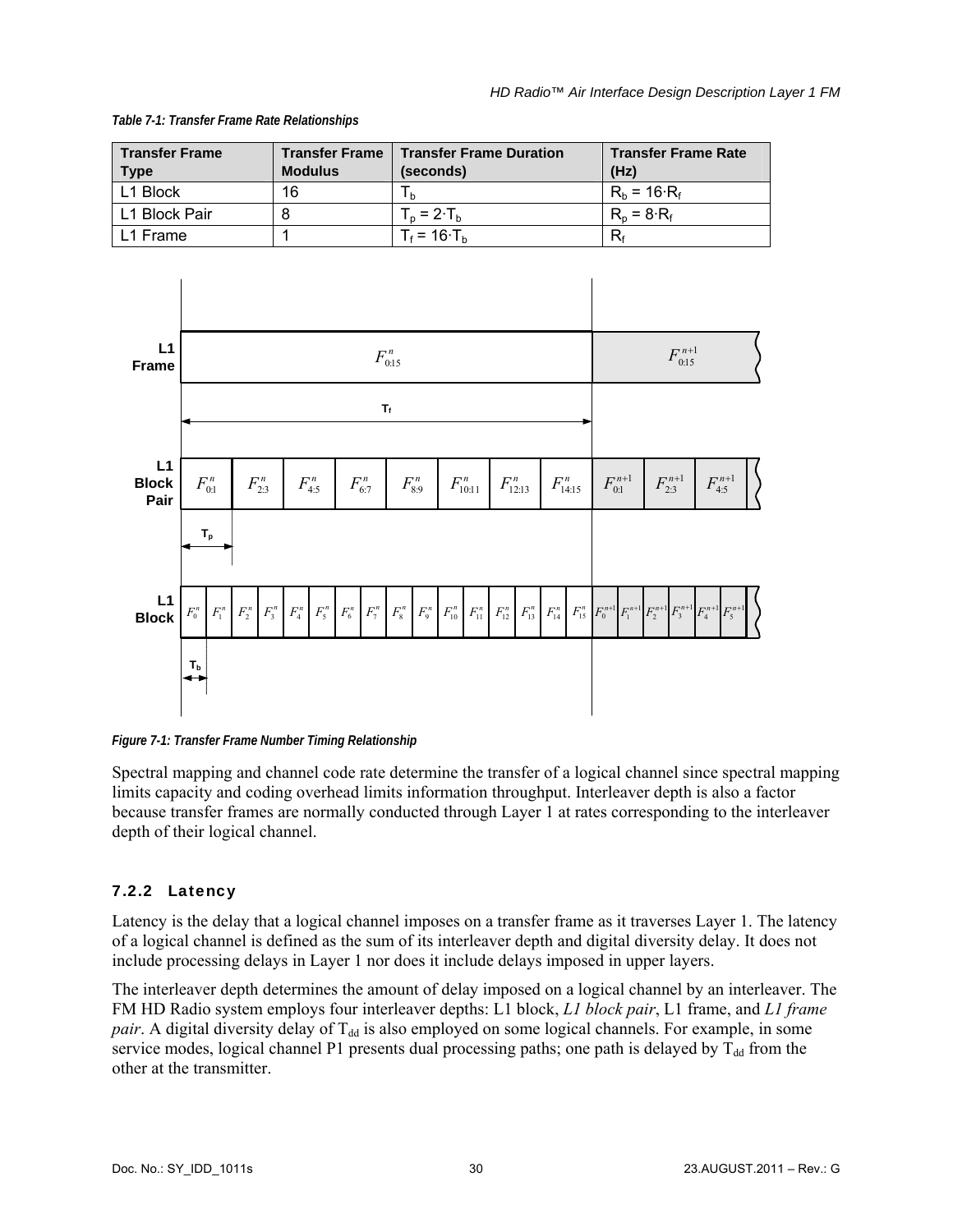Higher layers assign information to logical channels with the requisite latency through service mode selection. Six latencies are specified for the system as defined in [Table 7-2](#page-39-0).

*Table 7-2: Latency Summary* 

<span id="page-39-0"></span>

| <b>Description</b>                         | <b>Delay</b>   |
|--------------------------------------------|----------------|
| L1 Block                                   | Т <sub>b</sub> |
| L1 Block Pair                              | I n            |
| L1 Frame                                   |                |
| L1 Frame Pair                              | $2 \cdot T_f$  |
| L1 Block Pair plus Digital Diversity Delay | $T_p + T_{dd}$ |
| L1 Frame plus Digital Diversity Delay      | $T_f + T_{dd}$ |

## 7.2.3 Robustness

Robustness is the ability of a logical channel to withstand channel impairments such as noise, interference, and fading. There are eleven relative levels of robustness in Layer 1 of the FM air interface. A robustness of 1 indicates a very high level of resistance to channel impairments while a robustness of 11 indicates a lower tolerance for channel-induced errors. As with latency, higher layers must determine the required robustness of a logical channel before selecting a service mode.

Spectral mapping, channel code rate, interleaver depth, the power level of each sideband, and digital diversity delay determine the robustness of a logical channel. Spectral mapping affects robustness by setting the relative power level, spectral interference protection, and frequency diversity of a logical channel. Channel coding increases robustness by introducing redundancy into the logical channel. Interleaver depth influences performance in multipath fading, thereby affecting the robustness of the logical channel. Increasing the power of one or both primary sidebands will have a commensurate impact on robustness. Finally, some logical channels in certain service modes delay transfer frames by a fixed duration to realize time diversity. This digital diversity delay also affects robustness since it mitigates the effects of the mobile radio channel.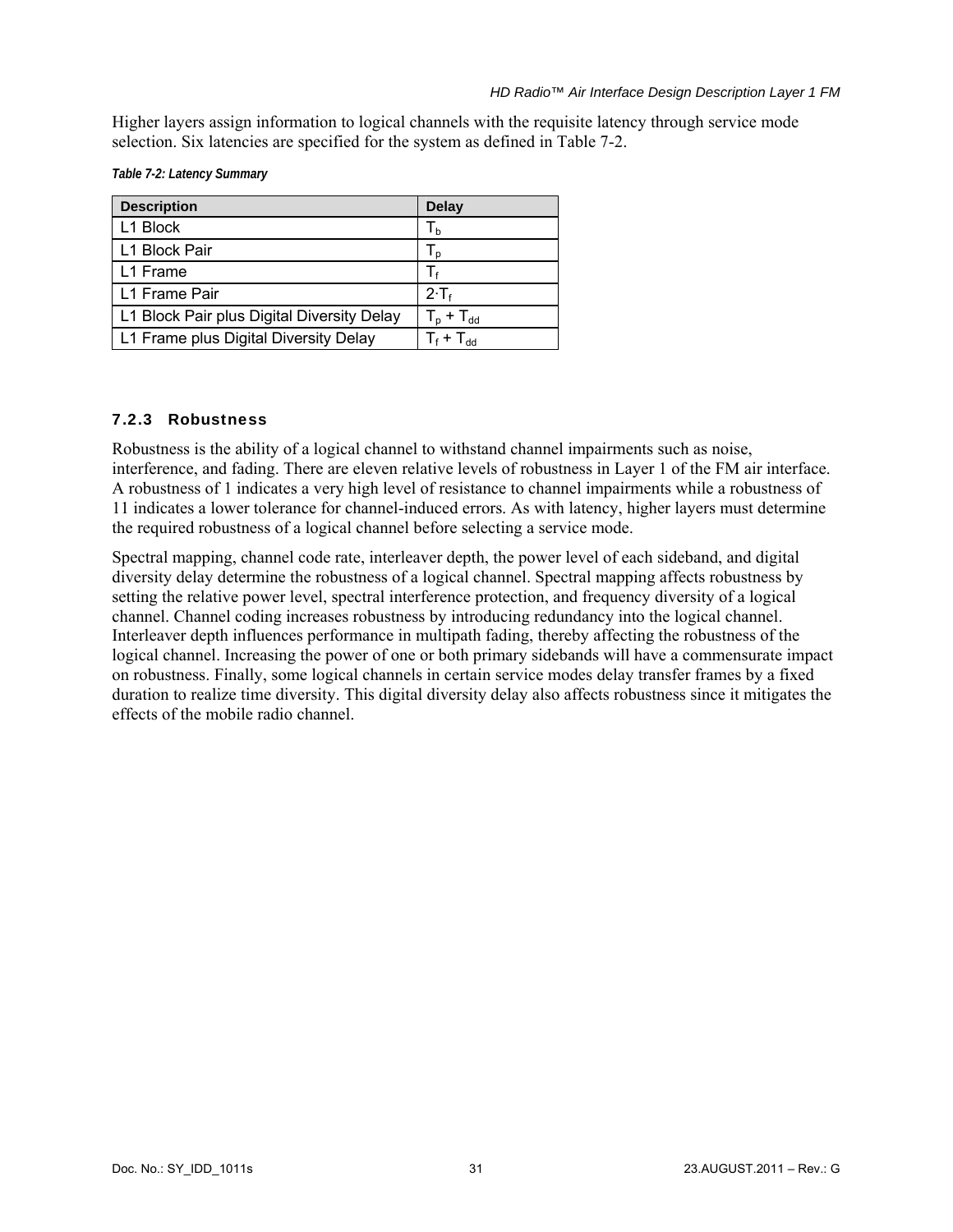## 7.2.4 Assignment of Characterization Parameters

[Table 7-3](#page-40-0) through [Table 7-12](#page-42-0) shows the characterization parameters of each logical channel for each service mode. Transfer is presented in terms of transfer frame size, transfer frame rate, and transfer frame modulus. The relative robustness figures are approximate. Exact performance may vary depending on the specific channel conditions as well as individual sideband power. The robustness figures provided in the following tables assume equal power levels in each primary sideband.

<span id="page-40-0"></span>

|                           | <b>Transfer</b>             |                           |                                |                      |                                      |
|---------------------------|-----------------------------|---------------------------|--------------------------------|----------------------|--------------------------------------|
| Logical<br><b>Channel</b> | <b>Frame Size</b><br>(bits) | <b>Frame Rate</b><br>(Hz) | <b>Frame</b><br><b>Modulus</b> | Latency<br>(seconds) | <b>Relative</b><br><b>Robustness</b> |
| D1                        | 146176                      | R٠                        |                                |                      |                                      |
| <b>PIDS</b>               | 80                          | $R_{b}$                   | 16                             | l h                  | ◠<br>J                               |

| Table 7-3: Logical Channel Characterization - Service Mode MP1 |  |  |
|----------------------------------------------------------------|--|--|
|                                                                |  |  |

*Table 7-4: Logical Channel Characterization – Service Mode MP2* 

|                           | <b>Transfer</b>             |                                               |                                |                      |                                      |
|---------------------------|-----------------------------|-----------------------------------------------|--------------------------------|----------------------|--------------------------------------|
| Logical<br><b>Channel</b> | <b>Frame Size</b><br>(bits) | <b>Frame Rate</b><br>(Hz)                     | <b>Frame</b><br><b>Modulus</b> | Latency<br>(seconds) | <b>Relative</b><br><b>Robustness</b> |
| P1                        | 146176                      | R۰                                            |                                |                      |                                      |
| P <sub>3</sub>            | 2304                        | $\mathsf{R}_{\scriptscriptstyle{\mathsf{D}}}$ |                                | $2 \cdot T_1$        |                                      |
| <b>PIDS</b>               | 80                          | $R_{b}$                                       | 16                             | I h                  |                                      |

*Table 7-5: Logical Channel Characterization – Service Mode MP3* 

|                           | <b>Transfer</b>             |                           |                                |                      |                                      |
|---------------------------|-----------------------------|---------------------------|--------------------------------|----------------------|--------------------------------------|
| Logical<br><b>Channel</b> | <b>Frame Size</b><br>(bits) | <b>Frame Rate</b><br>(Hz) | <b>Frame</b><br><b>Modulus</b> | Latency<br>(seconds) | <b>Relative</b><br><b>Robustness</b> |
| P1                        | 146176                      | R۰                        |                                |                      |                                      |
| P <sub>3</sub>            | 4608                        | $R_{o}$                   | 8                              | $2 \cdot T_f$        |                                      |
| <b>PIDS</b>               | 80                          | R,                        | 16                             |                      |                                      |

*Table 7-6: Logical Channel Characterization – Service Mode MP11* 

|                           | <b>Transfer</b>             |                                               |                                |                      |                                      |
|---------------------------|-----------------------------|-----------------------------------------------|--------------------------------|----------------------|--------------------------------------|
| Logical<br><b>Channel</b> | <b>Frame Size</b><br>(bits) | <b>Frame Rate</b><br>(Hz)                     | <b>Frame</b><br><b>Modulus</b> | Latency<br>(seconds) | <b>Relative</b><br><b>Robustness</b> |
| P1                        | 146176                      | $\mathsf{R}_{\mathsf{f}}$                     |                                |                      |                                      |
| P <sub>3</sub>            | 4608                        | $R_{p}$                                       | 8                              | $2 \cdot T_f$        |                                      |
| P4                        | 4608                        | $\mathsf{R}_{\scriptscriptstyle{\mathsf{D}}}$ | 8                              | $2 \cdot T_4$        |                                      |
| <b>PIDS</b>               | 80                          | $\mathsf{R}_{\mathsf{b}}$                     | 16                             | I h                  |                                      |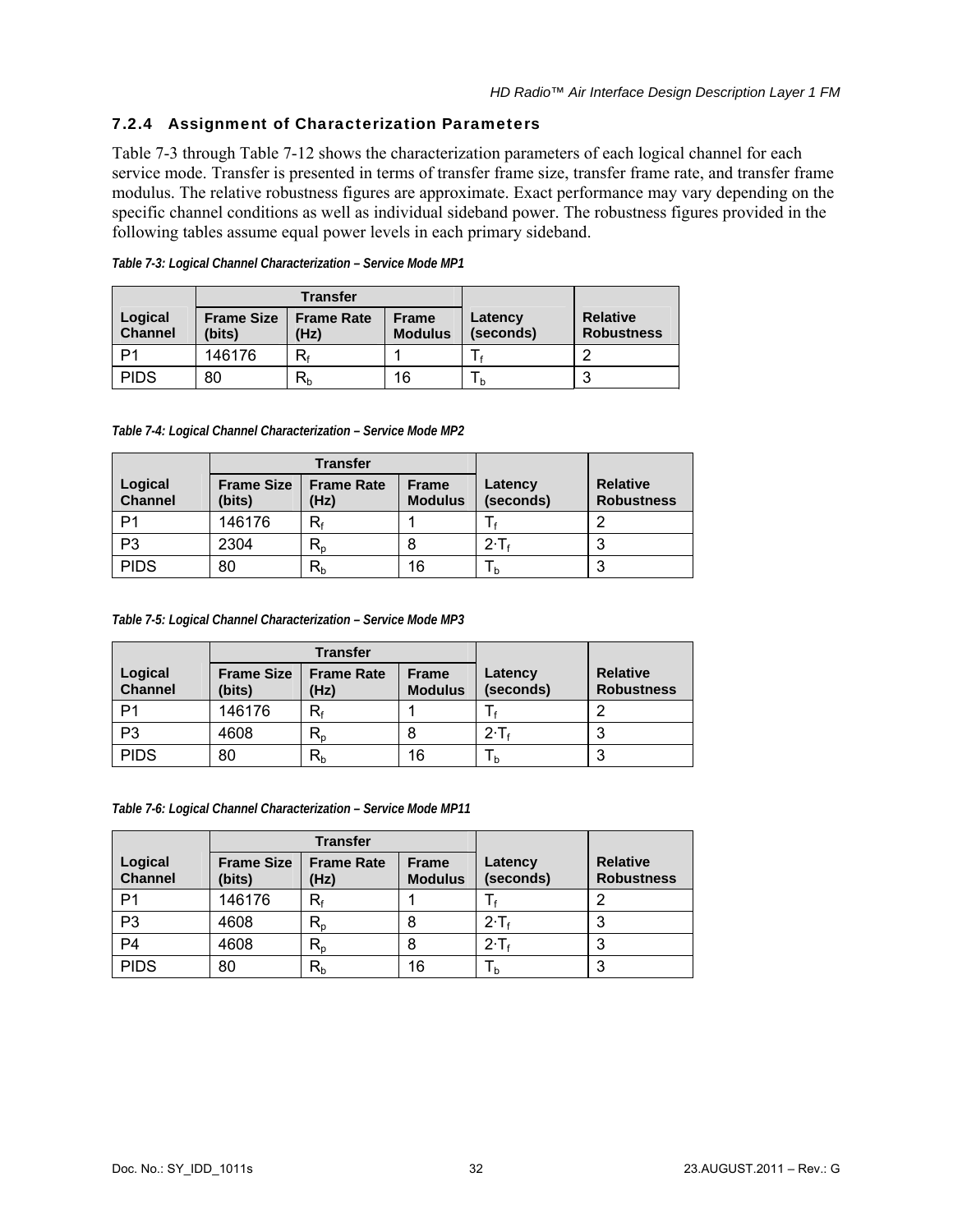|                           | <b>Transfer</b>             |                           |                                |                                            |                                      |
|---------------------------|-----------------------------|---------------------------|--------------------------------|--------------------------------------------|--------------------------------------|
| Logical<br><b>Channel</b> | <b>Frame Size</b><br>(bits) | <b>Frame Rate</b><br>(Hz) | <b>Frame</b><br><b>Modulus</b> | Latency<br>(seconds)                       | <b>Relative</b><br><b>Robustness</b> |
| P <sub>1</sub>            | 4608                        | $\mathsf{R}_{\mathsf{D}}$ | 8                              | $_{\rm bb}$ I<br>$\mathsf{L}_{\mathsf{D}}$ |                                      |
| P <sub>2</sub>            | 109312                      | $R_{f}$                   |                                |                                            |                                      |
| P <sub>3</sub>            | 4608                        | $R_{p}$                   | 8                              | $2 \cdot T_f$                              | ◠<br>J                               |
| <b>PIDS</b>               | 80                          | $\mathsf{R}_{\mathsf{b}}$ | 16                             | $\mathsf{L}_{\mathsf{b}}$                  | ◠                                    |

#### *Table 7-7: Logical Channel Characterization – Service Mode MP5*

*Table 7-8: Logical Channel Characterization – Service Mode MP6* 

|                           | <b>Transfer</b>             |                           |                                |                       |                                      |
|---------------------------|-----------------------------|---------------------------|--------------------------------|-----------------------|--------------------------------------|
| Logical<br><b>Channel</b> | <b>Frame Size</b><br>(bits) | <b>Frame Rate</b><br>(Hz) | <b>Frame</b><br><b>Modulus</b> | Latency<br>(seconds)  | <b>Relative</b><br><b>Robustness</b> |
| P <sub>1</sub>            | 9216                        | $R_{p}$                   |                                | $T_{dd}$<br>$T_{p}$ + |                                      |
| P <sub>2</sub>            | 72448                       | R۰                        |                                |                       |                                      |
| <b>PIDS</b>               | 80                          | $R_b$                     | 16                             | I b                   | ◠                                    |

*Table 7-9: Logical Channel Characterization – Service Mode MS1* 

|                           | <b>Transfer</b>             |                           |                                |                      |                                      |
|---------------------------|-----------------------------|---------------------------|--------------------------------|----------------------|--------------------------------------|
| Logical<br><b>Channel</b> | <b>Frame Size</b><br>(bits) | <b>Frame Rate</b><br>(Hz) | <b>Frame</b><br><b>Modulus</b> | Latency<br>(seconds) | <b>Relative</b><br><b>Robustness</b> |
| S <sub>4</sub>            | 18272                       | $\mathsf{R}_{\mathsf{D}}$ | 8                              | I n                  |                                      |
| S <sub>5</sub>            | 512                         | $\mathsf{R}_{\mathsf{b}}$ | 16                             | I h                  | 6                                    |
| <b>SIDS</b>               | 80                          | $\mathsf{R}_{\mathsf{b}}$ | 16                             | I b                  | 8                                    |

*Table 7-10: Logical Channel Characterization – Service Mode MS2* 

|                           | <b>Transfer</b>             |                           |                                |                           |                                      |
|---------------------------|-----------------------------|---------------------------|--------------------------------|---------------------------|--------------------------------------|
| Logical<br><b>Channel</b> | <b>Frame Size</b><br>(bits) | <b>Frame Rate</b><br>(Hz) | <b>Frame</b><br><b>Modulus</b> | Latency<br>(seconds)      | <b>Relative</b><br><b>Robustness</b> |
| S <sub>1</sub>            | 4608                        | $\mathsf{R}_{\mathsf{p}}$ | 8                              | $T_p$ + $T_{dd}$          | 5                                    |
| S <sub>2</sub>            | 109312                      | R۰                        |                                |                           | 9                                    |
| S <sub>3</sub>            | 4608                        | $\mathsf{R}_{\mathsf{p}}$ | 8                              | I p                       | 11                                   |
| S <sub>5</sub>            | 512                         | $\mathsf{R}_{\mathsf{b}}$ | 16                             | $\mathsf{L}_{\mathsf{b}}$ | 6                                    |
| <b>SIDS</b>               | 80                          | $\mathsf{R}_{\mathsf{b}}$ | 16                             | I b                       | 10                                   |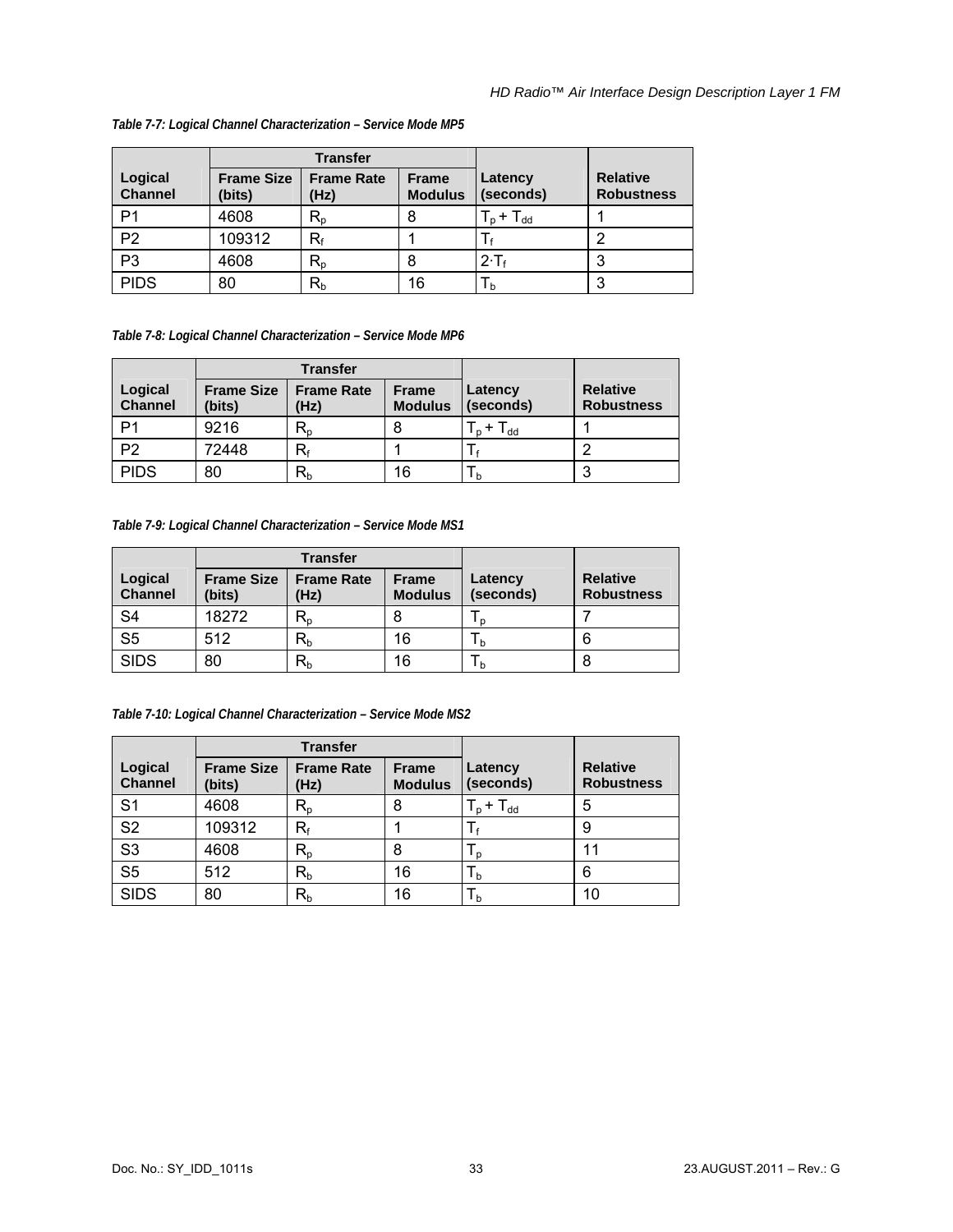|                           | <b>Transfer</b>             |                           |                                |                            |                                      |
|---------------------------|-----------------------------|---------------------------|--------------------------------|----------------------------|--------------------------------------|
| Logical<br><b>Channel</b> | <b>Frame Size</b><br>(bits) | <b>Frame Rate</b><br>(Hz) | <b>Frame</b><br><b>Modulus</b> | Latency<br>(seconds)       | <b>Relative</b><br><b>Robustness</b> |
| S <sub>1</sub>            | 9216                        | $R_{p}$                   | 8                              | $T_{\sf p}$ + $T_{\sf dd}$ | 5                                    |
| S <sub>2</sub>            | 72448                       | R۰                        |                                |                            | 9                                    |
| S <sub>5</sub>            | 512                         | $R_b$                     | 16                             | $h_{b}$                    | 6                                    |
| <b>SIDS</b>               | 80                          | $\mathsf{R}_{\mathsf{b}}$ | 16                             | I b                        | 10                                   |

*Table 7-11: Logical Channel Characterization – Service Mode MS3* 

*Table 7-12: Logical Channel Characterization – Service Mode MS4* 

<span id="page-42-0"></span>

|                           | <b>Transfer</b>             |                           |                                |                           |                                      |
|---------------------------|-----------------------------|---------------------------|--------------------------------|---------------------------|--------------------------------------|
| Logical<br><b>Channel</b> | <b>Frame Size</b><br>(bits) | <b>Frame Rate</b><br>(Hz) | <b>Frame</b><br><b>Modulus</b> | Latency<br>(seconds)      | <b>Relative</b><br><b>Robustness</b> |
| S <sub>1</sub>            | 4608                        | $R_{p}$                   | 8                              | I p                       | 11                                   |
| S <sub>2</sub>            | 146176                      | R۰                        |                                |                           | 9                                    |
| S <sub>3</sub>            | 4608                        | $\mathsf{R}_{\mathsf{p}}$ | 8                              | I p                       | 11                                   |
| S <sub>5</sub>            | 512                         | $R_b$                     | 16                             | $\mathsf{L}_{\mathsf{b}}$ | 6                                    |
| <b>SIDS</b>               | 80                          | $\mathsf{R}_{\mathsf{b}}$ | 16                             | Т <sub>b</sub>            | 10                                   |

Information throughput of a logical channel can be calculated using these tables and the following formula:

## $throughput (bits/sec) = transfer frame size (bits) · transfer frame rate (Hz)$

For example, in service mode MP1, the throughput for logical channel P1 is calculated as follows:

*kbit/sec 98.4 65,536*  $throughput (bits/sec) = 146,176 \cdot \frac{44,100}{\sqrt{15}} \approx$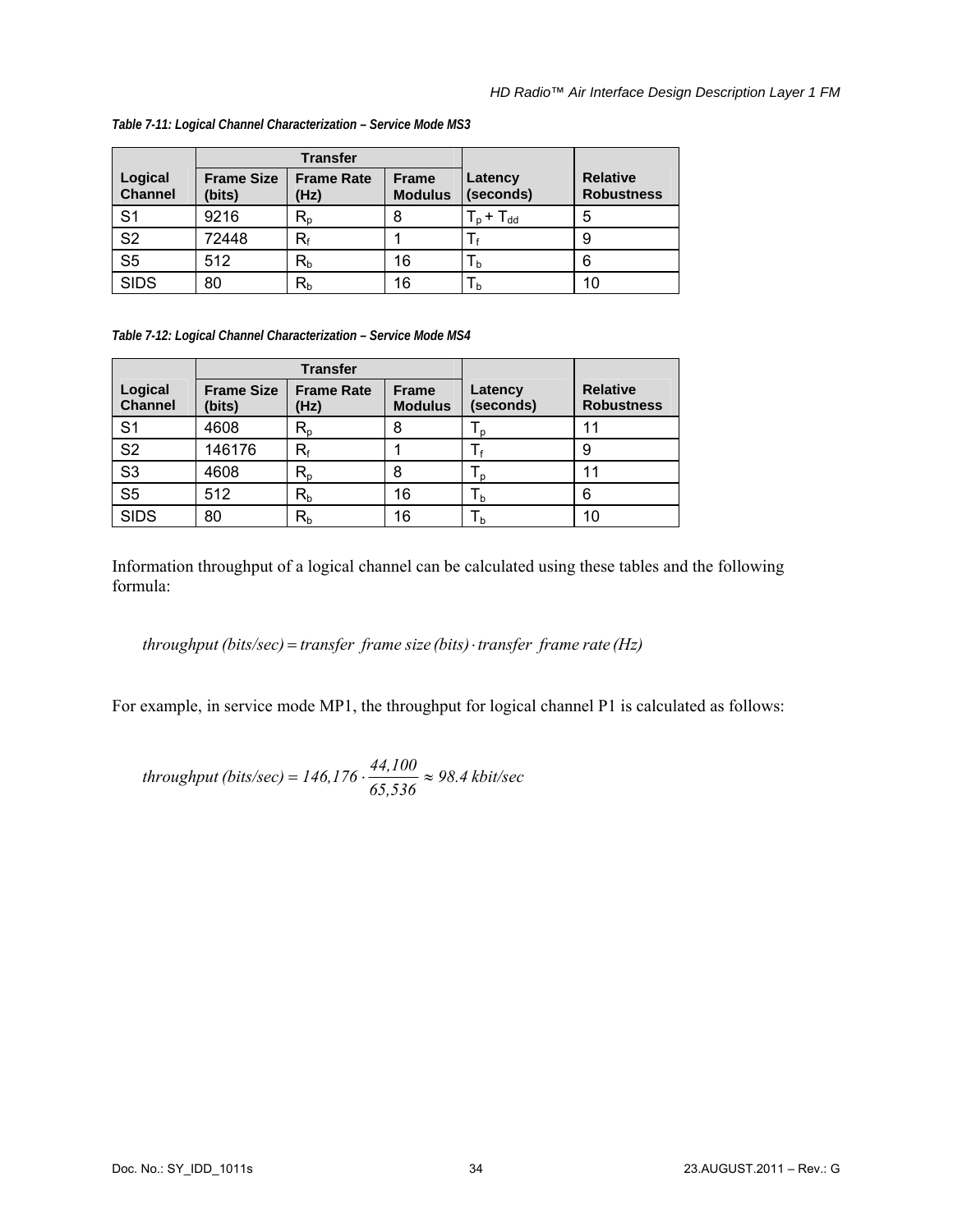# 7.3 Logical Channel Spectral Mapping

For a given service mode, each logical channel is applied to a group of OFDM subcarriers or frequency partitions as illustrated in [Figure 7-2](#page-43-0) through [Figure 7-11.](#page-47-0) In these figures, the annotated frequencies represent offsets from the channel center frequency.



<span id="page-43-0"></span>*Figure 7-2: Logical Channel Spectral Mapping – Service Mode MP1* 



*Figure 7-3: Logical Channel Spectral Mapping – Service Mode MP2*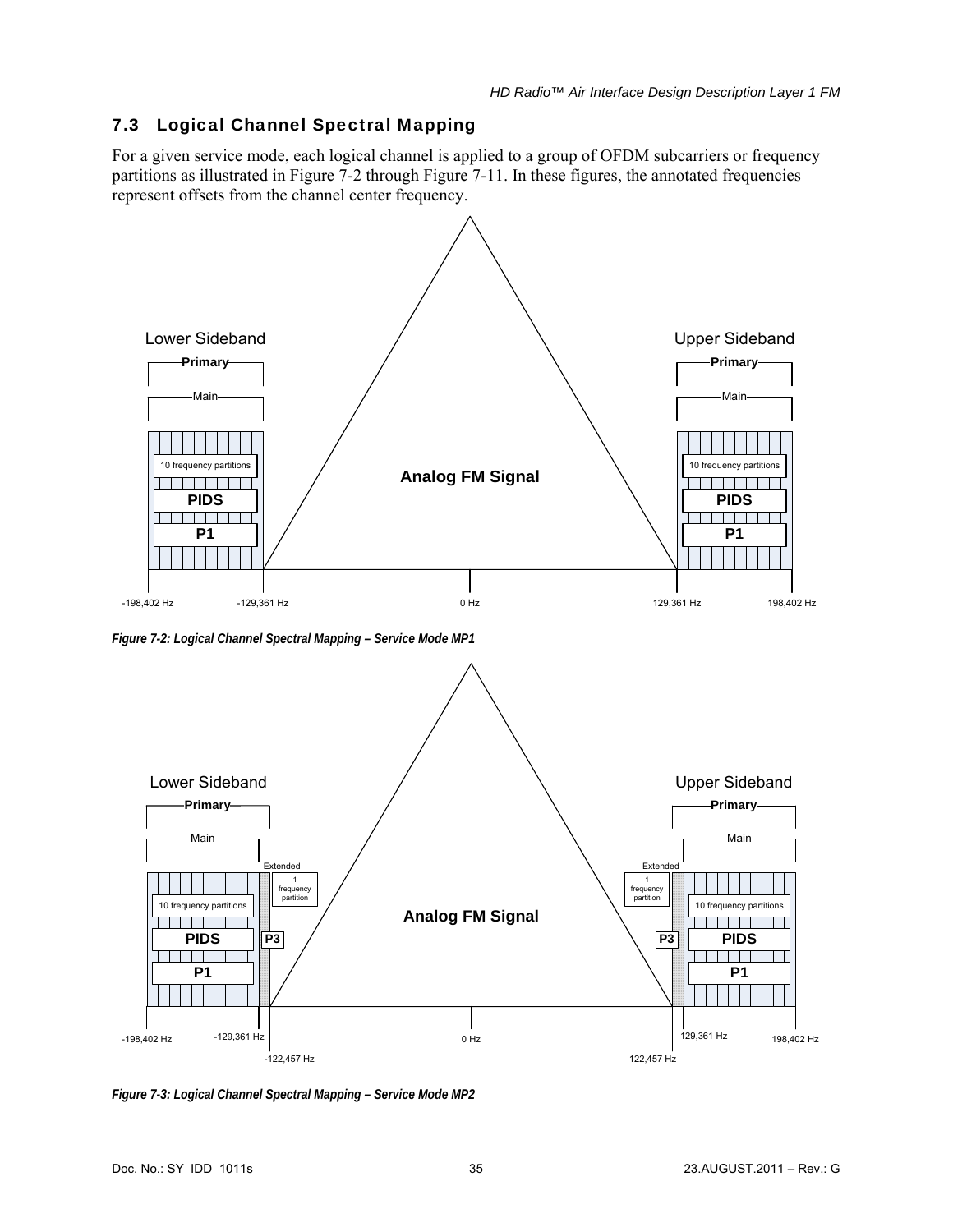

*Figure 7-4: Logical Channel Spectral Mapping – Service Mode MP3* 



*Figure 7-5: Logical Channel Spectral Mapping – Service Mode MP11*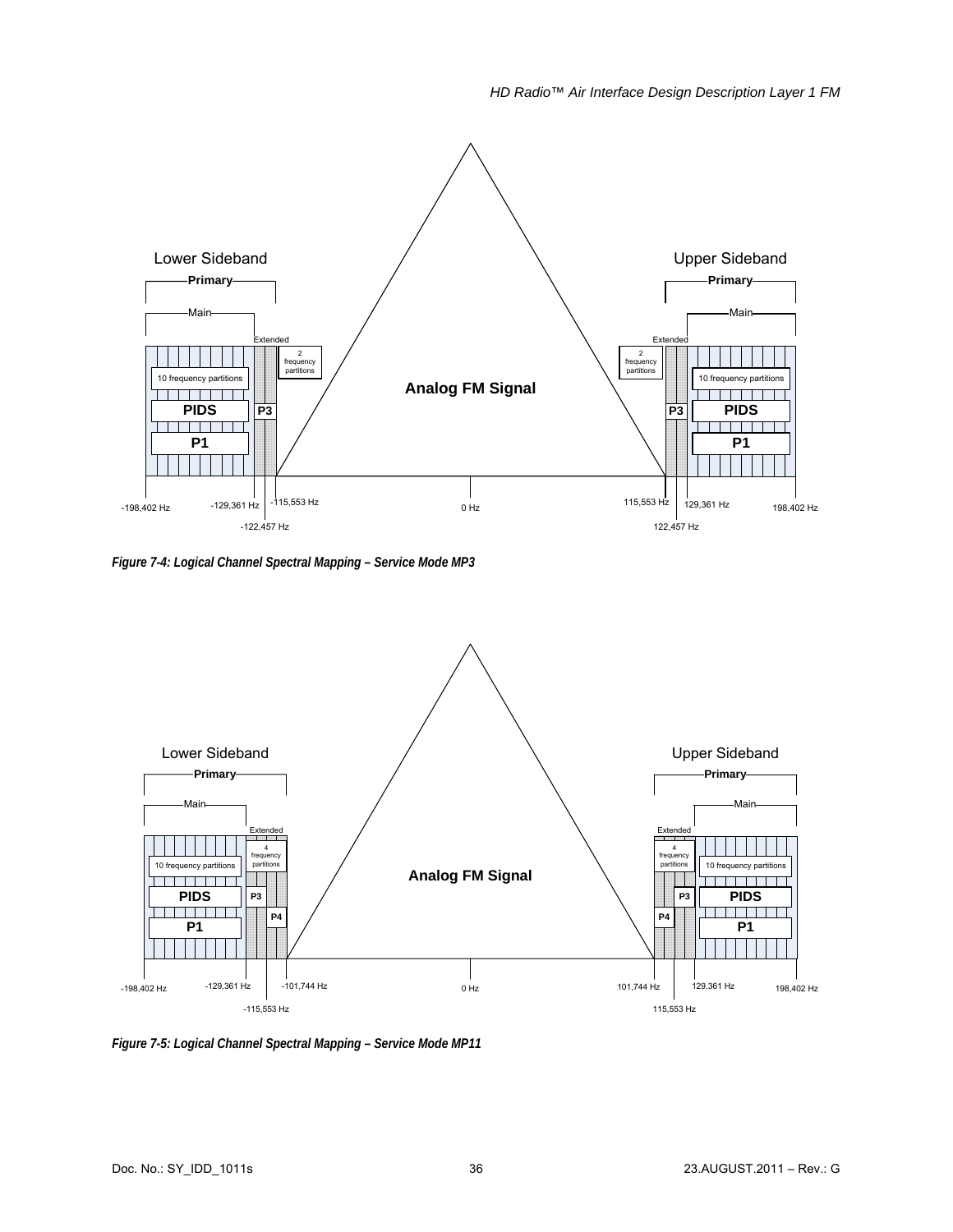

*Figure 7-6: Logical Channel Spectral Mapping – Service Mode MP5* 



*Figure 7-7: Logical Channel Spectral Mapping – Service Mode MP6*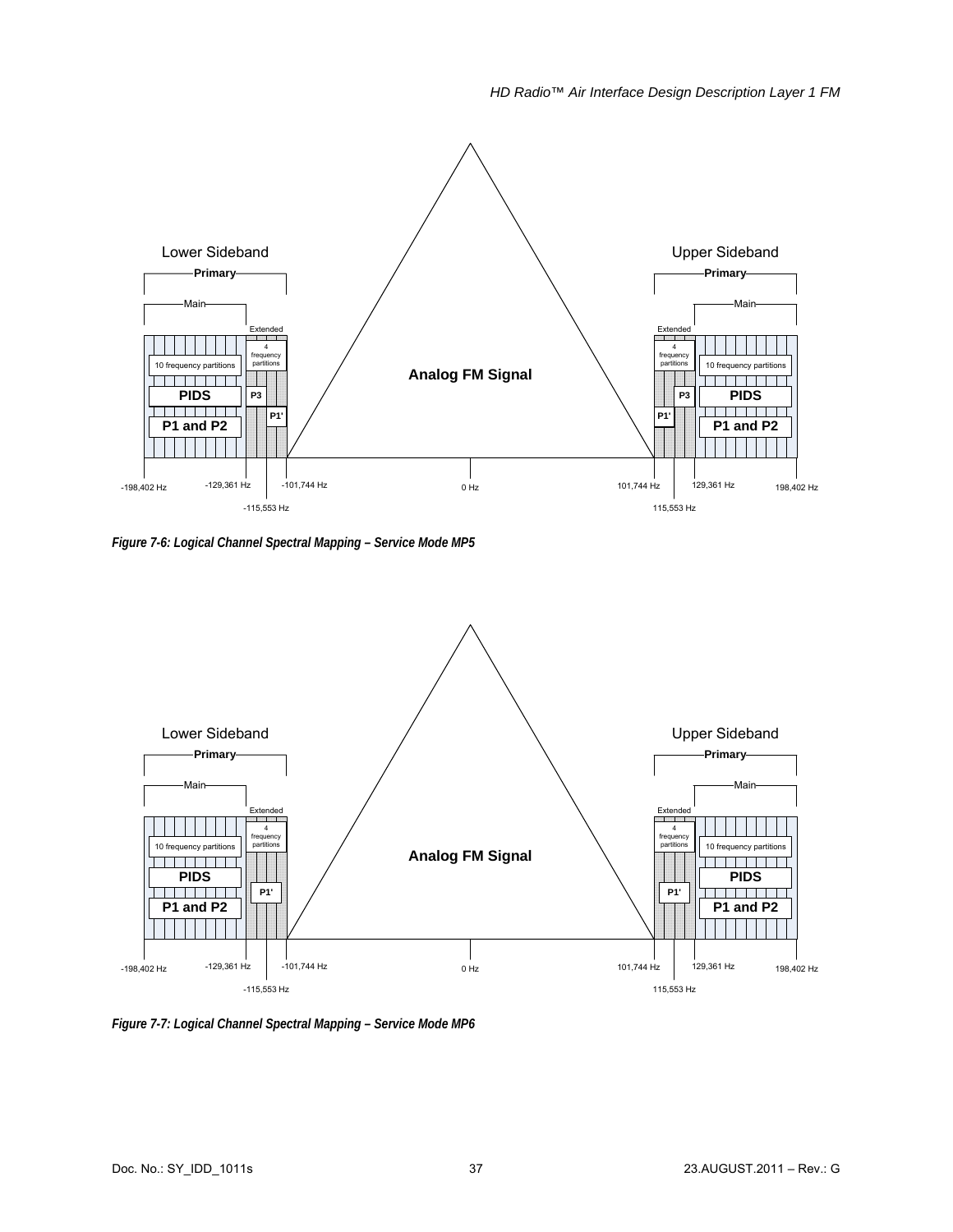

*Figure 7-8: Logical Channel Spectral Mapping – Service Mode MS1* 



*Figure 7-9: Logical Channel Spectral Mapping – Service Mode MS2*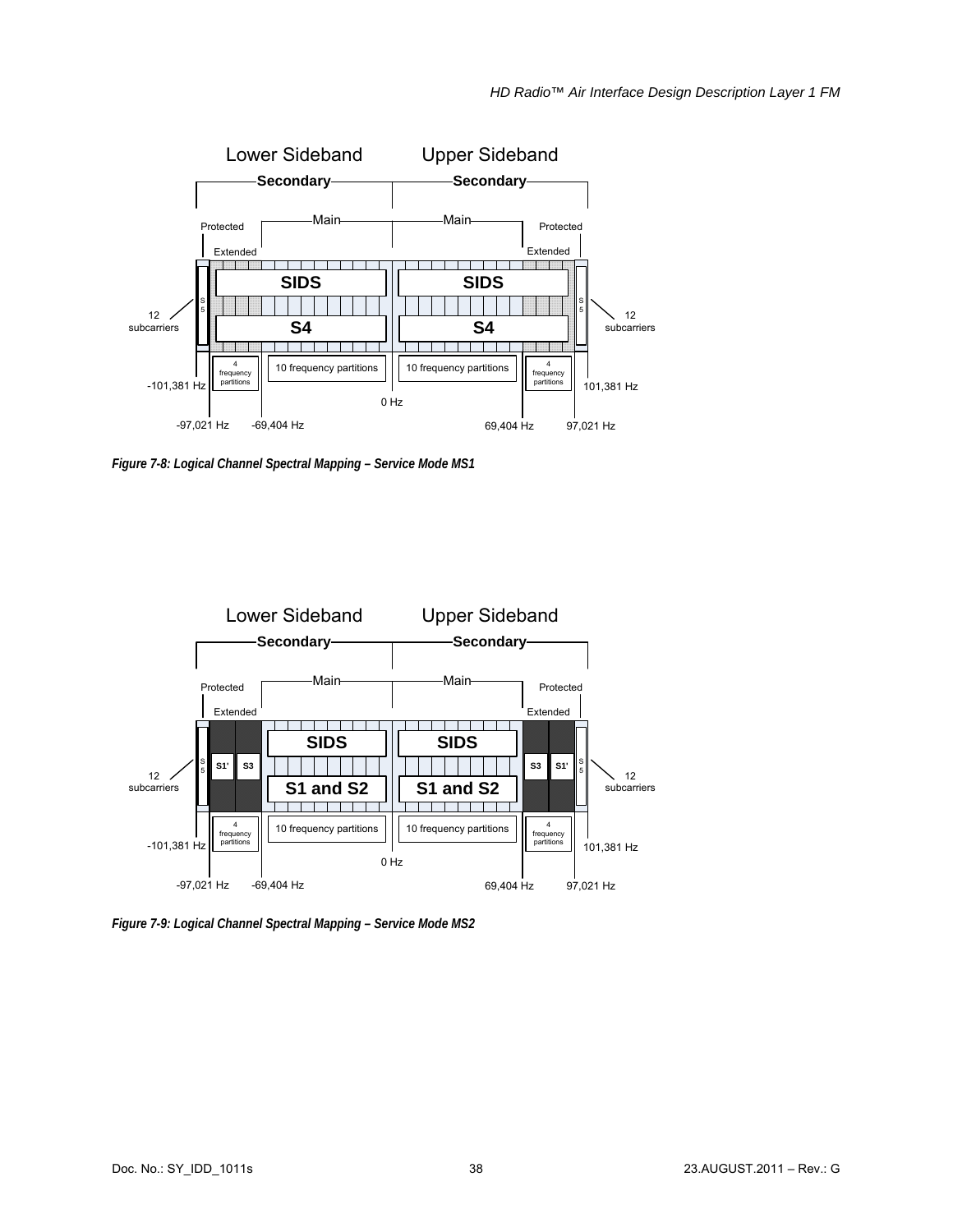

*Figure 7-10: Logical Channel Spectral Mapping – Service Mode MS3* 



<span id="page-47-0"></span>*Figure 7-11: Logical Channel Spectral Mapping – Service Mode MS4*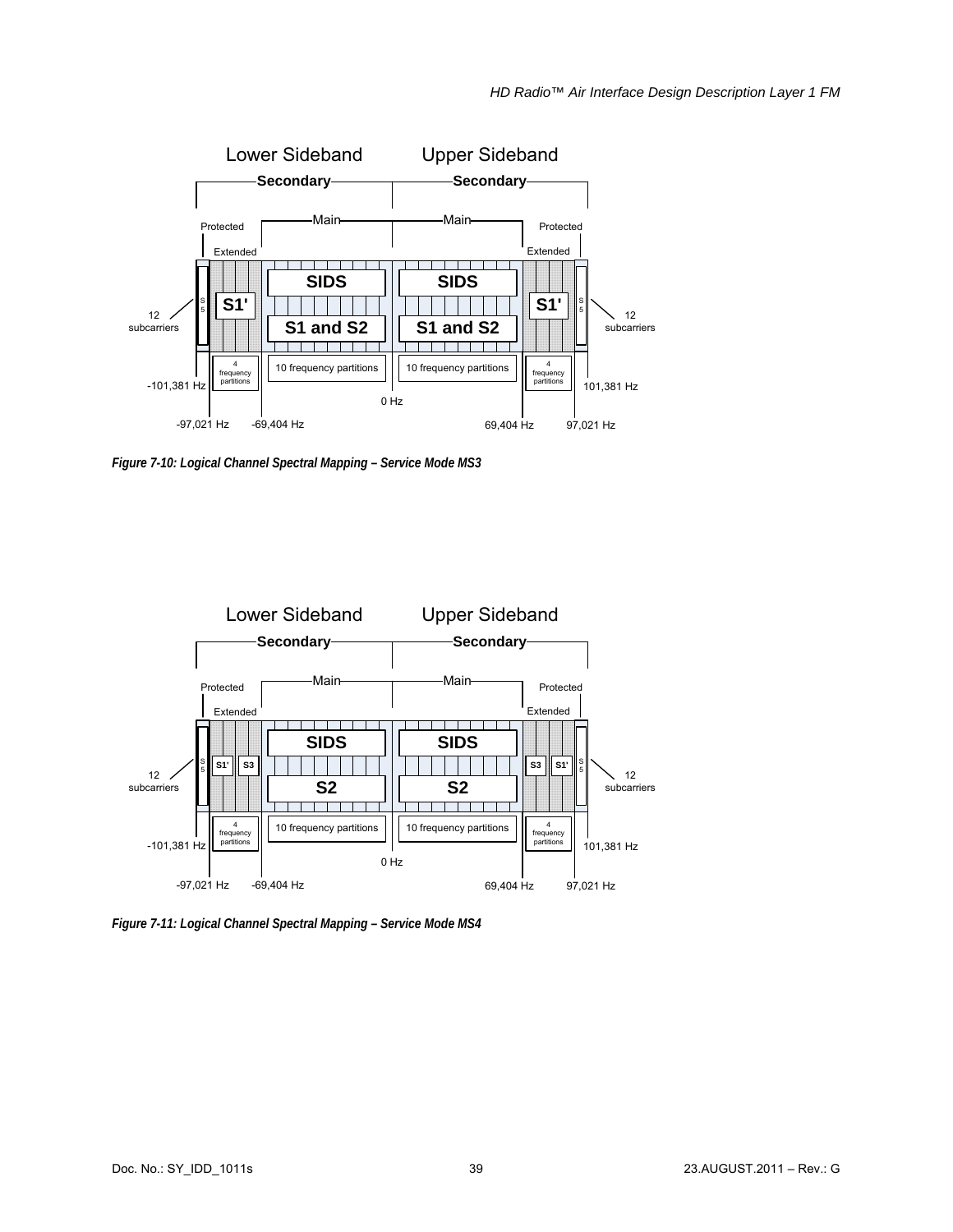## 7.4 Logical Channel Framing and Synchronization

The logical channels share a common, absolute time reference so that all transfer frames are precisely aligned. As described in Subsection [7.2.1](#page-37-0), each transfer frame is assigned a unique transfer frame number with the notation:

$$
F_{m1:m2}^{\prime n}
$$

where superscript *n* is the ALFN and subscript  $m1$ : $m2$  is the BC range that designates the position of the transfer frame within the indexed L1 frame n.

This numbering scheme allows all transfer frames to be referenced to an absolute transmission time.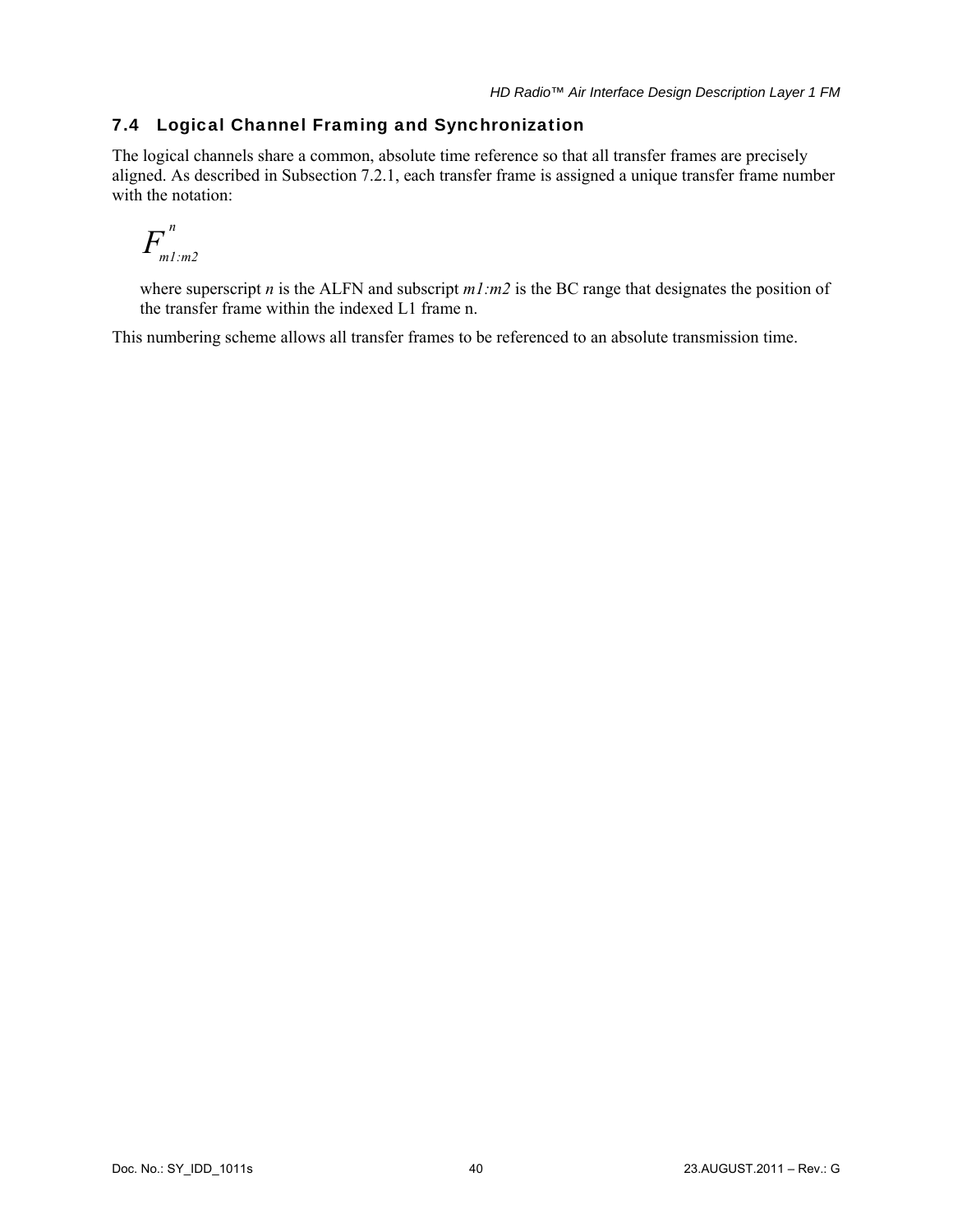# **8 Scrambling**

## 8.1 Introduction

The bits in each logical channel are scrambled to randomize the time-domain data and aid in receiver synchronization. As shown in [Figure 8-1,](#page-49-0) there are eleven parallel scramblers; one for each logical channel.



To Channel Encoding

<span id="page-49-0"></span>*Figure 8-1: Scrambling Functional Block Diagram* 

The inputs to the scramblers are the active logical channels as selected by the service mode. These inputs are delivered in discrete transfer frames whose size and rate are defined in [Table 7-3](#page-40-0) through [Table 7-12](#page-42-0) for a given service mode. The outputs of the scramblers are transfer frames of scrambled bits for each of the active logical channels. These transfer frames are passed to the channel encoding process for forward error correction.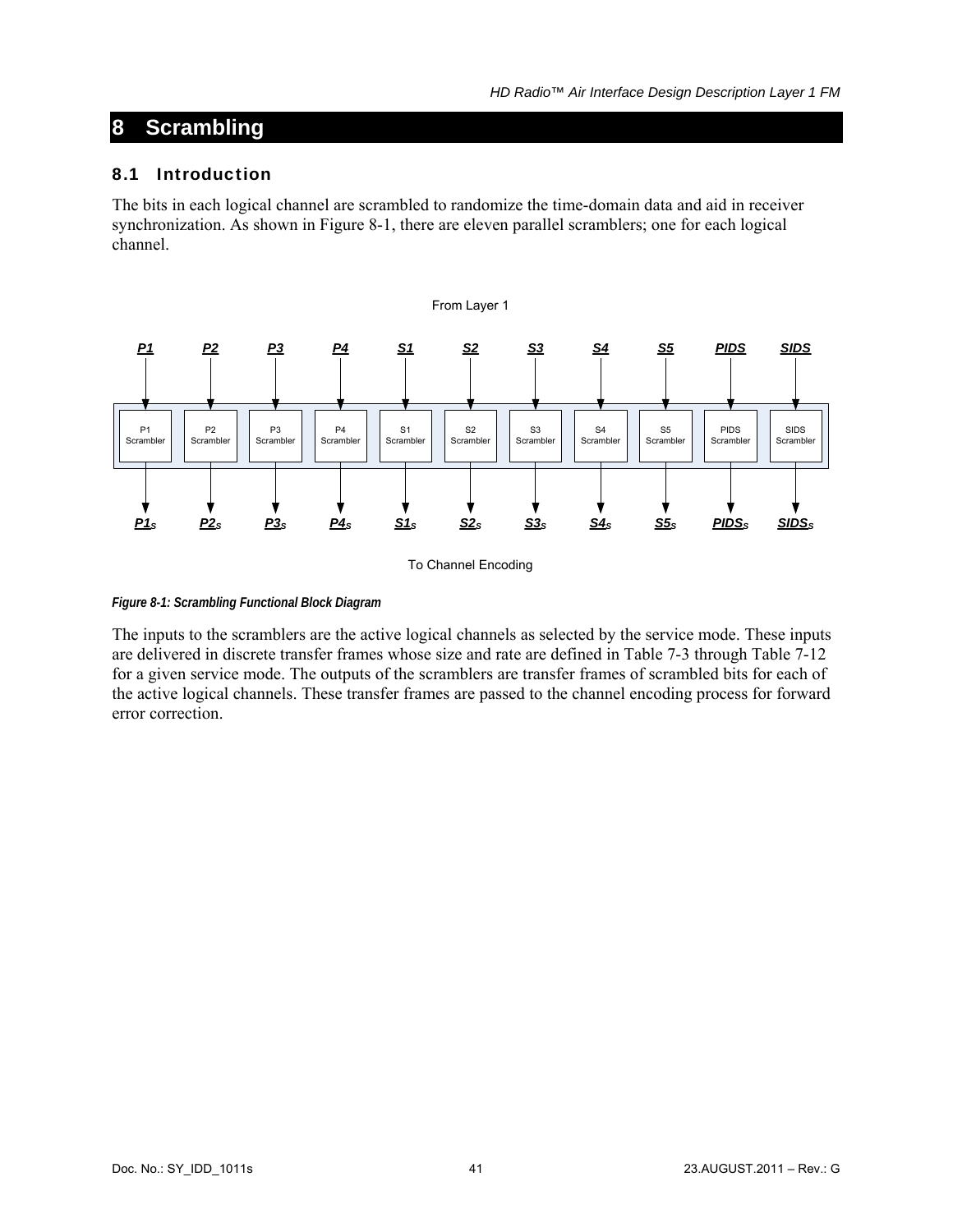## 8.2 Scrambler Operation

All parallel scramblers are identical, but operate at different rates, depending on the active service mode. A detailed block diagram of the scrambler is shown in [Figure 8-2](#page-50-0). Each scrambler generates a maximallength scrambling sequence using a linear feedback shift register with the following primitive polynomial:

$$
P(x) = I \oplus x^2 \oplus x^{11}
$$

A given bit of a scrambled transfer frame is generated by modulo-2 adding the associated input bit with the corresponding bit of the scrambling sequence.



<span id="page-50-0"></span>*Figure 8-2: Scrambler Block Diagram* 

For each logical channel, the scrambler is reset to state 0111 1111 111 upon receipt of a new transfer frame. The first bit of a scrambled transfer frame is generated by modulo-2 adding the first bit of the input transfer frame with the scrambling bit generated when the shift register is set to the initial state. The process then continues until the last bit of the input transfer frame is scrambled.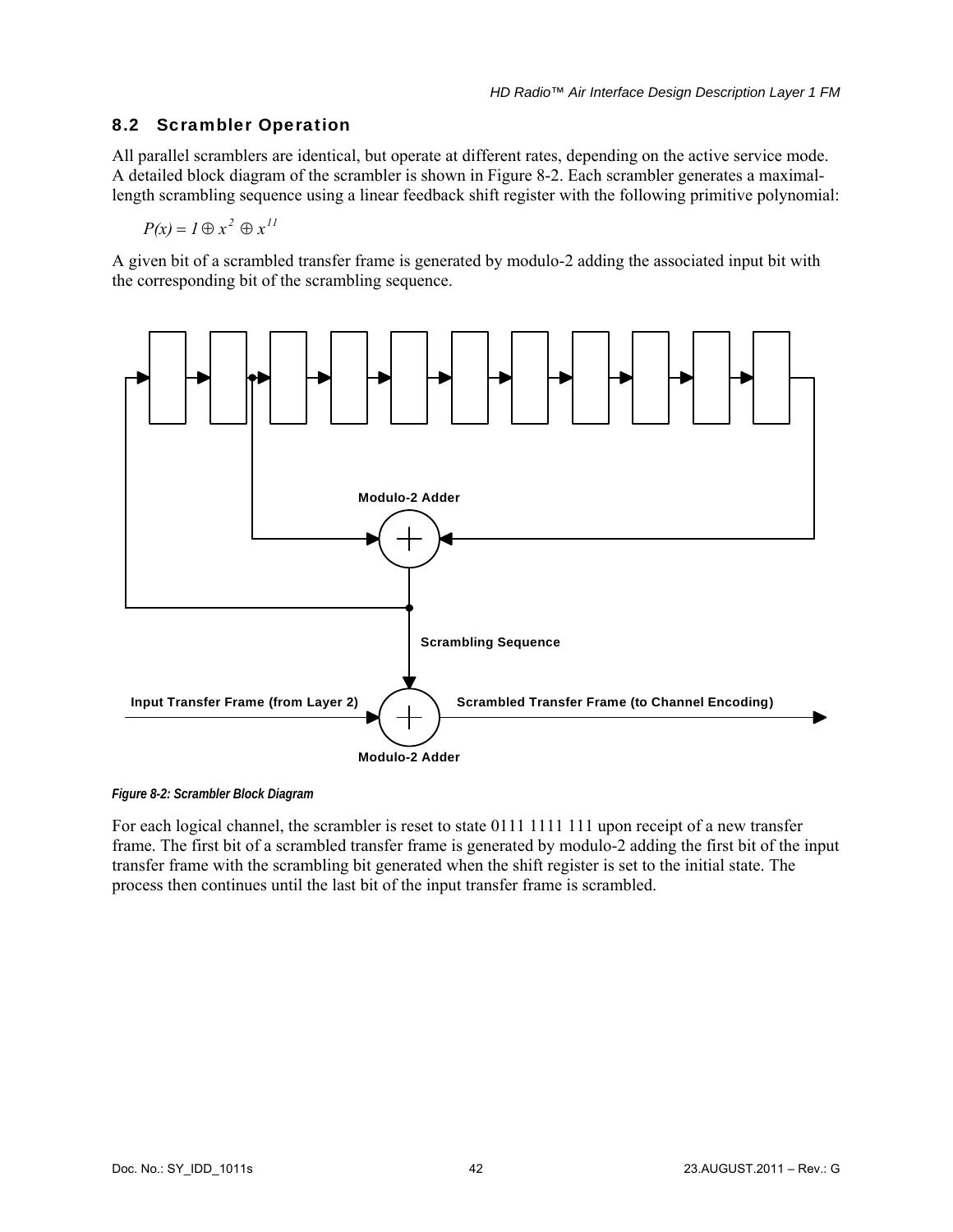# **9 Channel Encoding**

## 9.1 Introduction

Channel encoding improves system performance by increasing the robustness of the signal in the presence of channel impairments. As shown in [Figure 9-1](#page-51-0), the channel encoding process is characterized by two main operations: time delay (for digital diversity delay and *transmit time alignment*) and convolutional encoding.



To Interleaving

<span id="page-51-0"></span>*Figure 9-1: Channel Encoding Conceptual Block Diagram* 

The inputs to the channel encoding process are transfer frames of scrambled bits carried through the active logical channels. The size and rate of transfer are defined in [Table 7-3](#page-40-0) through [Table 7-12](#page-42-0) for a given service mode. The outputs of the channel encoding process are transfer frames of encoded bits associated with each of the active logical channels. The output transfer frames are passed to the interleaving function.

In the ensuing sections, for notational convenience, the logical channel vectors at a particular stage of processing are represented in shorthand notation by their subscript. For example, the scrambled inputs  $P_{Xs}$ and  $Sx_S$  are represented by  $S$  while the encoded outputs  $Px_G$  and  $Sx_G$  are represented by  $G$ . Also, the primed notation (as in  $PI'_{G}$ ) indicates that the logical channel vector is processed differently than the "unprimed" logical channel (for example see [Figure 9-9](#page-61-0) and [Figure 9-10\)](#page-62-0) and is destined for transmission in the extended sideband.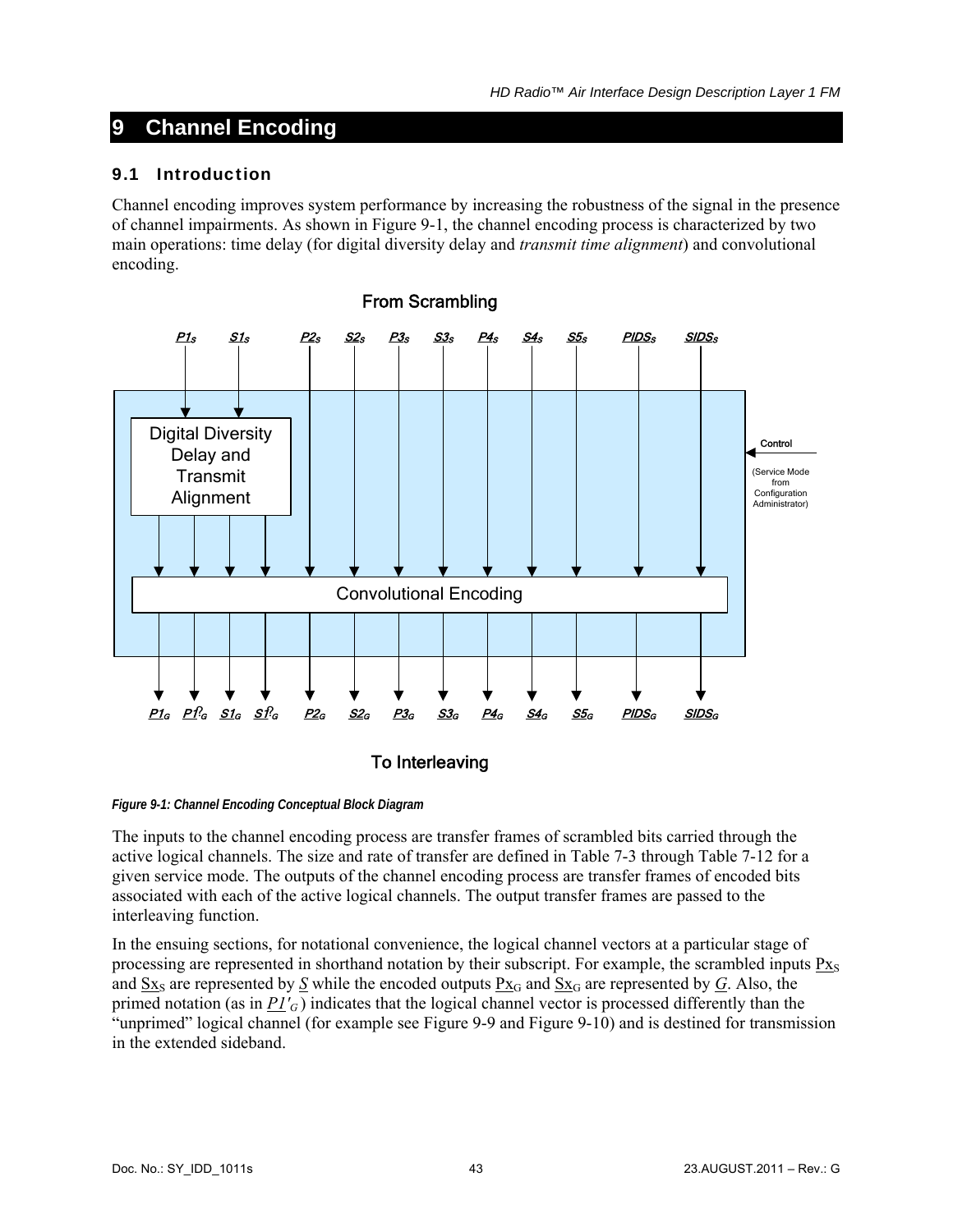## 9.2 Digital Diversity Delay and Transmit Time Alignment

Depending on the service mode, logical channels P1 and S1 may be split into two channels and delayed as they enter the channel encoding process. The manner in which digital diversity delay is applied to these logical channels is presented in Subsection [9.4](#page-58-0) for each service mode. The delay provides time diversity to the affected logical channels. If applied, the value of the digital diversity delay is fixed at  $N_{dd}T_f$ .

In cases where digital diversity delay is applied, an additional delay called transmit time alignment is imposed on the digital diversity delayed signals. This alignment delay ensures that the delayed channels (P1′ and S1′) are precisely positioned in time relative to the un-delayed channels (P1 and S1) with the same content to accommodate diversity combining in the receiver.

## 9.3 Convolutional Encoding

Convolutional encoding consists of three primary operations: *mother code* generation, *puncturing*, and parallel-to-serial conversion. Each of these operations is described below. A description of the codes employed in the FM system follows in Subsection [9.3.4.](#page-53-0)

### 9.3.1 Mother Code Generation

A convolutional encoder employs select generator polynomials to form a group of *mother codes*. A rate 1/n convolutional encoder outputs n encoded bits (symbolized in the matrix as  $g_{h,i}$ ) for every input bit  $(s_i)$ of the scrambled input vector *S* creating a codeword matrix *G* of dimension *n* x *N*:

$$
\underline{G} = \begin{bmatrix} g_{1,0} & g_{1,1} & \cdots & g_{1,N-1} \\ g_{2,0} & g_{2,1} & \cdots & g_{2,N-1} \\ \vdots & \vdots & \vdots & \vdots \\ g_{n,0} & g_{n,1} & \cdots & g_{n,N-1} \end{bmatrix}
$$

For the input bits  $s_i$ :  $i = 0, 1, 2, ..., N-1$  where *N* is the length of *S*.

*h* indexes the codeword bits for a given input bit and  $h = 1, 2, ..., n$ . In the FM system,  $n = 3$  or 4. Each column of  $G$  represents the encoded output for a given input bit.

## 9.3.2 Puncturing

Some service modes require puncturing of a *mother codeword* to produce a slightly higher code rate, thereby allowing a higher information rate through the same physical bandwidth. The codeword matrix *G* is punctured over a puncture period *P*. For every P encoded bits, certain bits  $(g_h_i)$  are not transmitted. A puncture matrix spanning the encoded bits over a puncture period defines which encoded bits are transmitted. Repeating the puncture matrix over all encoded bits of a transfer frame forms the puncture pattern.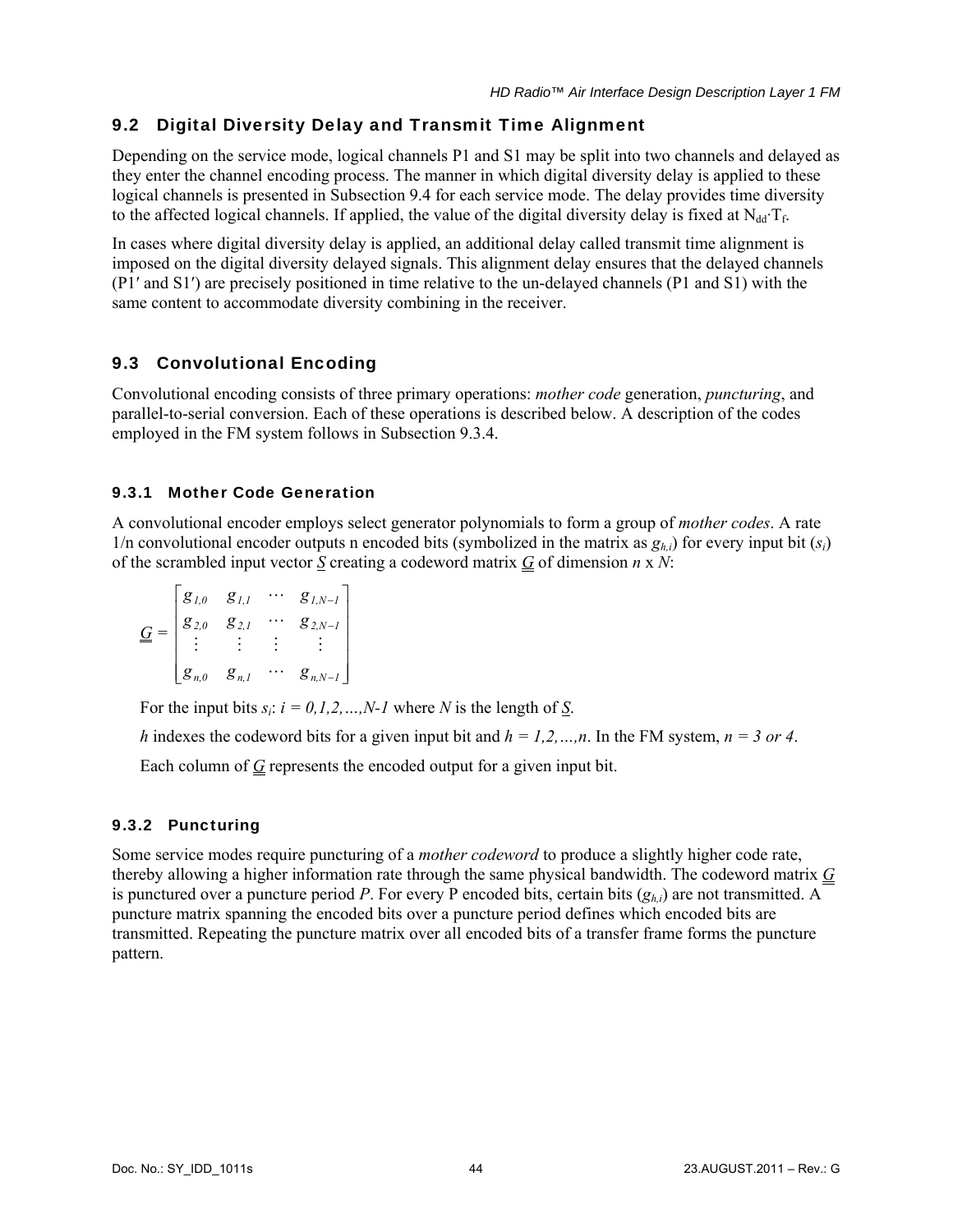#### 9.3.3 Parallel-to-Serial Conversion

After the mother code bits are appropriately punctured, the parallel-to-serial converter multiplexes them by concatenating the columns of  $\overline{G}$  into a single vector  $\overline{G}$  as follows:

$$
\underline{G} = \left[ \begin{array}{c} g_{1,0}, g_{2,0}, \cdots, g_{n,0}, g_{1,1}, g_{2,1}, \cdots, g_{n,1}, \cdots, g_{1,N-1}, g_{2,N-1}, \cdots, g_{n,N-1} \end{array} \right]
$$

#### <span id="page-53-0"></span>9.3.4 Convolutional Encoders

[Table 9-1](#page-53-1) presents the four code rates used in the FM system along with their associated puncture matrices and mother code rates. A detailed description of each of these codes is provided in Subsection [9.3.4.1](#page-54-0) through Subsection [9.3.4.4](#page-57-0). The last 6 bits of a given transfer frame are used to initialize the delay elements of the corresponding convolutional encoder for that transfer frame. The initial state of the encoder is set to  $S[N-6]$ ,  $S[N-5]$ ,  $S[N-4]$ ,  $S[N-3]$ ,  $S[N-2]$ , and  $S[N-1]$  prior to inputting  $S[0]$  for every input transfer frame period. S[N-6] represents the rightmost delay element and S[N-1] represents the leftmost delay element shown in the figures. The fact that transfer frames define the encoding blocks is important in maintaining alignment between different logical channels.

*Table 9-1: FM Convolutional Codes* 

<span id="page-53-1"></span>

| <b>Punctured Code Rate</b> | <b>Puncture Matrix</b>                               | <b>Mother Code Rate</b> |
|----------------------------|------------------------------------------------------|-------------------------|
| 1/3                        | $\mathbf{1}$<br>1<br>1<br>1<br>1<br>1                | 1/3                     |
| 2/5                        | $\mathbf{1}$<br>$\mathbf{1}$<br>1<br>1<br>0          | 1/3                     |
| 1/2                        | $\mathbf{1}$<br>1<br>$\boldsymbol{0}$<br>0<br>1<br>1 | 1/3                     |
| 2/7                        | $\mathbf{1}$<br>1<br>1<br>1<br>1<br>1<br>0           | 1/4                     |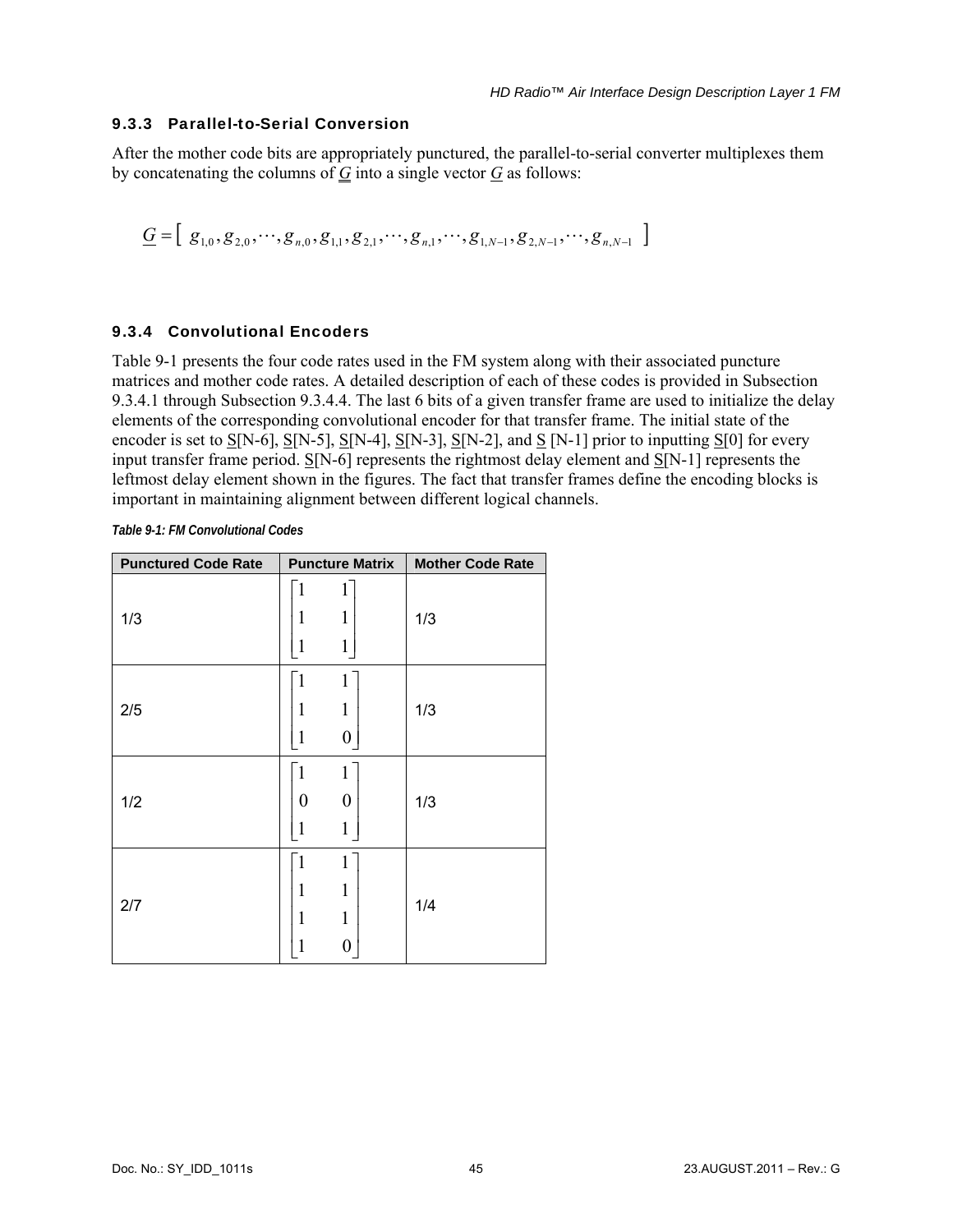## <span id="page-54-0"></span>**9.3.4.1 Rate 1/3 Code**

The rate 1/3 mother code, with constraint length K=7, is defined by the generator polynomials shown in [Table 9-2](#page-54-1) (represented in octal format).

*Table 9-2: Convolutional Encoder Generator Polynomials – Rate 1/3 Mother Code* 

<span id="page-54-1"></span>

| <b>First Generator</b> | <b>Second Generator</b> | <b>Third Generator</b> |
|------------------------|-------------------------|------------------------|
| 133                    |                         | 165                    |

The rate 1/3 convolutional encoder is illustrated in [Figure 9-2.](#page-54-2)



<span id="page-54-2"></span>*Figure 9-2: Convolutional Encoder – Rate 1/3 Code*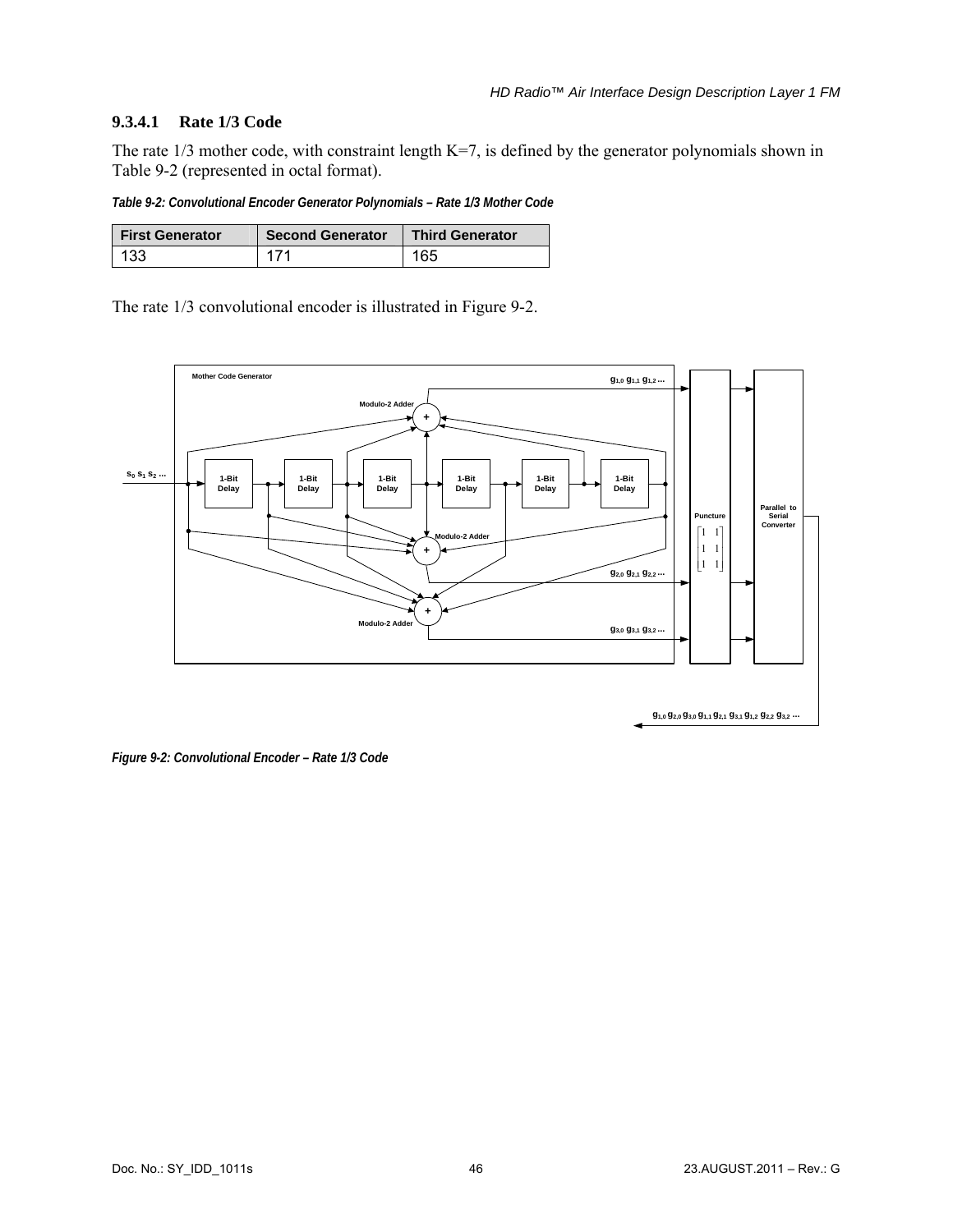## **9.3.4.2 Rate 2/5 Punctured Code**

The rate 1/3 mother code is punctured to produce a rate 2/5 code. The rate 2/5 convolutional encoder is illustrated in [Figure 9-3](#page-55-0).



<span id="page-55-0"></span>*Figure 9-3: Convolutional Encoder – Rate 2/5 Code*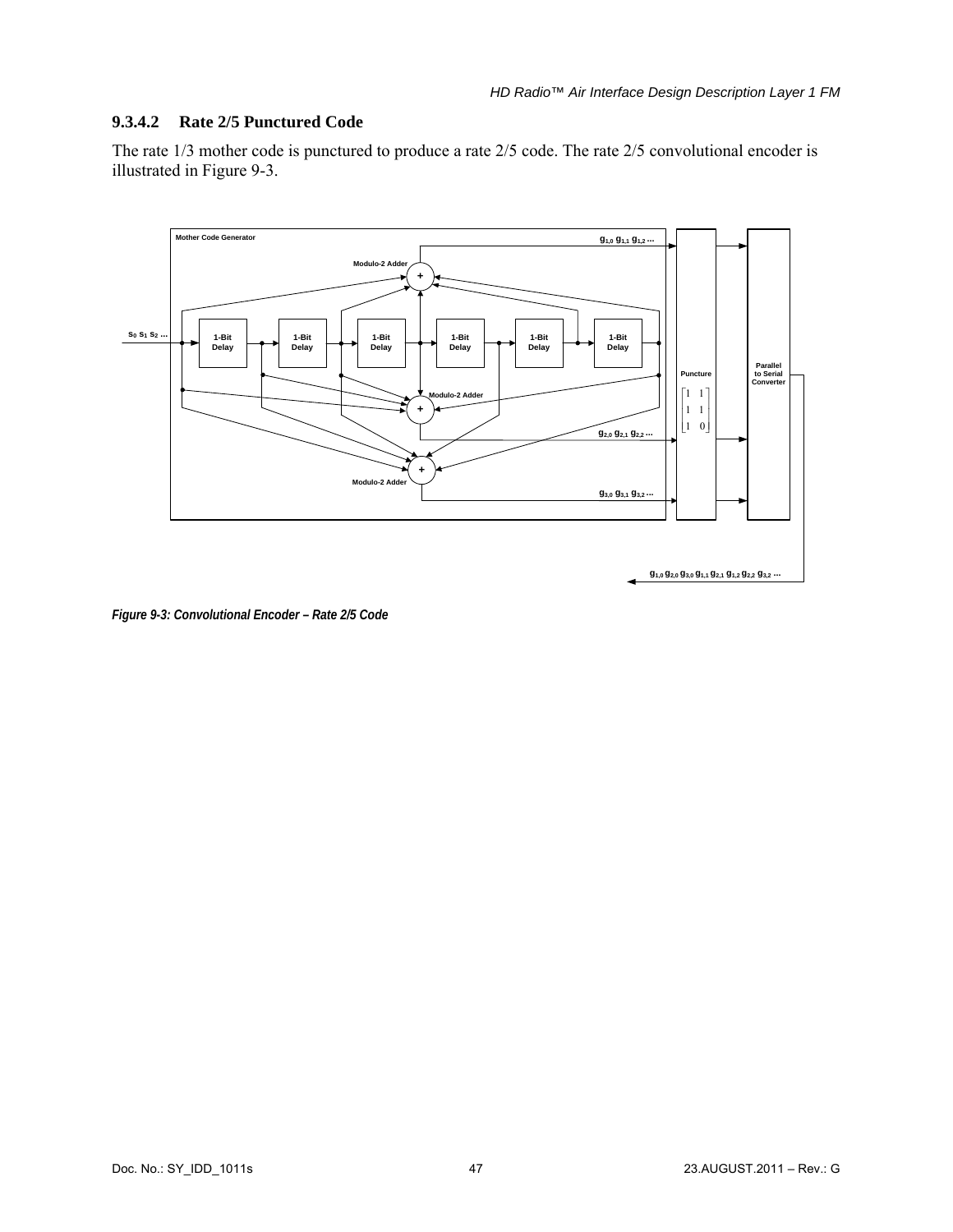#### **9.3.4.3 Rate 1/2 Punctured Code**

The rate 1/3 mother code is also punctured to produce a rate 1/2 code. The rate 1/2 convolutional encoder is illustrated in [Figure 9-4](#page-56-0).



<span id="page-56-0"></span>*Figure 9-4: Convolutional Encoder – Rate 1/2 Code*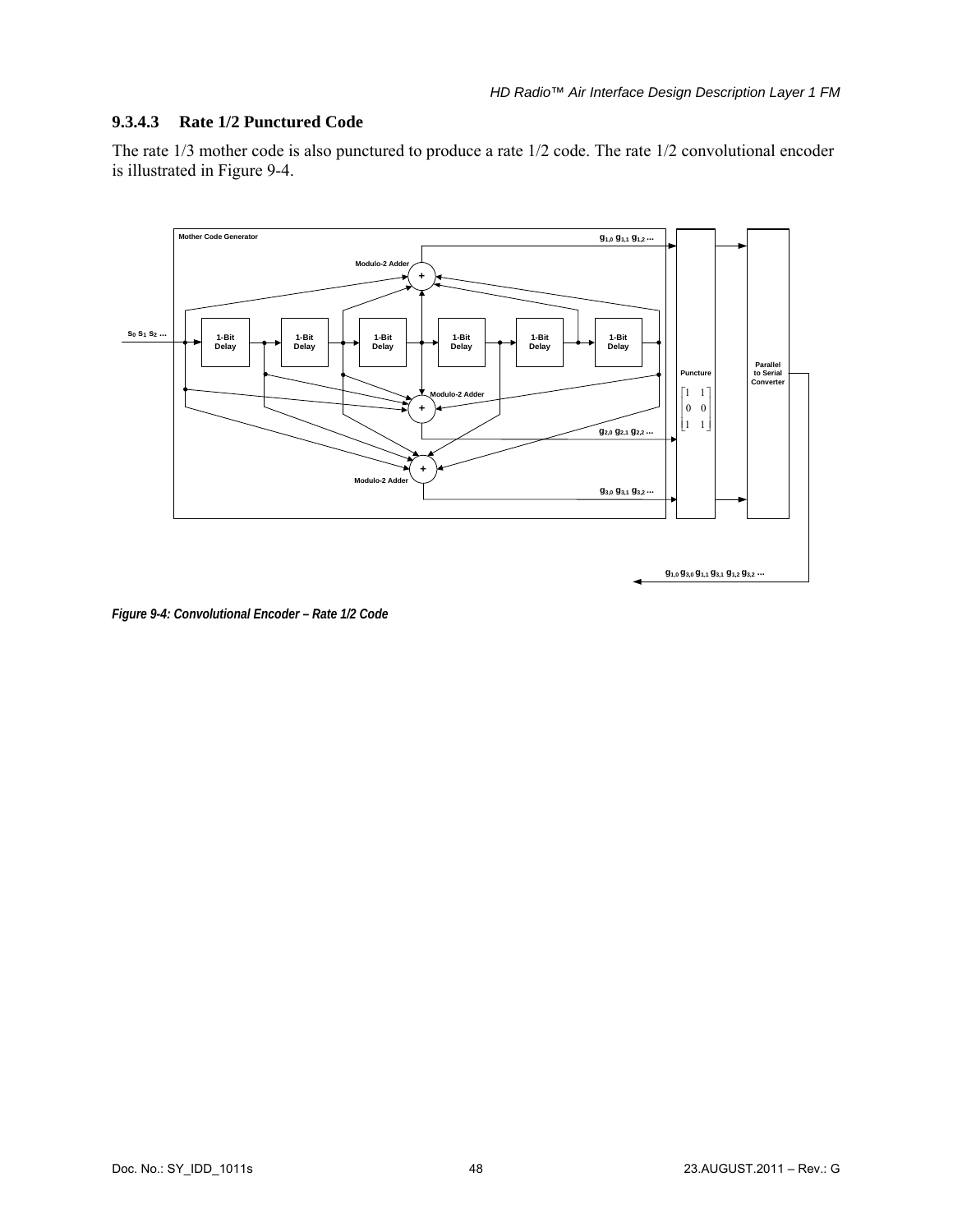### <span id="page-57-0"></span>**9.3.4.4 Rate 2/7 Punctured Code**

A rate 1/4 mother code with constraint length K=7 is punctured to produce a rate 2/7 code. The mother code is defined by the generator polynomials shown in [Table 9-3](#page-57-1) (represented in octal format).

*Table 9-3: Convolutional Encoder Generator Polynomials – Rate 1/4 Mother Code* 

<span id="page-57-1"></span>

| <b>First Generator</b> | <b>Second Generator</b> | <b>Third Generator</b> | <b>Fourth Generator</b> |
|------------------------|-------------------------|------------------------|-------------------------|
| 133                    | 171                     | 165                    | 165                     |

The rate 2/7 convolutional encoder is illustrated in [Figure 9-5.](#page-57-2)



<span id="page-57-2"></span>*Figure 9-5: Convolutional Encoder – Rate 2/7 Code*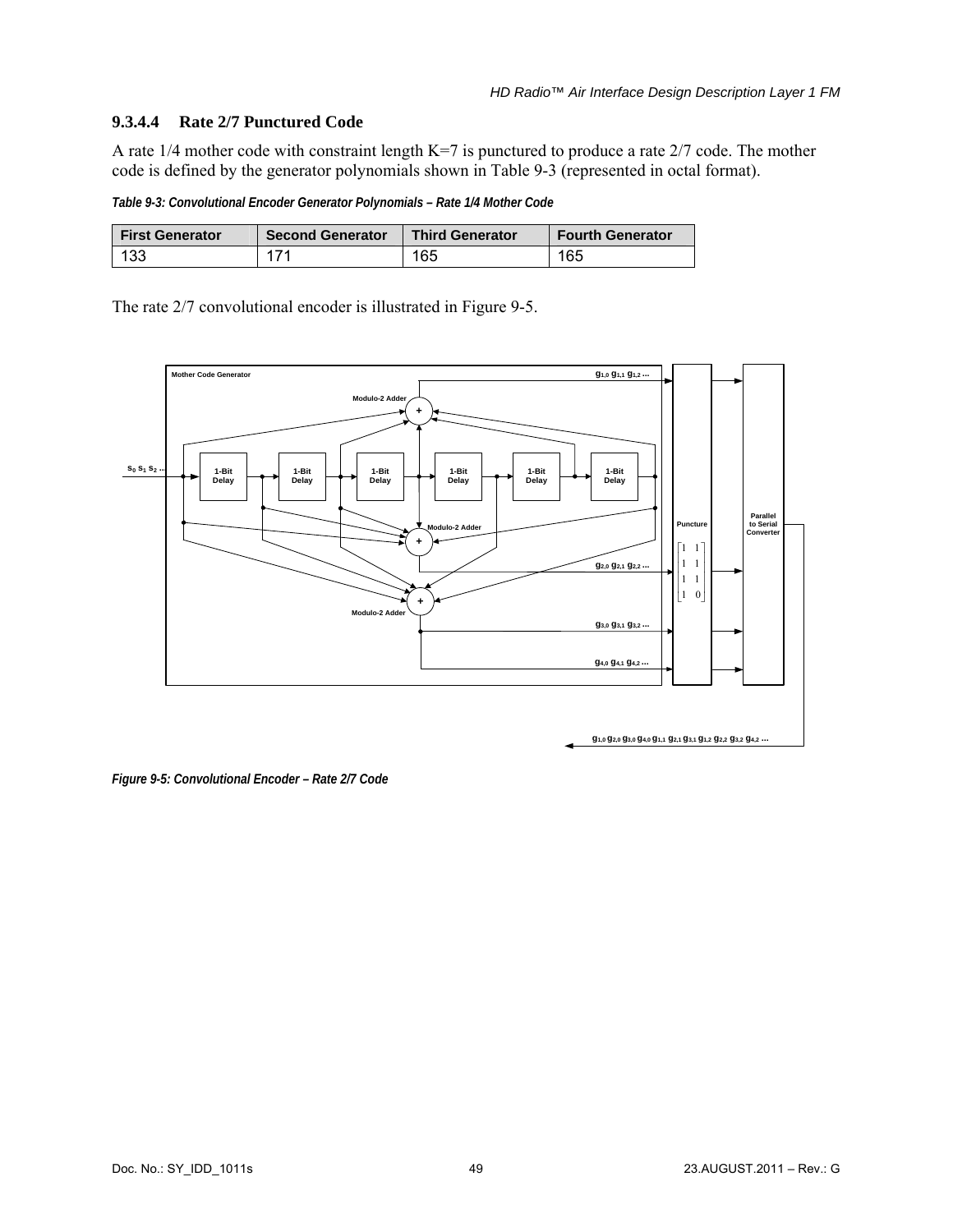## <span id="page-58-0"></span>9.4 Channel Encoding Data Flow

The channel encoding process for each logical channel in each service mode is specified in Subsection [9.4.1](#page-58-1) through Subsection [9.4.9.](#page-66-0)

## <span id="page-58-1"></span>9.4.1 Service Mode MP1

Only P1 and PIDS logical channels are active in service mode MP1. The flow of their transfer frames through the channel encoding process for service mode MP1 is shown in [Figure 9-6.](#page-58-2)



## *From Scrambling*

<span id="page-58-2"></span>*Figure 9-6: Channel Encoding – Service Mode MP1*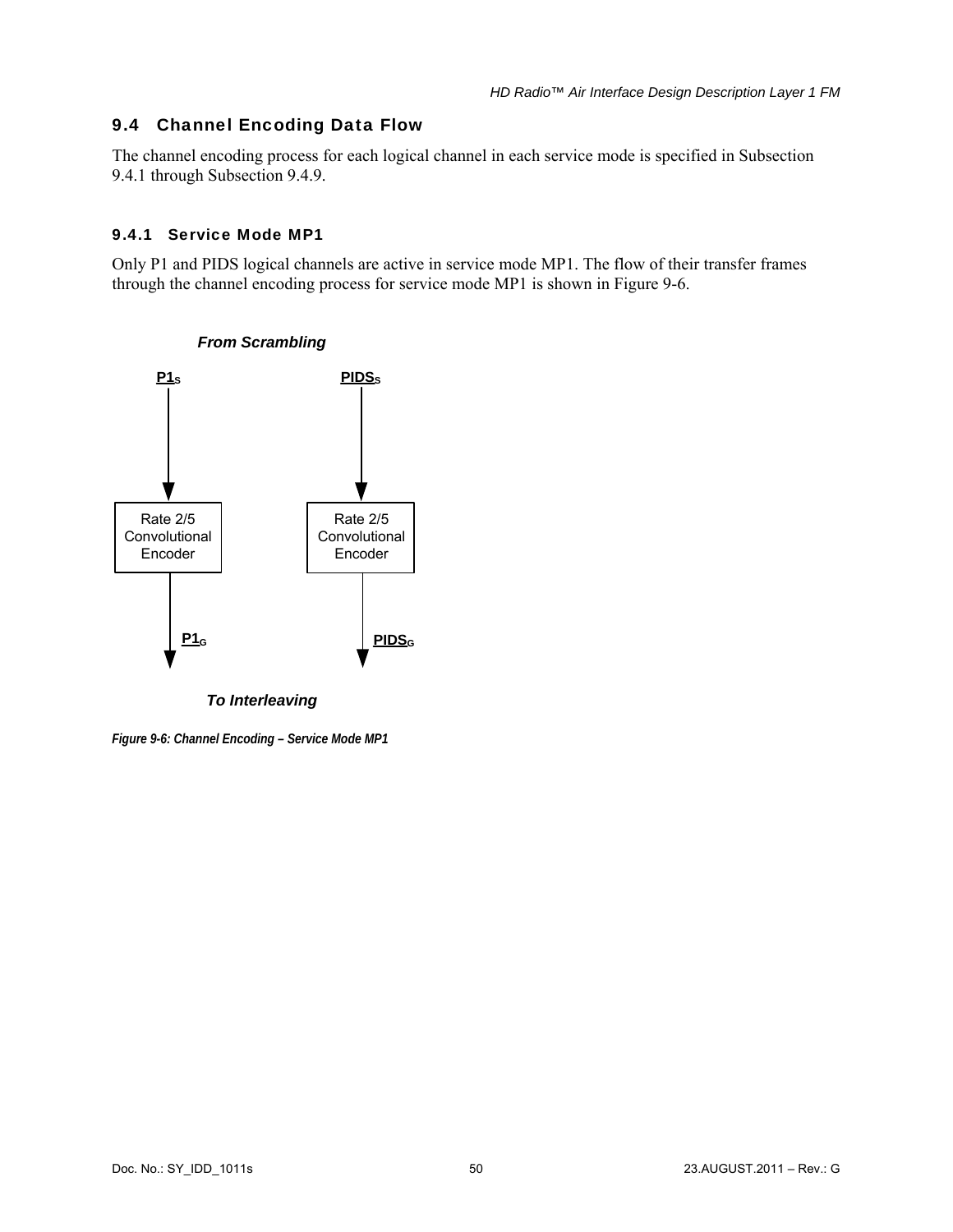#### 9.4.2 Service Modes MP2 and MP3

Only P1, P3, and PIDS logical channels are active in service modes MP2 and MP3. The flow of their transfer frames through the channel encoding process for service modes MP2 and MP3 is shown in [Figure](#page-59-0)  [9-7.](#page-59-0)



<span id="page-59-0"></span>*Figure 9-7: Channel Encoding – Service Modes MP2 and MP3*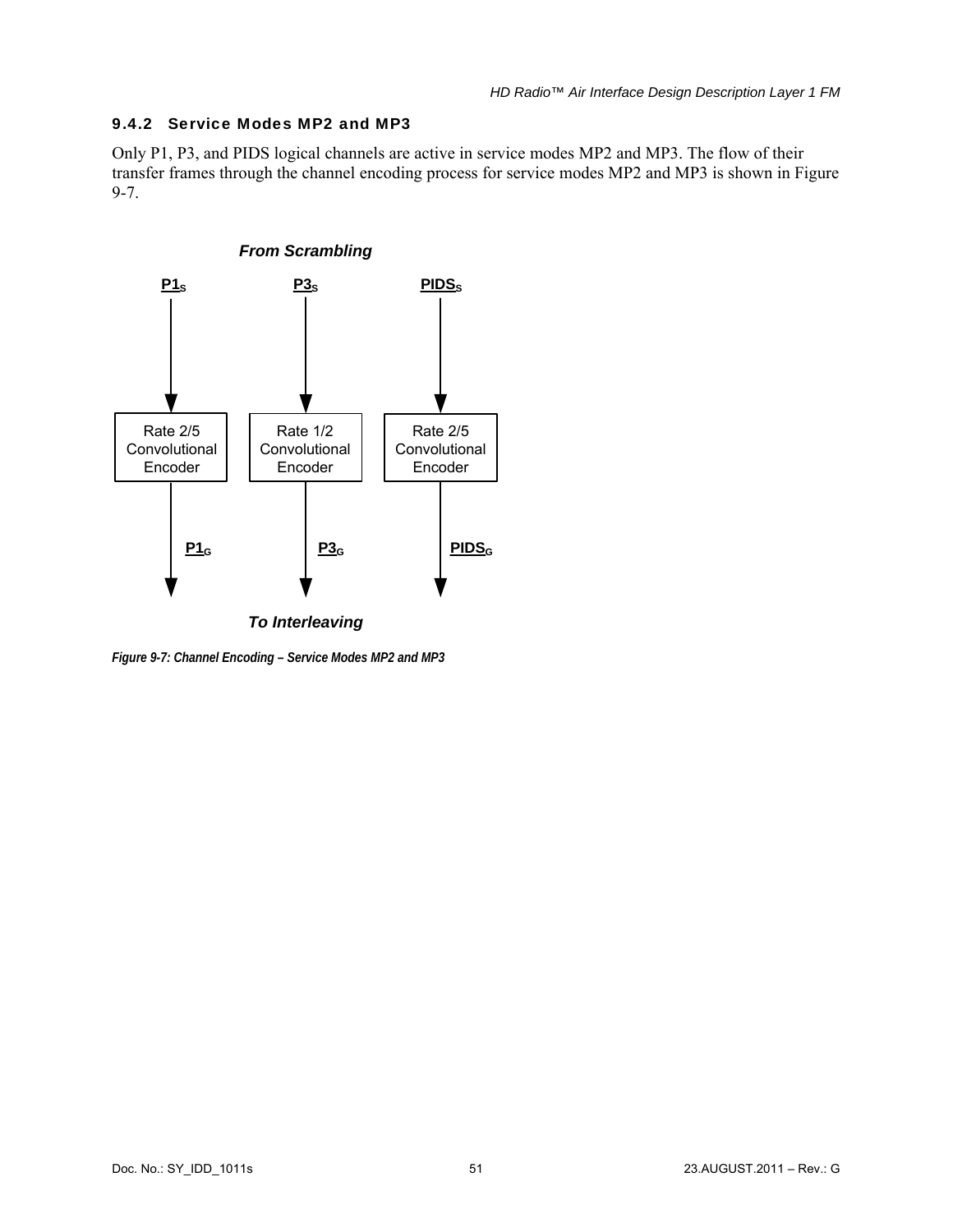#### 9.4.3 Service Mode MP11

Only P1, P3, P4, and PIDS logical channels are active in service mode MP11. The flow of their transfer frames through the channel encoding process for service mode MP11 is shown in [Figure 9-8.](#page-60-0)



*From Scrambling*

**To Interleaving**

<span id="page-60-0"></span>*Figure 9-8: Channel Encoding – Service Mode MP11*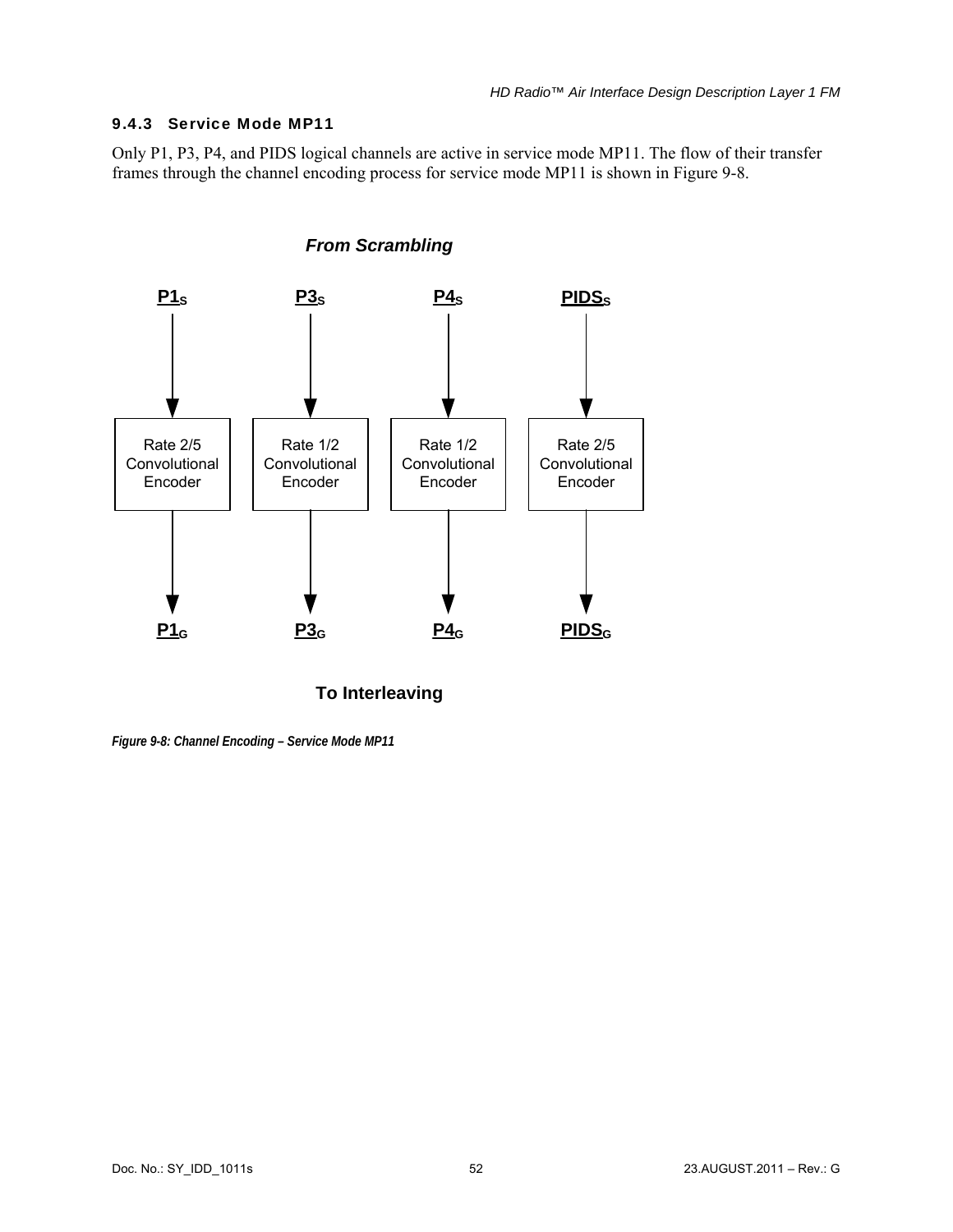#### 9.4.4 Service Mode MP5

Only P1, P2, P3, and PIDS logical channels are active in service mode MP5. The flow of their transfer frames through the channel encoding process for service mode MP5 is shown in [Figure 9-9](#page-61-0).



<span id="page-61-0"></span>*Figure 9-9: Channel Encoding – Service Mode MP5*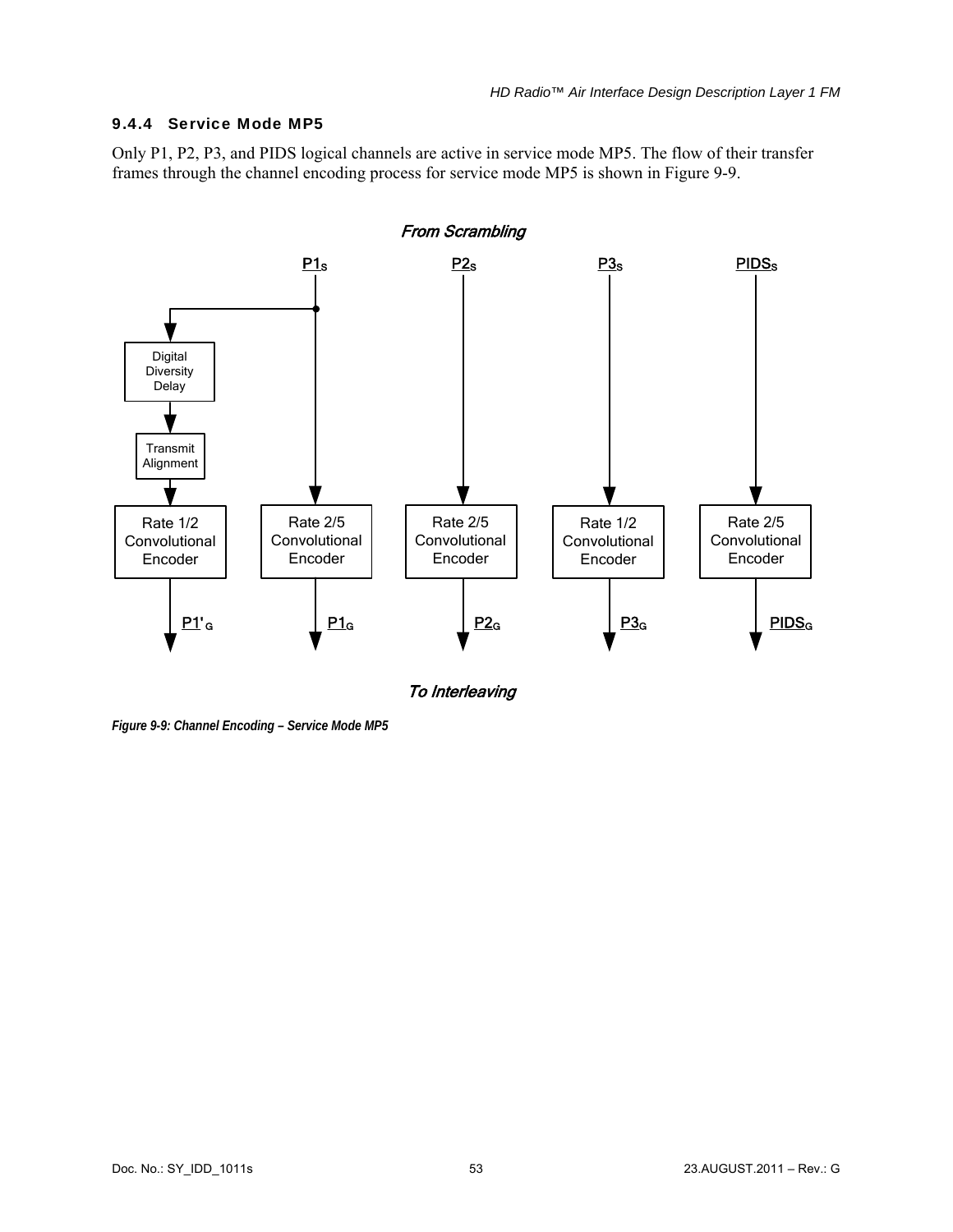#### 9.4.5 Service Mode MP6

Only P1, P2, and PIDS logical channels are active in service mode MP6. The flow of their transfer frames through the channel encoding process for service mode MP6 is shown in [Figure 9-10](#page-62-0).



To Interleaving

<span id="page-62-0"></span>*Figure 9-10: Channel Encoding – Service Mode MP6*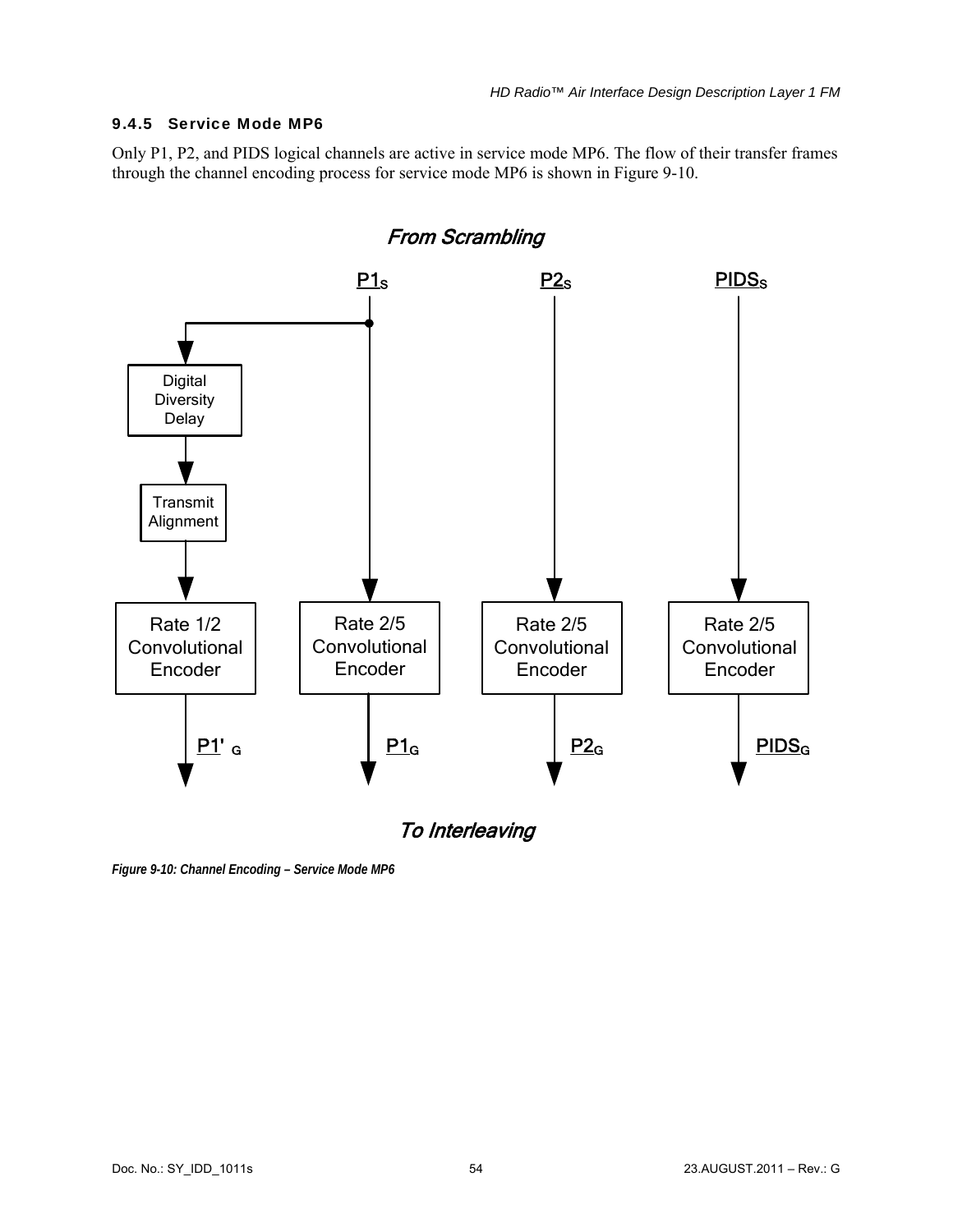#### 9.4.6 Service Mode MS1

Only S4, S5, and SIDS logical channels are active in service mode MS1. The flow of their transfer frames through the channel encoding process for service mode MS1 is shown in [Figure 9-11](#page-63-0).



*To Interleaving*

<span id="page-63-0"></span>*Figure 9-11: Channel Encoding – Service Mode MS1*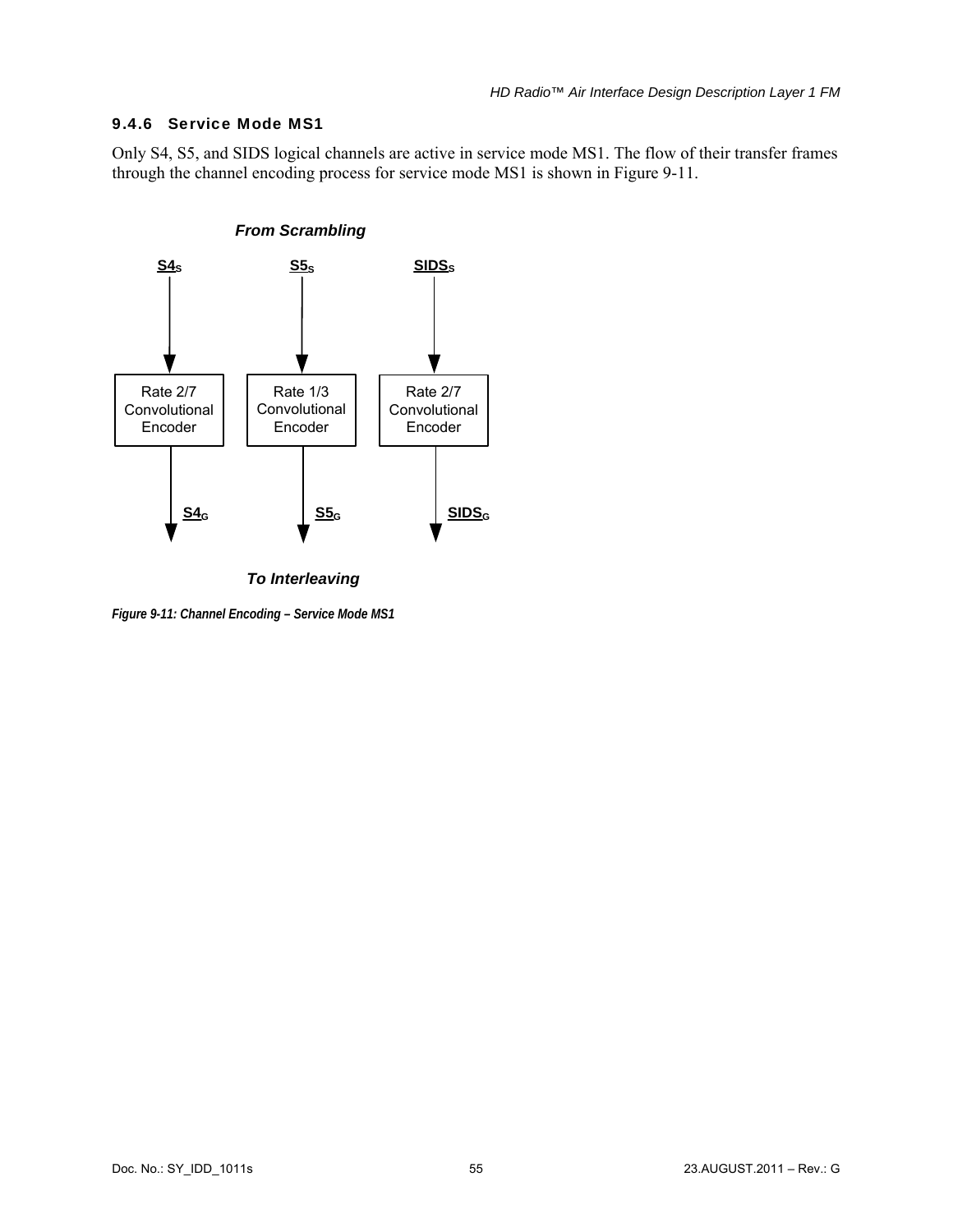#### 9.4.7 Service Mode MS2

Only S1, S2, S3, S5, and SIDS logical channels are active in service mode MS2. The flow of their transfer frames through the channel encoding process for service mode MS2 is shown in [Figure 9-12](#page-64-0).



<span id="page-64-0"></span>*Figure 9-12: Channel Encoding – Service Mode MS2*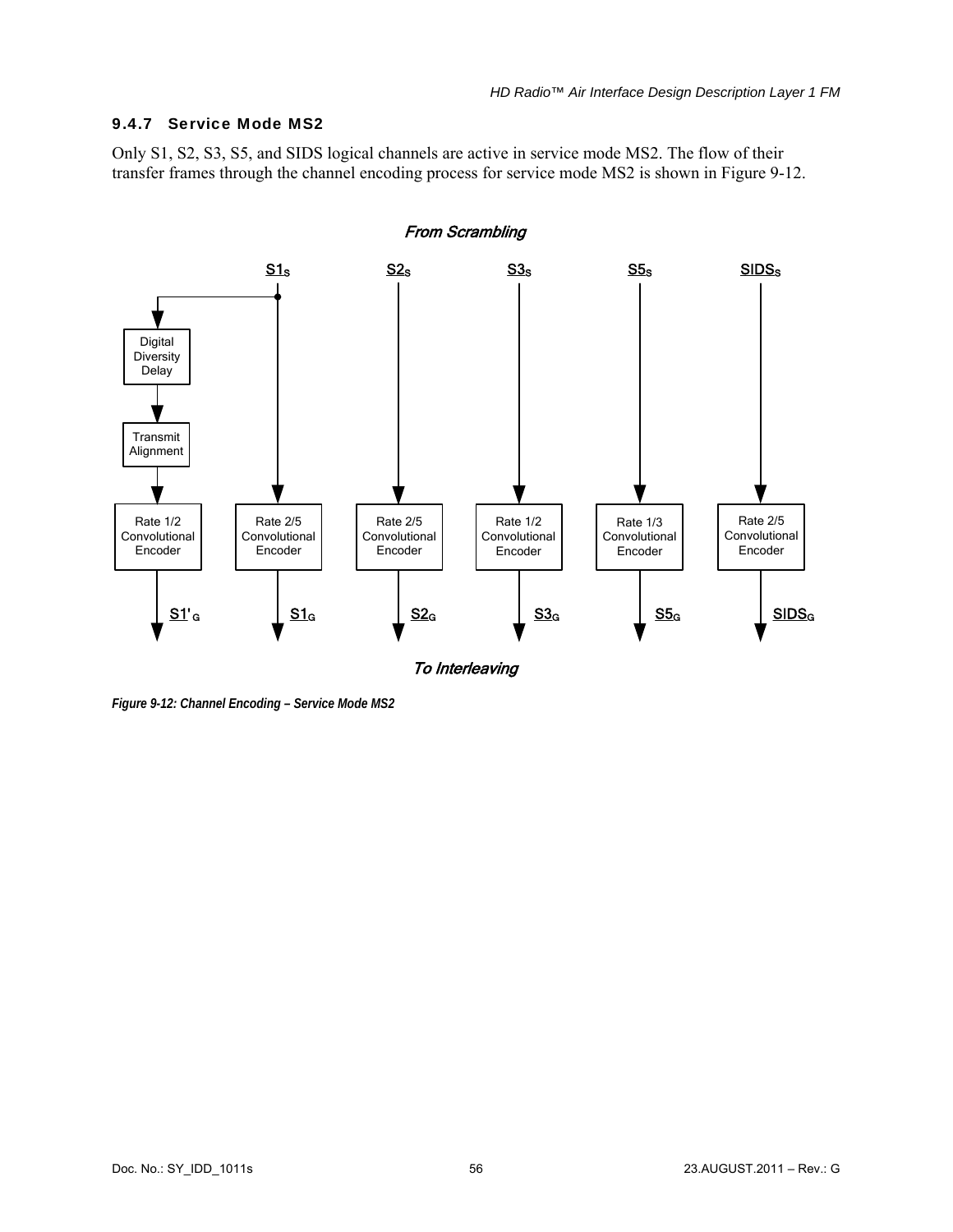#### 9.4.8 Service Mode MS3

Only S1, S2, S5, and SIDS logical channels are active in service mode MS3. The flow of their transfer frames through the channel encoding process for service mode MS3 is shown in [Figure 9-13.](#page-65-0)



To Interleaving

<span id="page-65-0"></span>*Figure 9-13: Channel Encoding – Service Mode MS3*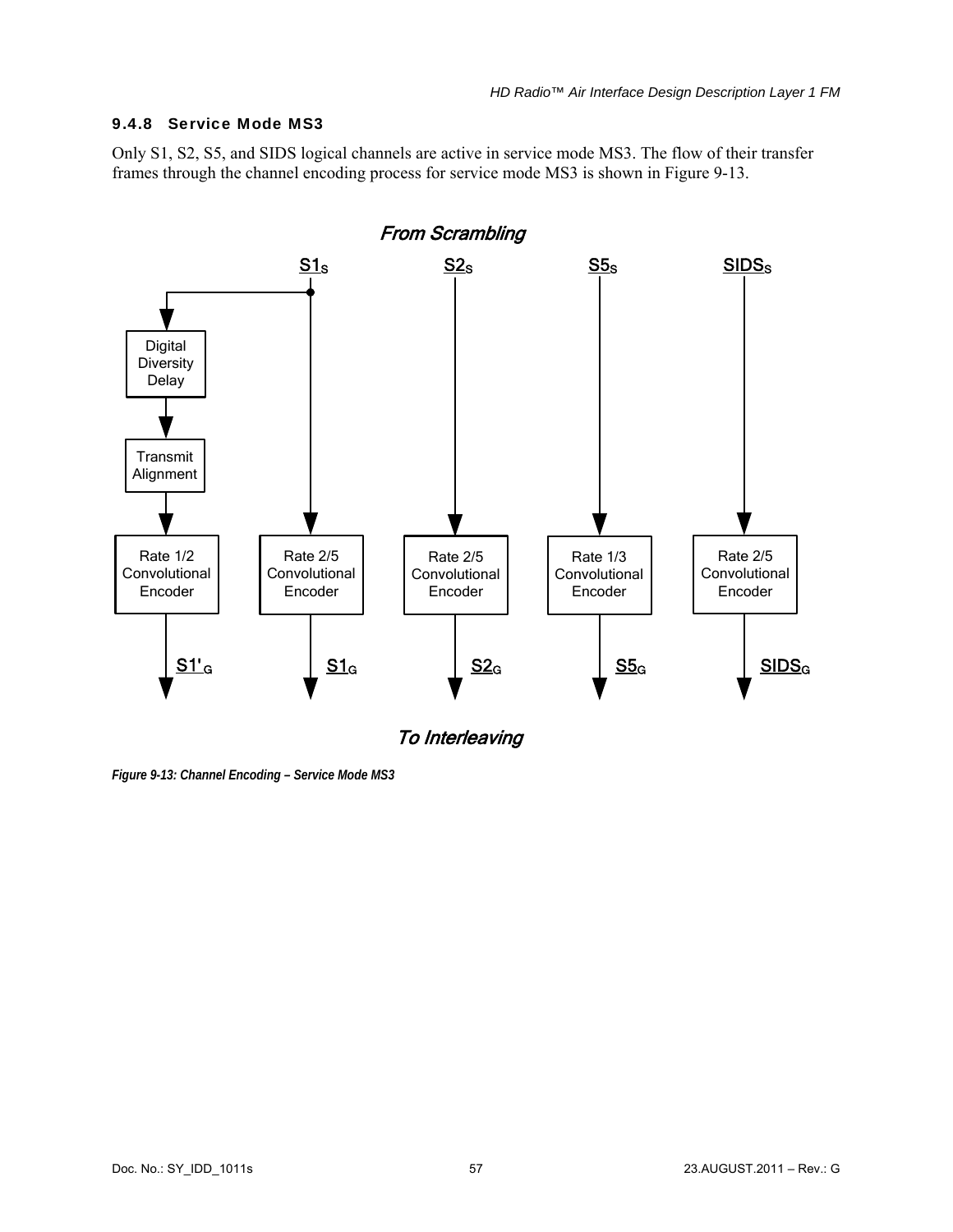#### <span id="page-66-0"></span>9.4.9 Service Mode MS4

Only S1, S2, S3, S5, and SIDS logical channels are active in service mode MS4. The flow of their transfer frames through the channel encoding process for service mode MS4 is shown in [Figure 9-14](#page-66-1).



*To Interleaving*

<span id="page-66-1"></span>*Figure 9-14: Channel Encoding – Service Mode MS4*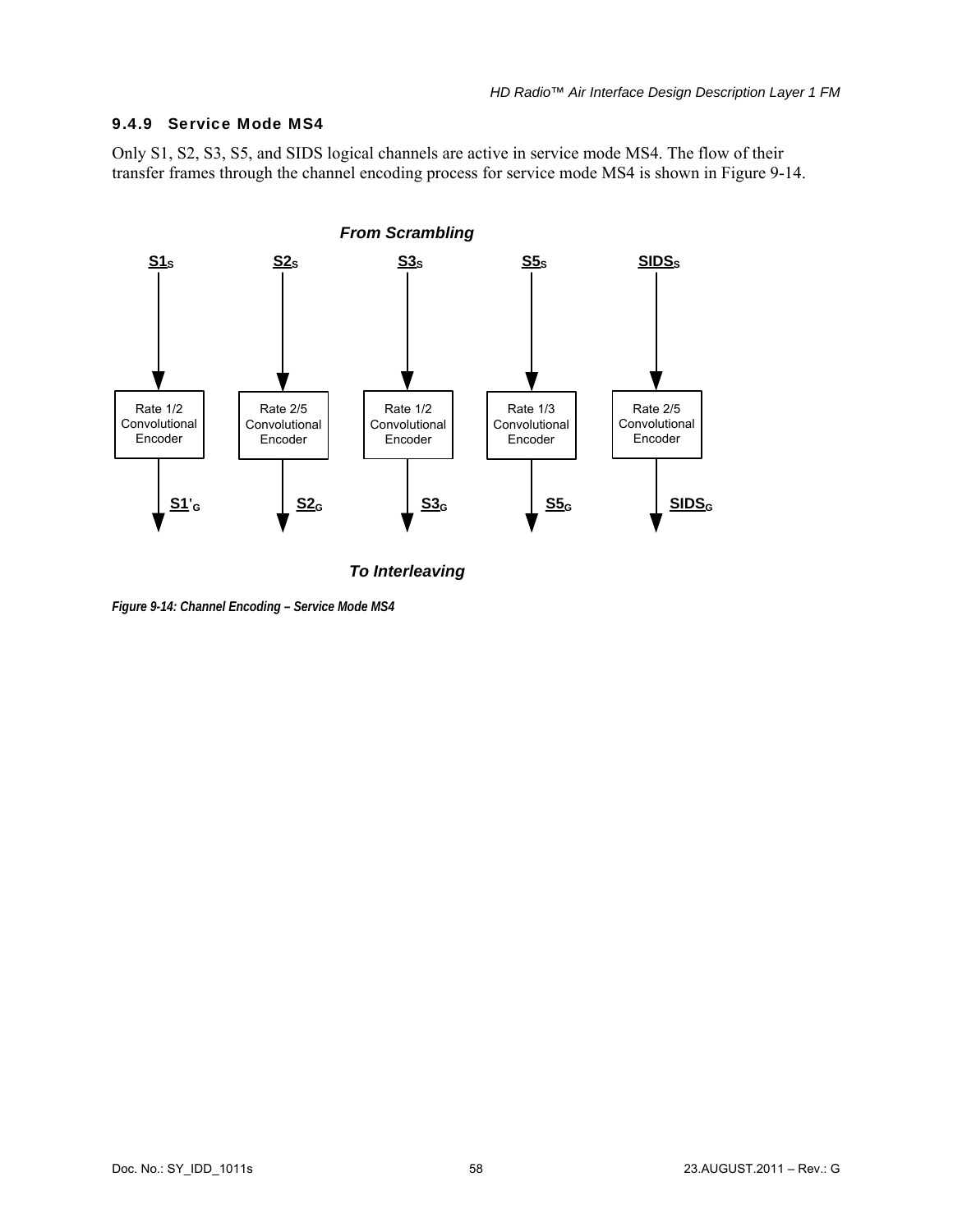# **10 Interleaving**

#### 10.1 Introduction

Interleaving consists of six parallel *interleaving processes* (IPs): PM, PX, SM, SX, SP, and SB (see [Figure 10-1\)](#page-67-0). An IP contains one or more interleavers, and, in some cases, a *transfer frame multiplexer*.



<span id="page-67-0"></span>*Figure 10-1: Interleaving Conceptual Block Diagram* 

The service mode determines which inputs and IPs are active at any given time. The universe of inputs for interleaving are the channel-encoded transfer frames from the primary logical channels P1 through P4 and PIDS and the secondary logical channels S1 through S5 and SIDS. [Table 10-1](#page-67-1) through [Table 10-10](#page-70-0) show the active IP inputs for each service mode. These tables define the size and rate of the transfer frames on each active logical channel along with the destination interleaver matrix and the number of transfer frames required to fill the destination interleaver matrix.

As shown in [Table 10-2](#page-68-0) through [Table 10-5](#page-68-1), although there is one transfer frame per PX interleaver matrix, the interleaver depth is actually two L1 frames. In this case, an internal interleaver matrix is introduced to account for the additional span of the interleaver. Refer to Subsection [10.2.2.2](#page-73-0) for details.

Interleaver matrices of bits from all active parallel IPs are transferred to OFDM Subcarrier Mapping which maps a row of bits from each interleaver matrix to its respective upper and lower sidebands.

<span id="page-67-1"></span>

| Logical<br><b>Channel</b> | <b>Transfer</b><br><b>Frame Size</b><br>(bits) | <b>Transfer</b><br><b>Frame Rate</b><br>(Hz) | <b>Interleaver</b><br><b>Matrix</b> | <b>Transfer</b><br><b>Frames per</b><br><b>Interleaver</b><br><b>Matrix</b> |
|---------------------------|------------------------------------------------|----------------------------------------------|-------------------------------------|-----------------------------------------------------------------------------|
| P1                        | 365440                                         | R۰                                           | <b>PM</b>                           |                                                                             |
| <b>PIDS</b>               | 200                                            | $\mathsf{R}_{\mathsf{b}}$                    | <b>PM</b>                           | 16                                                                          |

*Table 10-1: Transfer Frame Characteristics – Service Mode MP1*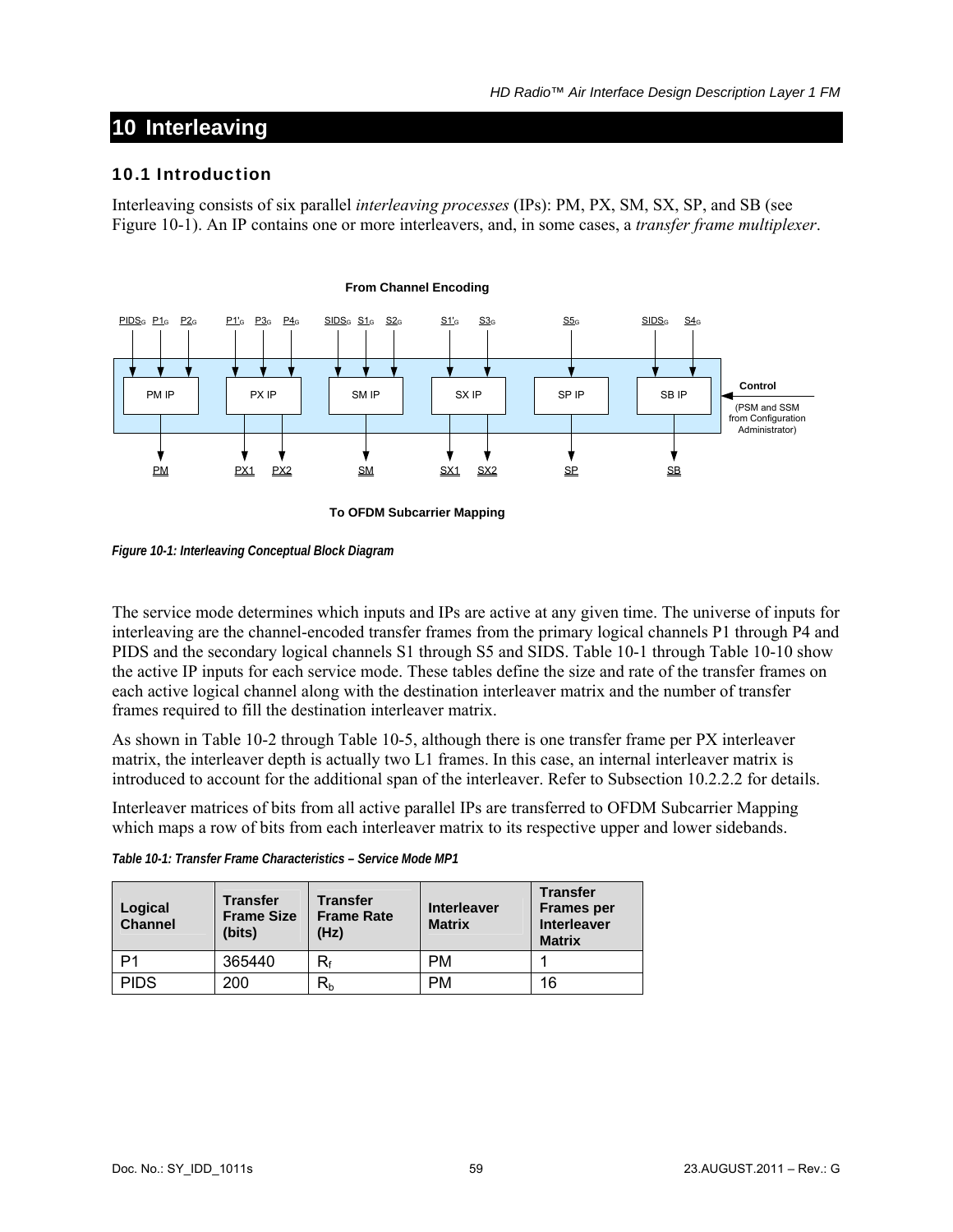| Logical<br><b>Channel</b> | <b>Transfer</b><br><b>Frame Size</b><br>(bits) | <b>Transfer</b><br><b>Frame Rate</b><br>(Hz) | <b>Interleaver</b><br><b>Matrix</b> | <b>Transfer</b><br><b>Frames per</b><br><b>Interleaver</b><br><b>Matrix</b> |
|---------------------------|------------------------------------------------|----------------------------------------------|-------------------------------------|-----------------------------------------------------------------------------|
| P <sub>1</sub>            | 365440                                         | R۰                                           | <b>PM</b>                           |                                                                             |
| <b>PIDS</b>               | 200                                            | $\mathsf{R}_{\mathsf{b}}$                    | <b>PM</b>                           | 16                                                                          |
| P3                        | 4608                                           | $\mathsf{R}_{\mathsf{D}}$                    | PX <sub>1</sub>                     |                                                                             |

<span id="page-68-0"></span>*Table 10-2: Transfer Frame Characteristics – Service Mode MP2* 

*Table 10-3: Transfer Frame Characteristics – Service Mode MP3* 

| Logical<br><b>Channel</b> | <b>Transfer</b><br><b>Frame Size</b><br>(bits) | <b>Transfer</b><br><b>Frame Rate</b><br>(Hz) | <b>Interleaver</b><br><b>Matrix</b> | <b>Transfer</b><br><b>Frames per</b><br><b>Interleaver</b><br><b>Matrix</b> |
|---------------------------|------------------------------------------------|----------------------------------------------|-------------------------------------|-----------------------------------------------------------------------------|
| P1                        | 365440                                         | $\mathsf{R}_{\mathsf{f}}$                    | PM                                  |                                                                             |
| <b>PIDS</b>               | 200                                            | $\mathsf{R}_{\mathsf{b}}$                    | PM                                  | 16                                                                          |
| P3                        | 9216                                           | $R_{p}$                                      | PX <sub>1</sub>                     |                                                                             |

*Table 10-4: Transfer Frame Characteristics – Service Mode MP11* 

| Logical<br><b>Channel</b> | <b>Transfer</b><br><b>Frame Size</b><br>(bits) | <b>Transfer</b><br><b>Frame Rate</b><br>(Hz) | <b>Interleaver</b><br><b>Matrix</b> | <b>Transfer</b><br><b>Frames per</b><br><b>Interleaver</b><br><b>Matrix</b> |
|---------------------------|------------------------------------------------|----------------------------------------------|-------------------------------------|-----------------------------------------------------------------------------|
| P1                        | 365440                                         | R۰                                           | PM                                  |                                                                             |
| <b>PIDS</b>               | 200                                            | $\mathsf{R}_{\mathsf{b}}$                    | PM                                  | 16                                                                          |
| P <sub>3</sub>            | 9216                                           | $\mathsf{R}_{\mathsf{p}}$                    | PX <sub>1</sub>                     |                                                                             |
| P <sub>4</sub>            | 9216                                           | $\mathsf{R}_{\mathsf{D}}$                    | PX <sub>2</sub>                     |                                                                             |

*Table 10-5: Transfer Frame Characteristics – Service Mode MP5* 

<span id="page-68-1"></span>

| Logical<br><b>Channel</b> | <b>Transfer</b><br><b>Frame Size</b><br>(bits) | <b>Transfer</b><br><b>Frame Rate</b><br>(Hz) | <b>Interleaver</b><br><b>Matrix</b> | <b>Transfer</b><br><b>Frames per</b><br><b>Interleaver</b><br><b>Matrix</b> |
|---------------------------|------------------------------------------------|----------------------------------------------|-------------------------------------|-----------------------------------------------------------------------------|
| P <sub>1</sub>            | 11520                                          | $\mathsf{R}_{\mathsf{p}}$                    | <b>PM</b>                           | 8                                                                           |
| P <sub>2</sub>            | 273280                                         | R,                                           | <b>PM</b>                           |                                                                             |
| <b>PIDS</b>               | 200                                            | $\mathsf{R}_{\mathsf{b}}$                    | <b>PM</b>                           | 16                                                                          |
| P1'                       | 9216                                           | $\mathsf{R}_{\mathsf{p}}$                    | PX <sub>2</sub>                     |                                                                             |
| P <sub>3</sub>            | 9216                                           | $\mathsf{R}_{\mathsf{p}}$                    | PX <sub>1</sub>                     |                                                                             |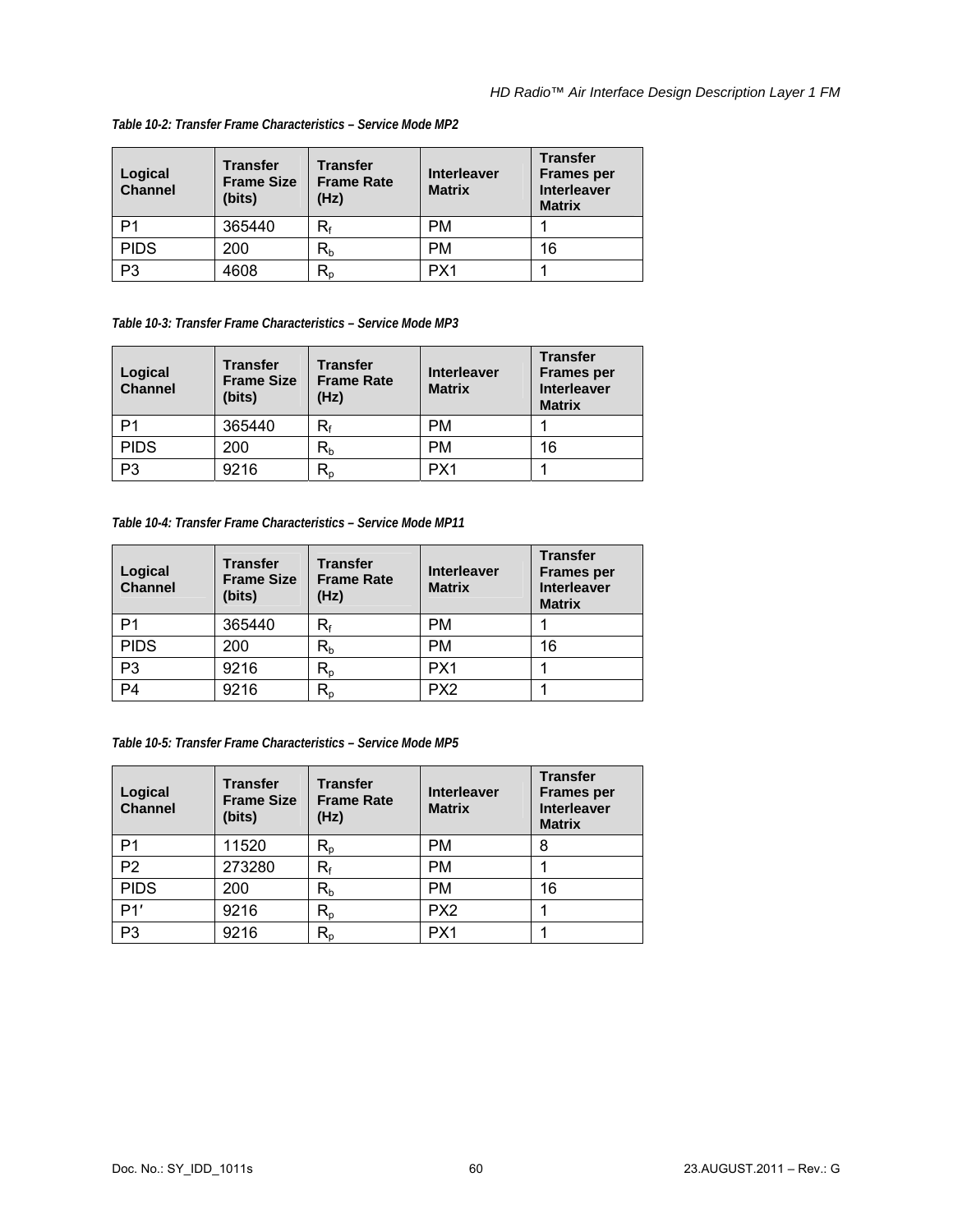| Logical<br><b>Channel</b> | <b>Transfer</b><br><b>Frame Size</b><br>(bits) | <b>Transfer</b><br><b>Frame Rate</b><br>(Hz) | <b>Interleaver</b><br><b>Matrix</b> | <b>Transfer</b><br><b>Frames per</b><br><b>Interleaver</b><br><b>Matrix</b> |
|---------------------------|------------------------------------------------|----------------------------------------------|-------------------------------------|-----------------------------------------------------------------------------|
| P1                        | 23040                                          | $\mathsf{R}_{\mathsf{p}}$                    | <b>PM</b>                           |                                                                             |
| P <sub>2</sub>            | 181120                                         | R,                                           | <b>PM</b>                           |                                                                             |
| <b>PIDS</b>               | 200                                            | $R_{b}$                                      | <b>PM</b>                           | 16                                                                          |
| P1'                       | 18432                                          | $\mathsf{R}_{\mathsf{p}}$                    | PX <sub>2</sub>                     |                                                                             |

#### *Table 10-6: Transfer Frame Characteristics – Service Mode MP6*

*Table 10-7: Transfer Frame Characteristics – Service Mode MS1* 

| Logical<br><b>Channel</b> | <b>Transfer</b><br><b>Frame Size</b><br>(bits) | <b>Transfer</b><br><b>Frame Rate</b><br>(Hz) | <b>Interleaver</b><br><b>Matrix</b> | <b>Transfer</b><br><b>Frames per</b><br><b>Interleaver</b><br><b>Matrix</b> |
|---------------------------|------------------------------------------------|----------------------------------------------|-------------------------------------|-----------------------------------------------------------------------------|
| S <sub>4</sub>            | 63952                                          | R,                                           | SВ                                  |                                                                             |
| <b>SIDS</b>               | 280                                            | $\mathsf{R}_{\mathsf{b}}$                    | <b>SB</b>                           | ົ                                                                           |
| S <sub>5</sub>            | 1536                                           | $\mathsf{R}_{\mathsf{b}}$                    | SP                                  |                                                                             |

*Table 10-8: Transfer Frame Characteristics – Service Mode MS2* 

| Logical<br><b>Channel</b> | <b>Transfer</b><br><b>Frame Size</b><br>(bits) | <b>Transfer</b><br><b>Frame Rate</b><br>(Hz) | <b>Interleaver</b><br><b>Matrix</b> | <b>Transfer</b><br><b>Frames per</b><br><b>Interleaver</b><br><b>Matrix</b> |
|---------------------------|------------------------------------------------|----------------------------------------------|-------------------------------------|-----------------------------------------------------------------------------|
| S <sub>1</sub>            | 11520                                          | $\mathsf{R}_{\mathsf{p}}$                    | <b>SM</b>                           | 8                                                                           |
| S <sub>2</sub>            | 273280                                         | $\mathsf{R}_{\mathsf{f}}$                    | <b>SM</b>                           |                                                                             |
| <b>SIDS</b>               | 200                                            | $R_b$                                        | <b>SM</b>                           | 16                                                                          |
| S1'                       | 9216                                           | $\mathsf{R}_{\mathsf{p}}$                    | SX <sub>2</sub>                     |                                                                             |
| S <sub>3</sub>            | 9216                                           | $R_{p}$                                      | SX <sub>1</sub>                     |                                                                             |
| S <sub>5</sub>            | 1536                                           | $R_b$                                        | <b>SP</b>                           |                                                                             |

*Table 10-9: Transfer Frame Characteristics – Service Mode MS3* 

| Logical<br><b>Channel</b> | <b>Transfer</b><br><b>Frame Size</b><br>(bits) | <b>Transfer</b><br><b>Frame Rate</b><br>(Hz) | <b>Interleaver</b><br><b>Matrix</b> | <b>Transfer</b><br><b>Frames per</b><br><b>Interleaver</b><br><b>Matrix</b> |
|---------------------------|------------------------------------------------|----------------------------------------------|-------------------------------------|-----------------------------------------------------------------------------|
| S <sub>1</sub>            | 23040                                          | $\mathsf{R}_{\mathsf{p}}$                    | SM                                  | 8                                                                           |
| S <sub>2</sub>            | 181120                                         | $\mathsf{R}_{\mathsf{f}}$                    | <b>SM</b>                           |                                                                             |
| <b>SIDS</b>               | 200                                            | $\mathsf{R}_{\mathsf{b}}$                    | <b>SM</b>                           | 16                                                                          |
| S1'                       | 18432                                          | $\mathsf{R}_{\mathsf{p}}$                    | SX <sub>2</sub>                     |                                                                             |
| S <sub>5</sub>            | 1536                                           | $\mathsf{R}_{\mathsf{b}}$                    | SP                                  |                                                                             |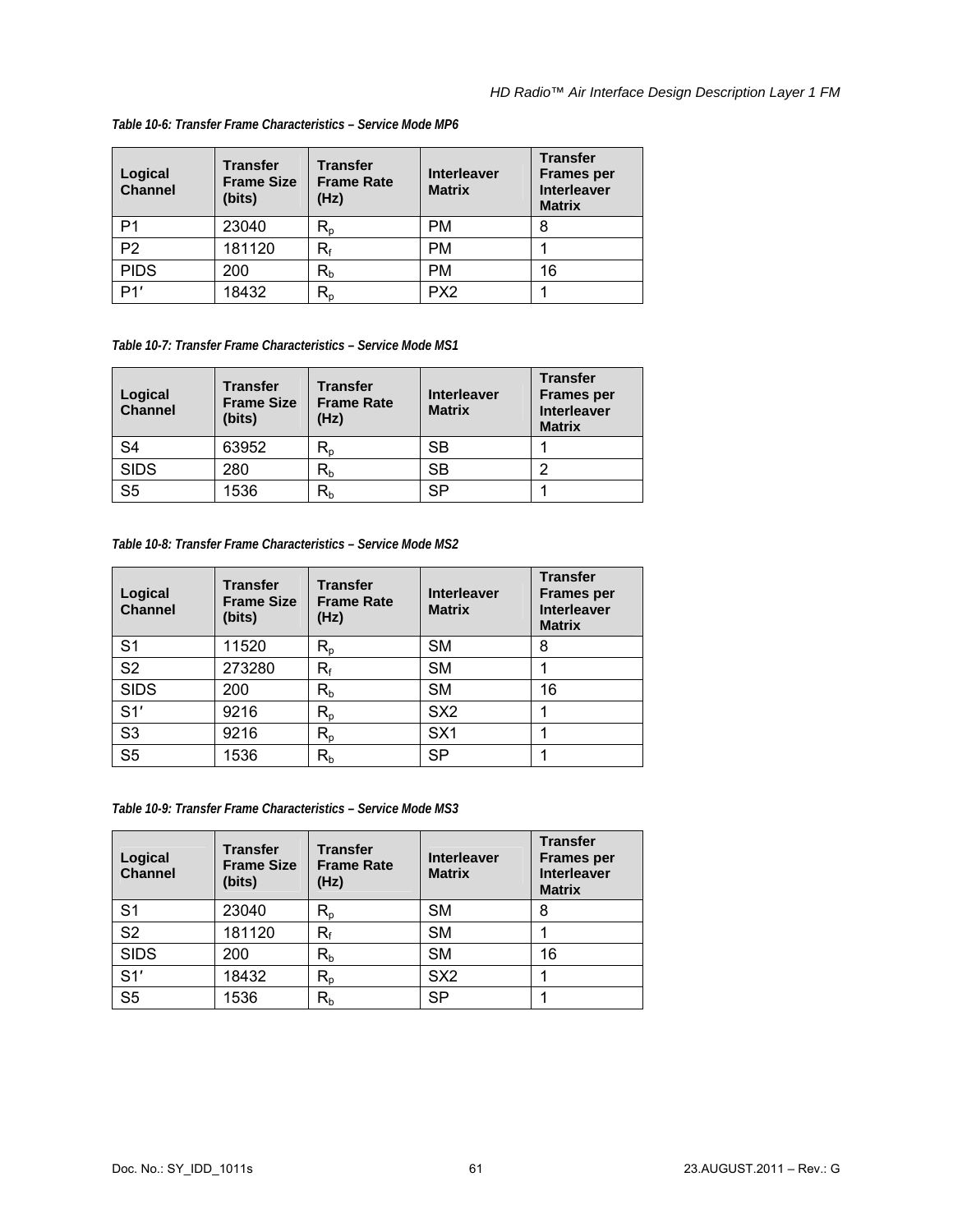| Logical<br><b>Channel</b> | <b>Transfer</b><br><b>Frame Size</b><br>(bits) | <b>Transfer</b><br><b>Frame Rate</b><br>(Hz) | <b>Interleaver</b><br><b>Matrix</b> | <b>Transfer</b><br><b>Frames per</b><br><b>Interleaver</b><br><b>Matrix</b> |
|---------------------------|------------------------------------------------|----------------------------------------------|-------------------------------------|-----------------------------------------------------------------------------|
| S <sub>2</sub>            | 365440                                         | $\mathsf{R}_{\mathsf{f}}$                    | SM                                  |                                                                             |
| <b>SIDS</b>               | 200                                            | $R_b$                                        | <b>SM</b>                           | 16                                                                          |
| S1'                       | 9216                                           | $R_{p}$                                      | SX <sub>2</sub>                     |                                                                             |
| S <sub>3</sub>            | 9216                                           | $R_{p}$                                      | SX <sub>1</sub>                     |                                                                             |
| S <sub>5</sub>            | 1536                                           | $R_{b}$                                      | <b>SP</b>                           |                                                                             |

#### <span id="page-70-0"></span>*Table 10-10: Transfer Frame Characteristics – Service Mode MS4*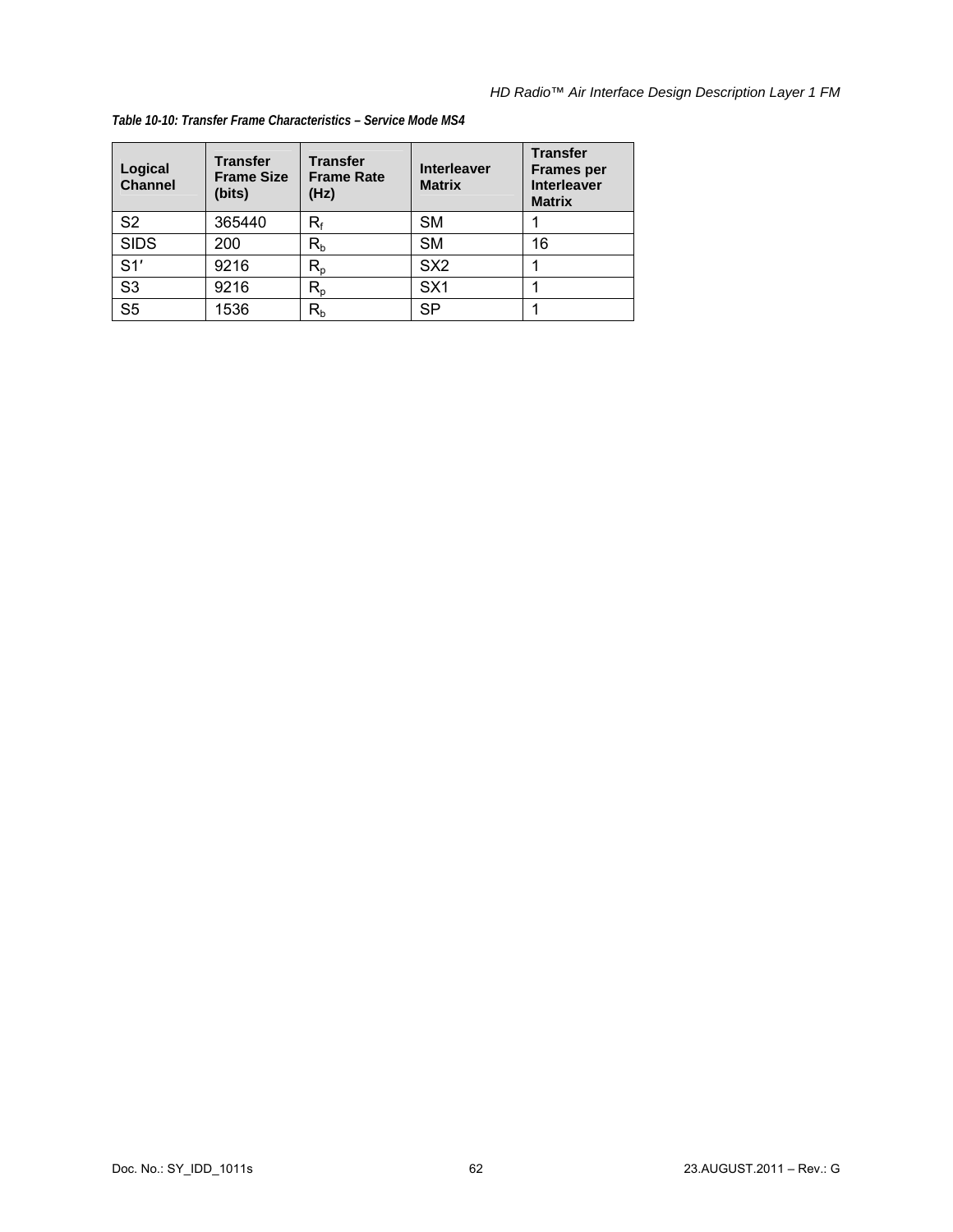## 10.2 Interleaver

An interleaver is a function that takes a vector of bits as its input and outputs a matrix of reordered bits. The reordering of bits before transmission mitigates the impact of burst errors caused by signal fades and interference.

## 10.2.1 Interleaver Matrix

The interleaver function uses a two-dimensional matrix to reorder a vector of channel-encoded bits. The interleaver allows individual encoded bits or groups of encoded bits to be directed to a specific *interleaver partition* within the interleaver matrix. An interleaver partition can be viewed as a smaller independent interleaver.

[Figure 10-2](#page-71-0) shows the interleaver matrix used by the PM IP. This interleaver matrix contains 20 interleaver partitions. Interleaver partition 0 is highlighted.



<span id="page-71-0"></span>*Figure 10-2: PM Interleaver Matrix*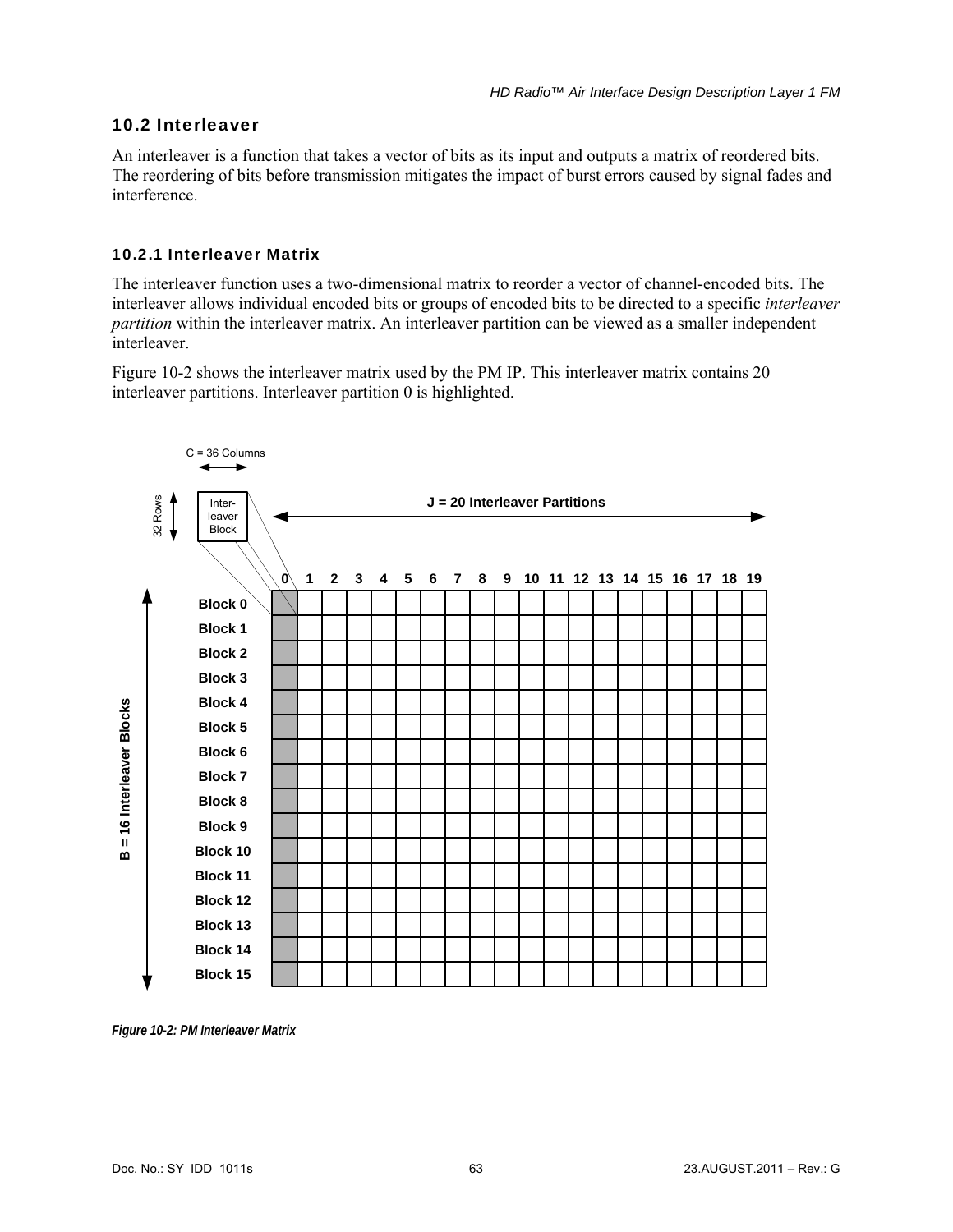In general, the interleaver matrix is divided into J interleaver partitions. Each interleaver partition is divided into B *interleaver blocks*. An interleaver block spans 32 rows and C columns; thus, the dimensions for each interleaver partition in a given interleaver matrix are defined by the expression:

 $(B.32) \times C$ 

For a given interleaver within an IP, the interleaver matrix size can vary with service mode.

# 10.2.2 Interleaver Computations

The input to each interleaver is a vector of channel encoded bits indexed from  $i = 0, 1, 2, \ldots, N-1$ .

The output of each interleaver is a matrix of bits destined for OFDM Subcarrier Mapping; this matrix has dimensions that are defined by the following expression:

 $(B.32) \times (J \cdot C)$ 

The mapping of each encoded bit to a location in the interleaver matrix is calculated using a set of equations. There are four sets of equations and thus four interleaver types: Interleaver I, Interleaver II, Interleaver III, and Interleaver IV. All four interleavers use the variable parameters shown in [Table 10-11,](#page-72-0) except as noted.

<span id="page-72-0"></span>

| <b>Interleaver Parameter</b> | <b>Interleaver Parameter Definition</b>                                                                                   |
|------------------------------|---------------------------------------------------------------------------------------------------------------------------|
| J                            | The number of interleaver partitions per interleaver matrix.                                                              |
| B                            | The number of interleaver blocks per interleaver partition.                                                               |
| С                            | The number of columns per interleaver block.                                                                              |
| M                            | Factor used in interleaver partition assignment calculation<br>(Interleavers I, III, and IV).                             |
| $\underline{v}$              | Partition assignment vector used to control the relative ordering of<br>interleaver partitions in the interleaver matrix. |
| b                            | Number of bits per transfer frame (Interleavers II and IV).                                                               |
| I <sub>0</sub>               | Index offset value used in $k_i$ calculation (Interleaver II).                                                            |
| N                            | The number of bits per interleaver input sequence. May span<br>multiple transfer frames.                                  |

*Table 10-11: Interleaver Parameters* 

# **10.2.2.1 Equation Sets I, II, or III**

For a given interleaver using equation set I, II, or III, the steps needed to direct each encoded bit of an input sequence of length N to an interleaver matrix location are as follows:

- 1. Determine which set of interleaver equations to use by inspecting the IP figures in Subsection [10.4](#page-81-0).
- 2. Assign values to parameters J, B, C, M,  $\underline{v}$ , b, I<sub>0</sub>, and N using the tables in Subsection [10.4.](#page-81-0)
- 3. For each  $i = 0$  to N-1, calculate *partition<sub>i</sub>*, *block<sub>i</sub>*,  $k_i$ , row( $k_i$ ), and column( $k_i$ ). Write the i<sup>th</sup> input bit to this location in the interleaver matrix.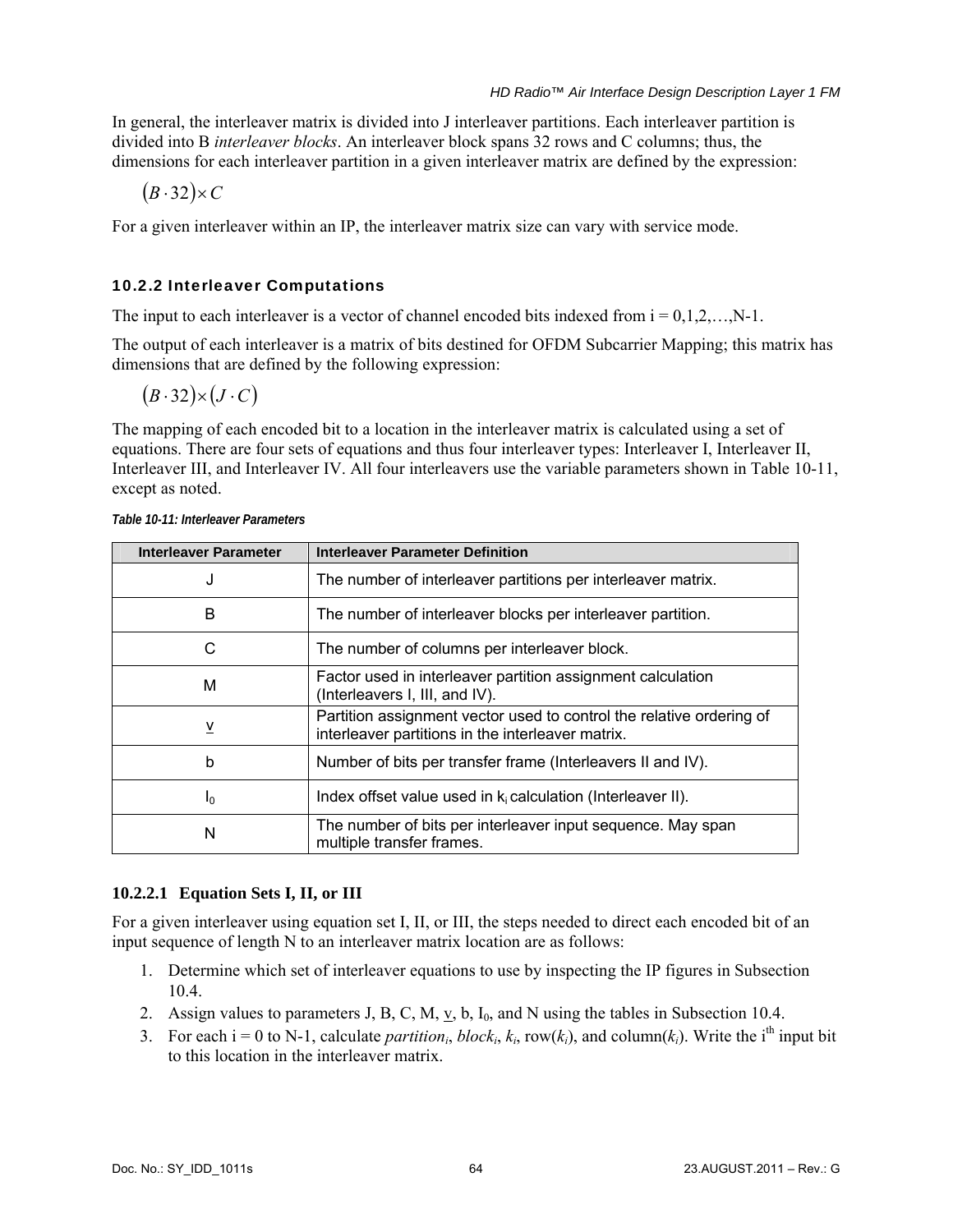### **10.2.2.2 Equation Set IV**

Equation set IV implements a convolutional interleaver. With a convolutional interleaver, each write to the interleaver matrix must be followed by a read from the interleaver matrix. Since the total number of bits being interleaved is greater than the transfer frame size, an additional matrix is needed to manage this flow. Thus, the terminology associated with Interleaver IV is as follows:

• Internal interleaver matrix

The internal interleaver matrix has the dimensions that are defined by the following expression:

 $(B.32) \times (J \cdot C)$ 

Bits are written to the interelaver matrix using interleaver equation set IV and bits are read sequentially across rows. It may take multiple transfer frames to fill this matrix. It is full after N bits have been processed.

• Output interleaver matrix

The ouput interleaver matrix has the dimensions that are defined by the following expression:

$$
\left(\frac{B}{N_b}\cdot 32\right) \times (J \cdot C)
$$

The output interelaver matrix contains b interleaved bits read from the internal interleaver matrix. The number of bits in this matrix is equal to the size of the input transfer frame or parameter b. Bits are written to this matrix sequentially across rows starting at row 0, column 0. Note that the number of transfer frames per interleaver matrix equals *N/b*.

For a given interleaver using equation set IV, the steps needed to process each encoded bit of an input sequence of length N are as follows:

- 1. Assign values to parameters J, B, C, M,  $\underline{v}$ , b, and N using the tables in Subsection [10.4](#page-81-0).
- 2. Initialize the partition assignment counter vector, *pt* , to all zeros. The length of this vector equals J.
- 3. For each  $i = 0$  to N-1:
	- Write a bit to the internal interleaver matrix using a calculated bit address based on the equations in Subsection [10.2.6.](#page-78-0)
	- Calculate *partition<sub>i</sub>*, fetch <u>*pt*</u> [*partition<sub>i</sub>*], and calculate *block<sub>i</sub>*, *row<sub>i</sub>*, and *column<sub>i</sub>*.
	- Write the  $i<sup>th</sup>$  input bit to this location in the internal interleaver matrix.
	- Read a bit from the following row and column of the internal interleaver matrix:

$$
readRow = INT\left(\frac{i}{CJ}\right)
$$

 $readColumn = i \, MOD \, CJ$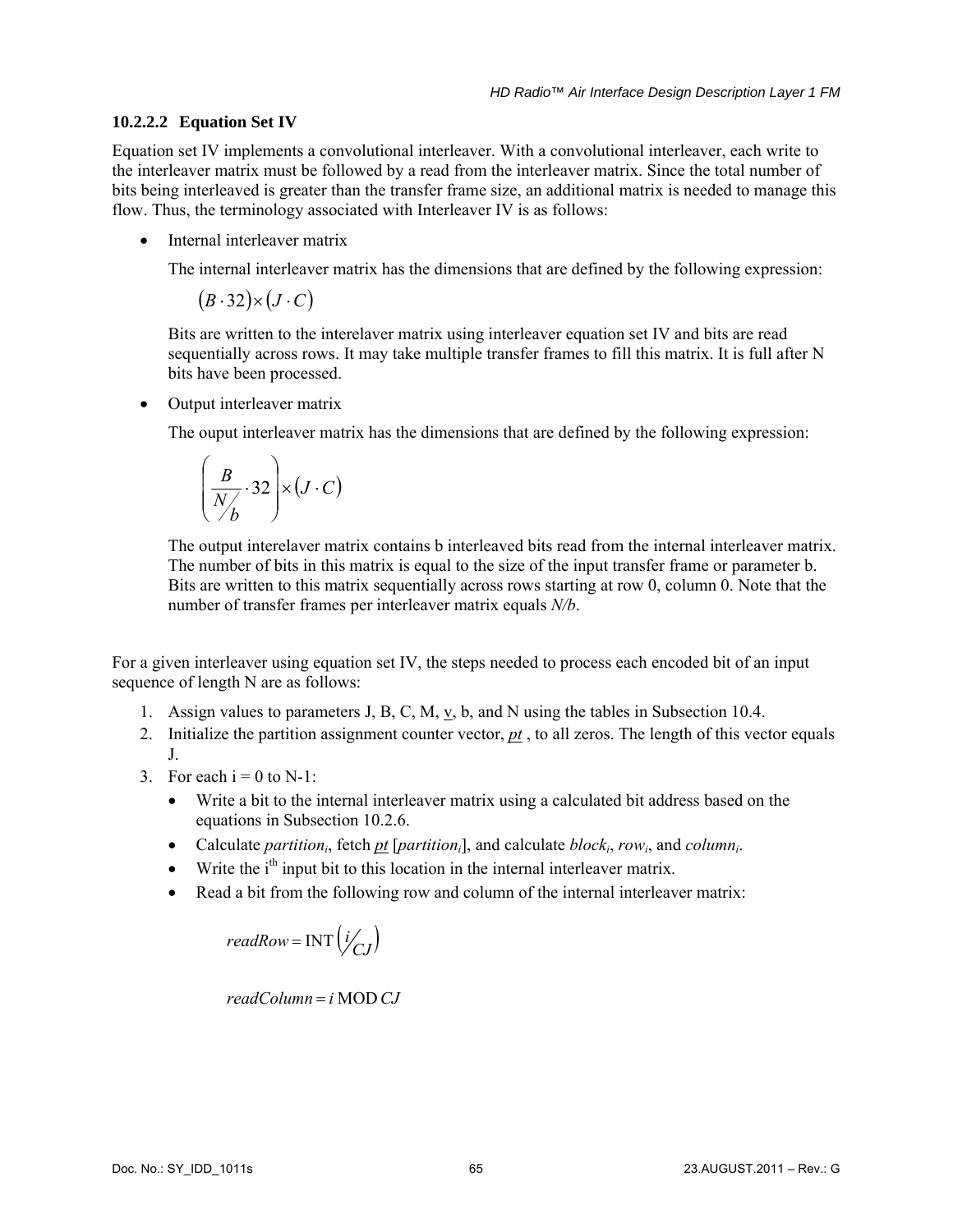• Write the bit read from the internal interleaver matrix to the following row and column of the output interleaver matrix:

$$
writeRow = INT\left(\frac{(i \text{ MOD } b)}{CJ}\right)
$$

 $writeColumn = (i \text{ MOD } b) \text{MOD } CJ$ 

• Increment *pt* [*partitioni*]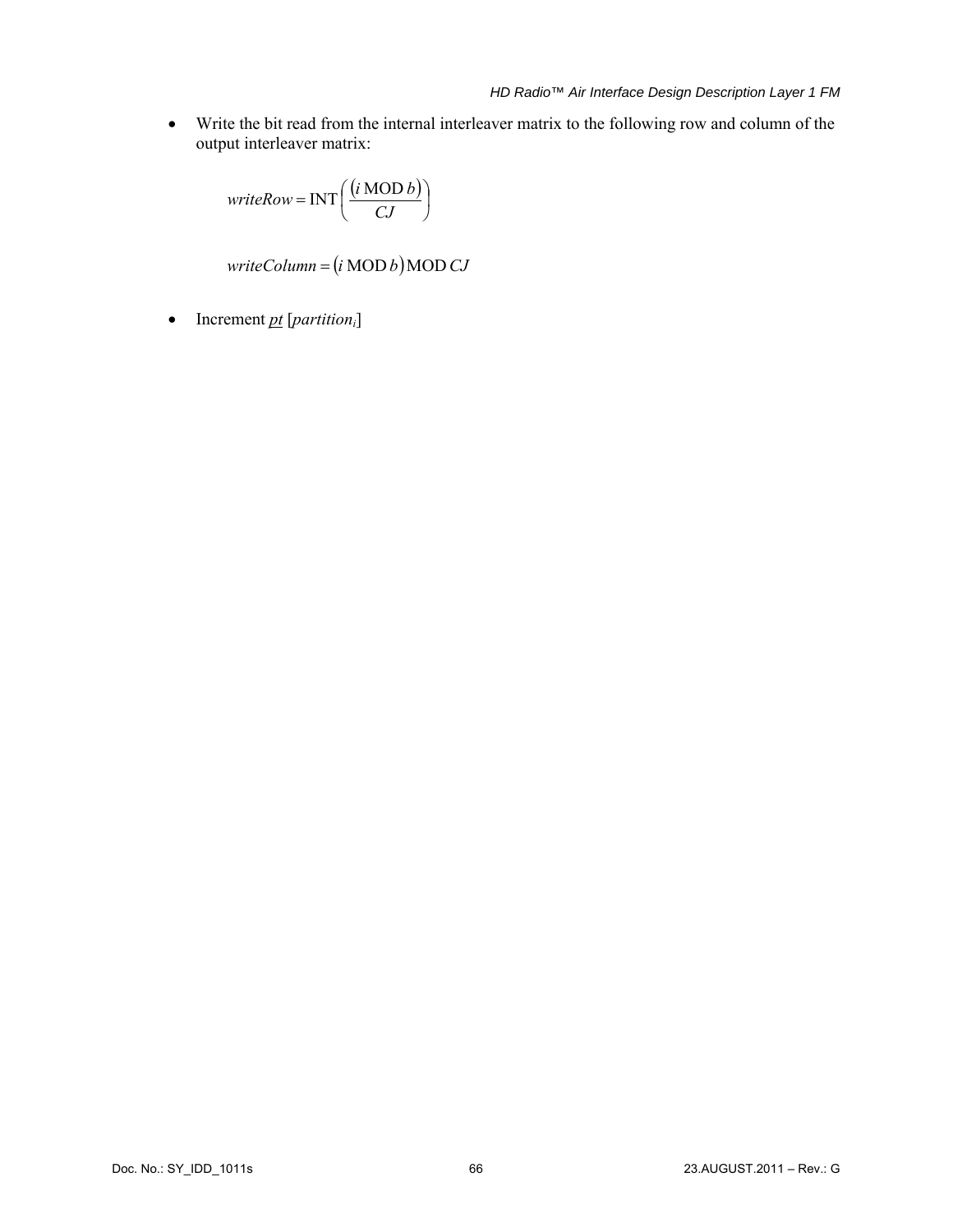#### 10.2.3 Interleaver I Equations

Interleaver I is used by all IPs except the SP IP.

#### **10.2.3.1 Interleaver Partition Assignment**

Compute an index into  $\underline{v}$  to retrieve interleaver partition assignment:

$$
partIndex_i = INT\left(\frac{i + \left(2 \cdot INT\left(\frac{M}{4}\right)\right)}{M}\right) MOD J
$$

*partition*<sub>*i*</sub> =  $\underline{v}$  [*partIndex<sub>i</sub>*]

# **10.2.3.2 Interleaver Block Assignment within Interleaver Partition**  For  $M = 1$ .

$$
[0.1 \text{ m} - 1]
$$

$$
block_i = \left( \text{INT} \left( \frac{i}{J} \right) + \left( \text{partition}_i \cdot 7 \right) \right) \text{MOD } B
$$

For  $M = 2$  or 4:

$$
block_i = \left(i + \text{INT}\left(\frac{i}{J \cdot B}\right)\right) \text{MOD } B
$$

#### **10.2.3.3 Row and Column Assignments within Interleaver Block**

$$
row(ki) = (ki \cdot II) \text{MOD } 32
$$
  
column(k<sub>i</sub>) = 
$$
\left( (ki \cdot II) + \text{INT} \left( \frac{ki}{32 \cdot 9} \right) \right) \text{MOD } C
$$

Where the index  $k_i$  is defined as:  $k_i = \text{INT} \left( \frac{1}{n_i - n_i} \right)$ ⎠  $\left(\frac{i}{\tau} \right)$ ⎝  $k_i = \text{INT}\left(\frac{i}{J \cdot B}\right)$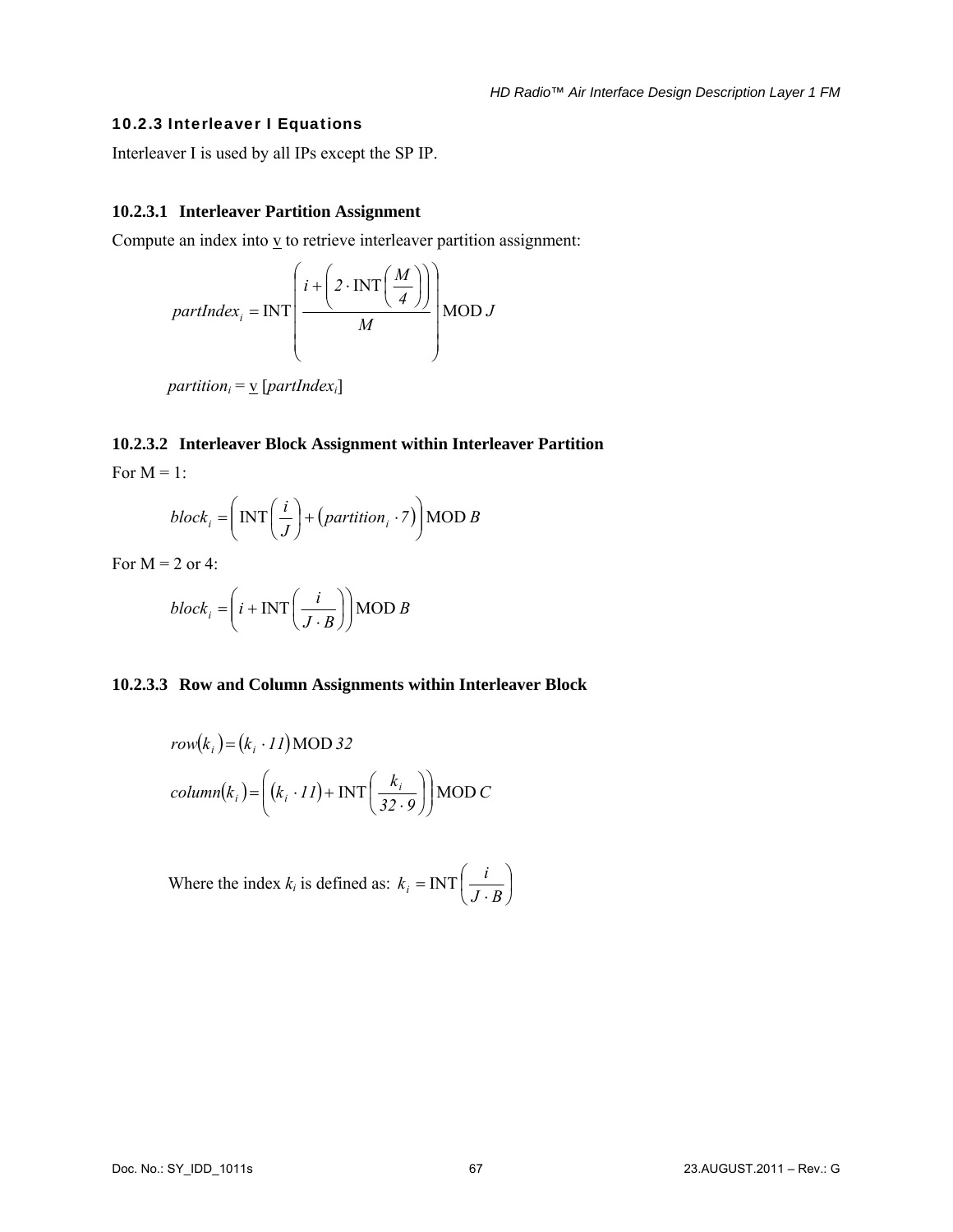# 10.2.4 Interleaver II Equations

Interleaver II is used by the PM, SM, and SB IPs. This interleaver is designed to disperse each  $PIDS<sub>G</sub>$  (or  $SIDS<sub>G</sub>$ ) transfer frame over one interleaver block (and J interleaver partitions) of the same interleaver matrix written to by Interleaver I. In essence, Interleaver II fills in the unpopulated elements ("holes") left behind by Interleaver I. The position of the holes is the same in each interleaver block of the applicable interleaver matrix.

When using Interleaver II, the parameter b is set to the size of one  $PIDS_G$  (or  $SIDS_G$ ) transfer frame. The variable i, however, must range over the total number of  $\underline{PIDS}_G$  (or  $\underline{SIDS}_G$ ) bits required to fill all holes of the interleaver matrix.

# **10.2.4.1 Interleaver Partition Assignment**

Compute an index into  $\underline{v}$  to retrieve interleaver partition assignment:

 $partIndex_i = i \text{ MOD } J$ *partition*<sub>*i*</sub> =  $\mathbf{v}$  [*partIndex<sub>i</sub>*]

# **10.2.4.2 Interleaver Block Assignment within Interleaver Partition**

$$
block_i = \text{INT}\left(\frac{i}{b}\right)
$$

# **10.2.4.3 Row and Column Assignments within Interleaver Block**

$$
row(ki) = (ki \cdot II) MOD 32
$$
  
column(k<sub>i</sub>) = 
$$
\left( (k_i \cdot II) + INT\left( \frac{k_i}{32 \cdot 9} \right) \right) MOD C
$$

Where the index  $k_i$  is defined as:  $k_i = |\text{INT}| \div |\text{MOD}| \div |\div |\div |\overline{\div n}|$ ⎠  $\left(\frac{I_{\theta}}{I_{\theta}}\right)$ ⎝  $+\left(\frac{I_{\ell}}{J}\right)$ ⎠ ⎞  $\parallel$ ⎝  $\left(\text{INT}\left(\frac{i}{b}\right)\text{MOD}\left(\frac{b}{c}\right)\right)$ ⎠  $\left(\frac{b}{a}\right)$ ⎝  $\vert$ MOD $\vert$ ⎠  $\left(\frac{i}{\tau}\right)$  $=\left(\text{INT}\left(\frac{i}{J}\right)\text{MOD}\left(\frac{b}{J}\right)\right)+\left(\frac{I_0}{J\cdot B}\right)$  $k_i = \left( \text{INT} \left( \frac{i}{J} \right) \text{MOD} \left( \frac{b}{J} \right) \right) + \left( \frac{I_0}{J}. \right)$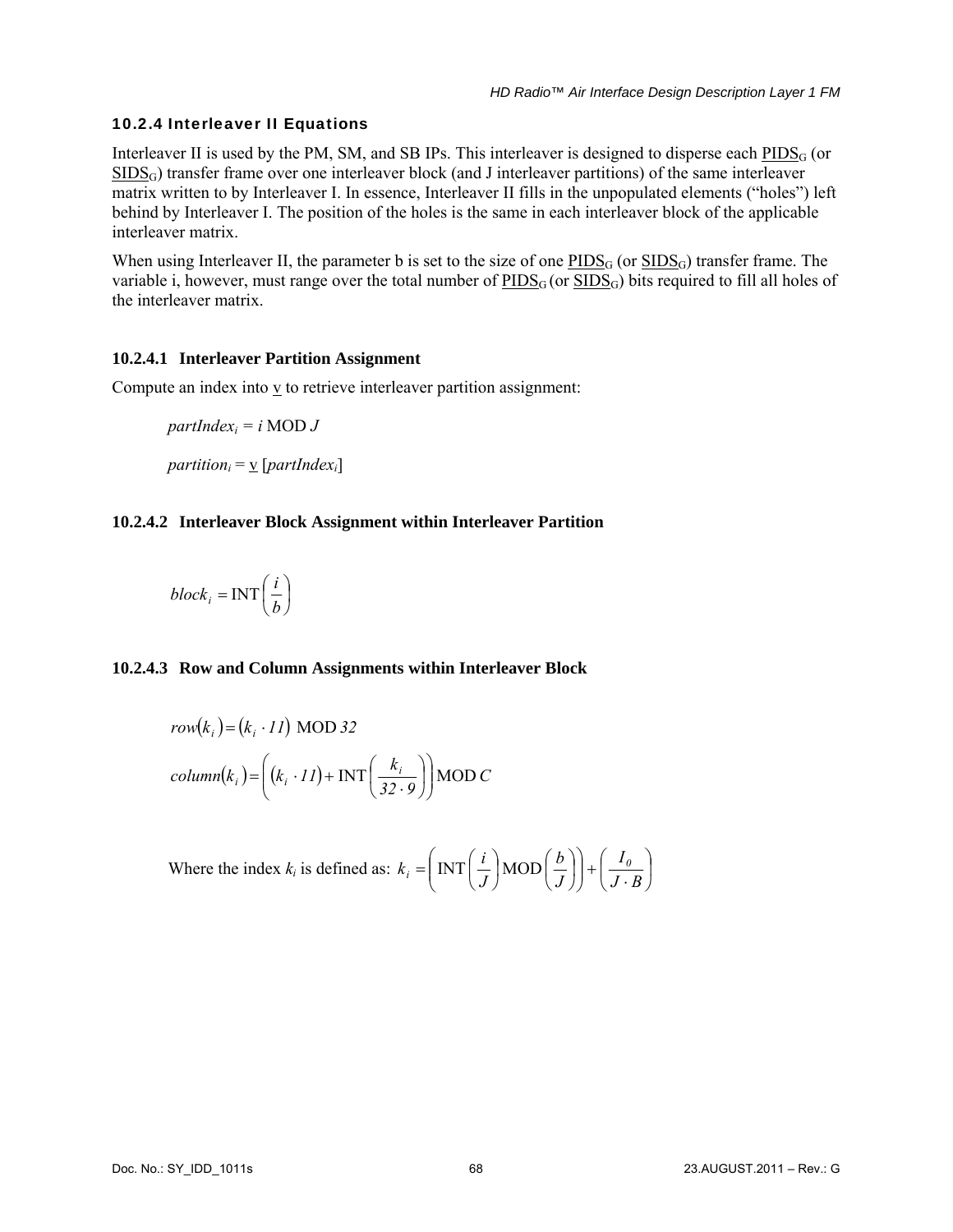#### 10.2.5 Interleaver III Equations

Interleaver III is used only by the SP IP. Interleaver matrices used by Interleaver III span only one interleaver block; therefore, no interleaver block calculation is needed. The pertinent equations are presented in Subsection [10.2.5.1](#page-77-0) and Subsection [10.2.5.2](#page-77-1).

#### <span id="page-77-0"></span>**10.2.5.1 Interleaver Partition Assignment**

Compute an index into  $\underline{v}$  to retrieve interleaver partition assignment:

$$
partIndex_i = \left(i + \text{INT}\left(\frac{i}{M}\right)\right) \text{MOD } J
$$

*partition*<sub>*i*</sub> =  $\mathbf{\underline{v}}$  [*partIndex<sub>i</sub>*]

#### <span id="page-77-1"></span>**10.2.5.2 Row and Column Assignments within Interleaver Block**

$$
row(ki) = (ki \cdot II) MOD 32
$$
  
column(k<sub>i</sub>) = 
$$
\left( (k_i \cdot II) + INT\left( \frac{k_i}{32} \right) \right) MOD C
$$

Where the index  $k_i$  is defined as:  $k_i = \text{INT} \left( \frac{1}{k_i} \right)$ ⎠  $\left(\frac{i}{\tau}\right)$  $k_i = \text{INT}\left(\frac{i}{J}\right)$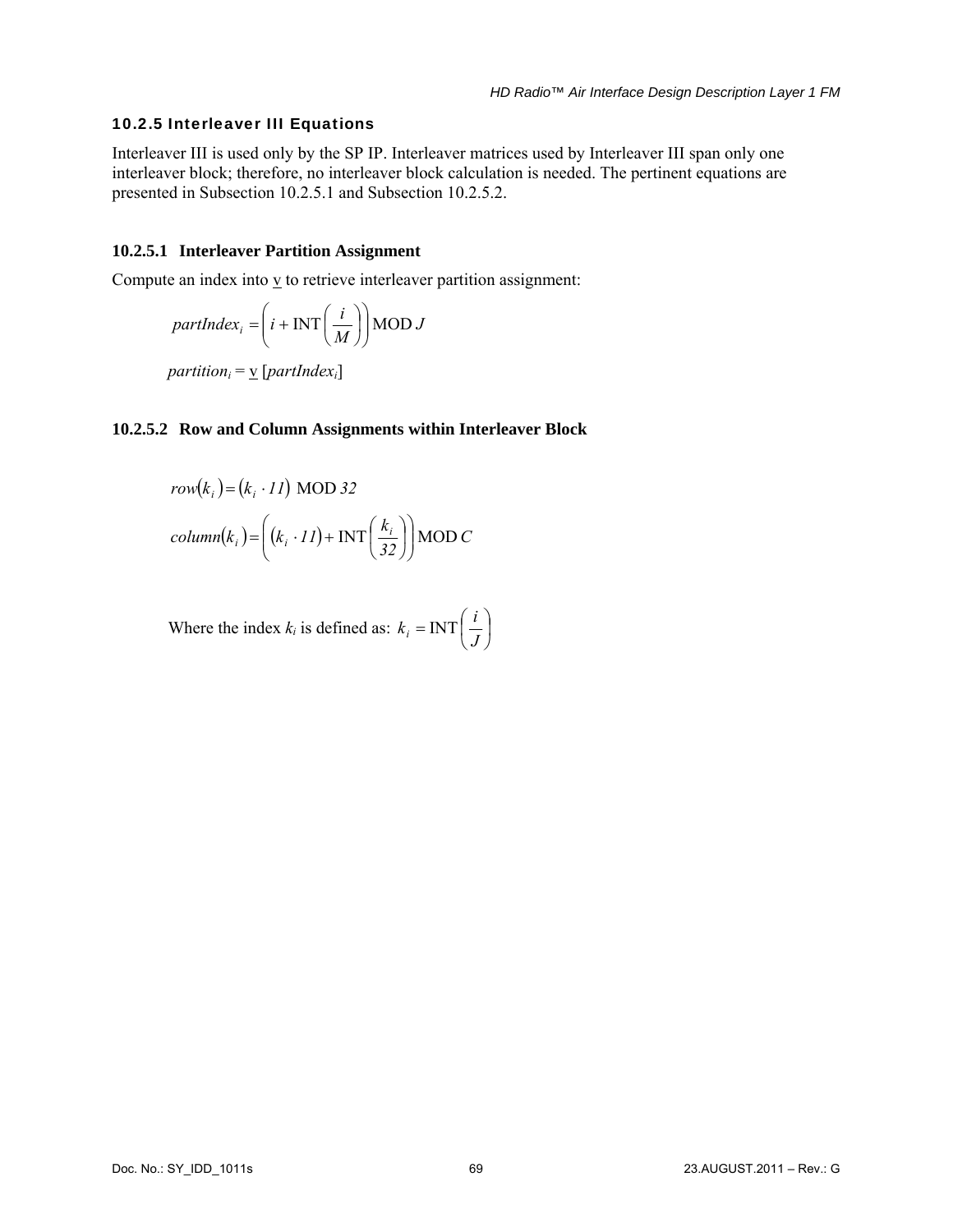#### <span id="page-78-0"></span>10.2.6 Interleaver IV Equations

Interleaver IV is used by the PX IP to interleave  $P_3G_$  and  $P_4G_$  transfer frames. The pertinent equations are presented in Subsection [10.2.6.1](#page-78-1) through Subsection [10.2.6.4.](#page-79-0)

Define a supporting parameter which represents the number of bits in an interleaver block:

 $Bk$   $bits = 32 \cdot C$ 

Define a second supporting parameter:

*Bk*  $adj = 32 \cdot C - 1$ 

#### <span id="page-78-1"></span>**10.2.6.1 Interleaver Partition Assignment**

Compute an index into  $\underline{v}$  to retrieve the interleaver partition assignment:

$$
partIndex_i = INT\left(\frac{i + \left(2 \cdot INT\left(\frac{M}{4}\right)\right)}{M}\right) MOD J
$$

Define a vector of partition assignment counters, *pt*, whose length is equal to the number of partitions. Fetch the appropriate counter for *partitioni*:

$$
pt_i = \underline{pt} [partition_i]
$$

The partition assignment counter for a given partition is incremented each time an allocation is made to that partition. The initial value of each of the partition assignment counters is set to 0.

#### **10.2.6.2 Interleaver Block Assignment within Interleaver Partition**

Using the applicable parameters, apply the following equation:

block<sub>i</sub> = 
$$
\left( pt_i + (partition_i \cdot 7) - \left( Bk\_adj \cdot INT \left( \frac{pt_i}{Bk\_bits} \right) \right) \right)
$$
 MOD B

*partition*<sub>*i*</sub> =  $\mathbf{\underline{v}}$  [*partIndex<sub>i</sub>*]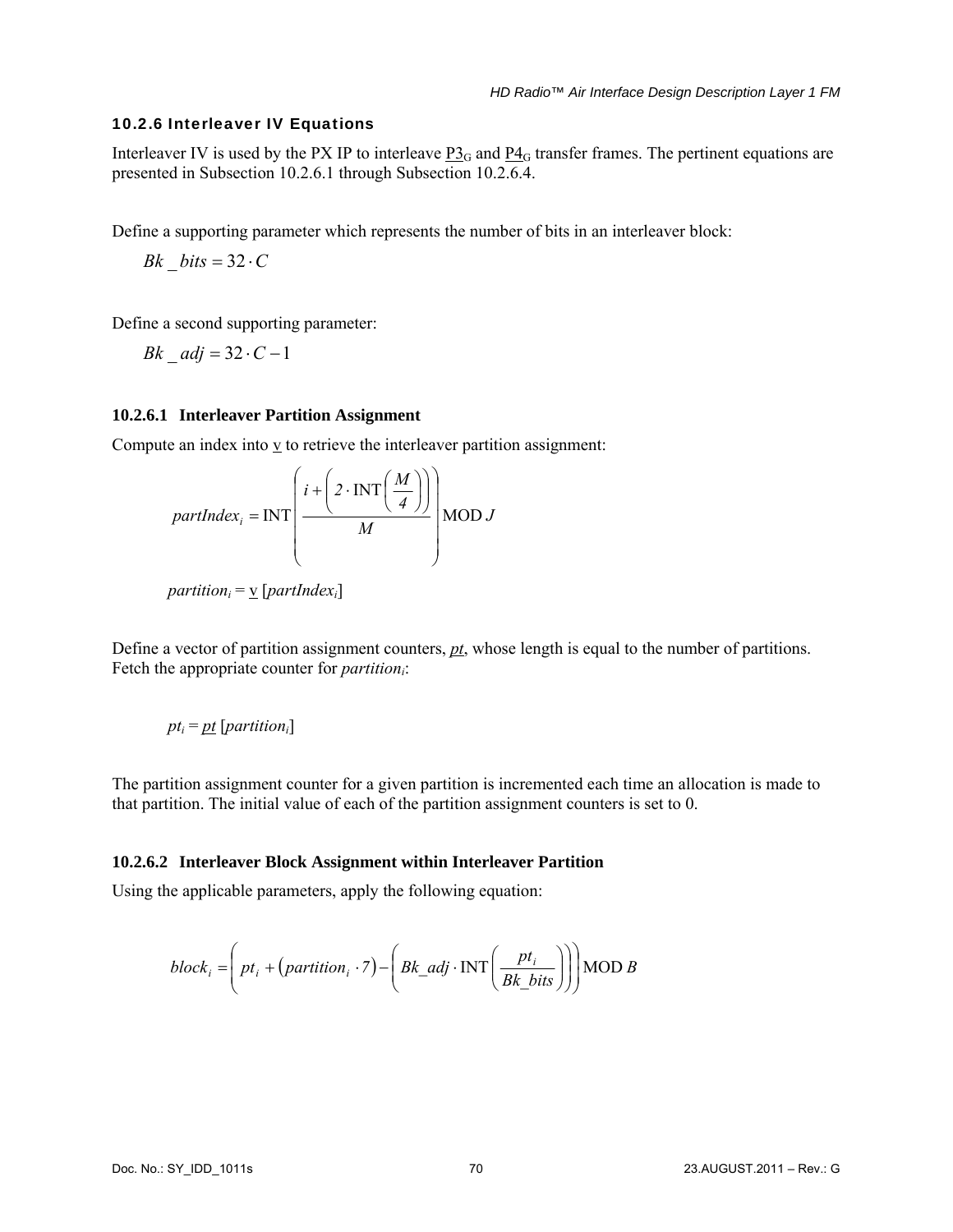# **10.2.6.3 Row Assignment within Interleaver Block**

Using the applicable parameters, apply the following equation:

$$
row_i = \text{INT}\left(\frac{(11 \cdot pt_i) \text{ MOD }Bk\_bits}{C}\right)
$$

# <span id="page-79-0"></span>**10.2.6.4 Column Assignment within Interleaver Block**

Using the applicable parameters, apply the following equation:

 $column_i = (pt_i \cdot 11) \text{ MOD } C$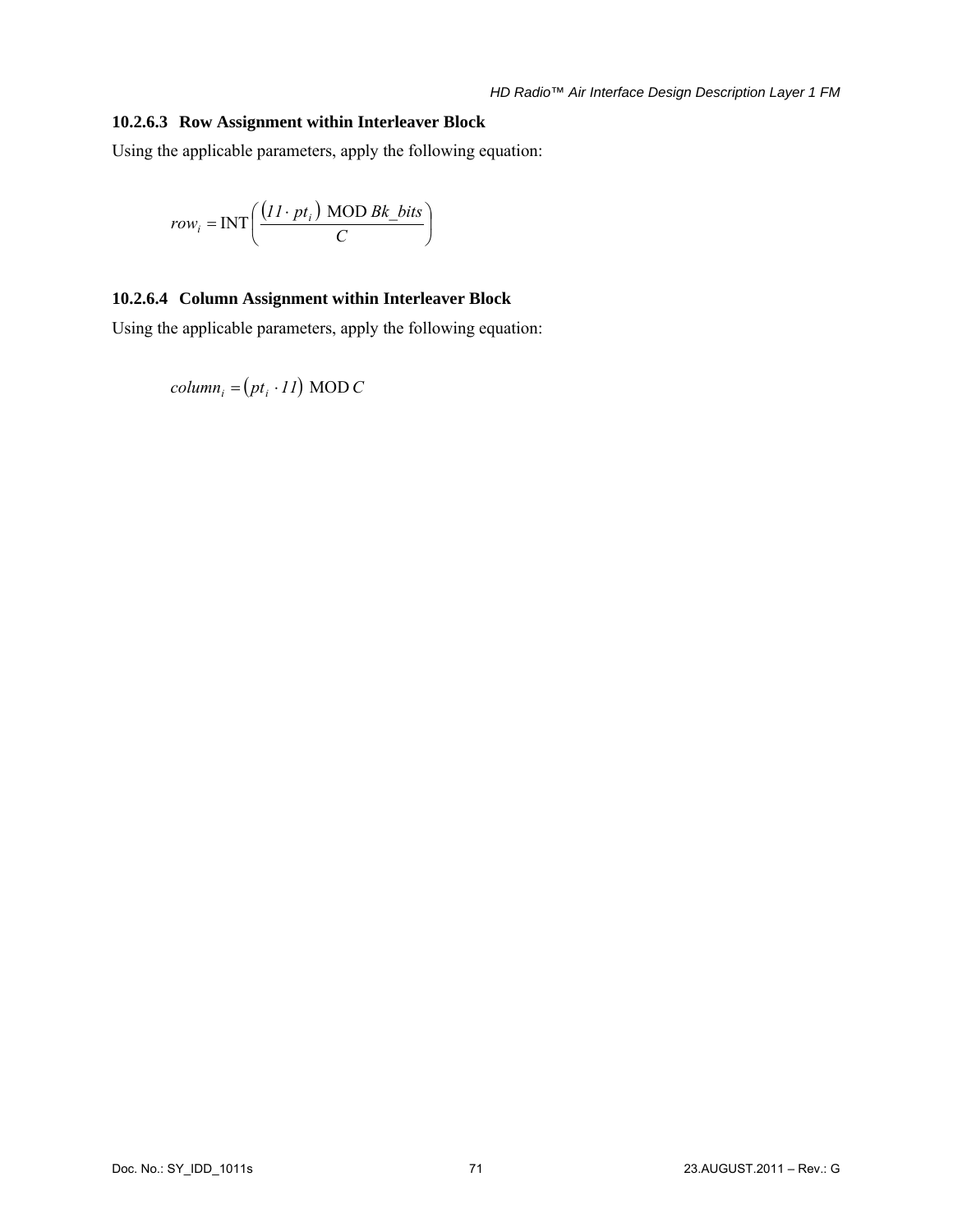# 10.3 Transfer Frame Multiplexer

For some IPs, a transfer frame multiplexer is required. For each logical channel, the transfer frame multiplexer collects an integer number of transfer frames. The transfer frame multiplexer then concatenates all accumulated transfer frames into a single vector U. Only the PM and SM IPs require transfer frame multiplexers since they intersperse multiple logical channels in a common interleaver over the same row and column spans.

The transfer frame concatenation ordering at the output of each transfer frame multiplexer is shown in Subsections [10.4.1](#page-81-1) and [10.4.3.](#page-91-0) The first bit of the first transfer frame becomes the first bit of U. The first bit of each subsequent transfer frame follows the last bit of the previous transfer frame.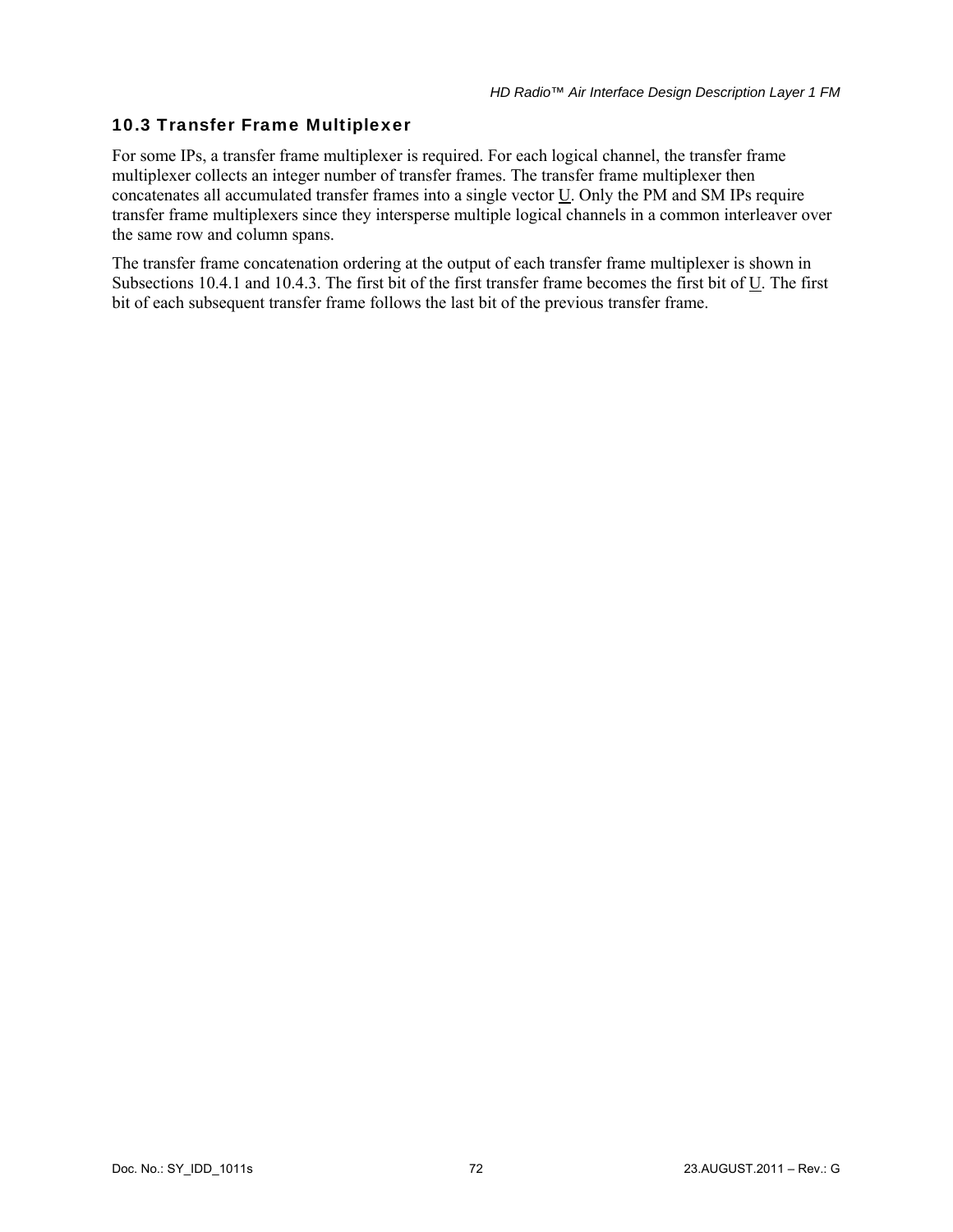# <span id="page-81-0"></span>10.4 Interleaving Process Descriptions

This subsection discusses the detailed provisions governing implementation of each IP for every applicable service mode.

# <span id="page-81-1"></span>10.4.1 PM Interleaving Process

The PM IP interleaves the bits mapped to the Primary Main sidebands depicted in [Figure 7-2](#page-43-0) through [Figure 7-7](#page-45-0). This IP is active in all primary service modes (MP1, MP2, MP3, MP11, MP5, and MP6). The PM IP disperses multiple logical channels into a single interleaver matrix, PM.

# <span id="page-81-3"></span>**10.4.1.1 Service Modes MP1 through MP3, and MP11**

[Figure 10-3](#page-81-2) shows the PM IP for service modes MP1 through MP3, and MP11. This IP utilizes two interleavers. These interleavers share a common interleaver output matrix, PM. The inputs to the PM IP are the  $PI_G$  and  $PIDS_G$  transfer frames. The number of transfer frames required to fill the interleaver matrix are shown in [Table 10-1](#page-67-0) through [Table 10-4](#page-68-0) for service modes MP1 through MP3 and MP11, respectively.



# **From Channel Encoding**

<span id="page-81-2"></span>*Figure 10-3: PM IP – Service Modes MP1 through MP3 and MP11* 

The interleaving process must maintain a specific transfer frame alignment and synchronization at its output.

For a given logical channel, the BC range *m1:m2* indicates which L1 blocks are spanned by the designated transfer frame. The ALFN *n* is the absolute L1 frame number.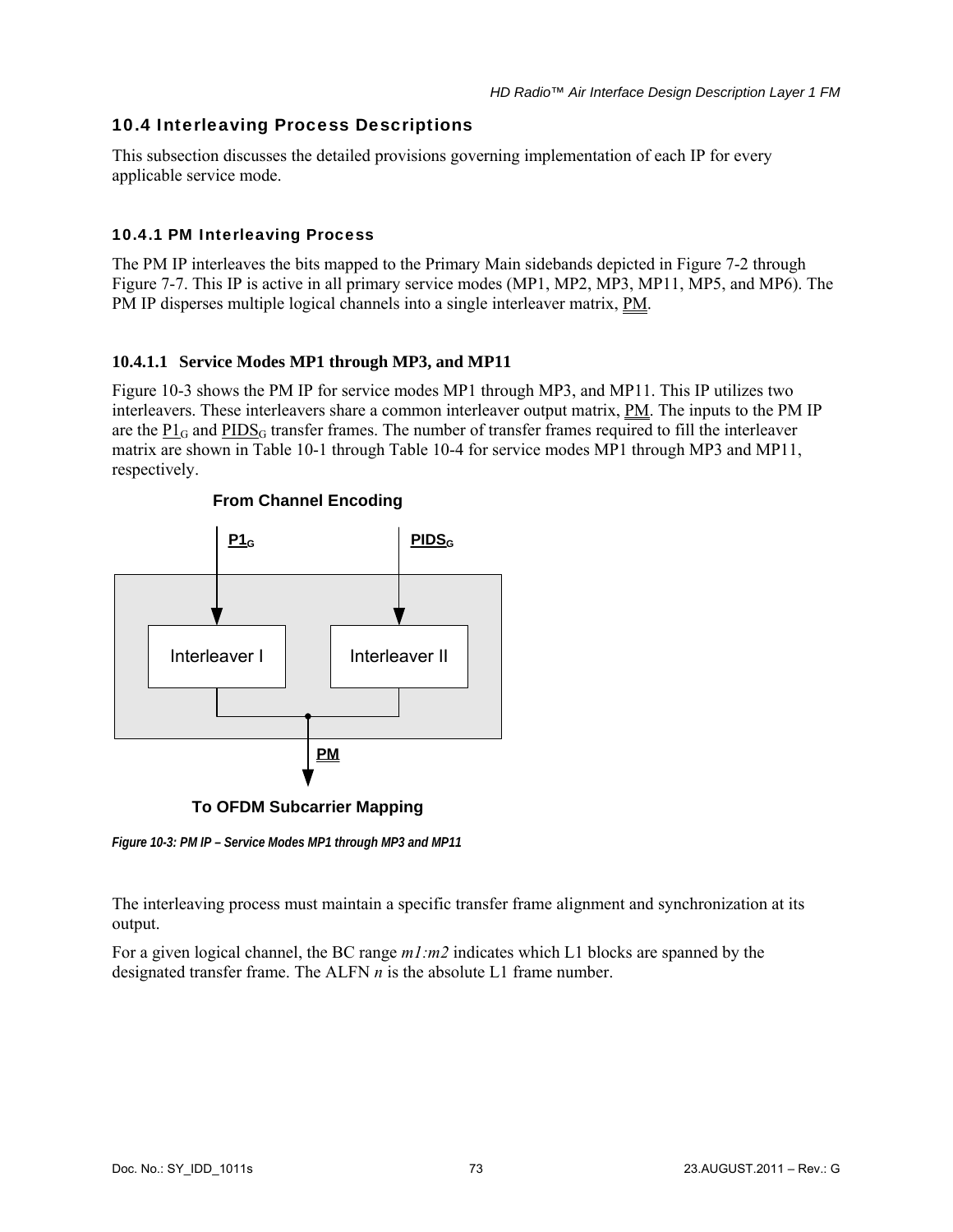The steps required to process the IP inputs for L1 frame n are given as follows:

# 1. *Interleave P1G transfer frame*

The vector  $P_1G$  is interleaved into PM using Interleaver I with the parameters shown in Table [10-12.](#page-82-0) The sequence P1 is dispersed over the full row and column span of PM, leaving holes to be filled by Interleaver II with  $\underline{PIDS}_G$  data.

*Table 10-12: PM Interleaver I Parameter Values* 

<span id="page-82-0"></span>

|            |   |          | M |                 |     | ı٥ | N      |
|------------|---|----------|---|-----------------|-----|----|--------|
| .00<br>້∠ພ | ⌒ | ኃፎ<br>აი |   | ISee note below | N/A | ΙА | 365440 |

*Note: v = [10,2,18,6,14,8,16,0,12,4,11,3,19,7,15,9,17,1,13,5]* 

# 2. *Interleave PIDSG transfer frames*

Each  $PIDS<sub>G</sub>$  transfer frame is interleaved into PM, using Interleaver II with the parameters shown in [Table 10-13.](#page-82-1)

*Table 10-13: PM Interleaver II Parameter Values* 

|           |   |          | M |                 |        | ı٥    | ľ    |
|-----------|---|----------|---|-----------------|--------|-------|------|
| nr.<br>Zu | ⌒ | oΩ<br>JΟ |   | ISee note below | $\sim$ | 85440 | 3200 |

*Note: v = [10,2,18,6,14,8,16,0,12,4,11,3,19,7,15,9,17,1,13,5]* 

<span id="page-82-1"></span>Interleaver II constrains the row span of each interleaved  $PIDS<sub>G</sub>$  transfer frame to one interleaver block (32 rows). This is accomplished by properly setting the interleaver variable i before each execution of Interleaver II. [Table 10-14](#page-82-2) shows the relationship between the variable i and the BC of the  $\underline{PIDS}_G$  transfer frames.

*Table 10-14: Bit Numbering of PIDSG Transfer Frames* 

<span id="page-82-2"></span>

| <b>BC</b>      | Range of variable i |
|----------------|---------------------|
| 0              | 0199                |
| 1              | 200399              |
| $\overline{2}$ | 400…599             |
| 3              | 600799              |
| 4              | 800999              |
| 5              | 10001199            |
| 6              | 12001399            |
| 7              | 14001599            |
| 8              | 16001799            |
| 9              | 18001999            |
| 10             | 20002199            |
| 11             | 22002399            |
| 12             | 24002599            |
| 13             | 26002799            |
| 14             | 28002999            |
| 15             | 30003199            |

When Interleaver I has processed one vector  $P1_G$  and Interleaver II has processed one  $PIDS_G$  transfer frame, a 32 x J *submatrix* of PM is completely full and ready for OFDM Subcarrier Mapping. Each successive PIDS<sub>G</sub> transfer frame is interleaved over the next successive interleaver block (for J interleaver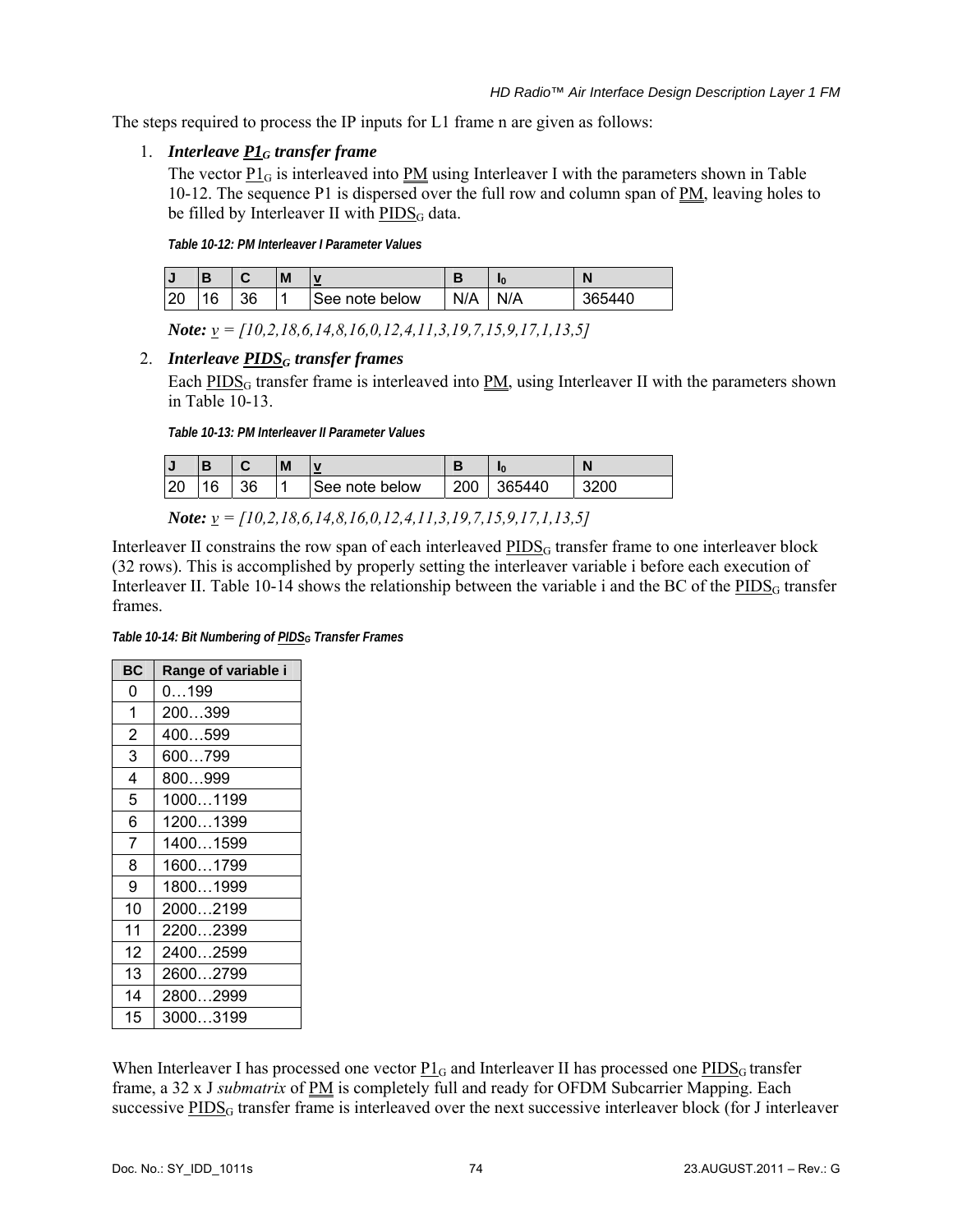partitions). After each PIDS<sub>G</sub> transfer frame is processed by Interleaver II, the next 32 x J submatrix of PM is available for OFDM Subcarrier Mapping.

After Interleaver I has processed one vector  $P1_G$  and Interleaver II has processed sixteen  $PIDS_G$  transfer frames, **PM** is completely filled and the processing flow resets.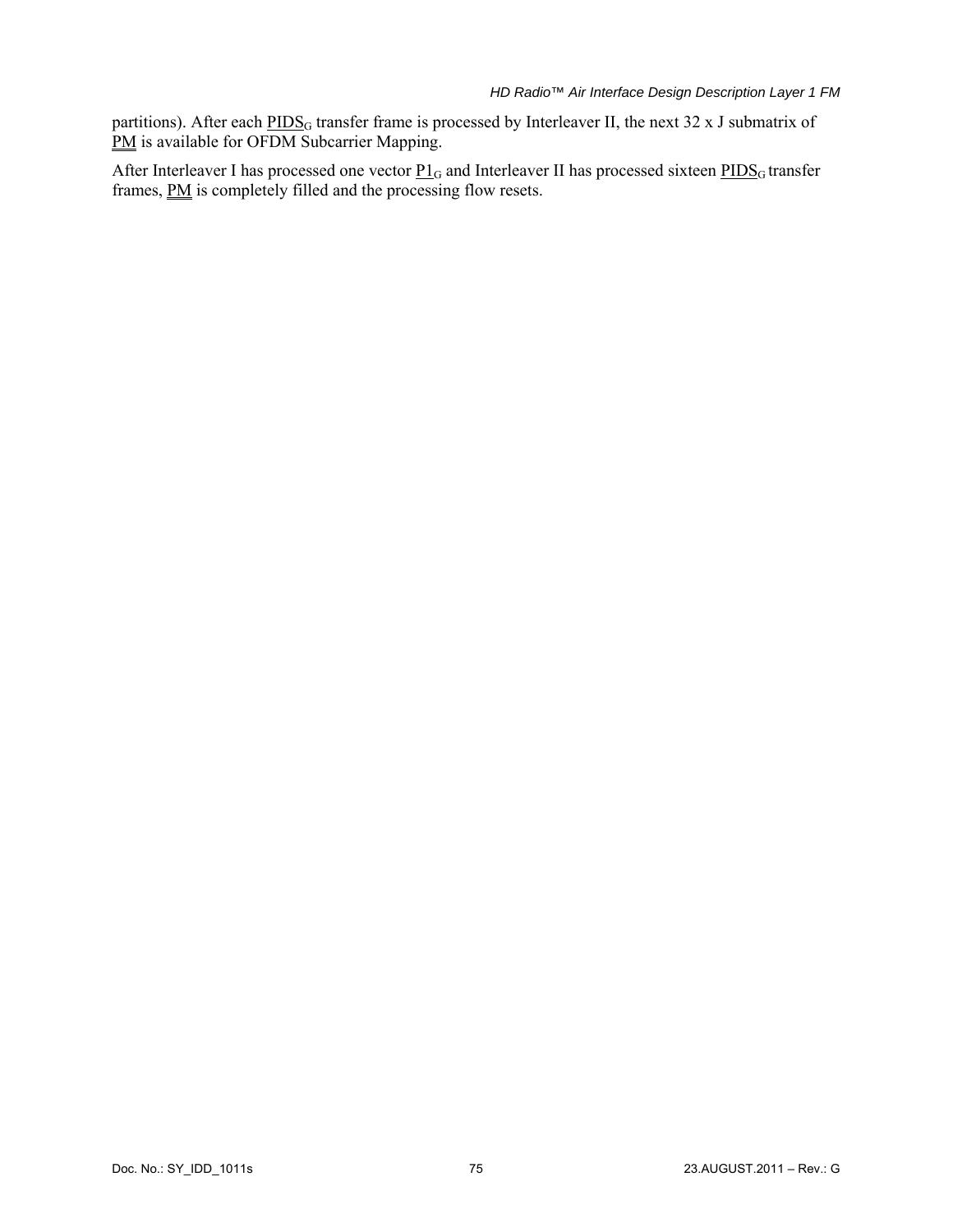## **10.4.1.2 Service Modes MP5 and MP6**

[Figure 10-4](#page-84-0) shows the PM IP for service modes MP5 and MP6. The processing in MP5 and MP6 is very similar to that of MP1 through MP3 and MP11. The difference lies in the number of  $P1_G$  transfer frames required to fill the interleaver. The  $\underline{P2}_G$  transfer frame is now multiplexed with  $\underline{P1}_G$ . As shown in Table [10-5](#page-68-1) and [Table 10-6,](#page-69-0) the ratio of  $\underline{P1_G}$  to  $\underline{P2_G}$  transfer frames is 8:1. Before Interleaver I is invoked, the  $P1_G$  and  $P2_G$  transfer frames are multiplexed into the vector U in the manner shown in [Figure 10-5.](#page-85-0)



<span id="page-84-0"></span>*Figure 10-4: PM IP – Service Modes MP5 and MP6*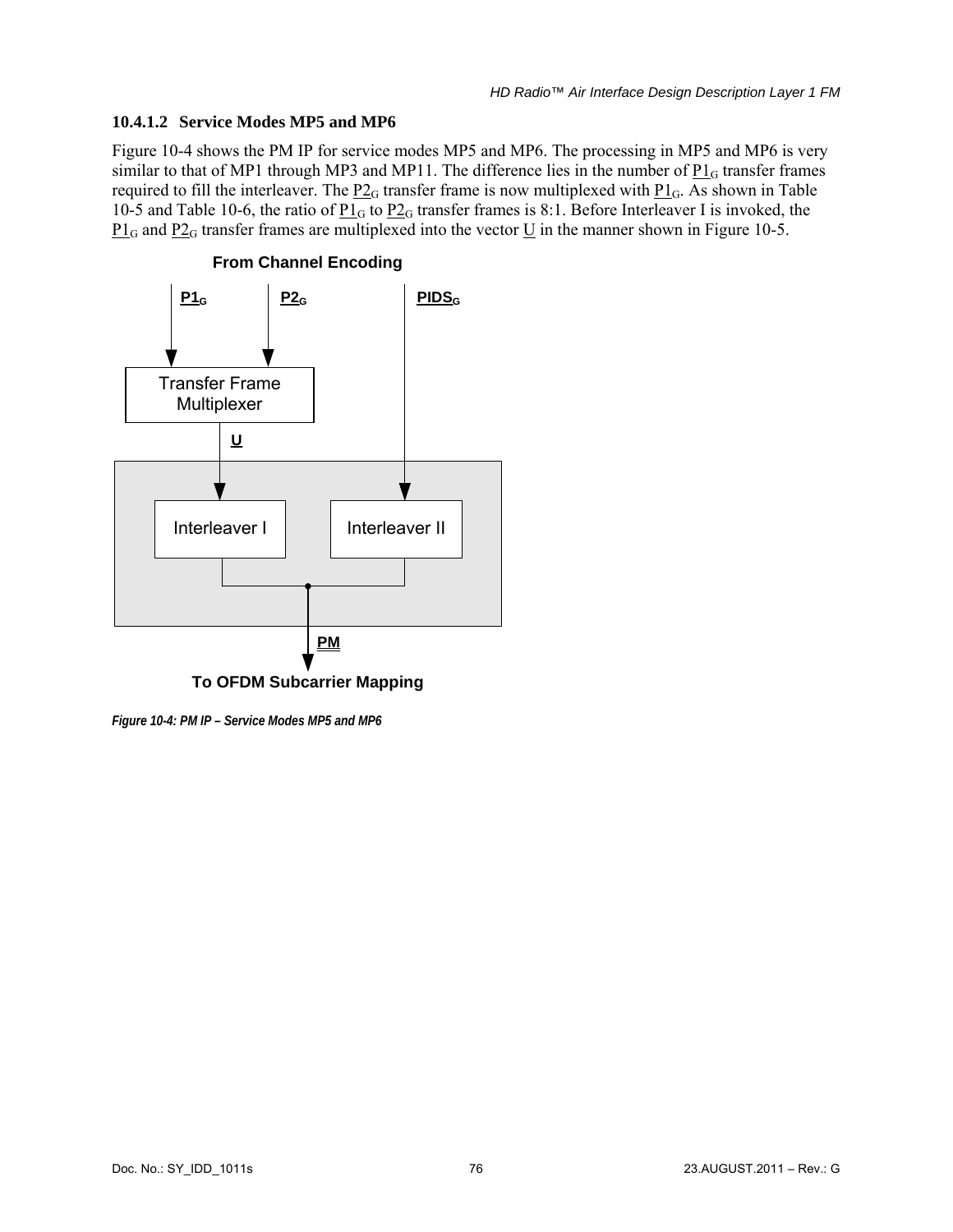

<span id="page-85-0"></span>*Figure 10-5: PM Transfer Frame Multiplexer Output – Service Modes MP5 and MP6* 

All processing details subsequent to the transfer frame multiplexer are identical to those described in Subsection [10.4.1.1.](#page-81-3)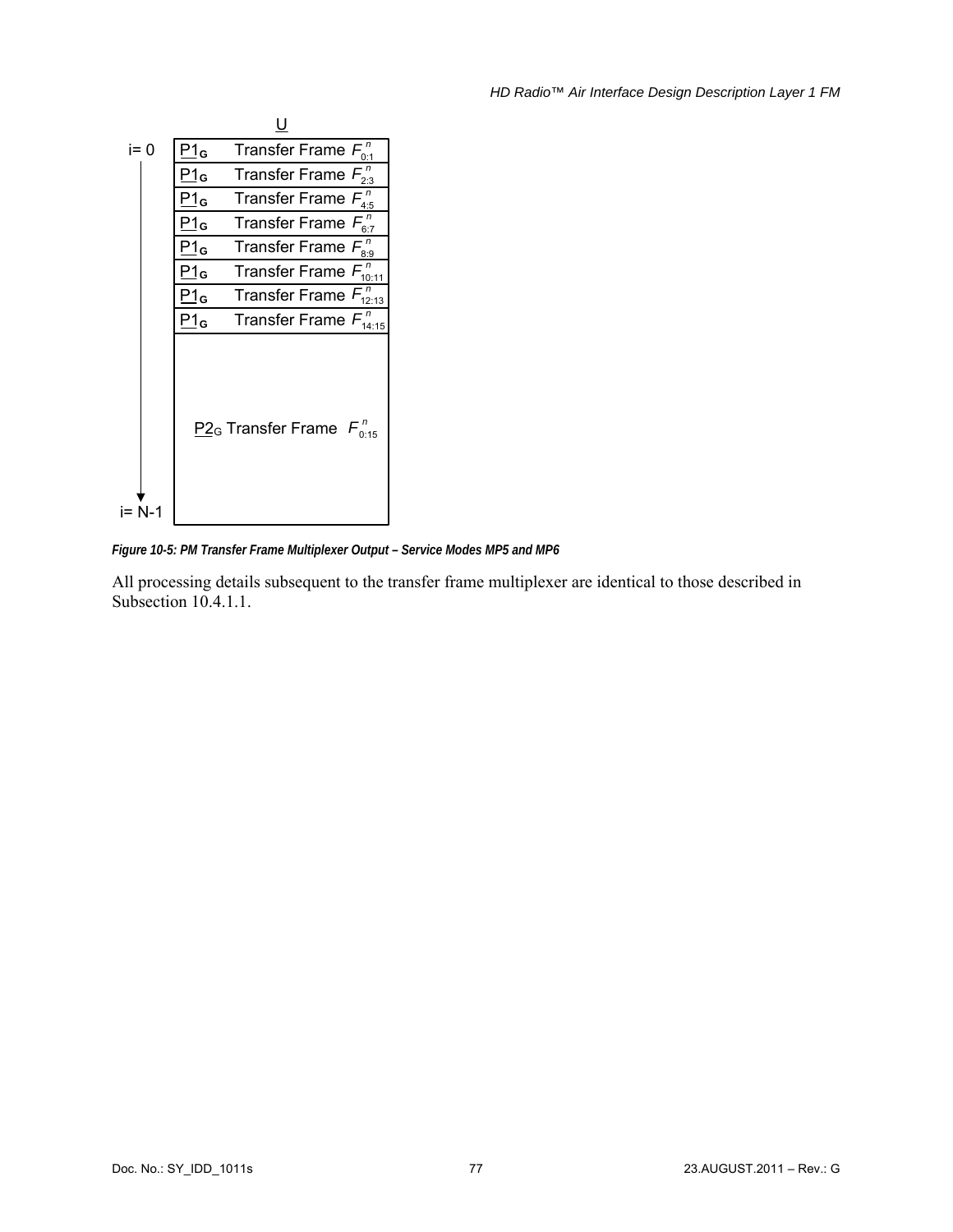# 10.4.2 PX Interleaving Process

The PX IP interleaves bits destined for the Primary Extended sidebands shown in [Figure 7-3](#page-43-1) through [Figure 7-7](#page-45-0). This IP is active in primary service modes MP2, MP3, MP5, MP6, and MP11. Up to two interleaver matrices, PX1 and PX2, are active. In service modes MP2 and MP3, only PX1 is active. In service mode MP6, only PX2 is active. In service modes MP5 and MP11, both PX1 and PX2 are active.  $P3<sub>G</sub>$  transfer frames are interleaved into PX1, and P1 $\frac{'}{G}$  or P4 $\frac{'}{G}$  transfer frames are interleaved into PX2.

A long convolutional interleaver is applied using Interleaver IV. A single transfer frame fills the PX interleaver matrices as indicated by [Table 10-2](#page-68-2) through [Table 10-6](#page-69-0).

# <span id="page-86-1"></span>**10.4.2.1 Service Modes MP2 and MP3**

[Figure 10-6](#page-86-0) shows the PX IP for service modes MP2 and MP3. In these service modes, the PX IP interleaves  $\frac{P_3}{G}$  transfer frames into an internal interleaver matrix and outputs them to  $\frac{P_3}{P_1}$  (the output interleaver matrix) using Interleaver IV. The service mode dependent Interleaver IV parameter values are shown in [Table 10-15](#page-87-0). Although the transfer frame rate is common, the size of the  $P_{3G}$  transfer frames varies with service mode. Consequently, the number of interleaver partitions in the PX1 interleaver matrix also varies.



<span id="page-86-0"></span>*Figure 10-6: PX IP – Service Modes MP2 and MP3*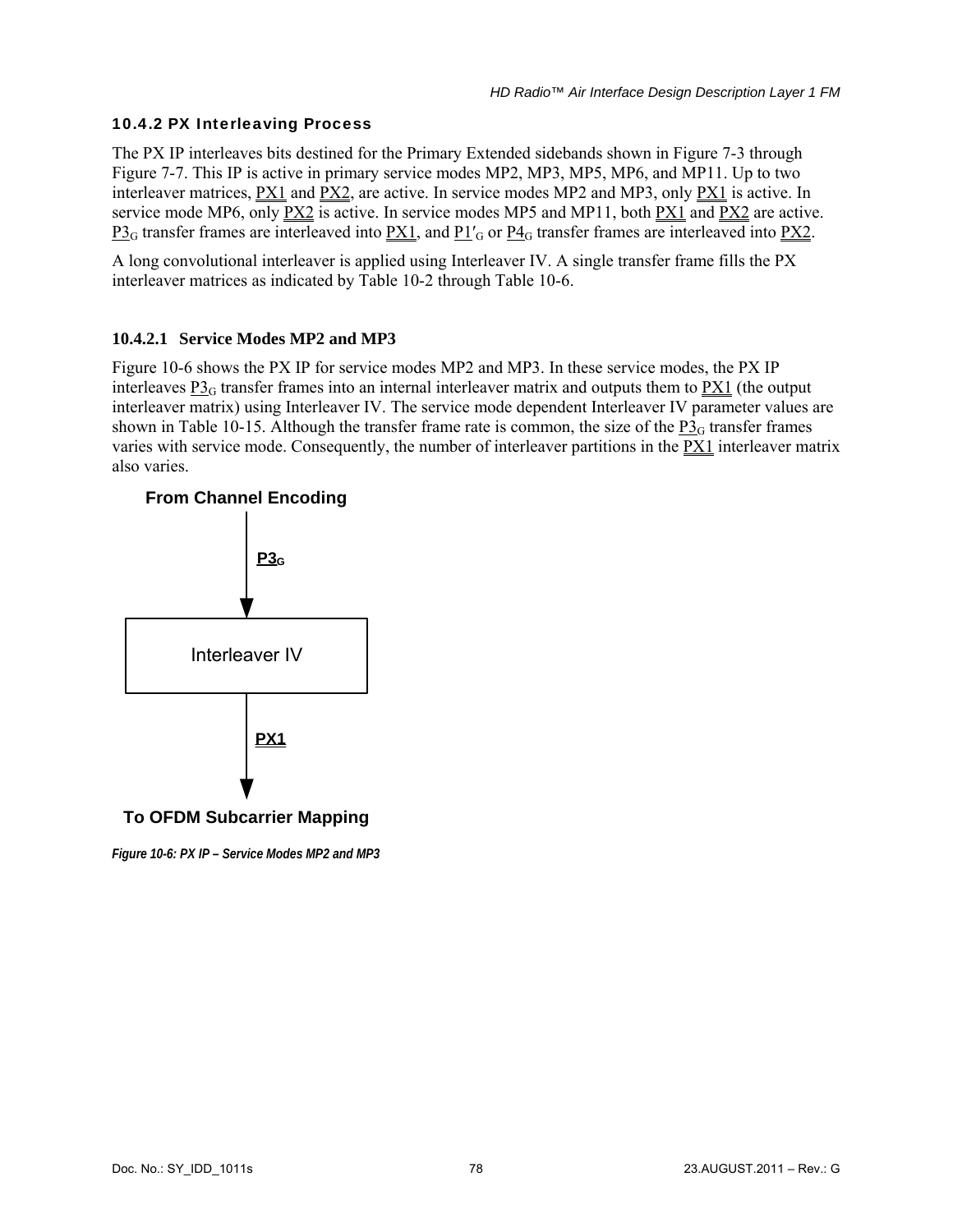<span id="page-87-0"></span>

| Service Mode    | IJ |          | £  | w |                                         |      |     | - IN   |
|-----------------|----|----------|----|---|-----------------------------------------|------|-----|--------|
| MP <sub>2</sub> |    | ററ<br>ےت | 36 |   | I <sub>IO</sub><br>$-47$                | 4608 | N/A | 73728  |
| MP3             |    | າາ<br>ےں | 36 | - | $\sqrt{10}$<br>. റ റീ<br>Įν<br>ا ب کہ ا | 9216 | N/A | 147456 |

*Table 10-15: PX1 Interleaver IV Parameter Values – Service Modes MP2 and MP3* 

Although the size of the internal interleaver matrix used by Interleaver IV is 16  $P_{\text{2G}}$  transfer frames, Interleaver IV is described as processing one  $\underline{P3}_G$  transfer frame at a time. Every time a bit is written to the internal interleaver matrix used by Interleaver IV, a bit is read sequentially from this matrix and output sequentially to  $\frac{PX1}{PX1}$ . The size of  $\frac{PX1}{PX1}$  is equal to the length of one  $P3<sub>G</sub>$  transfer frame. Thus, for every  $\overline{P3_G}$  transfer frame processed by Interleaver IV, the PX1 output matrix is completely filled. After Interleaver IV has consumed 16  $\underline{P3}_G$  transfer frames and 16  $\underline{PX1}$  matrices have been filled and output, the internal interleaver matrix is completely filled and the processing flow resets.

In practical applications, because the interleaver is convolutional, the number of bits input to and output from Interleaver IV can be any length less than or equal to N, the capacity of the internal interleaver matrix. The concept of an internal interleaver matrix is described here for notational convenience.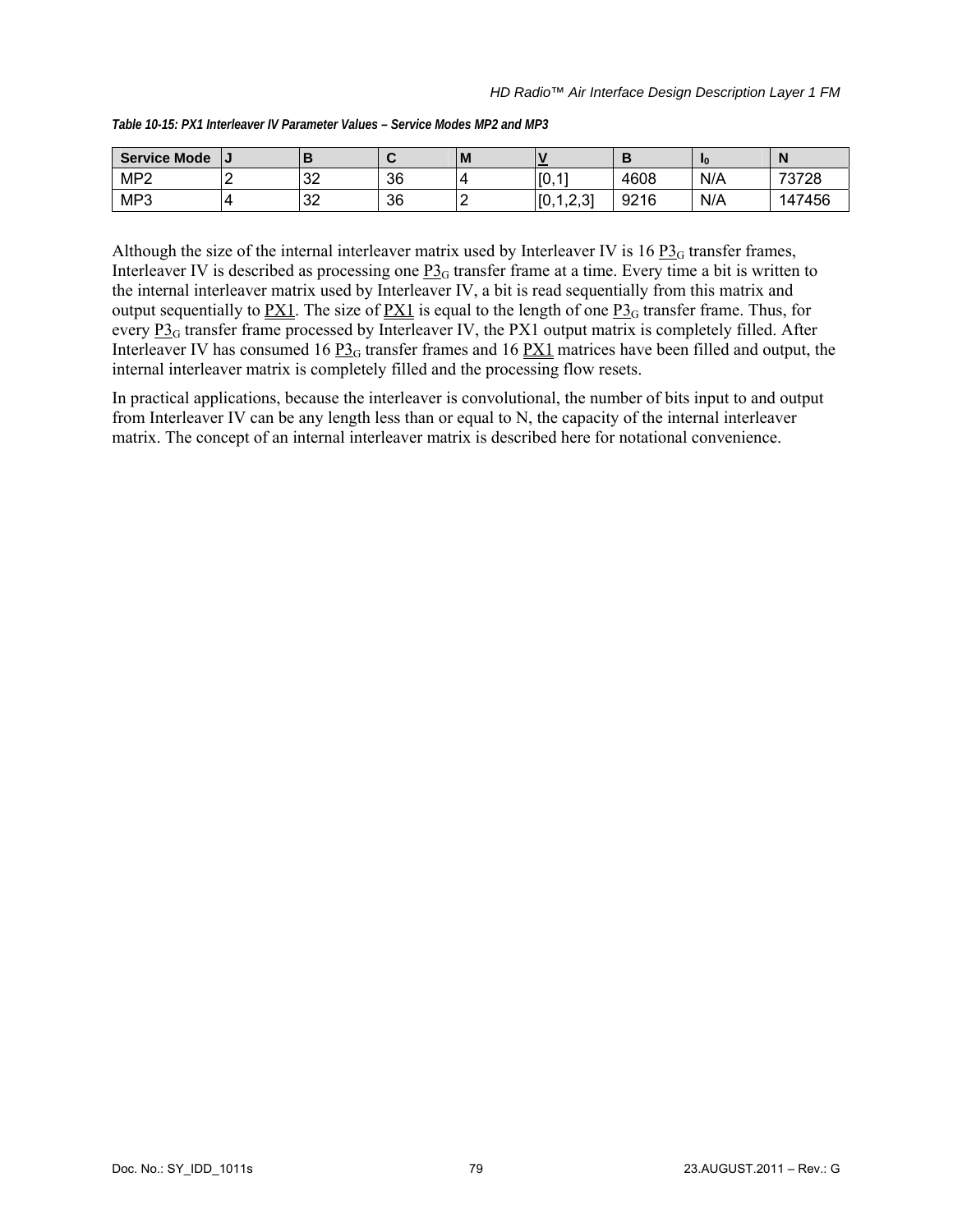## **10.4.2.2 Service Mode MP11**

In service mode MP11, the PX IP consists of two parallel interleavers of type Interleaver IV. One interleaver processes  $P_0^2$  transfer frames and outputs them to  $PX_1$ , and the other processes  $P_0^2$  transfer frames and outputs them to  $P_{12}$ , as shown in [Figure 10-7.](#page-88-0)



**To OFDM Subcarrier Mapping**

<span id="page-88-0"></span>*Figure 10-7: PX IP – Service Mode MP11* 

Because there are two convolutional interleavers, the PX IP uses two internal interleaver matrices in the manner described in Subsection [10.4.2.1.](#page-86-1)  $P_{\text{3G}}$  transfer frames are interleaved into the internal interleaver matrix of Interleaver IV Instance 1.  $\underline{P4}_G$  transfer frames are interleaved into the internal interleaver matrix of Interleaver IV Instance 2. These processes are synchronized. Both instances of Interleaver IV are configured with the parameters shown in [Table 10-16](#page-88-1).

The description for each of these parallel processes is as described in Subsection [10.4.2.1.](#page-86-1)

*Table 10-16: Interleaver IV Parameter Values – Service Mode MP11* 

<span id="page-88-1"></span>

| <b>Service Mode</b> | $\overline{\phantom{a}}$ |                |    | l M |                            |               | - In |              |
|---------------------|--------------------------|----------------|----|-----|----------------------------|---------------|------|--------------|
| MP1 <sup>-</sup>    |                          | $\Omega$<br>ےت | 36 |     | ຸ ຕະ<br>r o<br>ιv<br>ا ب ک | 0.24C<br>9216 | N/A  | '456<br>. 47 |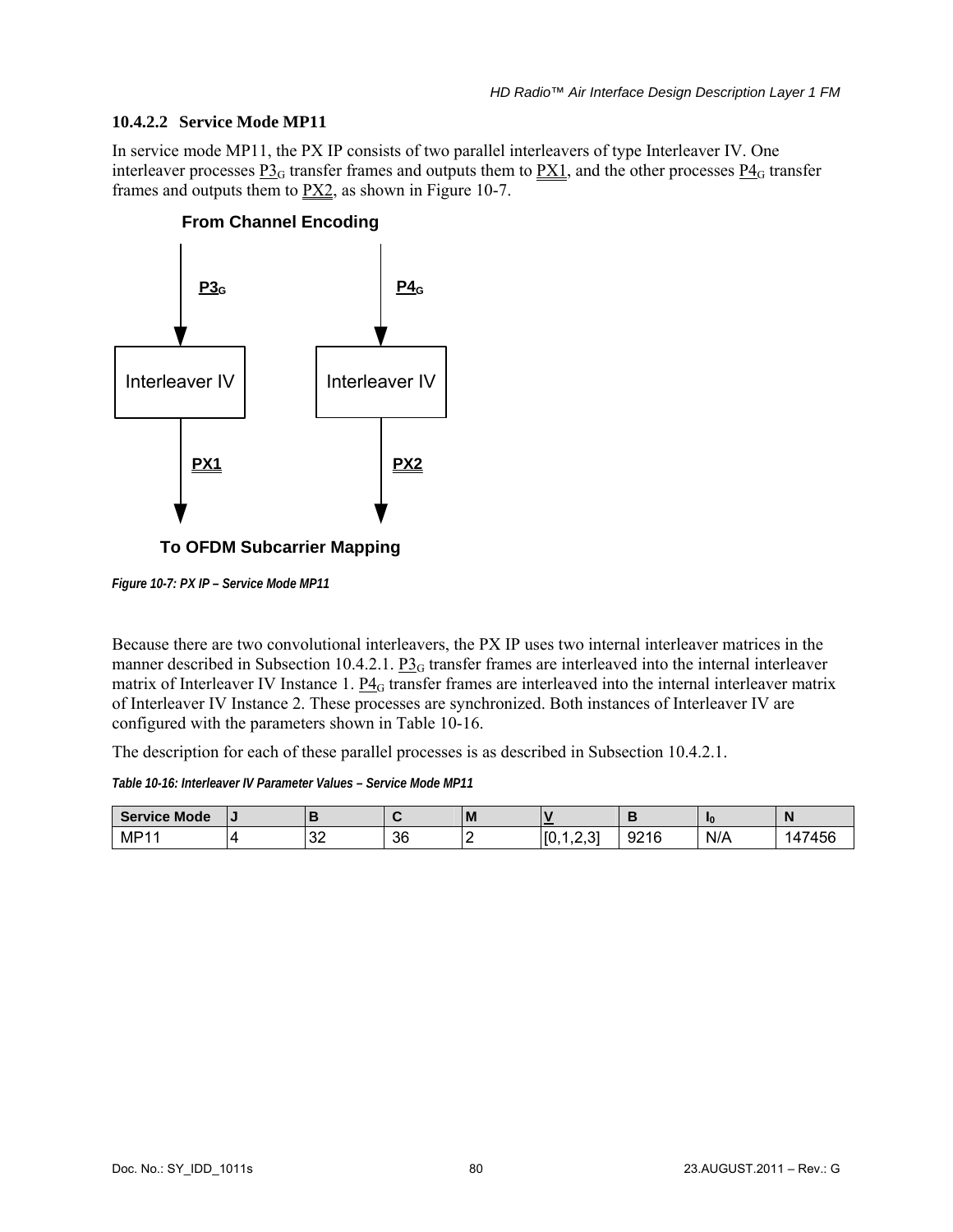#### **10.4.2.3 Service Mode MP5**

In service mode MP5, the PX IP consists of two parallel interleavers, one of type Interleaver I, and the other of type Interleaver IV. Interleaver I processes  $P1'_{G}$  transfer frames, and Interleaver IV processes  $P3_{G}$ transfer frames. [Figure 10-8](#page-89-0) shows the PX IP in service mode MP5.

# **From Channel Encoding**



# **To OFDM Subcarrier Mapping**

<span id="page-89-0"></span>*Figure 10-8: PX IP – Service Mode MP5* 

Interleaver I is configured with the parameters shown in [Table 10-17;](#page-89-1) while Interleaver IV is configured with the parameters shown in [Table 10-18.](#page-89-2)

| Table 10-17: PX Interleaver I Parameter Values - Service Mode MP5 |  |
|-------------------------------------------------------------------|--|
|                                                                   |  |

<span id="page-89-1"></span>

| <b>Service Mode</b> | $\overline{\phantom{a}}$ |    | ΙM | −                      |     | чь. | N               |
|---------------------|--------------------------|----|----|------------------------|-----|-----|-----------------|
| <b>MP5</b>          |                          | 36 |    | [0<br>∽<br>$\sim$<br>. | N/A | N/A | 0.24C<br>92 I G |

*Table 10-18: PX Interleaver IV Parameter Values – Service Mode MP5* 

<span id="page-89-2"></span>

| <b>Service Mode</b> | ں ו |              | $\sim$<br>. . | M | <b>The Company</b>      | w    | ı٥  | N          |
|---------------------|-----|--------------|---------------|---|-------------------------|------|-----|------------|
| MP <sub>5</sub>     |     | $\sim$<br>ےت | 36            | - | . ^*<br>$\sim$<br>ان.∠. | 9216 | N/A | 7456<br>IΔ |

After Interleaver I has processed one  $P1'_{G}$  transfer frame,  $PX2$  is completely filled and its processing flow resets. After Interleaver IV has consumed 16  $P_{G}$  transfer frames and output 16  $P_{X}$ 1 matrices, its internal interleaver matrix is completely filled and the processing flow resets.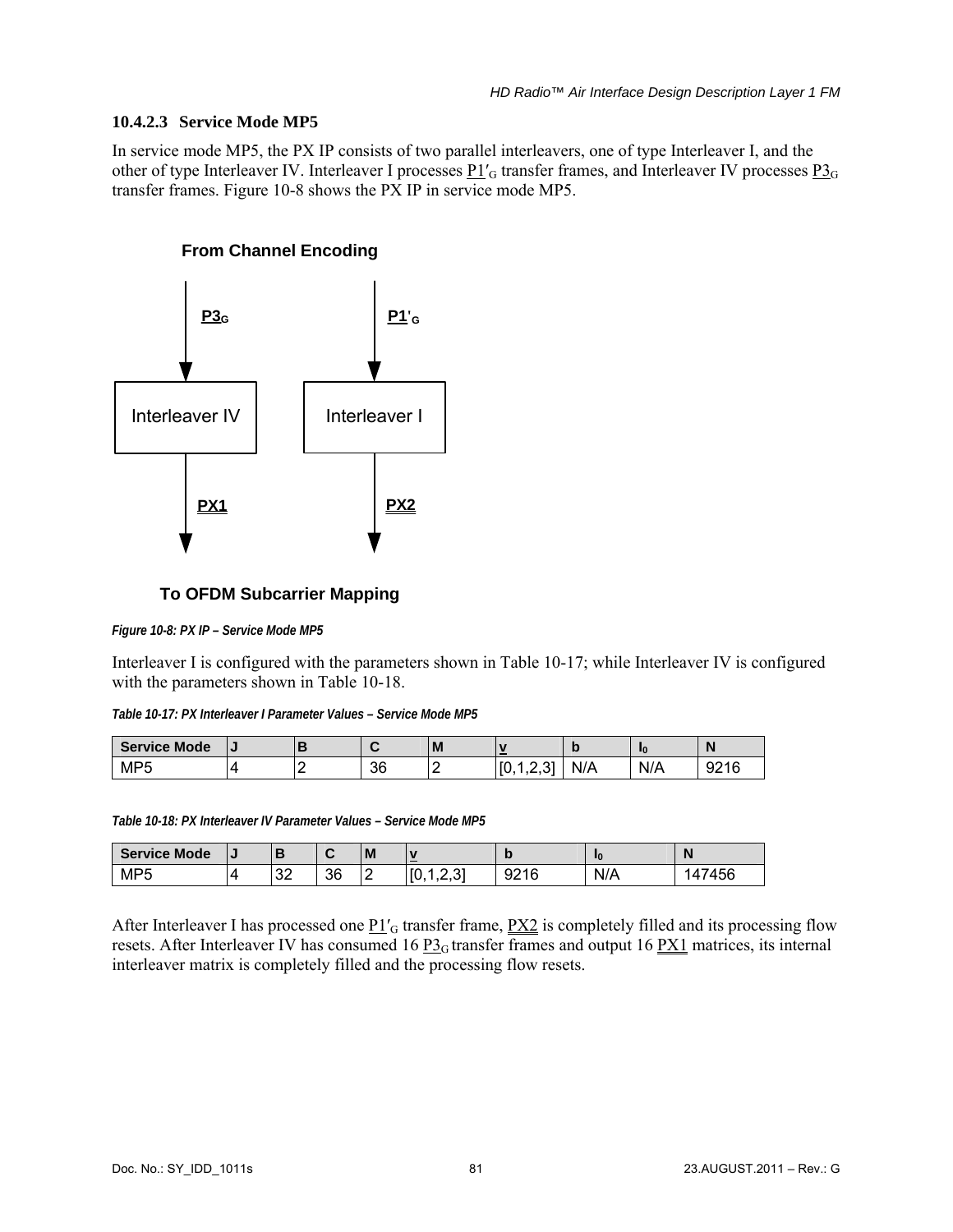#### **10.4.2.4 Service Mode MP6**

[Figure 10-9](#page-90-0) shows the PX IP for service mode MP6. In this service mode, the PX IP interleaves  $P1'_{G}$ transfer frames using Interleaver I, configured with the parameter values shown in [Table 10-19.](#page-90-1)

#### **From Channel Encoding**



**To OFDM Subcarrier Mapping**

<span id="page-90-0"></span>*Figure 10-9: PX IP – Service Mode MP6* 

*Table 10-19: PX2 Interleaver I Parameter Values – Service Mode MP6* 

<span id="page-90-1"></span>

| <b>Service Mode</b> | l J |    | l M |                                                      | M   | ı٥  | N     |
|---------------------|-----|----|-----|------------------------------------------------------|-----|-----|-------|
| MP <sub>6</sub>     | -   | 36 |     | ro,<br>61<br>$\Lambda$<br>∽<br>т.∪<br>. .<br>. v. L. | N/A | N/A | 18432 |

After Interleaver I has processed one  $\underline{P1'}_G$  transfer frame,  $\underline{PX2}$  is completely filled and the processing flow resets.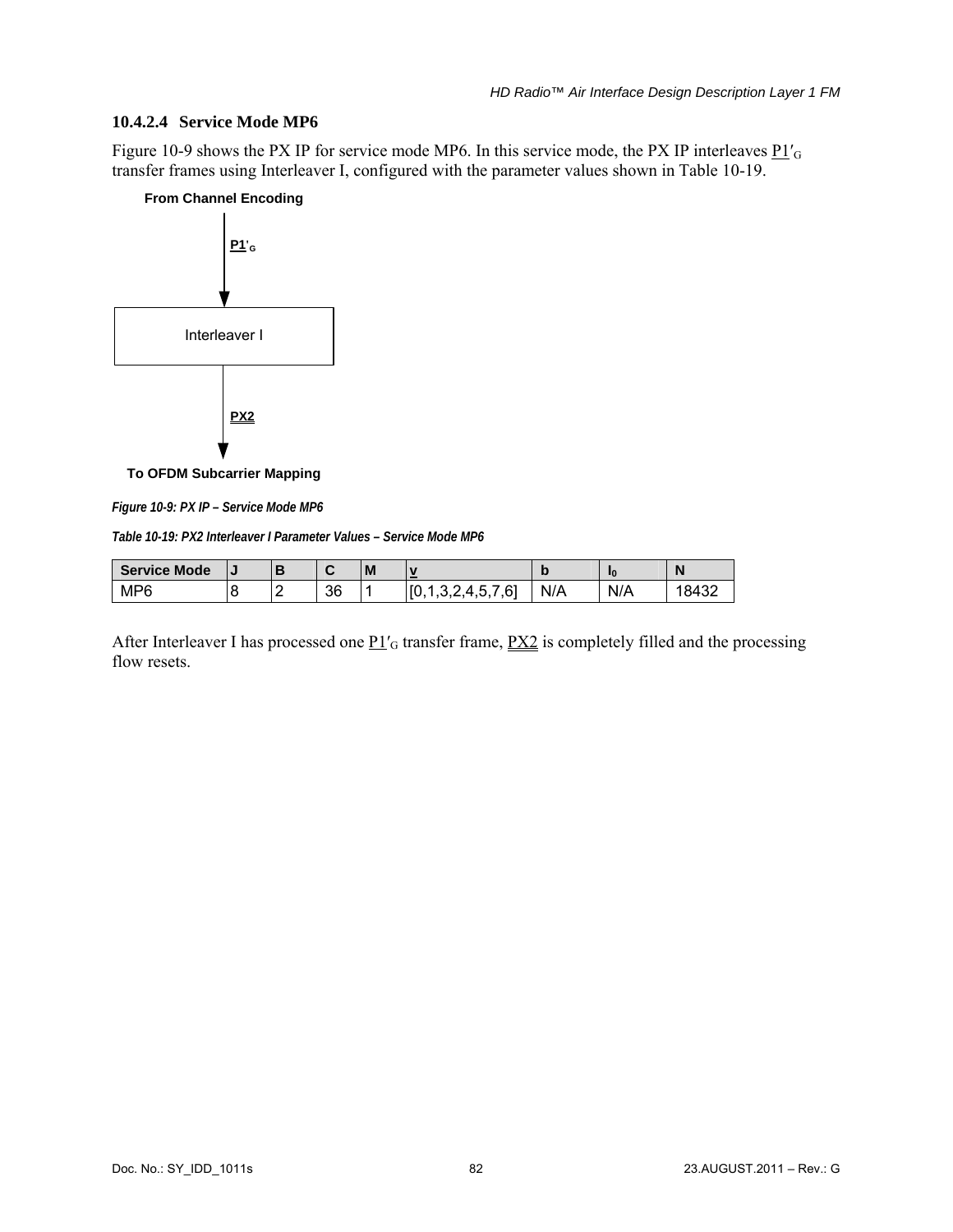## <span id="page-91-0"></span>10.4.3 SM Interleaving Process

The SM IP interleaves bits destined for the Secondary Main sidebands depicted in [Figure 7-9](#page-46-0) through [Figure 7-11.](#page-47-0) This IP is active in secondary service modes MS2 through MS4. Its operation in service modes MS2 and MS3 is similar to that of the PM IP in service modes MP5 and MP6. The SM IP disperses multiple logical channels into a single interleaver matrix, SM.

# **10.4.3.1 Service Modes MS2 and MS3**

[Figure 10-10](#page-91-1) shows the SM IP for service modes MS2 and MS3. This IP utilizes a transfer frame multiplexer and two interleavers. These interleavers share a common interleaver matrix, SM. The inputs to the SM IP are the  $SL_G$ ,  $SL_G$ , and  $SIDS_G$  transfer frames. The number of transfer frames required to fill the interleaver matrix are shown in [Table 10-8](#page-69-1) and [Table 10-9](#page-69-2) for each logical channel.



<span id="page-91-1"></span>*Figure 10-10: SM IP – Service Modes MS2 and MS3*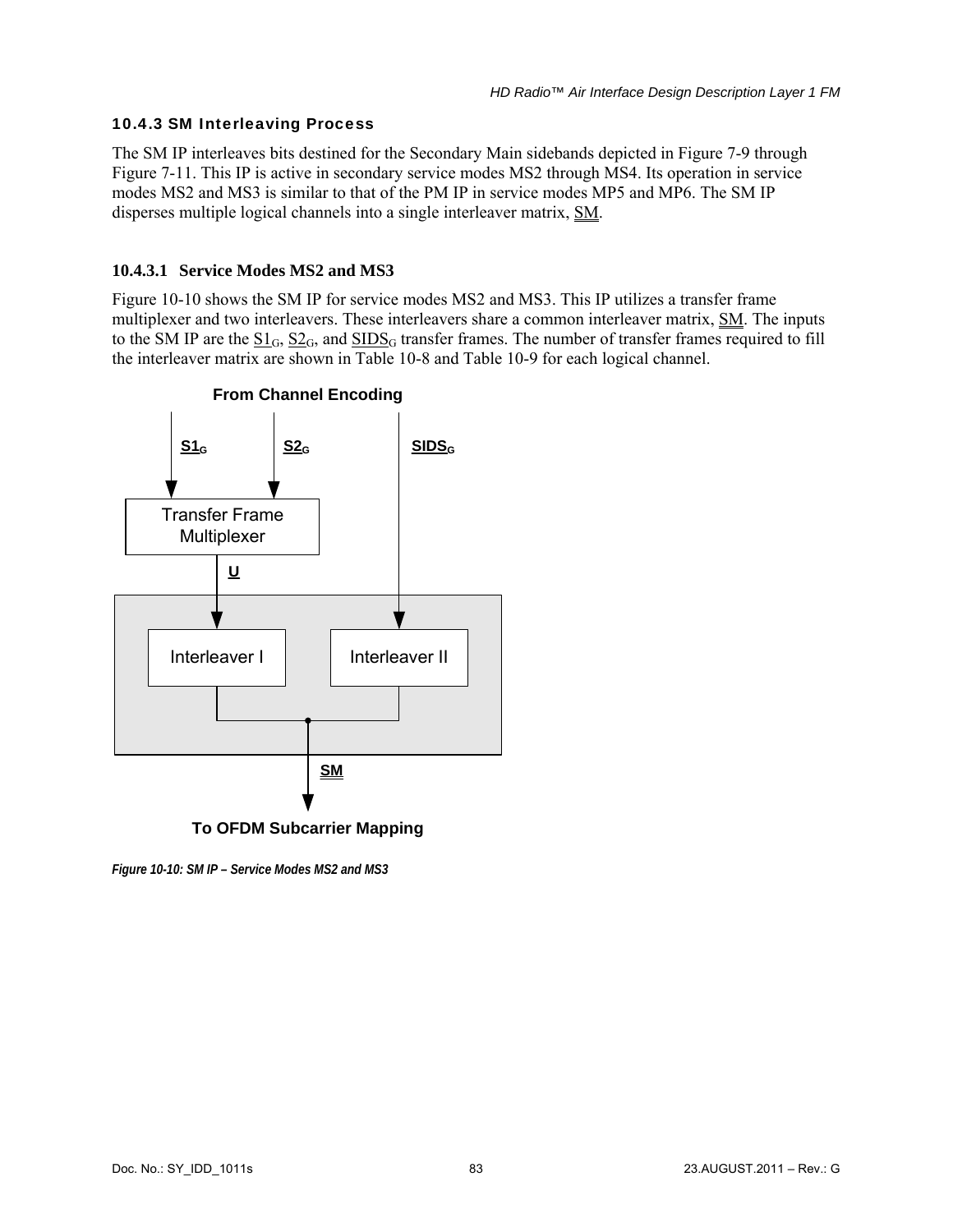The steps required to process the IP inputs for L1 frame n are given as follows:

## 1. *Multiplex S1G and S2G transfer frames*

The  $\frac{S1_G}{S2_G}$  transfer frames are multiplexed into the vector U as shown in [Figure 10-11.](#page-92-0)



*Figure 10-11: SM Transfer Frame Multiplexer Output – Service Modes MS2 and MS3* 

#### <span id="page-92-0"></span>2. *Interleave multiplexer output*

The vector  $\underline{U}$  is interleaved into  $\underline{SM}$  using Interleaver I with the parameters shown in Table [10-20.](#page-92-1) The vector U is dispersed over the full row and column span of SM, leaving holes to be filled in with  $\overline{SIDS_G}$  data by Interleaver II.

*Table 10-20: SM Interleaver I Parameter Values – Service Modes MS2 and MS3* 

<span id="page-92-1"></span>

| IJ |         |    | M |                | м   | ıη  | N      |
|----|---------|----|---|----------------|-----|-----|--------|
| 20 | 16<br>U | 36 |   | See note below | N/A | N/A | 365440 |

*Note: v = [19,7,11,3,15,1,13,9,17,5,18,6,10,2,14,0,12,8,16,4]* 

# <span id="page-92-2"></span>3. *Interleave SIDSG transfer frames*

Each SIDS<sub>G</sub> transfer frame is interleaved into  $SM$ , using Interleaver II with the parameters shown in [Table 10-21](#page-92-2)*.*

*Table 10-21: SM Interleaver II Parameter Values – Service Modes MS2 and MS3* 

| l J |                 | $\sim$<br>. . | M |                | ю   | ı٥          | N  |
|-----|-----------------|---------------|---|----------------|-----|-------------|----|
|     | $\sqrt{2}$<br>◡ | 36            |   | See note below | 200 | 36.<br>¦h44 | ŰŰ |

*Note: v = [19,7,11,3,15,1,13,9,17,5,18,6,10,2,14,0,12,8,16,4]*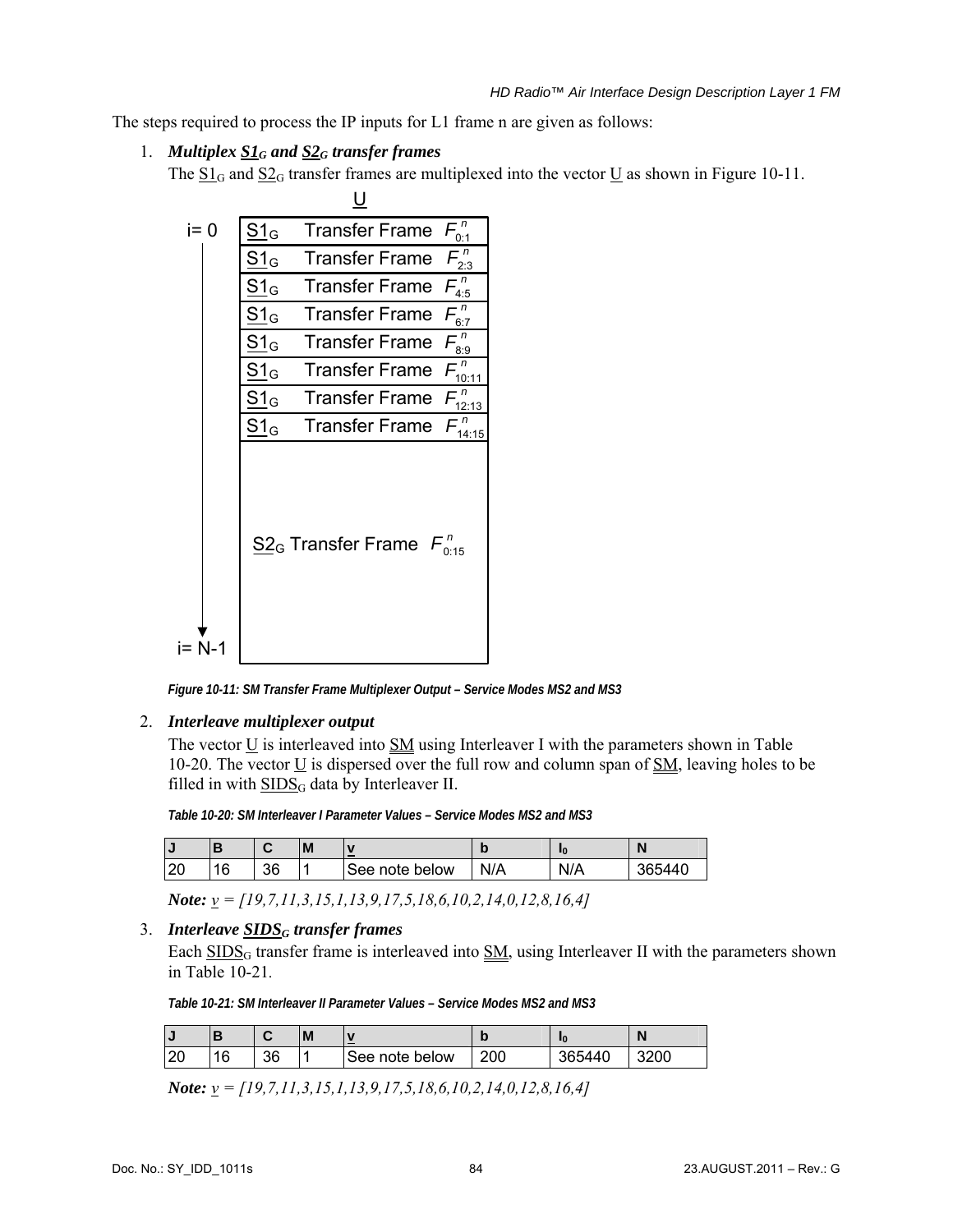Interleaver II constrains the row span of each interleaved  $\text{SIDS}_G$  transfer frame to one interleaver block (32 rows). This is accomplished by properly setting the interleaver variable i before each execution of Interleaver II. [Table 10-22](#page-93-0) shows the relationship between the variable i and the BC of the  $\frac{SIDS_G}{S}$  transfer frames.

*Table 10-22: Bit Numbering of SIDSG Transfer Frames* 

<span id="page-93-0"></span>

| <b>BC</b>      | <b>Range of Variable i</b> |
|----------------|----------------------------|
| 0              | 0199                       |
| 1              | 200399                     |
| $\overline{2}$ | 400599                     |
| 3              | 600799                     |
| 4              | 800999                     |
| 5              | 10001199                   |
| 6              | 12001399                   |
| $\overline{7}$ | 14001599                   |
| 8              | 16001799                   |
| 9              | 18001999                   |
| 10             | 20002199                   |
| 11             | 22002399                   |
| 12             | 24002599                   |
| 13             | 26002799                   |
| 14             | 28002999                   |
| 15             | 30003199                   |

When Interleaver I has processed one vector  $\underline{U}$  and Interleaver II has processed one  $\underline{SIDS}_G$  transfer frame, a 32 x J submatrix of  $SM$  is completely full and ready for transmission. Each successive  $SIDS_G$  transfer frame is interleaved over the next successive interleaver block (for J interleaver partitions). After each  $SIDS_G$  transfer frame is processed by Interleaver II, the next 32 x J submatrix of SM is available to OFDM Subcarrier Mapping.

After Interleaver I has processed one vector  $\underline{U}$  and Interleaver II has processed 16  $\underline{SIDS}_G$  transfer frames, SM is completely filled and the processing flow resets.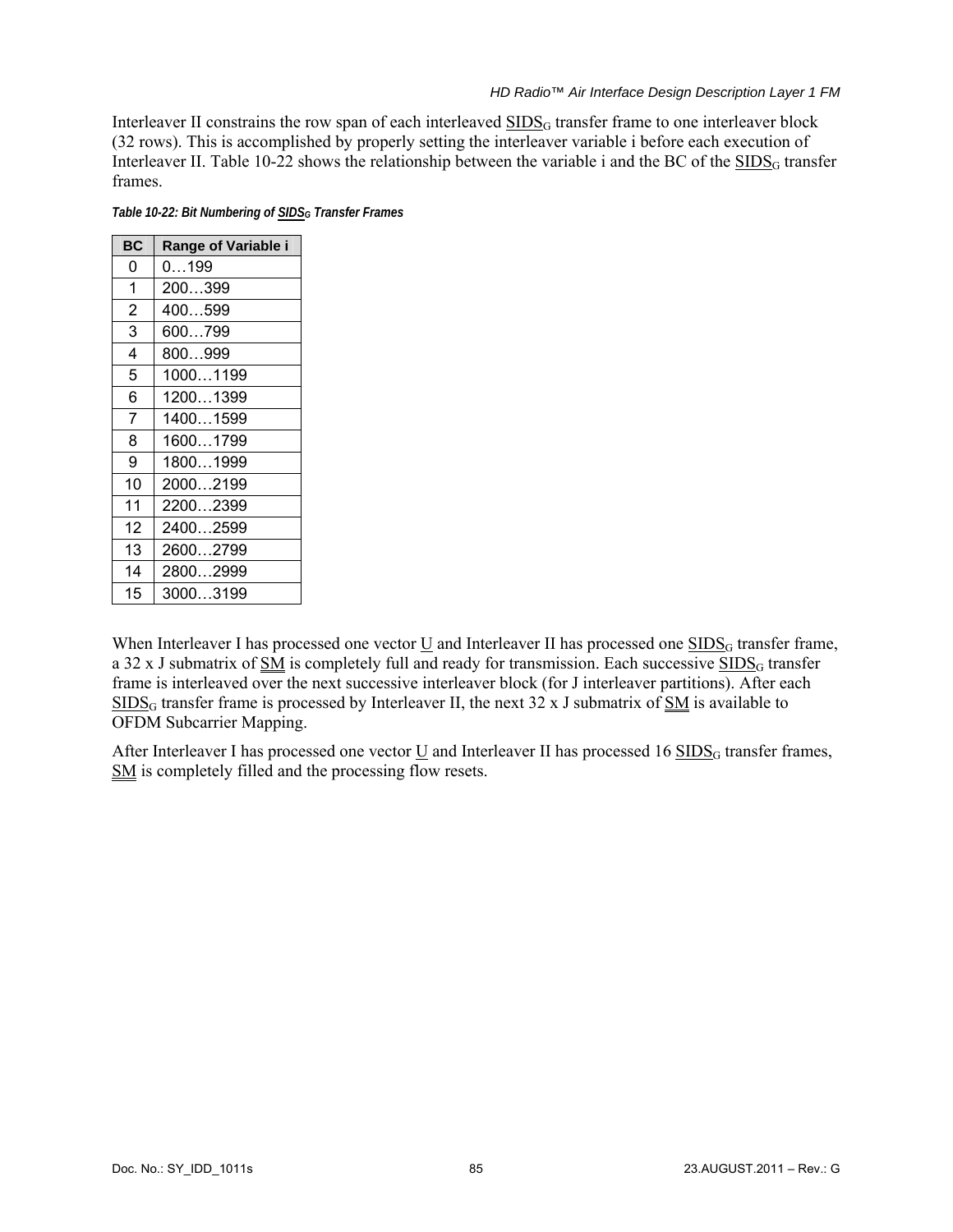# **10.4.3.2 Service Mode MS4**

[Figure 10-12](#page-94-0) shows the SM IP for service mode MS4. In this service mode, only  $S_{\text{2G}}$  data is input to Interleaver I, so no transfer frame multiplexer is required. All interleaver parameters for Interleaver I and Interleaver II are identical to those defined in [Table 10-20](#page-92-1) and [Table 10-21](#page-92-2)**,** respectively.



# **From Channel Encoding**

<span id="page-94-0"></span>*Figure 10-12: SM IP – Service Mode MS4* 

As implied by [Table 10-10](#page-70-0), after Interleaver I has processed one  $S2<sub>G</sub>$  transfer frame, and Interleaver II has processed 16 SIDS<sub>G</sub> transfer frames, SM is completely filled and the processing flow resets.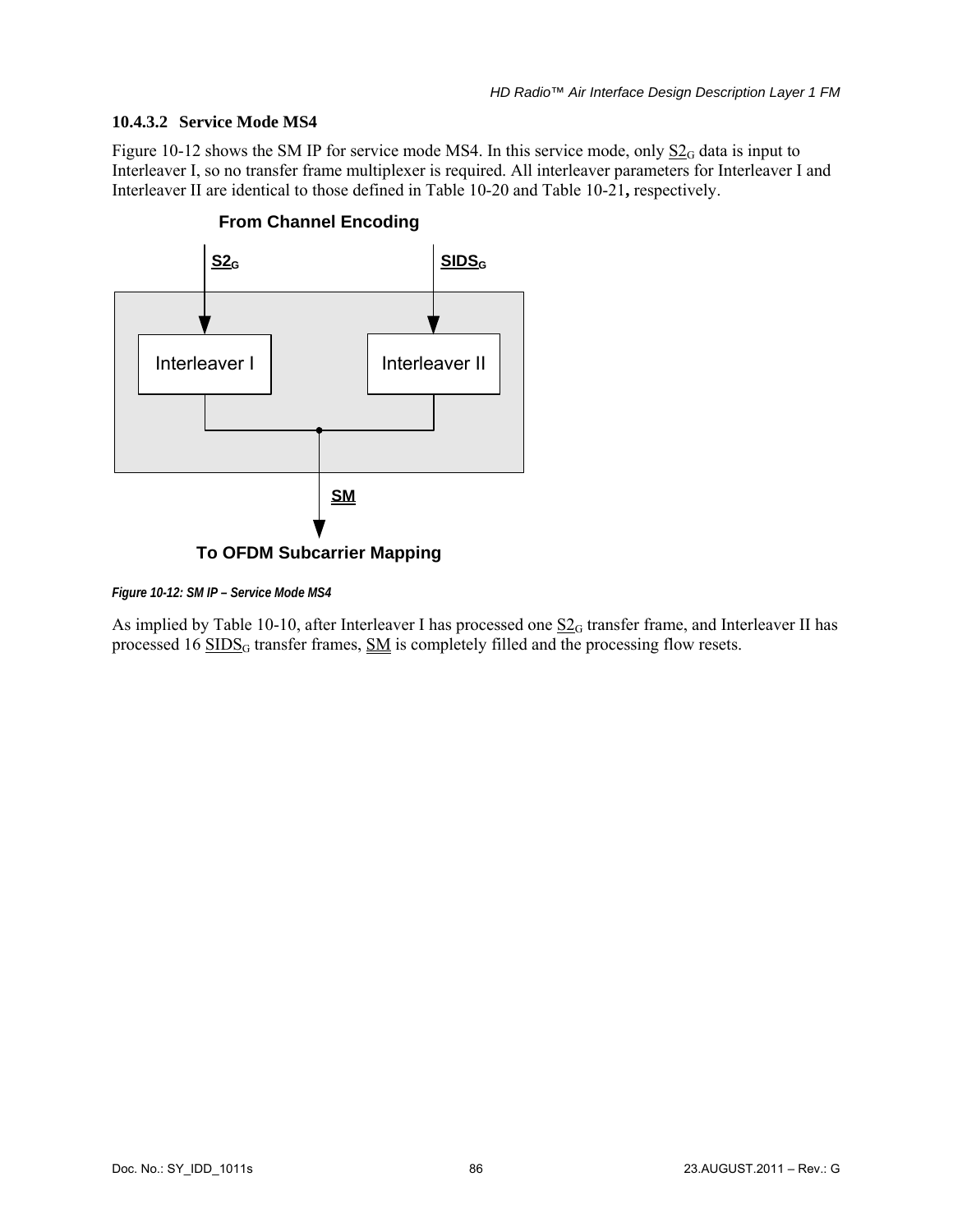## 10.4.4 SX Interleaver Process

The SX IP interleaves bits destined for the Secondary Extended sidebands depicted in [Figure 7-9](#page-46-0) through [Figure 7-11.](#page-47-0) This IP is active in secondary service modes MS2 through MS4. Its operation in service modes MS2 and MS4 is similar to that of the PX IP in service mode MP5. Service mode MS3 operation is similar to that of the PX IP in service mode MP6. Like the PX IP, the SX IP disperses a single transfer frame from a single logical channel into each of its interleaver matrices.

# **10.4.4.1 Service Modes MS2 and MS4**

In service modes MS2 and MS4, the SX IP consists of two parallel interleavers of type Interleaver I. One interleaver processes  $\frac{S1'}{G}$  transfer frames and the other processes  $\frac{S3}{G}$  transfer frames. Both instances of Interleaver I are configured with the parameters shown in [Table 10-23](#page-95-0). [Figure 10-13](#page-95-1) shows the SX IP in service modes MS2 and MS4.



**To OFDM Subcarrier Mapping**

<span id="page-95-1"></span>*Figure 10-13: SX IP – Service Modes MS2 and MS4* 

*Table 10-23: SX Interleaver I Parameter Values – Service Modes MS2 and MS4* 

<span id="page-95-0"></span>

| <b>Service Mode</b> | IJ | ◡  | ΙM |                             |     | 10  | N    |
|---------------------|----|----|----|-----------------------------|-----|-----|------|
| MS <sub>2</sub>     |    | 36 |    | 1 2 31<br>г∩<br>10, 1, 2, 0 | N/A | N/A | 9216 |
| MS4                 |    | 36 |    | 1231<br>ΓO<br>ں.ء           | N/A | N/A | 9216 |

After each instance of Interleaver I has processed one transfer frame from its respective logical channel, SX1 and SX2 are completely filled and the processing flow resets.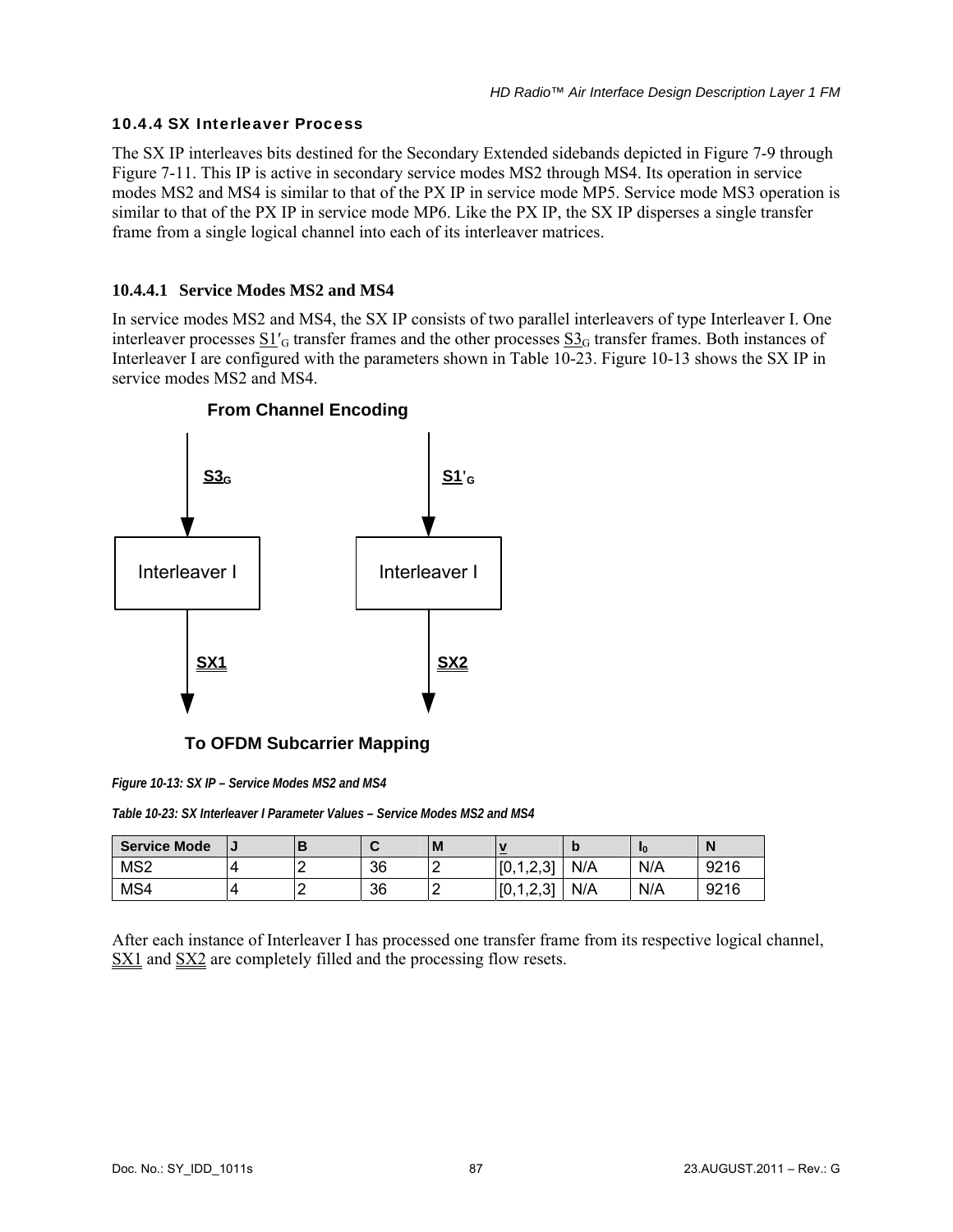## **10.4.4.2 Service Mode MS3**

[Figure 10-14](#page-96-0) shows the SX IP for service mode MS3. In this service mode, the SX IP interleaves  $\underline{S1}'_G$ transfer frames using Interleaver I, configured with the parameter values shown in [Table 10-24.](#page-96-1)

### **From Channel Encoding**



### **To OFDM Subcarrier Mapping**

<span id="page-96-0"></span>*Figure 10-14: SX IP – Service Mode MS3* 

*Table 10-24: SX2 Interleaver I Parameter Values – Service Mode MS3* 

<span id="page-96-1"></span>

| <b>Service Mode</b> | l J |    | l M |                                                | м   | ı٥  | N     |
|---------------------|-----|----|-----|------------------------------------------------|-----|-----|-------|
| MS3                 | -   | 36 |     | <b>FO</b><br>61<br>$\Lambda$<br>h<br>־…<br>. . | N/A | N/A | 18432 |

After Interleaver I has processed one  $\underline{S1'}_G$  transfer frame,  $\underline{SX2}$  is completely filled and the processing flow resets.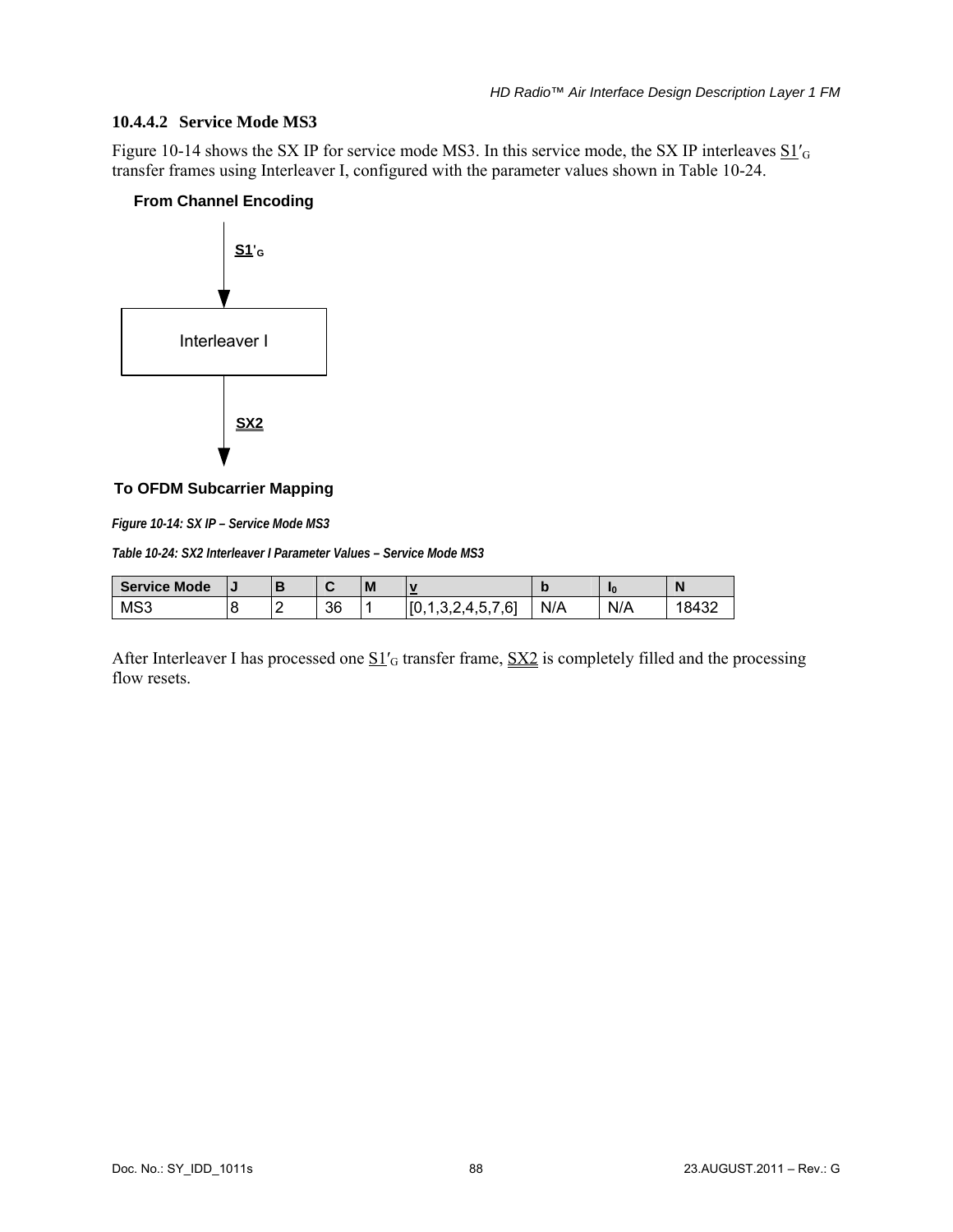# 10.4.5 SB Interleaver Process

The Secondary Broadband (SB) IP is active only in secondary service mode MS1. [Table 10-7](#page-69-3) shows the number of transfer frames from each logical channel dispersed over the interleaver matrix SB. Rows of bits from SB are mapped to the Secondary Main and Secondary Extended sidebands as depicted in [Figure](#page-46-1)  [7-8.](#page-46-1) [Figure 10-15](#page-97-0) presents the SB IP.



# **From Channel Encoding**

**To OFDM Subcarrier Mapping**

<span id="page-97-0"></span>*Figure 10-15: SB IP – Service Mode MS1* 

In this service mode, only  $\frac{S_4}{G}$  data is input to Interleaver I, so no transfer frame multiplexer is required. Using the parameters shown in [Table 10-25](#page-97-1), an  $\underline{S4}_G$  transfer frame is dispersed over the full row and column span of  $SB$  leaving holes to be filled in with  $SIDS_G$  data.  $SIDS_G$  transfer frames are interleaved into SB, using Interleaver II with the parameters shown in [Table 10-26.](#page-97-2)

*Table 10-25: SB Interleaver I Parameter Values* 

<span id="page-97-1"></span>

|          |    | IVI |                | M   |     |       |
|----------|----|-----|----------------|-----|-----|-------|
| ാറ<br>20 | 36 |     | See note below | N/A | N/A | 63952 |

*Note: v = [27,7,19,12,3,23,10,1,21,9,14,25,5,17,26,6,18,13,2,22,11,0,20,8,15,24,4,16]* 

*Table 10-26: SB Interleaver II Parameter Values* 

<span id="page-97-2"></span>

|         |    | M |                |     | ıω    |     |
|---------|----|---|----------------|-----|-------|-----|
| റ<br>20 | 36 |   | See note below | 280 | 63952 | 560 |

*Note: v = [27,7,19,12,3,23,10,1,21,9,14,25,5,17,26,6,18,13,2,22,11,0,20,8,15,24,4,16]* 

As implied by [Table 10-7,](#page-69-3) after Interleaver I has processed one  $S4<sub>G</sub>$  transfer frame, and Interleaver II has processed two  $\overline{SIDS_G}$  transfer frames,  $\overline{SB}$  is completely filled and the processing flow resets.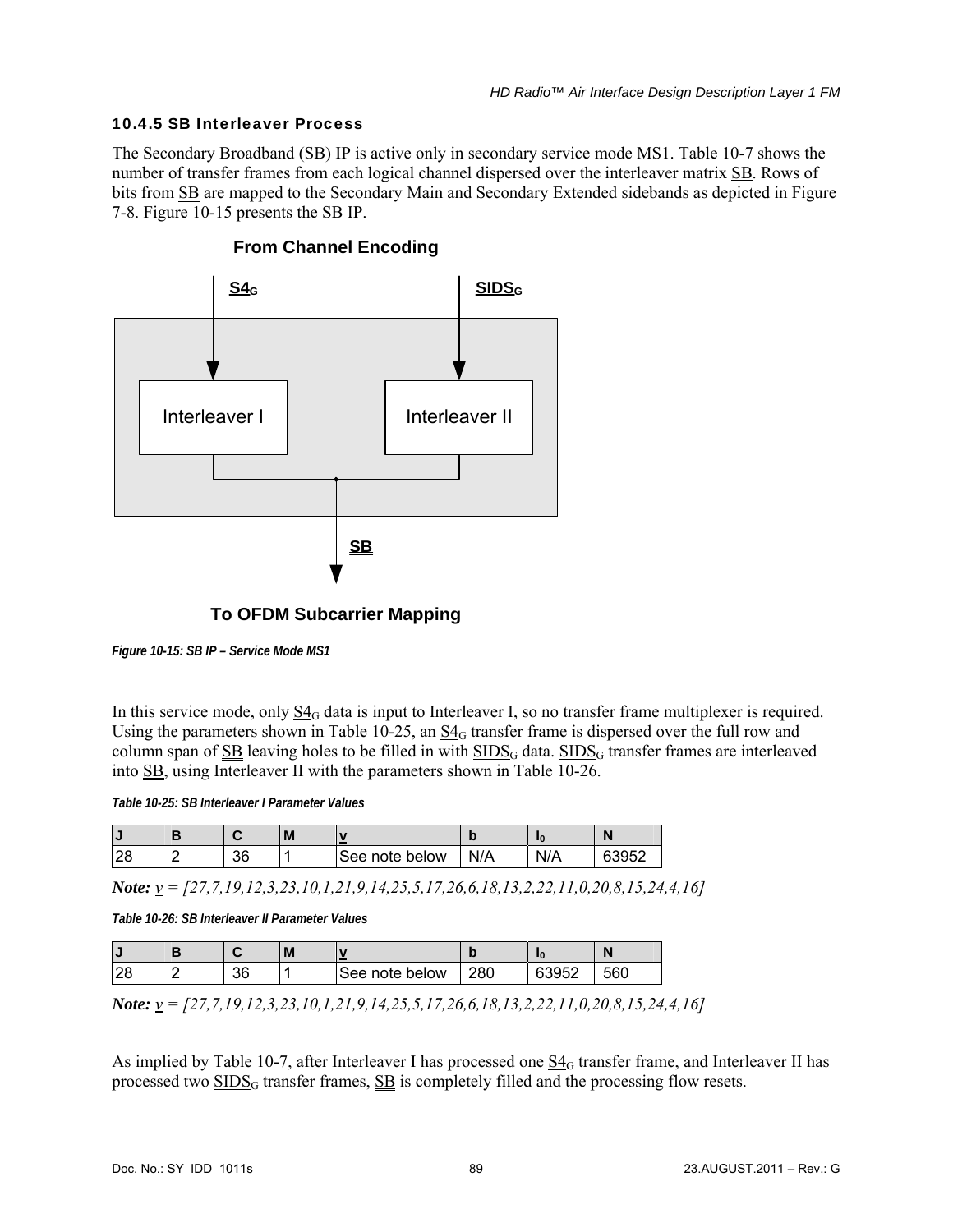## 10.4.6 SP Interleaver Process

The SP IP interleaves the bits destined for the Secondary Protected sidebands depicted in [Figure 7-8](#page-46-1)  through [Figure 7-11.](#page-47-0) This IP is active in all secondary service modes (MS1 through MS4). [Figure 10-16](#page-98-0) presents the SP IP.



**To OFDM Subcarrier Mapping**

<span id="page-98-0"></span>*Figure 10-16: SP IP – Service Modes MS1 through MS4* 

The SP IP interleaves  $S_0$  transfer frames using Interleaver III, configured with the parameter values shown in [Table 10-27](#page-98-1).

*Table 10-27: SP Interleaver Parameter Values* 

<span id="page-98-1"></span>

| IJ                       |           | . .<br>IVI |               |     | ı٥  | . . |
|--------------------------|-----------|------------|---------------|-----|-----|-----|
| $\sqrt{2}$<br>$\epsilon$ | 24<br>- 1 |            | $\sim$<br>. . | N/A | N/A | 536 |

After Interleaver III has processed one  $\underline{S5}_G$  transfer frame,  $\underline{SP}$  is completely filled, and the processing flow resets.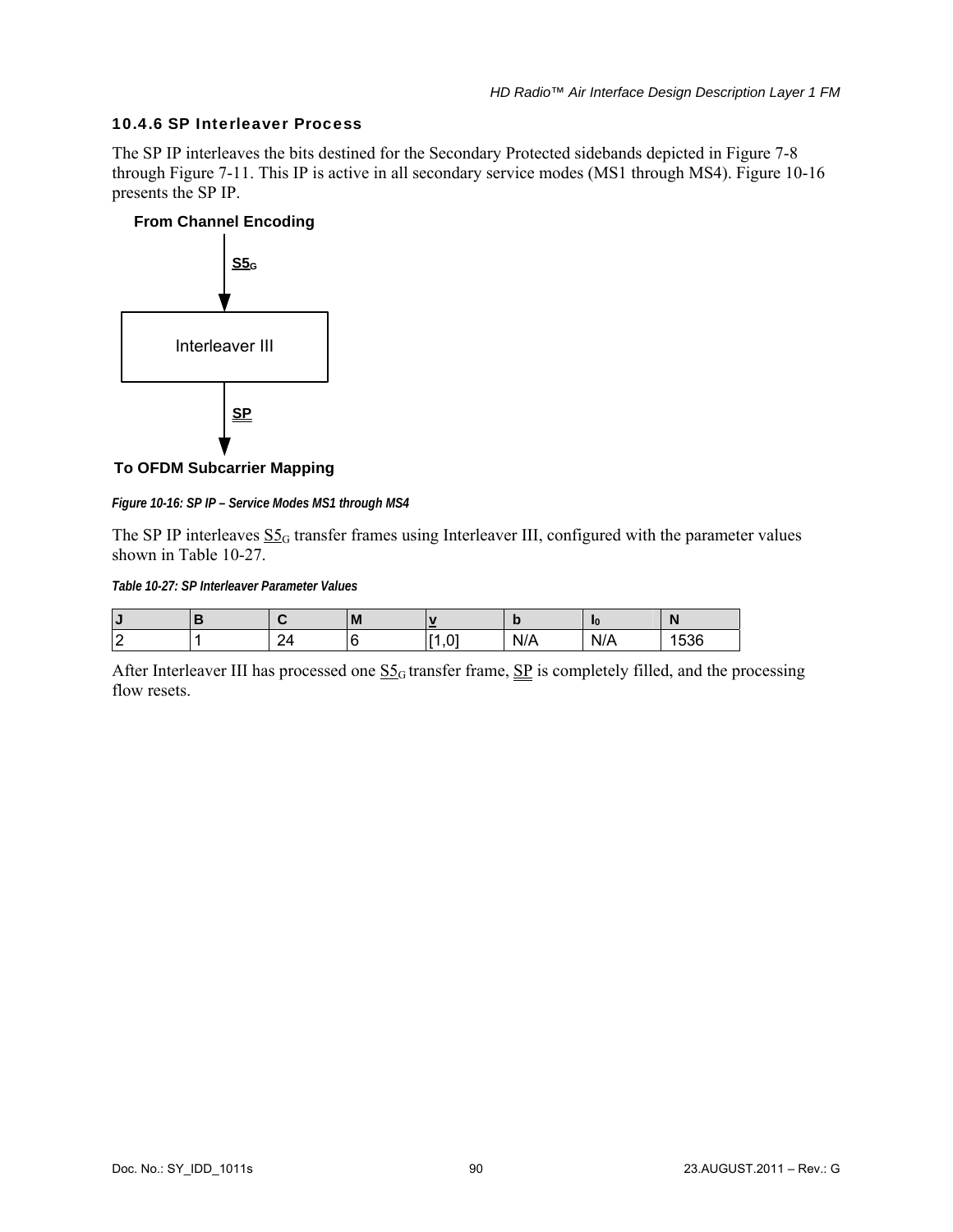# **11 System Control Processing**

# 11.1 Introduction

Under the direction of the upper layers, System Control Processing assembles and differentially encodes a sequence of bits (system control data sequence) destined for each reference subcarrier, as shown in [Figure](#page-99-0)  [11-1](#page-99-0). There are up to 61 reference subcarriers, numbered 0 through 60 that are distributed throughout the OFDM spectrum (see [Figure 5-3](#page-21-0) and [Figure 5-4\)](#page-21-1). The number of reference subcarriers broadcast in a given waveform depends on the service mode; however, System Control Processing always outputs all 61 system control data sequences, regardless of service mode.



<span id="page-99-0"></span>*Figure 11-1: System Control Processing Conceptual Diagram* 

As shown in [Figure 11-1](#page-99-0), System Control Processing receives inputs from the Configuration Administrator via the SCCH. This system control is defined in Section [6](#page-28-0) and is composed of the primary and secondary service modes plus primary and secondary reserved bits. The size and rate of this transfer is defined in Section [6](#page-28-0).

Using the system control inputs, the System Control Data Sequence Assembler creates the system control bit sequence over  $T_b$  for each of the 61 reference subcarriers. This is a matrix r (lowercase) of 61, 32-bit, system control data sequences. The Differential Encoder then differentially encodes each bit sequence in time. The resulting output is a matrix  $\underline{R}$  (uppercase) of fixed dimension 32 x 61. The row dimension of  $\underline{R}$ corresponds to the number of OFDM symbols per  $T<sub>b</sub>$  and the column dimension corresponds to the maximum number of active reference subcarriers per OFDM symbol.

The matrix  $\underline{R}$  is available to OFDM Subcarrier Mapping at the rate  $R_b$ . In addition, System Control Processing provides the L1 block count to Layer 2 at the rate  $R_b$  via the SCCH.

# 11.2 System Control Data Sequence Assembler

The System Control Data Sequence Assembler collects all system control information from the Configuration Administrator and, together with some layer control information, develops a matrix r of 61, 32-bit, system control data sequences. The rows of r are numbered  $0,1,2,3,...,31$  and the columns are numbered  $0,1,2,3,...,60$ . Each row of <u>r</u> contains one bit of the system control data sequence for each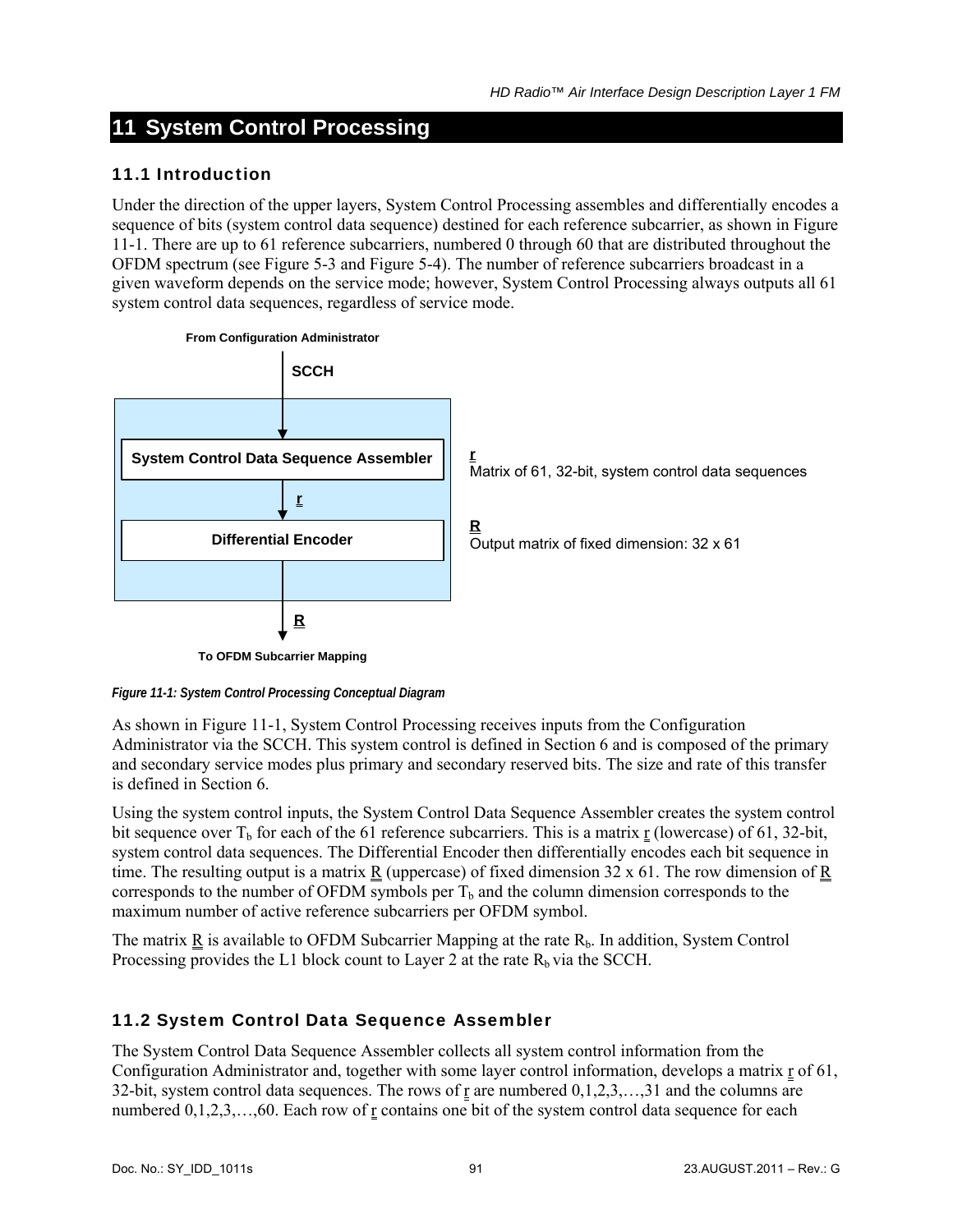reference subcarrier (before *differential encoding*) and is transmitted in the same OFDM symbol. Row 0 is populated first. Any given column of  $r$  contains the system control data sequence for a single reference subcarrier over 32 OFDM symbols.

The system control data sequence consists of bit fields that represent the various system control components. Reference subcarriers located in primary sidebands have different fields that reference subcarriers located in secondary sidebands. Information in the primary reference subcarriers applies only to primary services and information in the secondary reference subcarriers applies only to secondary services. Refer to [Table 12-12](#page-118-0) for the column indices of  $\overline{R}$  that map to primary reference subcarriers; refer to [Table 12-13](#page-119-0) for the column indices of  $\underline{R}$  that map to secondary reference subcarriers.

The primary reference subcarrier system control data sequence is depicted in [Figure 11-2](#page-100-0) and defined in [Table 11-1](#page-100-1). Bits 31 through 0 map to rows 0 through 31 of  $r<sub>r</sub>$ , respectively.



<span id="page-100-0"></span>*Figure 11-2: Primary Reference Subcarrier System Control Data Sequence* 

|  | Table 11-1: Primary System Control Data Sequence Bit Map |  |  |  |
|--|----------------------------------------------------------|--|--|--|
|  |                                                          |  |  |  |

<span id="page-100-1"></span>

| <b>Field</b>                                                                        | <b>Bit Index</b> | <b>Bit Length</b> | <b>Description</b>                                                                      |
|-------------------------------------------------------------------------------------|------------------|-------------------|-----------------------------------------------------------------------------------------|
| $Sync_{10:4}$                                                                       | 31:25            | 7                 | Sync <sub>10:4</sub> = 0110010                                                          |
| Reserved <sub>2</sub>                                                               | 24               | 1                 | Controlled by the Configuration Administrator                                           |
| Parity <sub>3</sub>                                                                 | 23               | 1                 | Even parity for Reserved <sub>2</sub>                                                   |
| Sync <sub>3</sub>                                                                   | 22               | 1                 | $Sync3 = 1$                                                                             |
| Reference Subcarrier<br>Identification ( $RSID_{1:0}$ )                             | 21:20            | $\overline{2}$    | Fixed two-bit identifier per reference<br>subcarrier                                    |
| Secondary Channel<br>Indicator (SCI)                                                | 19               | 1                 | 0 = primary only (Hybrid or Extended Hybrid)<br>1 = primary and secondary (All Digital) |
| Parity <sub>2</sub>                                                                 | 18               | 1                 | Even parity for SCI and $RSID_{1:0}$                                                    |
| Sync <sub>2</sub>                                                                   | 17               | 1                 | $\text{Sync}_2 = 0$                                                                     |
| Reserved <sub>1</sub>                                                               | 16               | 1                 | Controlled by the Configuration Administrator                                           |
| L1 Block Count $(BC_{3:0})$                                                         | 15:12            | 4                 | Modulo-16 count, which increments every 32<br>OFDM symbols                              |
| Parity <sub>1</sub>                                                                 | 11               | 1                 | Even parity for $BC_{3:0}$ and Reserved <sub>1</sub>                                    |
| $Sync_{1:0}$                                                                        | 10:9             | $\overline{2}$    | Sync <sub>1:0</sub> = 11                                                                |
| P <sub>3</sub> Interleaver Select<br>Indicator (P3ISI)<br>This function is obsolete | 8                | 1                 | Must be set to 1 for backward compatibility<br>with first-generation receivers          |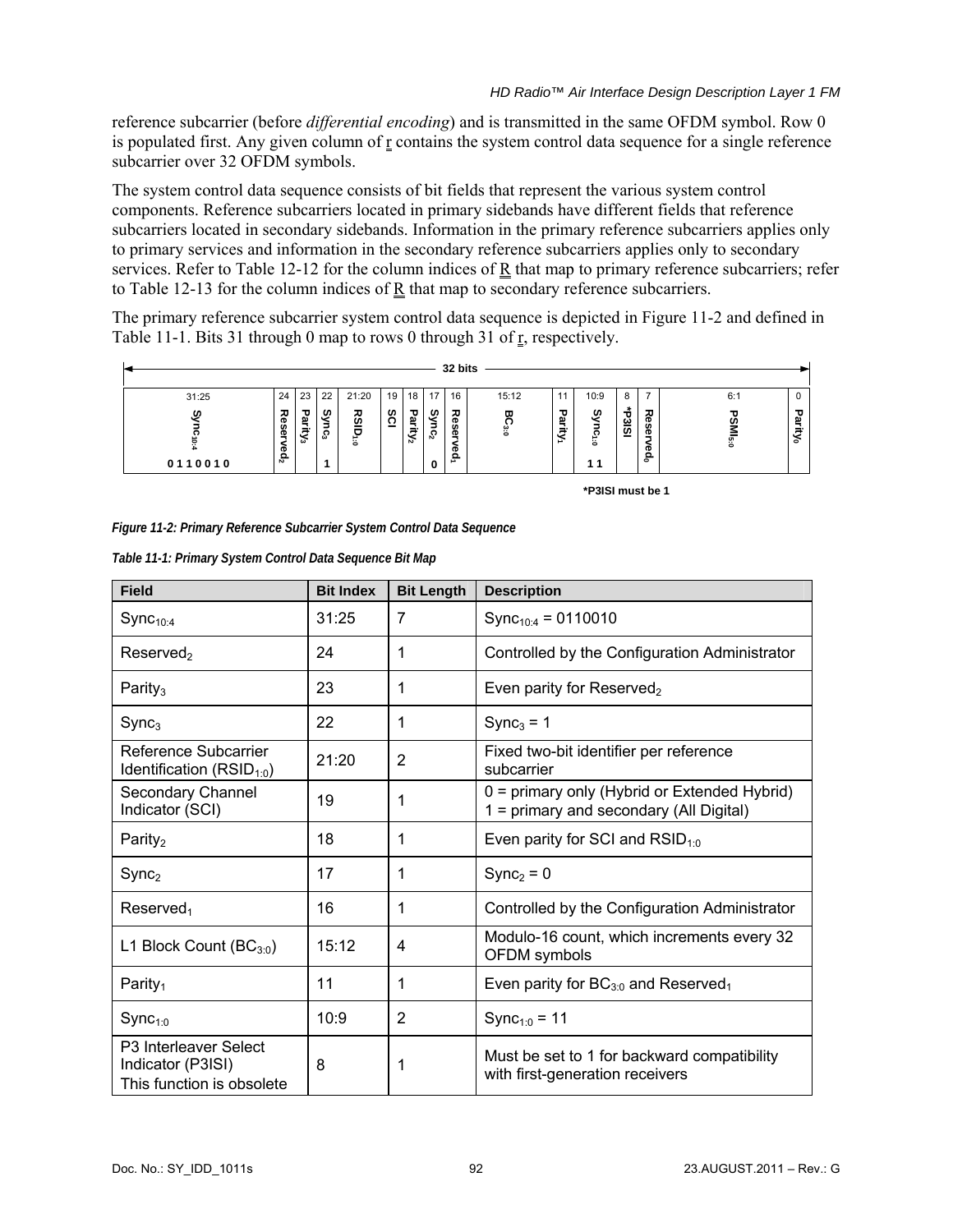| <b>Field</b>                                             | <b>Bit Index</b> | <b>Bit Length</b> | <b>Description</b>                                               |
|----------------------------------------------------------|------------------|-------------------|------------------------------------------------------------------|
| Reserved <sub>0</sub>                                    |                  |                   | Controlled by the Configuration Administrator                    |
| <b>Primary Service Mode</b><br>Indicator ( $PSMI_{50}$ ) | 6:1              | 6                 | Primary service mode value                                       |
| Parity <sub>0</sub>                                      | 0                |                   | Even parity for $PSMI_{5:0}$ , Reserved <sub>0</sub> , and P3ISI |

The secondary reference subcarrier system control data sequence is depicted in [Figure 11-3](#page-101-0) and defined in [Table 11-2](#page-101-1). Bits 31 through 0 map to rows 0 through 31 of  $\frac{1}{2}$ , respectively.

|              |                                   |             |                |             |               |                       |              | 32 bits                  |          |        |                    |              |                |                         |
|--------------|-----------------------------------|-------------|----------------|-------------|---------------|-----------------------|--------------|--------------------------|----------|--------|--------------------|--------------|----------------|-------------------------|
| 31:25        | 24                                | 23          | 22             | 21:20       | 19            | 18                    | 17           | 16                       | 15:12    | 11     | 10:9               | 8:6          | 5:1            |                         |
| ٯ<br>0110010 | ᇮ<br>c<br><b>D</b><br>Φ<br>௨<br>௬ | Parity<br>ພ | ଡ<br><u>ទី</u> | ᅏ<br>Ξ<br>ä | Res<br>ቋ<br>መ | 룋<br>-<br>ಾ<br>$\sim$ | ؈<br>S.<br>0 | Res<br>Φ<br>Φ<br>௨<br>تت | ᡂ<br>င္း | Parity | જી<br>ິ<br>ä<br>11 | یہ<br>$\sim$ | SS<br>s<br>4:0 | 品<br>Ξ.<br>ೆ<br>$\circ$ |

<span id="page-101-0"></span>*Figure 11-3: Secondary Reference Subcarrier System Control Data Sequence* 

| Table 11-2: Secondary System Control Data Sequence Bit Map |  |
|------------------------------------------------------------|--|
|------------------------------------------------------------|--|

<span id="page-101-1"></span>

| <b>Field</b>                                          | <b>Bit Index</b> | <b>Bit Length</b> | <b>Description</b>                                              |
|-------------------------------------------------------|------------------|-------------------|-----------------------------------------------------------------|
| $Sync_{10:4}$                                         | 31:25            | $\overline{7}$    | Sync <sub>10:4</sub> = 0110010                                  |
| Reserved <sub>5</sub>                                 | 24               | 1                 | Controlled by the Configuration Administrator                   |
| Parity <sub>3</sub>                                   | 23               | 1                 | Even parity for Reserved <sub>5</sub>                           |
| Sync <sub>3</sub>                                     | 22               | 1                 | $Sync3 = 1$                                                     |
| Reference Subcarrier<br>Identification $(RSID_{1:0})$ | 21:20            | $\overline{2}$    | Fixed two-bit identifier per reference<br>subcarrier            |
| Reserved <sub>4</sub>                                 | 19               | 1                 | Controlled by the Configuration Administrator                   |
| Parity <sub>2</sub>                                   | 18               | 1                 | Even parity for $RSID_{1:0}$ and Reserved <sub>4</sub>          |
| Sync <sub>2</sub>                                     | 17               | 1                 | $Sync2 = 0$                                                     |
| Reserved <sub>3</sub>                                 | 16               | 1                 | Controlled by upper layers of the protocol<br>stack             |
| L1 Block Count $(BC_{3:0})$                           | 15:12            | 4                 | Modulo-16 count, which increments every 32<br>OFDM symbols      |
| Parity <sub>1</sub>                                   | 11               | 1                 | Even parity for Reserved <sub>3</sub> and $BC_{3:0}$            |
| $Symc_{1:0}$                                          | 10:9             | $\overline{2}$    | Sync <sub>1:0</sub> = 11                                        |
| Reserved <sub>200</sub>                               | 8:6              | 3                 | Controlled by the Configuration Administrator                   |
| Secondary Service Mode<br>Indicator $(SSMI_{4:0})$    | 5:1              | 5                 | Secondary service mode value                                    |
| Parity <sub>0</sub>                                   | $\mathbf 0$      | 1                 | Even parity for Reserved <sub>2:0</sub> and SSMI <sub>4:0</sub> |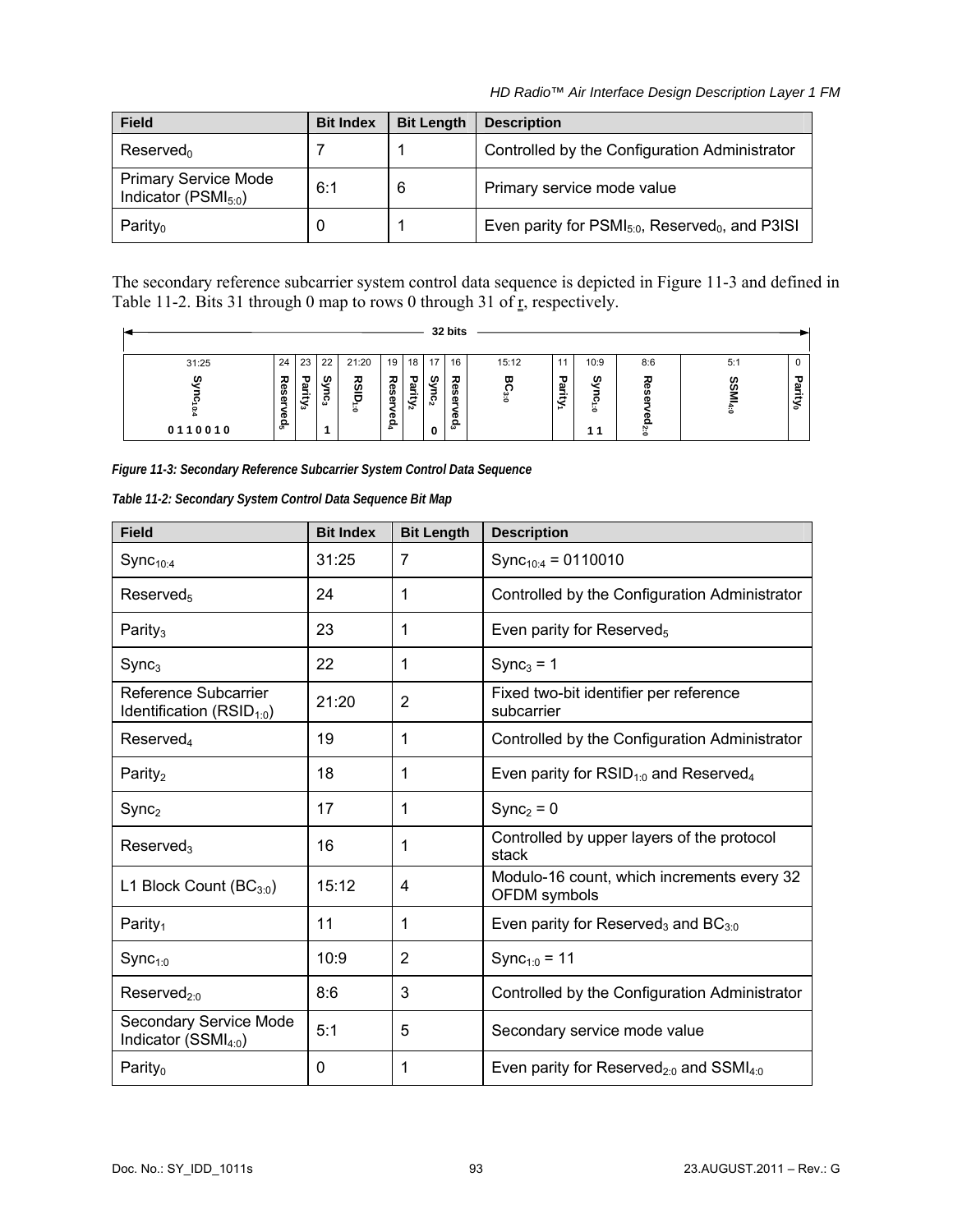# 11.2.1 Block Synchronization

The sync bits serve to aid in receiver synchronization. The sync bit pattern is distributed over the system control data sequence as shown in [Figure 11-2](#page-100-0) and [Figure 11-3](#page-101-0).

## 11.2.2 P3 Interleaver Select Indicator

The function of this bit is obsolete and must be set to 1 to preserve backward compatibility with firstgeneration receivers. There is no P3ISI bit in the secondary system control data sequence; instead, a reserved bit occupies this position.

### 11.2.3 Reference Subcarrier Identification

The Reference Subcarrier Identification  $(RSID<sub>1:0</sub>)$  is a two-bit value that is applied to each reference subcarrier across the OFDM spectrum. The reference subcarrier identification maps to the reference subcarriers (columns of  $\underline{r}$ ) as specified in [Table 11-3](#page-102-0). The Reference Subcarrier ID does not uniquely identify a subcarrier. One use of this parameter is to assist the receiver in frequency acquisition and tracking.

<span id="page-102-0"></span>

| <b>Column</b><br><b>Number of</b> | $RSID_{1:0}$<br>(bits 21:20) |             | $RSID_{1:0}$<br><b>Column</b><br>(bits 21:20)<br><b>Number of</b> |              | <b>Column</b><br><b>Number of</b> | $RSID_{1:0}$<br>(bits 21:20) |    | <b>Column</b><br><b>Number of</b> | $RSID_{1:0}$<br>(bits 21:20) |          |             |
|-----------------------------------|------------------------------|-------------|-------------------------------------------------------------------|--------------|-----------------------------------|------------------------------|----|-----------------------------------|------------------------------|----------|-------------|
| Ţ                                 | 21                           | 20          | $\mathbf{r}$                                                      | 21           | 20                                | $\overline{r}$               | 21 | 20                                | ŗ                            | 21       | 20          |
| $\mathbf 0$                       | 1                            | $\mathbf 0$ | 16                                                                | 1            | $\mathbf{0}$                      | 32                           | 1  | $\Omega$                          | 48                           |          | $\mathbf 0$ |
| 1                                 | $\mathbf 0$                  | 1           | 17                                                                | $\mathbf 0$  | 1                                 | 33                           | 1  | 1                                 | 49                           |          | 1           |
| $\overline{2}$                    | $\mathbf 0$                  | $\mathbf 0$ | 18                                                                | $\mathbf 0$  | $\mathbf 0$                       | 34                           | 0  | $\mathbf 0$                       | 50                           | $\Omega$ | $\mathbf 0$ |
| 3                                 | $\mathbf{1}$                 | 1           | 19                                                                | 1            | 1                                 | 35                           | 0  | 1                                 | 51                           | $\Omega$ | 1           |
| 4                                 | $\mathbf{1}$                 | $\mathbf 0$ | 20                                                                | $\mathbf{1}$ | $\mathbf{0}$                      | 36                           | 1  | $\Omega$                          | 52                           | 1        | $\mathbf 0$ |
| 5                                 | $\mathbf 0$                  | 1           | 21                                                                | $\mathbf{0}$ | 1                                 | 37                           | 1  | 1                                 | 53                           | 1        | 1           |
| 6                                 | $\mathbf 0$                  | $\mathbf 0$ | 22                                                                | $\mathbf 0$  | $\mathbf 0$                       | 38                           | 0  | $\mathbf 0$                       | 54                           | $\Omega$ | $\mathbf 0$ |
| $\overline{7}$                    | $\mathbf{1}$                 | 1           | 23                                                                | 1            | 1                                 | 39                           | 0  | 1                                 | 55                           | $\Omega$ | 1           |
| 8                                 | 1                            | $\Omega$    | 24                                                                | 1            | $\mathbf 0$                       | 40                           | 1  | $\Omega$                          | 56                           | 1        | $\mathbf 0$ |
| 9                                 | $\mathbf 0$                  | 1           | 25                                                                | $\mathbf 0$  | 1                                 | 41                           | 1  | 1                                 | 57                           | 1        | 1           |
| 10                                | $\mathbf 0$                  | $\Omega$    | 26                                                                | $\mathbf 0$  | $\mathbf 0$                       | 42                           | 0  | $\Omega$                          | 58                           | $\Omega$ | $\mathbf 0$ |
| 11                                | $\mathbf{1}$                 | 1           | 27                                                                | 1            | 1                                 | 43                           | 0  | 1                                 | 59                           | $\Omega$ | 1           |
| 12                                | 1                            | $\mathbf 0$ | 28                                                                | 1            | $\mathbf 0$                       | 44                           | 1  | $\mathbf 0$                       | 60                           | 1        | $\mathbf 0$ |
| 13                                | $\mathbf 0$                  | 1           | 29                                                                | $\mathbf 0$  | 1                                 | 45                           | 1  | 1                                 |                              |          |             |
| 14                                | $\mathbf 0$                  | $\Omega$    | 30                                                                | $\mathbf 0$  | 0                                 | 46                           | 0  | $\mathbf 0$                       |                              |          |             |
| 15                                | 1                            | 1           | 31                                                                | $\mathbf 0$  | 1                                 | 47                           | 0  | 1                                 |                              |          |             |

|  | Table 11-3: Reference Subcarrier Identification |
|--|-------------------------------------------------|
|  |                                                 |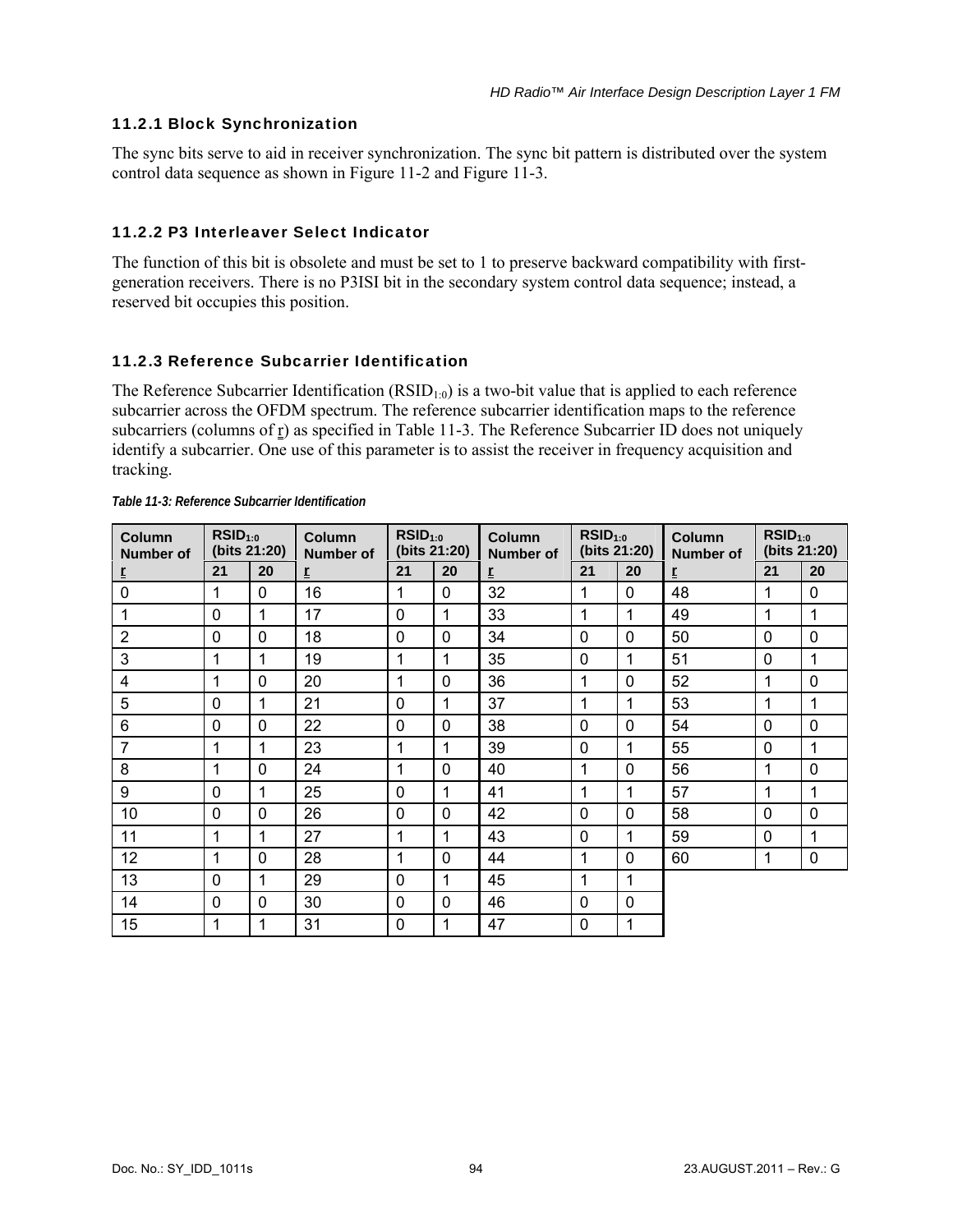# 11.2.4 Secondary Channel Indicator

Since the secondary sidebands are not transmitted in all waveforms, the primary reference subcarriers must indicate their presence or absence. The Secondary Channel Indicator (SCI) is a single bit in the primary system control data sequence. It is set to 1 when the signal has secondary sidebands; otherwise, it is set to 0. There is no SCI bit in the secondary system control data sequence; instead, a reserved bit occupies this position.

# 11.2.5 L1 Block Count

The four-bit L1 block count  $(BC_{30})$  is a modulo-16 count which increments every 32 OFDM symbols. The first L1 block count inserted into the system control data sequence is 0. The same value is applied to each of the 61 system control data sequences. The value of BC contained in the primary reference subcarrier system control data sequence is always the same as the BC contained in the secondary reference subcarrier system control data sequence. Refer to Subsection [6.4](#page-34-0) for further definition.

The L1 block count bit map is shown in [Table 11-4](#page-103-0).

<span id="page-103-0"></span>

| <b>L1 Block Count</b> | BC <sub>3:0</sub> Bit Assignment (bits 15 :12) |   |    |    |  |  |  |  |
|-----------------------|------------------------------------------------|---|----|----|--|--|--|--|
|                       | 15<br>14                                       |   | 13 | 12 |  |  |  |  |
| 0                     | 0                                              | 0 | 0  | 0  |  |  |  |  |
| 1                     | 0                                              | 0 | 0  | 1  |  |  |  |  |
| $\overline{2}$        | 0                                              | 0 | 1  | 0  |  |  |  |  |
| 3                     | 0                                              | 0 | 1  | 1  |  |  |  |  |
| 4                     | 0                                              | 1 | 0  | 0  |  |  |  |  |
| 5                     | 0                                              | 1 | 0  | 1  |  |  |  |  |
| 6                     | 0                                              | 1 | 1  | 0  |  |  |  |  |
| 7                     | 0                                              | 1 | 1  | 1  |  |  |  |  |
| 8                     | 1                                              | 0 | 0  | 0  |  |  |  |  |
| 9                     | 1                                              | 0 | 0  | 1  |  |  |  |  |
| 10                    | 1                                              | 0 | 1  | 0  |  |  |  |  |
| 11                    | 1                                              | 0 | 1  | 1  |  |  |  |  |
| 12                    | 1                                              | 1 | 0  | 0  |  |  |  |  |
| 13                    | 1                                              | 1 | 0  | 1  |  |  |  |  |
| 14                    | 1                                              | 1 | 1  | 0  |  |  |  |  |
| 15                    | 1                                              | 1 | 1  |    |  |  |  |  |

*Table 11-4: L1 Block Count Bit Map* 

# 11.2.6 Primary Service Mode Indicator

The primary service mode in Layer 1, as defined in Section [6](#page-28-0), conveys various combinations of digital audio and data. Six bits in the system control data sequence of the primary reference subcarriers have been allocated to the Primary Service Mode Indicator ( $PSMI_{50}$ ), as defined in [Table 11-5.](#page-104-0)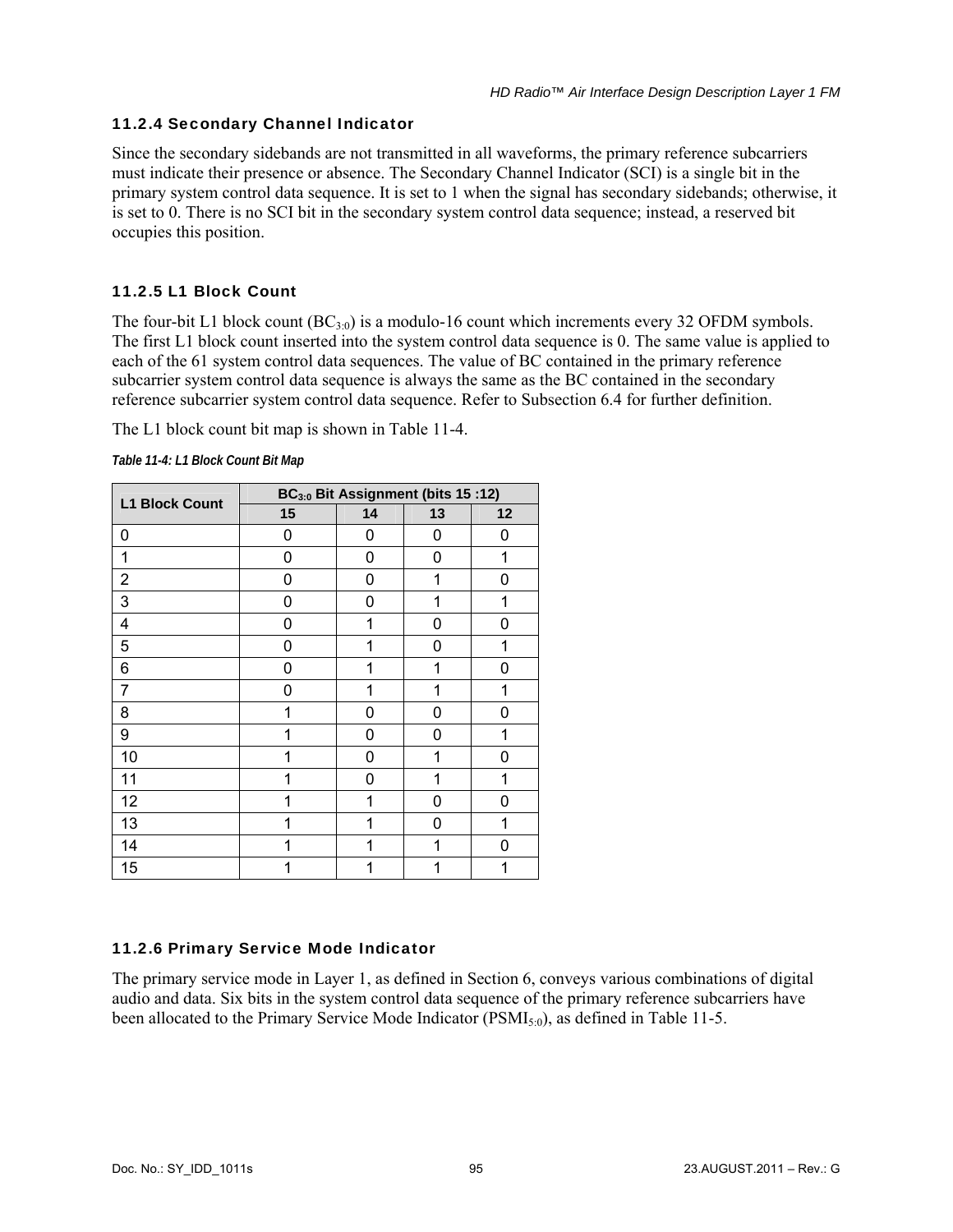<span id="page-104-0"></span>

| <b>Primary Service Mode</b> | $PSMI5:0$ (bits 6:1) |   |          |          |                |          |  |  |
|-----------------------------|----------------------|---|----------|----------|----------------|----------|--|--|
|                             | 6                    | 5 | 4        | 3        | $\overline{2}$ | 1        |  |  |
| None                        | $\Omega$             | 0 | $\Omega$ | 0        | 0              | 0        |  |  |
| MP <sub>1</sub>             | 0                    | 0 | 0        | 0        | 0              | 1        |  |  |
| MP <sub>2</sub>             | $\Omega$             | 0 | $\Omega$ | 0        | 1              | 0        |  |  |
| MP <sub>3</sub>             | $\Omega$             | 0 | 0        | $\Omega$ | 1              | 1        |  |  |
| Reserved                    | 0                    | 0 | $\Omega$ | 1        | 0              | 0        |  |  |
| MP <sub>5</sub>             | $\Omega$             | 0 | $\Omega$ | 1        | 0              | 1        |  |  |
| MP <sub>6</sub>             | $\Omega$             | 0 | 0        | 1        | 1              | $\Omega$ |  |  |
| Reserved                    | 0                    | 0 | 0        | 1        | 1              | 1        |  |  |
| .                           |                      | . | .        | .        | .              | .        |  |  |
| Reserved                    | 0                    | 0 | 1        | 0        | 1              | 0        |  |  |
| <b>MP11</b>                 | $\Omega$             | 0 | 1        | 0        | 1              | 1        |  |  |
| Reserved                    | 0                    | 0 | 1        | 1        | 0              | ∩        |  |  |
| .                           |                      | . | .        | .        | .              | .        |  |  |
| Reserved                    | 1                    | 1 | 1        |          |                |          |  |  |

#### *Table 11-5: PSMI5:0 Mapping for Primary Service Modes*

Each of the reserved primary service modes must maintain backward compatibility as defined in Subsection [6.2.1.](#page-30-0) Thus, first generation receivers will always configure themselves to one of the basic operational modes MP1, MP2, MP3, MP5, or MP6 when one of the reserved modes is detected.

# 11.2.7 Secondary Service Mode

The secondary service mode in Layer 1, as defined in Section [6](#page-28-0), conveys various combinations of digital audio and data. Five bits in the system control data sequence of the secondary reference subcarriers have been allocated to the Secondary Service Mode Indicator (SSMI<sub>4:0</sub>), as defined in [Table 11-6.](#page-104-1)

|                               | <b>SSMI<sub>4:0</sub></b> (bits 5:1) |          |   |              |          |  |  |
|-------------------------------|--------------------------------------|----------|---|--------------|----------|--|--|
| <b>Secondary Service Mode</b> | 5                                    |          |   | $\mathbf{2}$ |          |  |  |
| None                          |                                      |          |   |              |          |  |  |
| MS1                           |                                      |          |   |              |          |  |  |
| MS <sub>2</sub>               |                                      |          |   |              |          |  |  |
| MS3                           |                                      |          |   |              |          |  |  |
| MS4                           |                                      |          |   |              |          |  |  |
| Reserved                      |                                      |          |   |              |          |  |  |
| .                             | $\cdots$                             | $\cdots$ | . | $\cdots$     | $\cdots$ |  |  |
| Reserved                      |                                      |          |   |              |          |  |  |

<span id="page-104-1"></span>*Table 11-6: SSMI4:0 Mapping for Secondary Service Modes* 

# 11.2.8 Reserved

The value of the reserved bits is determined by the Configuration Administrator as discussed in Section [6.](#page-28-0) The reserved bits remain the same during the duration of the L1 frame.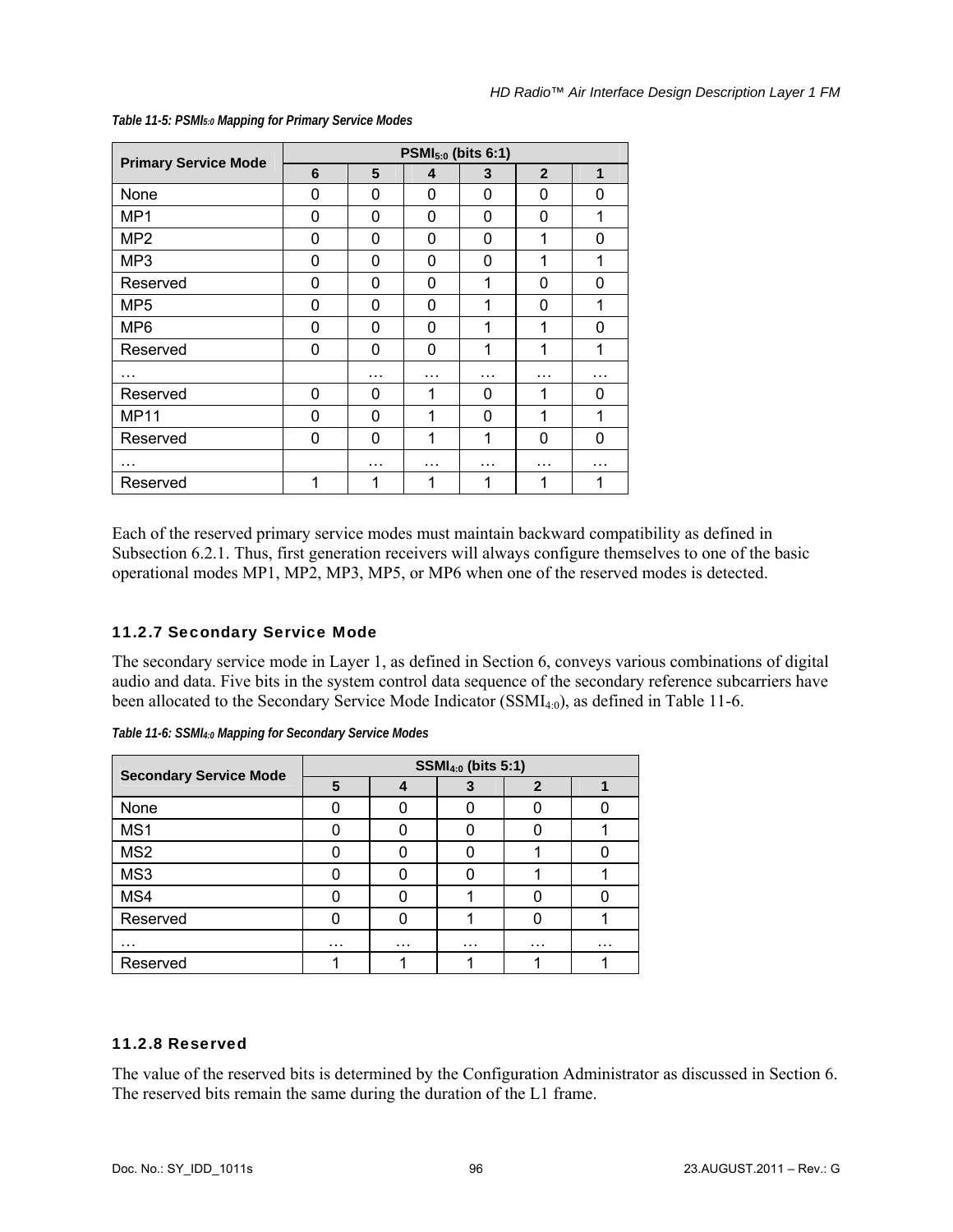# 11.3 Differential Encoder

The bits in each column of the 32 x 61 matrix r, assembled by the System Control Data Sequence Assembler, are differentially encoded in accordance with [Figure 11-4](#page-105-0) and are output to the matrix R in the same order. Conceptually, this process can be viewed as 61 parallel differential encoders. For an individual differential encoder, the bits of a single column j of  $r$  are processed sequentially, from  $i =$ 0,1,2,3,…,31. One system control data sequence bit is input to a differential encoder at a time. This input bit is modulo-2 added with the previously stored output bit  $\underline{R}[i-1][j]$  to form the latest output bit,  $\underline{R}[i][j]$ . The resulting output bit stream will reverse polarity each time the input bit is a 1. The initial state of each differential encoder is 0.



<span id="page-105-0"></span>*Figure 11-4: Differential Encoder*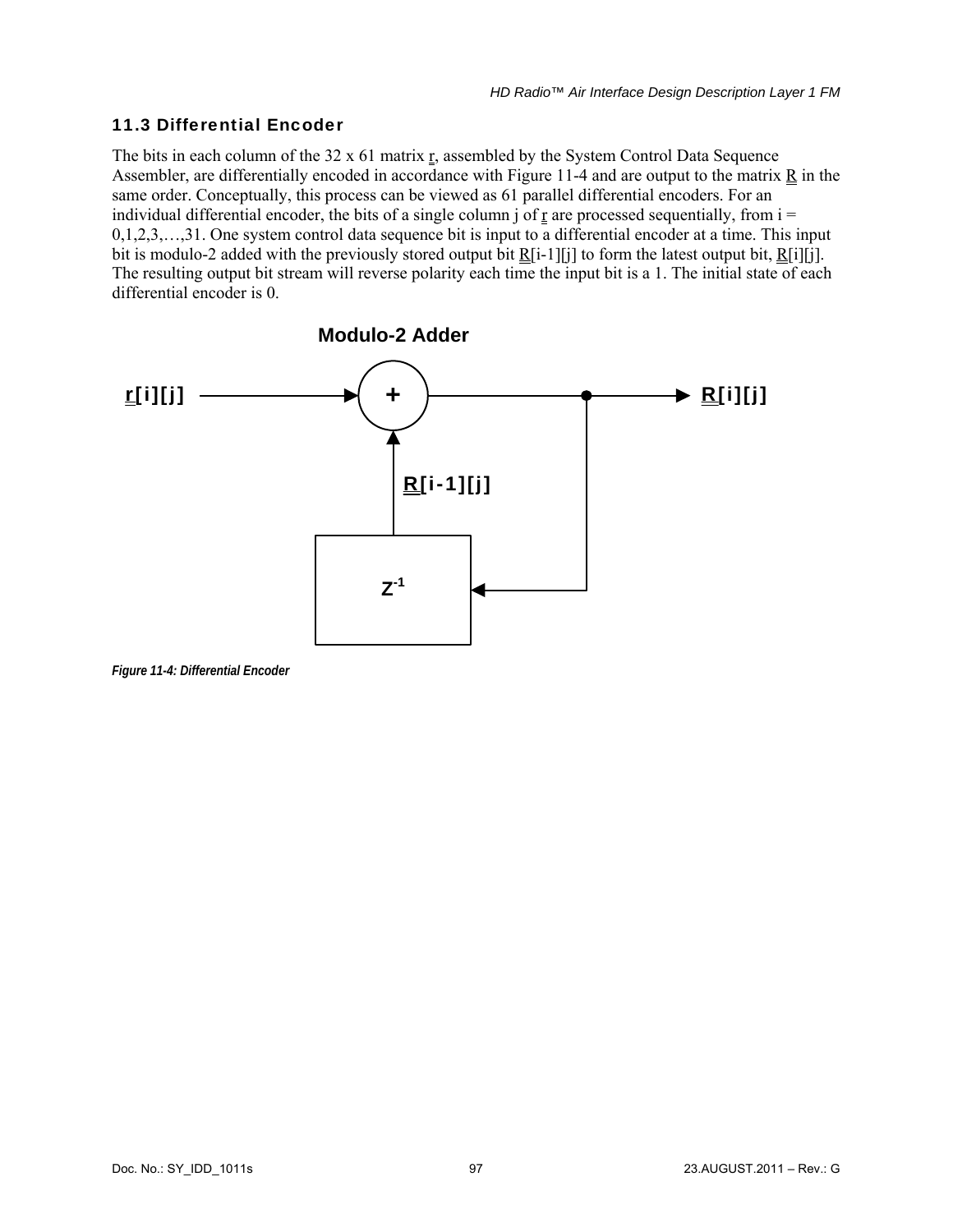# **12 OFDM Subcarrier Mapping**

#### 12.1 Introduction

OFDM Subcarrier Mapping assigns interleaver partitions to frequency partitions. For each active interleaver matrix, OFDM Subcarrier Mapping assigns a row of bits from each interleaver partition to its respective frequency partition in the complex output vector  $\underline{X}$ . In addition, system control data sequence bits from a row of  $\underline{R}$  are mapped to the active reference subcarrier locations in  $\underline{X}$ . The service mode dictates which interleaver matrices and which elements of  $R$  are active. [Figure 12-1](#page-106-0) shows the inputs, output, and component functions of OFDM Subcarrier Mapping.



**To OFDM Signal Generation**

<span id="page-106-0"></span>*Figure 12-1: OFDM Subcarrier Mapping Conceptual Block Diagram* 

The inputs to OFDM Subcarrier Mapping are a row of bits from each active interleaver matrix and a row of bits from  $R$ , the matrix of system control data sequences.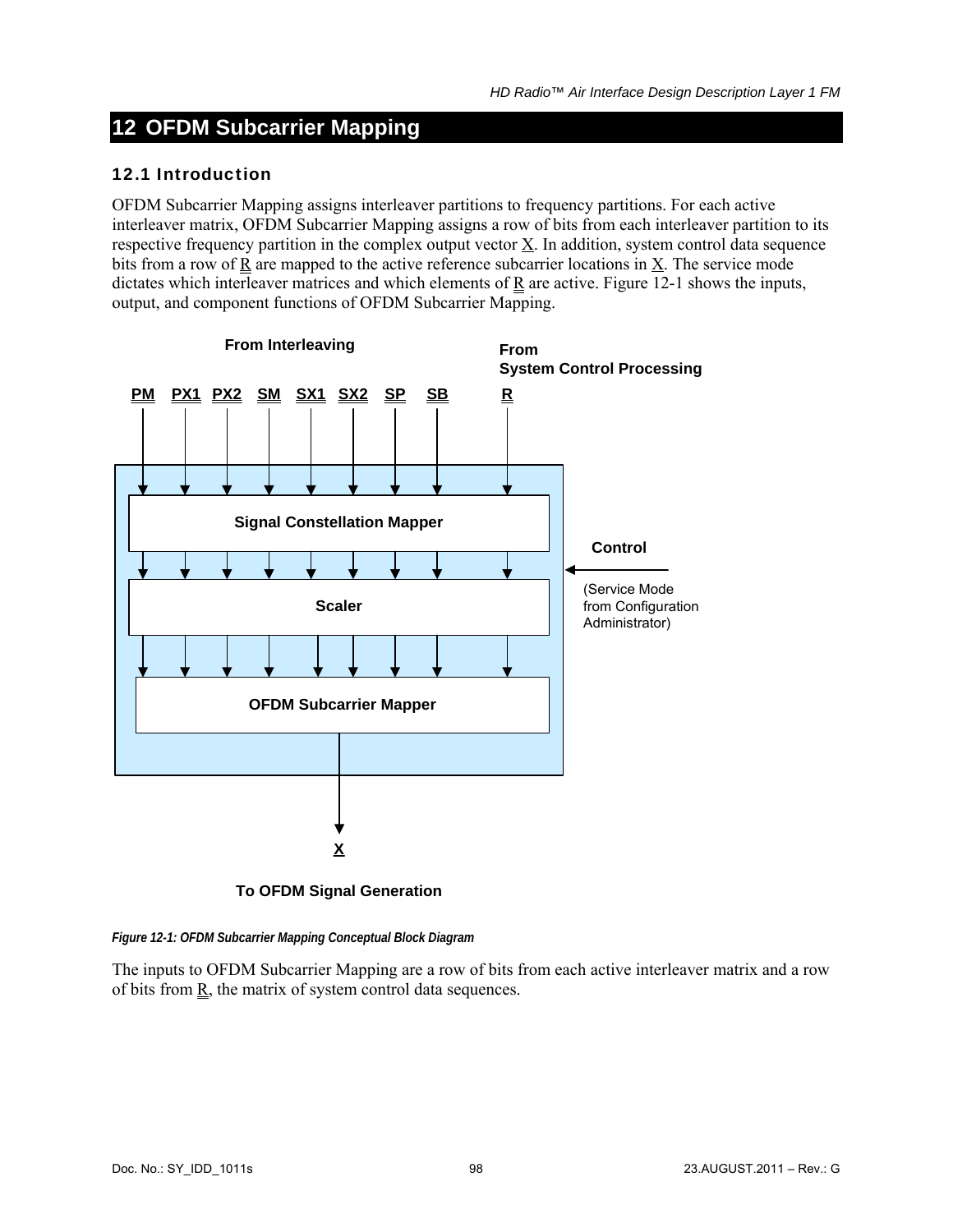The output from OFDM Subcarrier Mapping for each OFDM symbol is a single complex vector,  $\underline{X}$ , of length 1093. The vector is indexed from  $k = 0, 1, 2, \ldots, 1092$ . The k<sup>th</sup> element of X corresponds to subcarrier  $(k - 546)$ , as shown in [Figure 12-2.](#page-107-0)



<span id="page-107-0"></span>*Figure 12-2: Assignment of Elements of Output Vector X to Subcarriers* 

Active elements in a row of  $R$  and the associated row from each active interleaver matrix are assigned to the same instance of X.

The *Signal Constellation Mapper* translates pairs of bits read from interleaver partitions and individual bits read from  $\underline{R}$  to complex constellation values. The Scaler function applies the appropriate amplitude scale factor to these complex values. The OFDM Subcarrier Mapper maps the scaled complex constellation values to the appropriate elements of the output vector X. Elements of X corresponding to unused subcarriers are set to the complex value  $0 + j0$ .

# 12.2 OFDM Subcarrier Mapping Procedures

The OFDM Subcarrier Mapping procedures are specified in Subsection [12.2.1](#page-107-1) and Subsection [12.2.2.](#page-108-0)

# <span id="page-107-1"></span>12.2.1 Data Subcarriers

For each active interleaver matrix, a row of bits is processed every  $T_s$ . Rows are processed sequentially, starting with the first row (row 0). When all rows of an interleaver matrix have been processed, the next instance of that interleaver matrix is processed, starting with the first row.

For a given row of an interleaver matrix, bits are processed by interleaver partition. Pairs of adjacent columns within an interleaver partition are mapped to individual, complex, *Quadrature Phase Shift Keying* (QPSK)-modulated, data subcarriers within a frequency partition. This mapping proceeds sequentially. The first two columns (0 and 1) of an interleaver partition are mapped to the starting subcarrier number of a frequency partition and the last two columns of an interleaver partition are mapped to the ending subcarrier number of a frequency partition. [Table 12-3](#page-109-0) through [Table 12-11](#page-117-0) shows the mapping of interleaver matrix column numbers to subcarrier numbers for each interleaver partition in the active interleaver matrices.

To map each adjacent *column pair* within an interleaver partition to a subcarrier location within the vector  $\underline{X}$ , the following steps are taken:

- 1. Read a pair of bits from adjacent columns within an interleaver partition. For a given column pair, the bit read from the lower indexed column is mapped as an I bit, and the bit read from the higher indexed column is mapped as a Q bit.
- 2. Map the bit pair from Step 1 to a complex constellation value using [Table 12-1.](#page-108-1) The I bit maps to the real component and the Q bit maps to the imaginary component of the constellation value.
- 3. Scale the I and Q components of the complex constellation value from Step 2 using the appropriate amplitude scale factor from [Table 5-1](#page-23-0) through [Table 5-3](#page-27-0). The amplitude scale factor is chosen based on subcarrier location and, for the secondary sidebands, the value of ASF.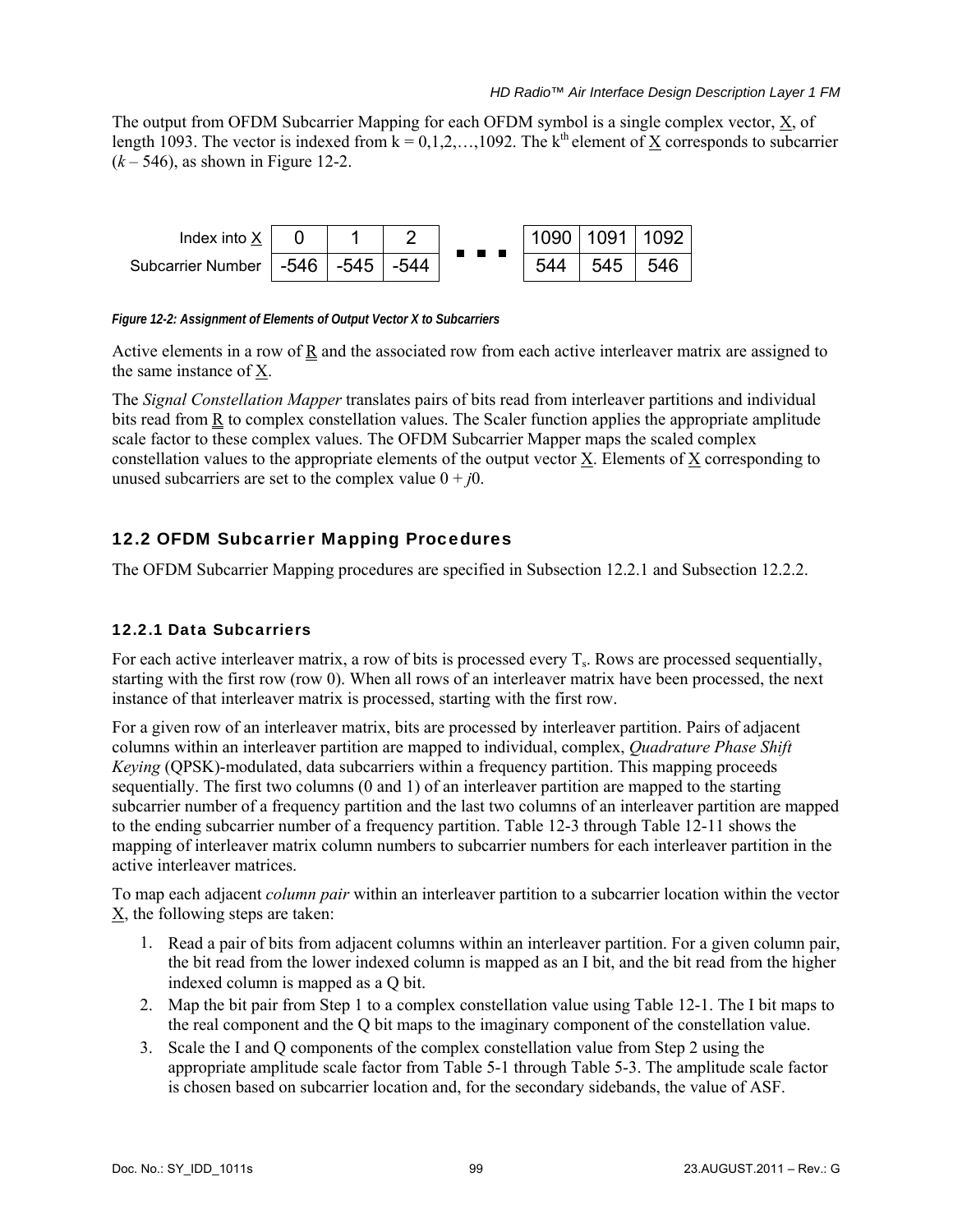4. Map the scaled constellation value from Step 3 to the appropriate element of X using [Table 12-3](#page-109-0)  through [Table 12-11](#page-117-0) and [Figure 12-2](#page-107-0).

| I Bit | Q Bit | <b>Constellation Value</b> |
|-------|-------|----------------------------|
|       |       | $(-1 - i1)$                |
|       |       | $(-1 + i1)$                |
|       |       | $(1 - j1)$                 |
|       |       | $(1 + i1)$                 |

*Table 12-1: Signal Constellation Mapping for Data Subcarriers* 

### 12.2.2 Reference Subcarriers

R is read one row at a time and a row of R is processed every  $T_s$ . Each row of R is a vector of bits of length 61, indexed from 0 to 60. Selected bits of this vector are mapped to reference subcarriers according to the service mode as shown in [Table 12-12](#page-118-0) and [Table 12-13.](#page-119-0)

Since the output vector  $\underline{X}$  contains complex values, the following steps are taken to map a row of  $\underline{R}$  to an element of X:

- 1. Read a bit value from a row vector of R.
- 2. Map the bit to a complex, *binary phase shift keying* (BPSK)-modulated constellation value using [Table 12-2.](#page-108-0)
- 3. Scale the I and Q components of the complex constellation value using the appropriate amplitude scale factor from [Table 5-1](#page-23-0) through [Table 5-3](#page-27-0) and, for secondary subcarriers, according to the state of ASF.
- 4. Map the scaled constellation value to the appropriate element of X using [Figure 12-2,](#page-107-0) [Table](#page-118-0)  [12-12,](#page-118-0) and [Table 12-13](#page-119-0) for the current service mode.

*Table 12-2: Signal Constellation Mapping for Reference Subcarriers* 

<span id="page-108-0"></span>

| <b>Bit Value</b> | <b>Constellation Value</b> |
|------------------|----------------------------|
|                  | $-1 - i1$                  |
|                  | $(1 + i1)$                 |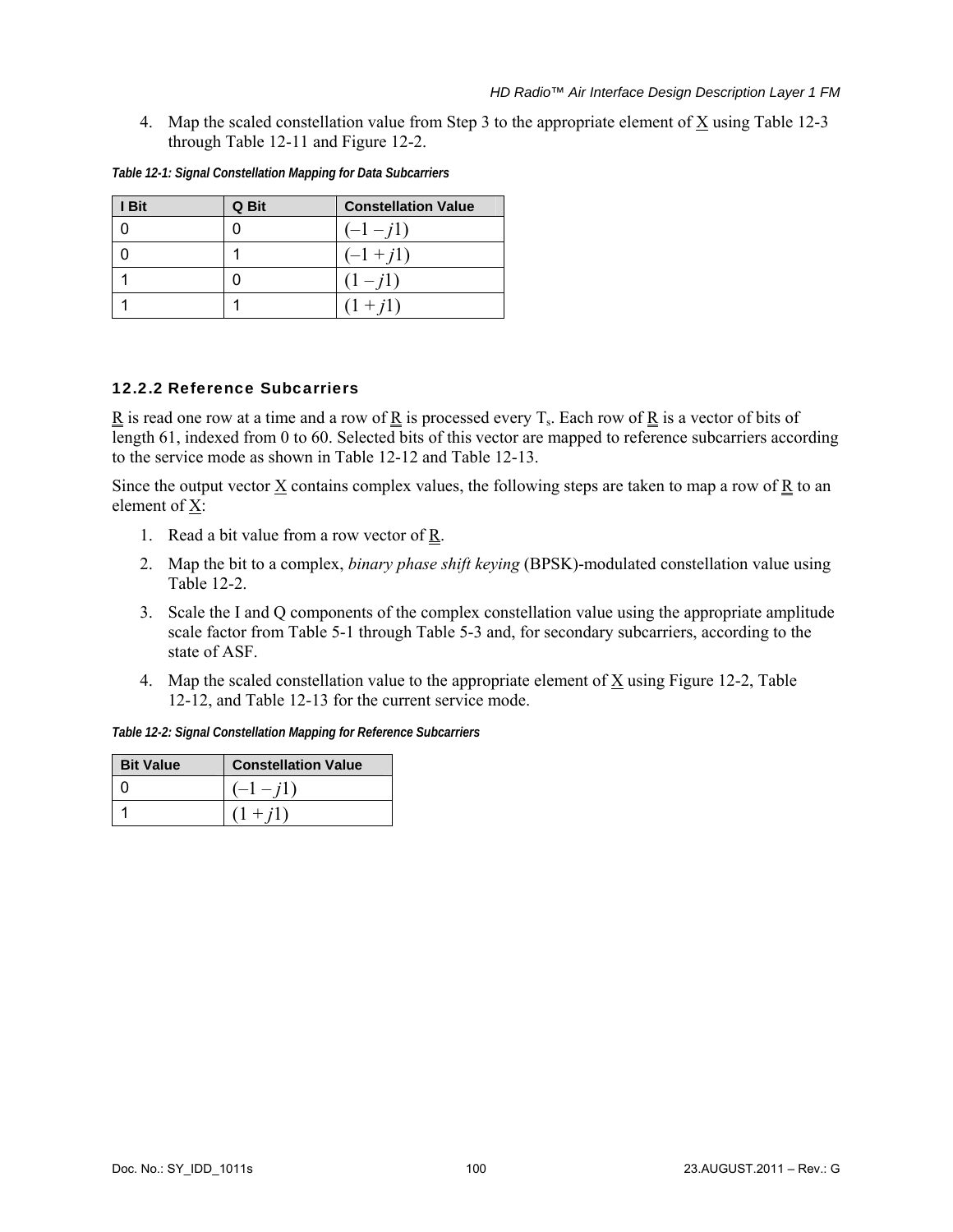# 12.3 OFDM Subcarrier Mapping Tables

Subsection [12.3.1](#page-109-1) presents the mapping tables for the data subcarriers. Subsection [12.3.2](#page-118-1) presents the mapping tables for the reference subcarriers.

# <span id="page-109-1"></span>12.3.1 Data Subcarrier Mapping Tables by Service Mode

The tables defining the data subcarrier mapping by service mode are presented in Subsection [12.3.1.1](#page-109-2)  through Subsection [12.3.1.9.](#page-117-1) The subcarrier numbers can be translated to indices of X by adding 546. For example, data subcarrier -545 maps to index 1 of X.

# <span id="page-109-2"></span>**12.3.1.1 Service Mode MP1**

In service mode MP1, the PM interleaver partitions are mapped to the subcarriers as presented in [Table](#page-109-0)  [12-3](#page-109-0).

<span id="page-109-0"></span>

| <b>Starting</b><br><b>Subcarrier</b><br><b>Number</b> | <b>Ending</b><br><b>Subcarrier</b><br><b>Number</b> | <b>Interleaver</b><br><b>Matrix</b> | <b>Interleaver</b><br><b>Partition</b> | <b>Interleaver</b><br><b>Matrix Starting</b><br><b>Column Number</b> | <b>Interleaver</b><br><b>Matrix Ending</b><br><b>Column Number</b> |
|-------------------------------------------------------|-----------------------------------------------------|-------------------------------------|----------------------------------------|----------------------------------------------------------------------|--------------------------------------------------------------------|
| $-545$                                                | $-528$                                              | <b>PM</b>                           | $\mathbf 0$                            | 0                                                                    | 35                                                                 |
| $-526$                                                | $-509$                                              | <b>PM</b>                           | 1                                      | 36                                                                   | 71                                                                 |
| $-507$                                                | $-490$                                              | <b>PM</b>                           | $\overline{2}$                         | 72                                                                   | 107                                                                |
| $-488$                                                | $-471$                                              | <b>PM</b>                           | 3                                      | 108                                                                  | 143                                                                |
| $-469$                                                | $-452$                                              | <b>PM</b>                           | 4                                      | 144                                                                  | 179                                                                |
| -450                                                  | $-433$                                              | <b>PM</b>                           | 5                                      | 180                                                                  | 215                                                                |
| $-431$                                                | $-414$                                              | <b>PM</b>                           | 6                                      | 216                                                                  | 251                                                                |
| $-412$                                                | $-395$                                              | <b>PM</b>                           | $\overline{7}$                         | 252                                                                  | 287                                                                |
| $-393$                                                | $-376$                                              | <b>PM</b>                           | 8                                      | 288                                                                  | 323                                                                |
| $-374$                                                | $-357$                                              | <b>PM</b>                           | 9                                      | 324                                                                  | 359                                                                |
| 357                                                   | 374                                                 | <b>PM</b>                           | 10                                     | 360                                                                  | 395                                                                |
| 376                                                   | 393                                                 | <b>PM</b>                           | 11                                     | 396                                                                  | 431                                                                |
| 395                                                   | 412                                                 | <b>PM</b>                           | 12                                     | 432                                                                  | 467                                                                |
| 414                                                   | 431                                                 | <b>PM</b>                           | 13                                     | 468                                                                  | 503                                                                |
| 433                                                   | 450                                                 | <b>PM</b>                           | 14                                     | 504                                                                  | 539                                                                |
| 452                                                   | 469                                                 | PM                                  | 15                                     | 540                                                                  | 575                                                                |
| 471                                                   | 488                                                 | <b>PM</b>                           | 16                                     | 576                                                                  | 611                                                                |
| 490                                                   | 507                                                 | PM                                  | 17                                     | 612                                                                  | 647                                                                |
| 509                                                   | 526                                                 | PM                                  | 18                                     | 648                                                                  | 683                                                                |
| 528                                                   | 545                                                 | <b>PM</b>                           | 19                                     | 684                                                                  | 719                                                                |

*Table 12-3: Data Subcarrier Mapping – Service Mode MP1*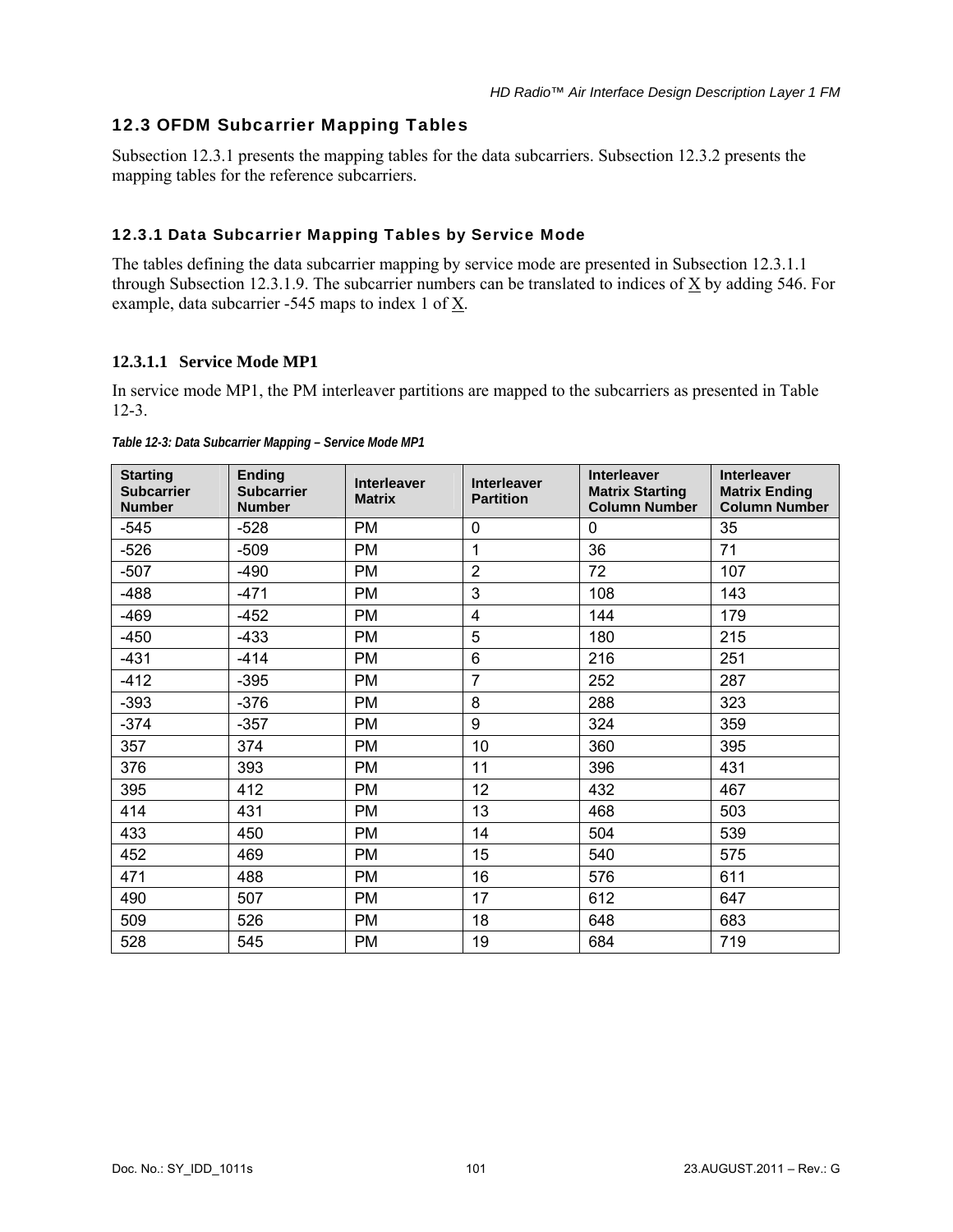# **12.3.1.2 Service Mode MP2**

In service mode MP2, the PM and PX1 interleaver partitions are mapped to the subcarriers as presented in [Table 12-4.](#page-110-0)

<span id="page-110-0"></span>

| <b>Starting</b><br><b>Subcarrier</b><br><b>Number</b> | <b>Ending</b><br><b>Subcarrier</b><br><b>Number</b> | <b>Interleaver</b><br><b>Matrix</b> | <b>Interleaver</b><br><b>Partition</b> | <b>Interleaver</b><br><b>Matrix Starting</b><br><b>Column Number</b> | <b>Interleaver</b><br><b>Matrix Ending</b><br><b>Column Number</b> |
|-------------------------------------------------------|-----------------------------------------------------|-------------------------------------|----------------------------------------|----------------------------------------------------------------------|--------------------------------------------------------------------|
| $-545$                                                | $-528$                                              | <b>PM</b>                           | 0                                      | 0                                                                    | 35                                                                 |
| $-526$                                                | $-509$                                              | <b>PM</b>                           | 1                                      | 36                                                                   | 71                                                                 |
| $-507$                                                | $-490$                                              | <b>PM</b>                           | $\overline{2}$                         | 72                                                                   | 107                                                                |
| $-488$                                                | -471                                                | <b>PM</b>                           | 3                                      | 108                                                                  | 143                                                                |
| $-469$                                                | $-452$                                              | <b>PM</b>                           | 4                                      | 144                                                                  | 179                                                                |
| $-450$                                                | $-433$                                              | <b>PM</b>                           | 5                                      | 180                                                                  | 215                                                                |
| $-431$                                                | $-414$                                              | <b>PM</b>                           | 6                                      | 216                                                                  | 251                                                                |
| $-412$                                                | $-395$                                              | PM                                  | $\overline{7}$                         | 252                                                                  | 287                                                                |
| $-393$                                                | $-376$                                              | <b>PM</b>                           | 8                                      | 288                                                                  | 323                                                                |
| $-374$                                                | $-357$                                              | <b>PM</b>                           | 9                                      | 324                                                                  | 359                                                                |
| $-355$                                                | $-338$                                              | PX1                                 | 0                                      | 0                                                                    | 35                                                                 |
| 338                                                   | 355                                                 | PX1                                 | 1                                      | 36                                                                   | 71                                                                 |
| 357                                                   | 374                                                 | <b>PM</b>                           | 10                                     | 360                                                                  | 395                                                                |
| 376                                                   | 393                                                 | <b>PM</b>                           | 11                                     | 396                                                                  | 431                                                                |
| 395                                                   | 412                                                 | <b>PM</b>                           | 12                                     | 432                                                                  | 467                                                                |
| 414                                                   | 431                                                 | <b>PM</b>                           | 13                                     | 468                                                                  | 503                                                                |
| 433                                                   | 450                                                 | <b>PM</b>                           | 14                                     | 504                                                                  | 539                                                                |
| 452                                                   | 469                                                 | <b>PM</b>                           | 15                                     | 540                                                                  | 575                                                                |
| 471                                                   | 488                                                 | <b>PM</b>                           | 16                                     | 576                                                                  | 611                                                                |
| 490                                                   | 507                                                 | <b>PM</b>                           | 17                                     | 612                                                                  | 647                                                                |
| 509                                                   | 526                                                 | <b>PM</b>                           | 18                                     | 648                                                                  | 683                                                                |
| 528                                                   | 545                                                 | <b>PM</b>                           | 19                                     | 684                                                                  | 719                                                                |

*Table 12-4: Data Subcarrier Mapping – Service Mode MP2*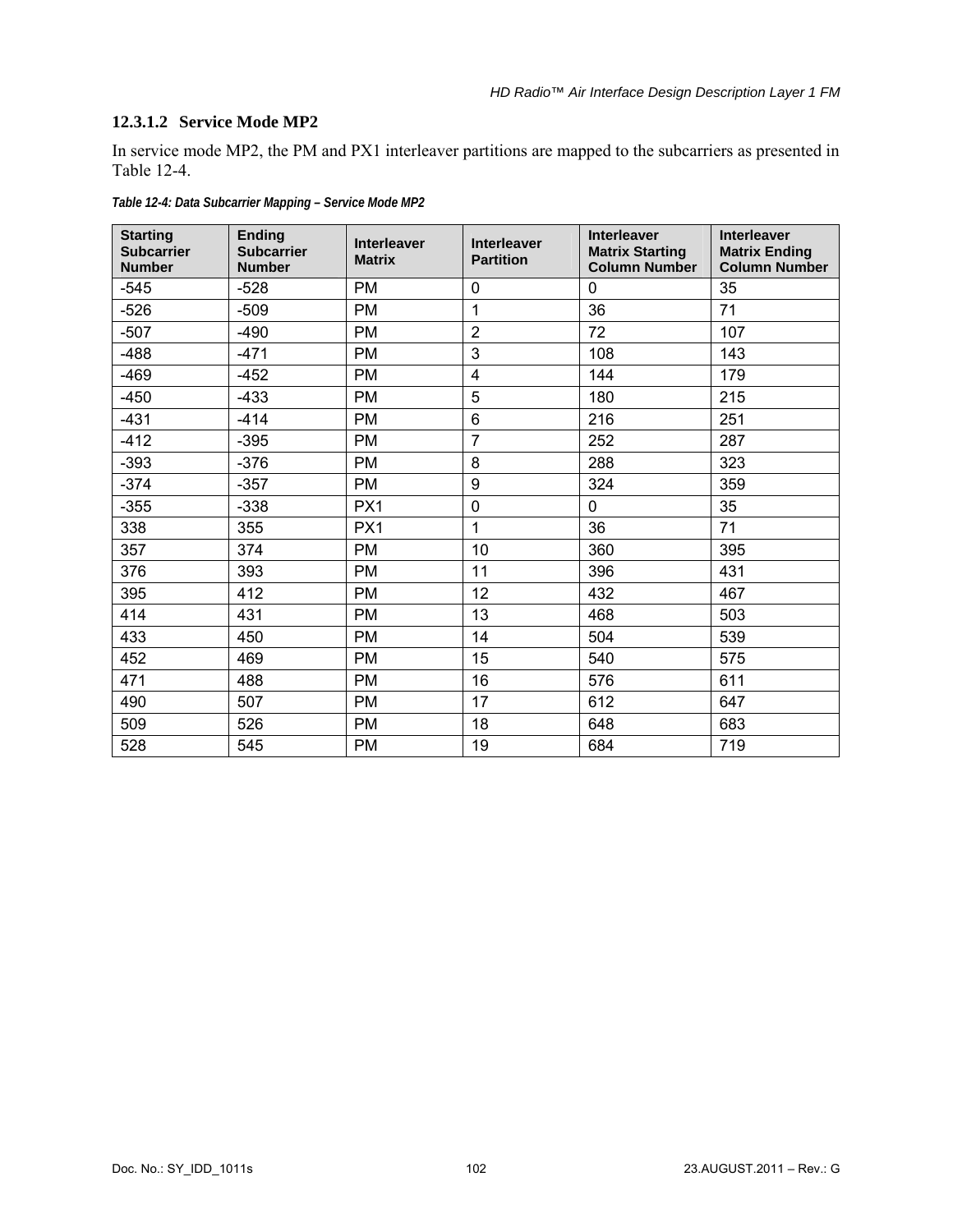# **12.3.1.3 Service Mode MP3**

In service mode MP3, the PM and PX1 interleaver partitions are mapped to the subcarriers as presented in [Table 12-5.](#page-111-0)

<span id="page-111-0"></span>

| <b>Starting</b><br><b>Subcarrier</b><br><b>Number</b> | <b>Ending</b><br><b>Subcarrier</b><br><b>Number</b> | <b>Interleaver</b><br><b>Matrix</b> | <b>Interleaver</b><br><b>Partition</b> | <b>Interleaver</b><br><b>Matrix Starting</b><br><b>Column Number</b> | <b>Interleaver</b><br><b>Matrix Ending</b><br><b>Column Number</b> |
|-------------------------------------------------------|-----------------------------------------------------|-------------------------------------|----------------------------------------|----------------------------------------------------------------------|--------------------------------------------------------------------|
| $-545$                                                | $-528$                                              | <b>PM</b>                           | $\mathbf 0$                            | $\mathbf 0$                                                          | 35                                                                 |
| $-526$                                                | $-509$                                              | <b>PM</b>                           | 1                                      | 36                                                                   | 71                                                                 |
| $-507$                                                | $-490$                                              | <b>PM</b>                           | $\overline{2}$                         | 72                                                                   | 107                                                                |
| $-488$                                                | $-471$                                              | <b>PM</b>                           | $\mathbf{3}$                           | 108                                                                  | 143                                                                |
| $-469$                                                | $-452$                                              | <b>PM</b>                           | $\overline{\mathbf{4}}$                | 144                                                                  | 179                                                                |
| $-450$                                                | $-433$                                              | <b>PM</b>                           | 5                                      | 180                                                                  | 215                                                                |
| $-431$                                                | $-414$                                              | <b>PM</b>                           | $6\phantom{1}$                         | 216                                                                  | 251                                                                |
| $-412$                                                | $-395$                                              | <b>PM</b>                           | $\overline{7}$                         | 252                                                                  | 287                                                                |
| $-393$                                                | $-376$                                              | <b>PM</b>                           | 8                                      | 288                                                                  | 323                                                                |
| $-374$                                                | $-357$                                              | <b>PM</b>                           | $\boldsymbol{9}$                       | 324                                                                  | 359                                                                |
| $-355$                                                | $-338$                                              | PX1                                 | $\mathbf 0$                            | 0                                                                    | 35                                                                 |
| $-336$                                                | $-319$                                              | PX1                                 | $\mathbf{1}$                           | 36                                                                   | 71                                                                 |
| 319                                                   | 336                                                 | PX1                                 | $\overline{2}$                         | 72                                                                   | 107                                                                |
| 338                                                   | 355                                                 | PX1                                 | 3                                      | 108                                                                  | 143                                                                |
| 357                                                   | 374                                                 | <b>PM</b>                           | 10                                     | 360                                                                  | 395                                                                |
| 376                                                   | 393                                                 | <b>PM</b>                           | 11                                     | 396                                                                  | 431                                                                |
| 395                                                   | 412                                                 | <b>PM</b>                           | 12                                     | 432                                                                  | 467                                                                |
| 414                                                   | 431                                                 | <b>PM</b>                           | 13                                     | 468                                                                  | 503                                                                |
| 433                                                   | 450                                                 | <b>PM</b>                           | 14                                     | 504                                                                  | 539                                                                |
| 452                                                   | 469                                                 | <b>PM</b>                           | 15                                     | 540                                                                  | 575                                                                |
| 471                                                   | 488                                                 | <b>PM</b>                           | 16                                     | 576                                                                  | 611                                                                |
| 490                                                   | 507                                                 | <b>PM</b>                           | 17                                     | 612                                                                  | 647                                                                |
| 509                                                   | 526                                                 | <b>PM</b>                           | 18                                     | 648                                                                  | 683                                                                |
| 528                                                   | 545                                                 | <b>PM</b>                           | 19                                     | 684                                                                  | 719                                                                |

*Table 12-5: Data Subcarrier Mapping – Service Mode MP3*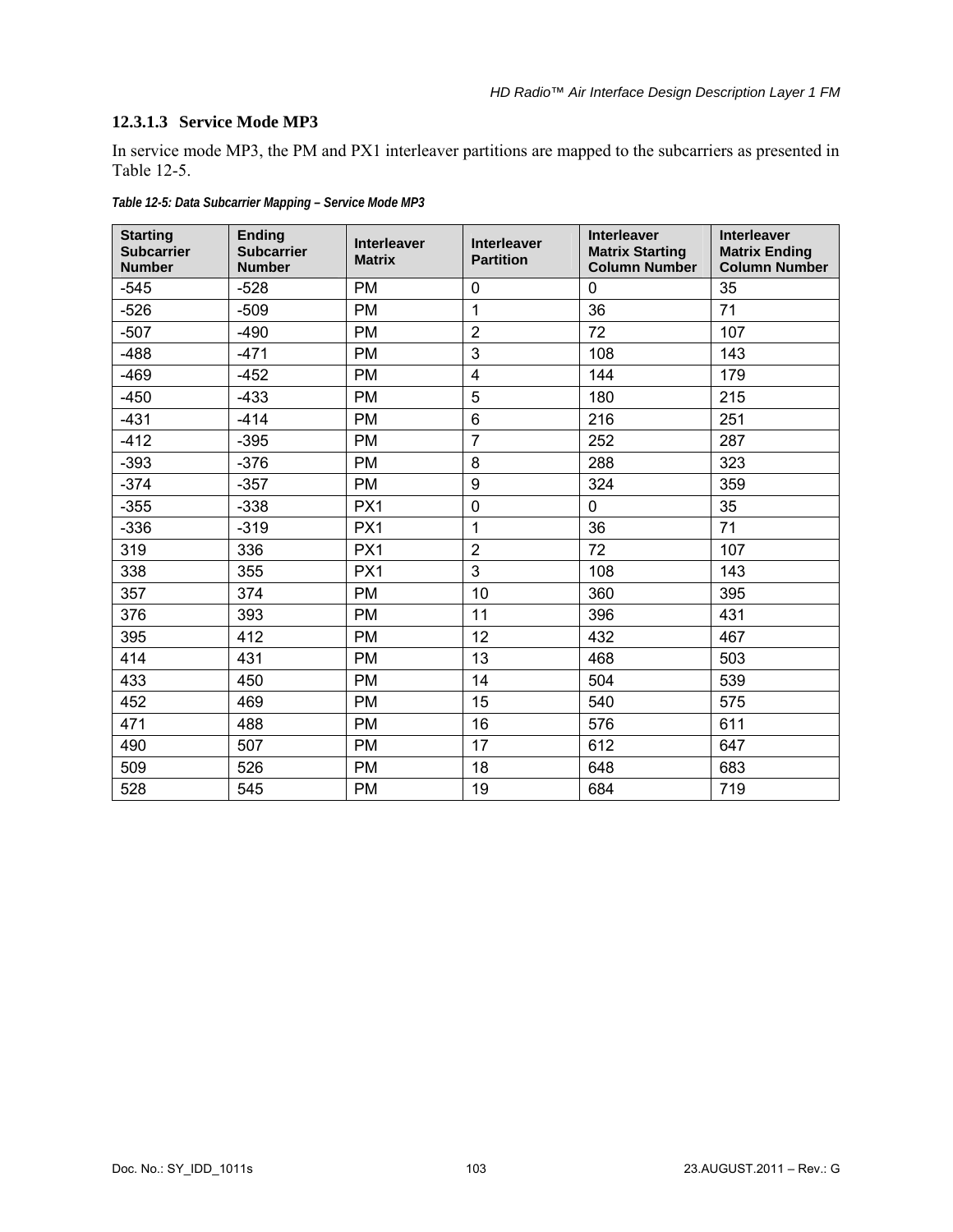# **12.3.1.4 Service Mode MP11**

In service mode MP11, the PM, PX1, and PX2 interleaver partitions are mapped to the subcarriers as presented in [Table 12-6](#page-112-0).

<span id="page-112-0"></span>

| <b>Starting</b><br><b>Subcarrier</b><br><b>Number</b> | <b>Ending</b><br><b>Subcarrier</b><br><b>Number</b> | <b>Interleaver</b><br><b>Matrix</b> | <b>Interleaver</b><br><b>Partition</b> | <b>Interleaver</b><br><b>Matrix Starting</b><br><b>Column Number</b> | Interleaver<br><b>Matrix Ending</b><br><b>Column Number</b> |
|-------------------------------------------------------|-----------------------------------------------------|-------------------------------------|----------------------------------------|----------------------------------------------------------------------|-------------------------------------------------------------|
| $-545$                                                | $-528$                                              | <b>PM</b>                           | $\mathbf 0$                            | $\mathbf 0$                                                          | 35                                                          |
| $-526$                                                | $-509$                                              | <b>PM</b>                           | $\mathbf{1}$                           | 36                                                                   | 71                                                          |
| $-507$                                                | $-490$                                              | <b>PM</b>                           | $\overline{2}$                         | 72                                                                   | 107                                                         |
| $-488$                                                | $-471$                                              | <b>PM</b>                           | 3                                      | 108                                                                  | 143                                                         |
| $-469$                                                | $-452$                                              | <b>PM</b>                           | $\overline{4}$                         | 144                                                                  | 179                                                         |
| $-450$                                                | $-433$                                              | <b>PM</b>                           | 5                                      | 180                                                                  | 215                                                         |
| $-431$                                                | $-414$                                              | <b>PM</b>                           | $6\phantom{1}$                         | 216                                                                  | 251                                                         |
| $-412$                                                | $-395$                                              | <b>PM</b>                           | $\overline{7}$                         | 252                                                                  | 287                                                         |
| $-393$                                                | $-376$                                              | <b>PM</b>                           | 8                                      | 288                                                                  | 323                                                         |
| $-374$                                                | $-357$                                              | PM                                  | $\boldsymbol{9}$                       | 324                                                                  | 359                                                         |
| $-355$                                                | $-338$                                              | PX1                                 | $\mathbf 0$                            | $\pmb{0}$                                                            | 35                                                          |
| $-336$                                                | $-319$                                              | PX1                                 | $\mathbf{1}$                           | 36                                                                   | 71                                                          |
| $-317$                                                | $-300$                                              | PX <sub>2</sub>                     | $\overline{0}$                         | $\mathbf 0$                                                          | 35                                                          |
| $-298$                                                | $-281$                                              | PX <sub>2</sub>                     | $\mathbf{1}$                           | 36                                                                   | 71                                                          |
| 281                                                   | 298                                                 | PX <sub>2</sub>                     | $\overline{2}$                         | 72                                                                   | 107                                                         |
| 300                                                   | 317                                                 | PX <sub>2</sub>                     | 3                                      | 108                                                                  | 143                                                         |
| 319                                                   | 336                                                 | PX1                                 | $\overline{2}$                         | 72                                                                   | 107                                                         |
| 338                                                   | 355                                                 | PX1                                 | 3                                      | 108                                                                  | 143                                                         |
| 357                                                   | 374                                                 | <b>PM</b>                           | 10                                     | 360                                                                  | 395                                                         |
| 376                                                   | 393                                                 | <b>PM</b>                           | 11                                     | 396                                                                  | 431                                                         |
| 395                                                   | 412                                                 | <b>PM</b>                           | 12                                     | 432                                                                  | 467                                                         |
| 414                                                   | 431                                                 | <b>PM</b>                           | 13                                     | 468                                                                  | 503                                                         |
| 433                                                   | 450                                                 | <b>PM</b>                           | 14                                     | 504                                                                  | 539                                                         |
| 452                                                   | 469                                                 | <b>PM</b>                           | 15                                     | 540                                                                  | 575                                                         |
| 471                                                   | 488                                                 | <b>PM</b>                           | 16                                     | 576                                                                  | 611                                                         |
| 490                                                   | 507                                                 | <b>PM</b>                           | 17                                     | 612                                                                  | 647                                                         |
| 509                                                   | 526                                                 | <b>PM</b>                           | 18                                     | 648                                                                  | 683                                                         |
| 528                                                   | 545                                                 | <b>PM</b>                           | 19                                     | 684                                                                  | 719                                                         |

*Table 12-6: Data Subcarrier Mapping – Service Mode MP11*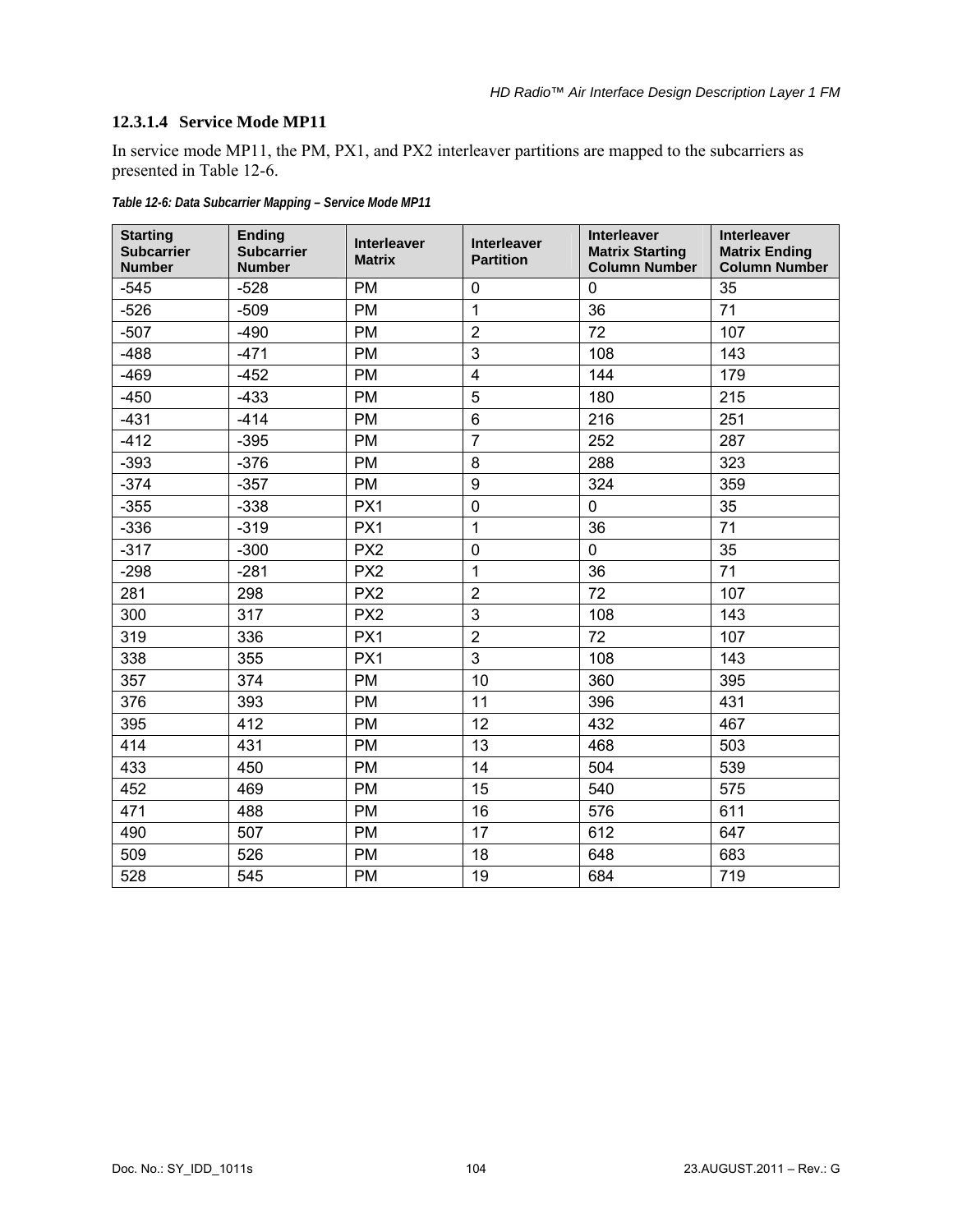# **12.3.1.5 Service Mode MP5**

In service mode MP5, the PM, PX1, and PX2 interleaver partitions are mapped to the subcarriers as presented in [Table 12-7](#page-113-0).

<span id="page-113-0"></span>

| <b>Starting</b><br><b>Subcarrier</b><br><b>Number</b> | <b>Ending</b><br><b>Subcarrier</b><br><b>Number</b> | <b>Interleaver</b><br><b>Matrix</b> | <b>Interleaver</b><br><b>Partition</b> | Interleaver<br><b>Matrix Starting</b><br><b>Column Number</b> | <b>Interleaver</b><br><b>Matrix Ending</b><br><b>Column Number</b> |
|-------------------------------------------------------|-----------------------------------------------------|-------------------------------------|----------------------------------------|---------------------------------------------------------------|--------------------------------------------------------------------|
| $-545$                                                | $-528$                                              | <b>PM</b>                           | $\overline{0}$                         | $\mathbf 0$                                                   | 35                                                                 |
| $-526$                                                | $-509$                                              | <b>PM</b>                           | $\mathbf{1}$                           | 36                                                            | 71                                                                 |
| $-507$                                                | $-490$                                              | <b>PM</b>                           | $\overline{2}$                         | 72                                                            | 107                                                                |
| $-488$                                                | $-471$                                              | <b>PM</b>                           | 3                                      | 108                                                           | 143                                                                |
| $-469$                                                | $-452$                                              | <b>PM</b>                           | $\overline{\mathbf{4}}$                | 144                                                           | 179                                                                |
| $-450$                                                | $-433$                                              | <b>PM</b>                           | 5                                      | 180                                                           | 215                                                                |
| $-431$                                                | $-414$                                              | <b>PM</b>                           | 6                                      | 216                                                           | 251                                                                |
| $-412$                                                | $-395$                                              | <b>PM</b>                           | $\overline{7}$                         | 252                                                           | 287                                                                |
| $-393$                                                | $-376$                                              | <b>PM</b>                           | 8                                      | 288                                                           | 323                                                                |
| $-374$                                                | $-357$                                              | <b>PM</b>                           | 9                                      | 324                                                           | 359                                                                |
| $-355$                                                | $-338$                                              | PX1                                 | $\mathbf 0$                            | $\mathbf 0$                                                   | 35                                                                 |
| $-336$                                                | $-319$                                              | PX1                                 | $\mathbf{1}$                           | 36                                                            | 71                                                                 |
| $-317$                                                | $-300$                                              | PX <sub>2</sub>                     | 0                                      | $\mathbf 0$                                                   | 35                                                                 |
| $-298$                                                | $-281$                                              | PX <sub>2</sub>                     | 1                                      | 36                                                            | 71                                                                 |
| 281                                                   | 298                                                 | PX <sub>2</sub>                     | $\overline{2}$                         | 72                                                            | 107                                                                |
| 300                                                   | 317                                                 | PX <sub>2</sub>                     | 3                                      | 108                                                           | 143                                                                |
| 319                                                   | 336                                                 | PX1                                 | $\overline{2}$                         | 72                                                            | 107                                                                |
| 338                                                   | 355                                                 | PX1                                 | 3                                      | 108                                                           | 143                                                                |
| 357                                                   | 374                                                 | <b>PM</b>                           | 10                                     | 360                                                           | 395                                                                |
| 376                                                   | 393                                                 | <b>PM</b>                           | 11                                     | 396                                                           | 431                                                                |
| 395                                                   | 412                                                 | <b>PM</b>                           | 12                                     | 432                                                           | 467                                                                |
| 414                                                   | 431                                                 | <b>PM</b>                           | 13                                     | 468                                                           | 503                                                                |
| 433                                                   | 450                                                 | <b>PM</b>                           | 14                                     | 504                                                           | 539                                                                |
| 452                                                   | 469                                                 | <b>PM</b>                           | 15                                     | 540                                                           | 575                                                                |
| 471                                                   | 488                                                 | <b>PM</b>                           | 16                                     | 576                                                           | 611                                                                |
| 490                                                   | 507                                                 | <b>PM</b>                           | 17                                     | 612                                                           | 647                                                                |
| 509                                                   | 526                                                 | <b>PM</b>                           | 18                                     | 648                                                           | 683                                                                |
| 528                                                   | 545                                                 | <b>PM</b>                           | 19                                     | 684                                                           | 719                                                                |

*Table 12-7: Data Subcarrier Mapping – Service Mode MP5*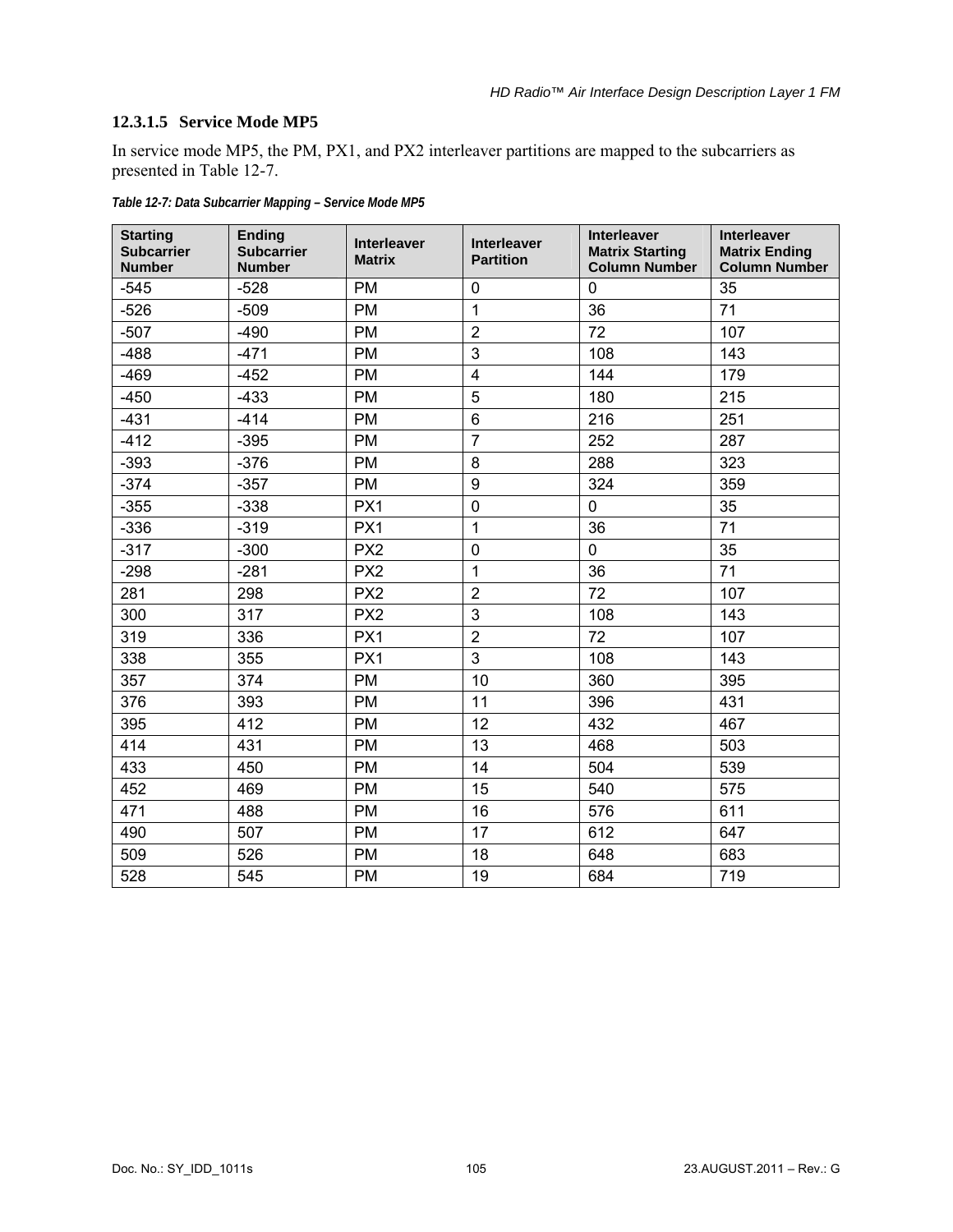# **12.3.1.6 Service Mode MP6**

In service mode MP6, the PM and PX2 interleaver partitions are mapped to the subcarriers as presented in [Table 12-8.](#page-114-0)

<span id="page-114-0"></span>

| <b>Starting</b><br><b>Subcarrier</b><br><b>Number</b> | <b>Ending</b><br><b>Subcarrier</b><br><b>Number</b> | <b>Interleaver</b><br><b>Matrix</b> | <b>Interleaver</b><br><b>Partition</b> | <b>Interleaver</b><br><b>Matrix Starting</b><br><b>Column Number</b> | Interleaver<br><b>Matrix Ending</b><br><b>Column Number</b> |
|-------------------------------------------------------|-----------------------------------------------------|-------------------------------------|----------------------------------------|----------------------------------------------------------------------|-------------------------------------------------------------|
| $-545$                                                | $-528$                                              | <b>PM</b>                           | 0                                      | 0                                                                    | 35                                                          |
| $-526$                                                | $-509$                                              | <b>PM</b>                           | $\mathbf{1}$                           | 36                                                                   | 71                                                          |
| $-507$                                                | $-490$                                              | <b>PM</b>                           | $\overline{2}$                         | 72                                                                   | 107                                                         |
| $-488$                                                | $-471$                                              | <b>PM</b>                           | 3                                      | 108                                                                  | 143                                                         |
| $-469$                                                | $-452$                                              | <b>PM</b>                           | $\overline{\mathbf{4}}$                | 144                                                                  | 179                                                         |
| $-450$                                                | $-433$                                              | <b>PM</b>                           | 5                                      | 180                                                                  | 215                                                         |
| $-431$                                                | $-414$                                              | <b>PM</b>                           | 6                                      | 216                                                                  | 251                                                         |
| $-412$                                                | $-395$                                              | <b>PM</b>                           | $\overline{7}$                         | 252                                                                  | 287                                                         |
| $-393$                                                | $-376$                                              | <b>PM</b>                           | 8                                      | 288                                                                  | 323                                                         |
| $-374$                                                | $-357$                                              | <b>PM</b>                           | 9                                      | 324                                                                  | 359                                                         |
| $-355$                                                | $-338$                                              | PX <sub>2</sub>                     | $\mathbf 0$                            | $\mathbf 0$                                                          | 35                                                          |
| $-336$                                                | $-319$                                              | PX <sub>2</sub>                     | $\mathbf{1}$                           | 36                                                                   | 71                                                          |
| $-317$                                                | $-300$                                              | PX <sub>2</sub>                     | $\overline{2}$                         | 72                                                                   | 107                                                         |
| $-298$                                                | $-281$                                              | PX <sub>2</sub>                     | 3                                      | 108                                                                  | 143                                                         |
| 281                                                   | 298                                                 | PX <sub>2</sub>                     | 4                                      | 144                                                                  | 179                                                         |
| 300                                                   | 317                                                 | PX <sub>2</sub>                     | 5                                      | 180                                                                  | 215                                                         |
| 319                                                   | 336                                                 | PX <sub>2</sub>                     | 6                                      | 216                                                                  | 251                                                         |
| 338                                                   | 355                                                 | PX <sub>2</sub>                     | $\overline{7}$                         | 252                                                                  | 287                                                         |
| 357                                                   | 374                                                 | <b>PM</b>                           | 10                                     | 360                                                                  | 395                                                         |
| 376                                                   | 393                                                 | <b>PM</b>                           | 11                                     | 396                                                                  | 431                                                         |
| 395                                                   | 412                                                 | <b>PM</b>                           | 12                                     | 432                                                                  | 467                                                         |
| 414                                                   | 431                                                 | <b>PM</b>                           | 13                                     | 468                                                                  | 503                                                         |
| 433                                                   | 450                                                 | <b>PM</b>                           | 14                                     | 504                                                                  | 539                                                         |
| 452                                                   | 469                                                 | <b>PM</b>                           | 15                                     | 540                                                                  | 575                                                         |
| 471                                                   | 488                                                 | <b>PM</b>                           | 16                                     | 576                                                                  | 611                                                         |
| 490                                                   | 507                                                 | <b>PM</b>                           | 17                                     | 612                                                                  | 647                                                         |
| 509                                                   | 526                                                 | <b>PM</b>                           | 18                                     | 648                                                                  | 683                                                         |
| 528                                                   | 545                                                 | <b>PM</b>                           | 19                                     | 684                                                                  | 719                                                         |

*Table 12-8: Data Subcarrier Mapping – Service Mode MP6*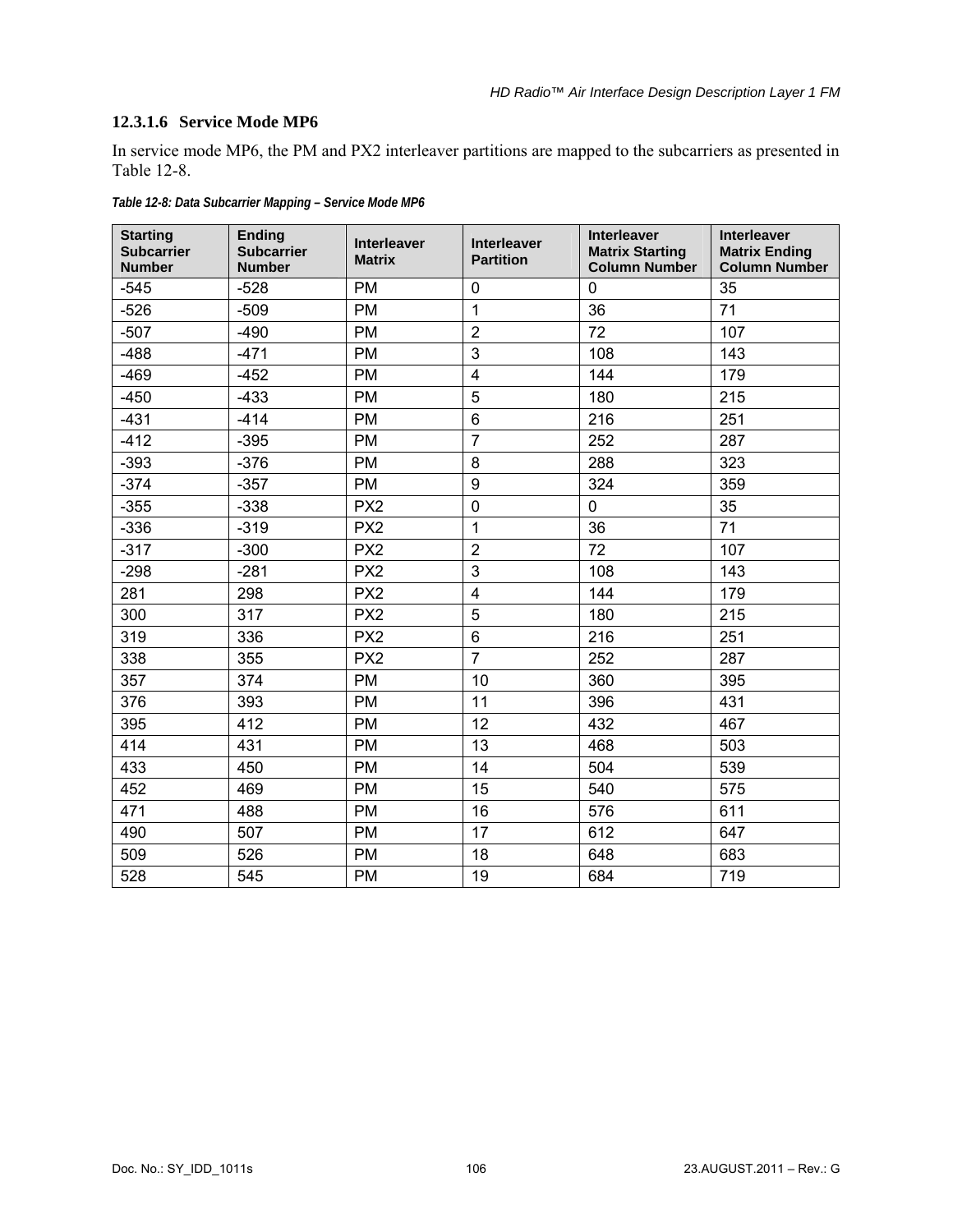# **12.3.1.7 Service Mode MS1**

In service mode MS1, the SB and SP interleaver partitions are mapped to the subcarriers as presented in [Table 12-9.](#page-115-0)

<span id="page-115-0"></span>

| <b>Starting</b><br><b>Subcarrier</b><br><b>Number</b> | <b>Ending</b><br><b>Subcarrier</b><br><b>Number</b> | <b>Interleaver</b><br><b>Matrix</b> | <b>Interleaver</b><br><b>Partition</b> | <b>Interleaver</b><br><b>Matrix Starting</b><br><b>Column Number</b> | <b>Interleaver</b><br><b>Matrix Ending</b><br><b>Column Number</b> |
|-------------------------------------------------------|-----------------------------------------------------|-------------------------------------|----------------------------------------|----------------------------------------------------------------------|--------------------------------------------------------------------|
| $-278$                                                | $-267$                                              | <b>SP</b>                           | $\mathbf 0$                            | $\mathbf 0$                                                          | 23                                                                 |
| $-265$                                                | $-248$                                              | <b>SB</b>                           | $\mathbf 0$                            | $\mathbf 0$                                                          | 35                                                                 |
| $-246$                                                | $-229$                                              | <b>SB</b>                           | $\mathbf{1}$                           | 36                                                                   | 71                                                                 |
| $-227$                                                | $-210$                                              | <b>SB</b>                           | $\overline{2}$                         | 72                                                                   | 107                                                                |
| $-208$                                                | $-191$                                              | <b>SB</b>                           | 3                                      | 108                                                                  | 143                                                                |
| $-189$                                                | $-172$                                              | <b>SB</b>                           | 4                                      | 144                                                                  | 179                                                                |
| $-170$                                                | $-153$                                              | <b>SB</b>                           | 5                                      | 180                                                                  | 215                                                                |
| $-151$                                                | $-134$                                              | <b>SB</b>                           | 6                                      | 216                                                                  | 251                                                                |
| $-132$                                                | $-115$                                              | <b>SB</b>                           | $\overline{7}$                         | 252                                                                  | 287                                                                |
| $-113$                                                | $-96$                                               | <b>SB</b>                           | 8                                      | 288                                                                  | 323                                                                |
| $-94$                                                 | $-77$                                               | <b>SB</b>                           | 9                                      | 324                                                                  | 359                                                                |
| $-75$                                                 | $-58$                                               | <b>SB</b>                           | 10                                     | 360                                                                  | 395                                                                |
| $-56$                                                 | $-39$                                               | <b>SB</b>                           | 11                                     | 396                                                                  | 431                                                                |
| $-37$                                                 | $-20$                                               | <b>SB</b>                           | 12                                     | 432                                                                  | 467                                                                |
| $-18$                                                 | $-1$                                                | <b>SB</b>                           | 13                                     | 468                                                                  | 503                                                                |
| $\mathbf{1}$                                          | 18                                                  | <b>SB</b>                           | 14                                     | 504                                                                  | 539                                                                |
| 20                                                    | 37                                                  | <b>SB</b>                           | 15                                     | 540                                                                  | 575                                                                |
| 39                                                    | 56                                                  | <b>SB</b>                           | 16                                     | 576                                                                  | 611                                                                |
| 58                                                    | 75                                                  | <b>SB</b>                           | 17                                     | 612                                                                  | 647                                                                |
| 77                                                    | 94                                                  | <b>SB</b>                           | 18                                     | 648                                                                  | 683                                                                |
| 96                                                    | 113                                                 | <b>SB</b>                           | 19                                     | 684                                                                  | 719                                                                |
| 115                                                   | 132                                                 | <b>SB</b>                           | 20                                     | 720                                                                  | 755                                                                |
| 134                                                   | 151                                                 | <b>SB</b>                           | 21                                     | 756                                                                  | 791                                                                |
| 153                                                   | 170                                                 | <b>SB</b>                           | 22                                     | 792                                                                  | 827                                                                |
| 172                                                   | 189                                                 | <b>SB</b>                           | 23                                     | 828                                                                  | 863                                                                |
| 191                                                   | 208                                                 | <b>SB</b>                           | 24                                     | 864                                                                  | 899                                                                |
| 210                                                   | 227                                                 | <b>SB</b>                           | 25                                     | 900                                                                  | 935                                                                |
| 229                                                   | 246                                                 | <b>SB</b>                           | 26                                     | 936                                                                  | 971                                                                |
| 248                                                   | 265                                                 | <b>SB</b>                           | 27                                     | 972                                                                  | 1007                                                               |
| 267                                                   | 278                                                 | <b>SP</b>                           | $\mathbf{1}$                           | 24                                                                   | 47                                                                 |

*Table 12-9: Data Subcarrier Mapping – Service Mode MS1*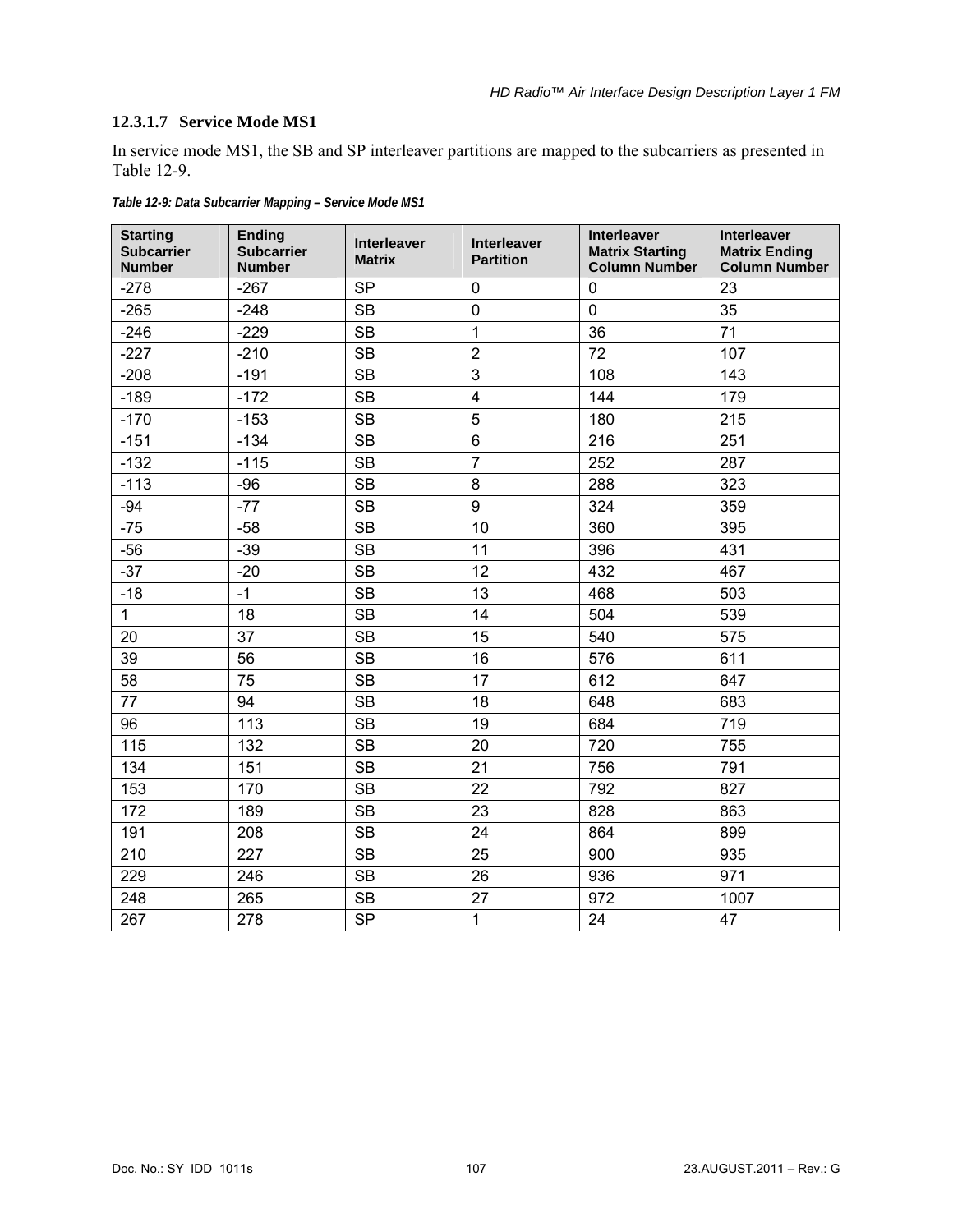## **12.3.1.8 Service Modes MS2 and MS4**

In service modes MS2 and MS4, the SM, SX1, SX2, and SP interleaver partitions are mapped to the subcarriers as presented in [Table 12-10.](#page-116-0)

<span id="page-116-0"></span>

| <b>Starting</b><br><b>Subcarrier</b><br><b>Number</b> | <b>Ending</b><br><b>Subcarrier</b><br><b>Number</b> | <b>Interleaver</b><br><b>Matrix</b> | <b>Interleaver</b><br><b>Partition</b> | <b>Interleaver</b><br><b>Matrix Starting</b><br><b>Column Number</b> | Interleaver<br><b>Matrix Ending</b><br><b>Column Number</b> |
|-------------------------------------------------------|-----------------------------------------------------|-------------------------------------|----------------------------------------|----------------------------------------------------------------------|-------------------------------------------------------------|
| $-278$                                                | $-267$                                              | <b>SP</b>                           | $\mathbf 0$                            | $\mathbf 0$                                                          | 23                                                          |
| $-265$                                                | $-248$                                              | SX <sub>2</sub>                     | $\mathbf 0$                            | $\mathbf 0$                                                          | 35                                                          |
| $-246$                                                | $-229$                                              | SX <sub>2</sub>                     | 1                                      | 36                                                                   | 71                                                          |
| $-227$                                                | $-210$                                              | SX <sub>1</sub>                     | $\mathbf 0$                            | $\mathbf 0$                                                          | 35                                                          |
| $-208$                                                | $-191$                                              | SX <sub>1</sub>                     | $\mathbf{1}$                           | 36                                                                   | 71                                                          |
| $-189$                                                | $-172$                                              | <b>SM</b>                           | $\mathbf 0$                            | $\overline{0}$                                                       | 35                                                          |
| $-170$                                                | $-153$                                              | <b>SM</b>                           | $\mathbf{1}$                           | 36                                                                   | 71                                                          |
| $-151$                                                | $-134$                                              | <b>SM</b>                           | $\overline{2}$                         | 72                                                                   | 107                                                         |
| $-132$                                                | $-115$                                              | <b>SM</b>                           | 3                                      | 108                                                                  | 143                                                         |
| $-113$                                                | $-96$                                               | <b>SM</b>                           | $\overline{\mathbf{4}}$                | 144                                                                  | 179                                                         |
| $-94$                                                 | $-77$                                               | <b>SM</b>                           | 5                                      | 180                                                                  | 215                                                         |
| $-75$                                                 | $-58$                                               | <b>SM</b>                           | 6                                      | 216                                                                  | 251                                                         |
| $-56$                                                 | $-39$                                               | <b>SM</b>                           | $\overline{7}$                         | 252                                                                  | 287                                                         |
| $-37$                                                 | $-20$                                               | <b>SM</b>                           | 8                                      | 288                                                                  | 323                                                         |
| $-18$                                                 | $-1$                                                | <b>SM</b>                           | $\boldsymbol{9}$                       | 324                                                                  | 359                                                         |
| $\mathbf{1}$                                          | 18                                                  | <b>SM</b>                           | 10                                     | 360                                                                  | 395                                                         |
| 20                                                    | 37                                                  | <b>SM</b>                           | 11                                     | 396                                                                  | 431                                                         |
| 39                                                    | 56                                                  | <b>SM</b>                           | 12                                     | 432                                                                  | 467                                                         |
| 58                                                    | 75                                                  | <b>SM</b>                           | 13                                     | 468                                                                  | 503                                                         |
| 77                                                    | 94                                                  | <b>SM</b>                           | 14                                     | 504                                                                  | 539                                                         |
| 96                                                    | 113                                                 | <b>SM</b>                           | 15                                     | 540                                                                  | 575                                                         |
| 115                                                   | 132                                                 | <b>SM</b>                           | 16                                     | 576                                                                  | 611                                                         |
| 134                                                   | 151                                                 | <b>SM</b>                           | 17                                     | 612                                                                  | 647                                                         |
| 153                                                   | 170                                                 | <b>SM</b>                           | 18                                     | 648                                                                  | 683                                                         |
| 172                                                   | 189                                                 | <b>SM</b>                           | 19                                     | 684                                                                  | 719                                                         |
| 191                                                   | 208                                                 | SX <sub>1</sub>                     | $\overline{2}$                         | 72                                                                   | 107                                                         |
| 210                                                   | 227                                                 | SX <sub>1</sub>                     | 3                                      | 108                                                                  | 143                                                         |
| 229                                                   | 246                                                 | SX <sub>2</sub>                     | $\overline{2}$                         | 72                                                                   | 107                                                         |
| 248                                                   | 265                                                 | SX <sub>2</sub>                     | 3                                      | 108                                                                  | 143                                                         |
| 267                                                   | 278                                                 | <b>SP</b>                           | $\mathbf{1}$                           | 24                                                                   | 47                                                          |

*Table 12-10: Data Subcarrier Mapping – Service Modes MS2 and MS4*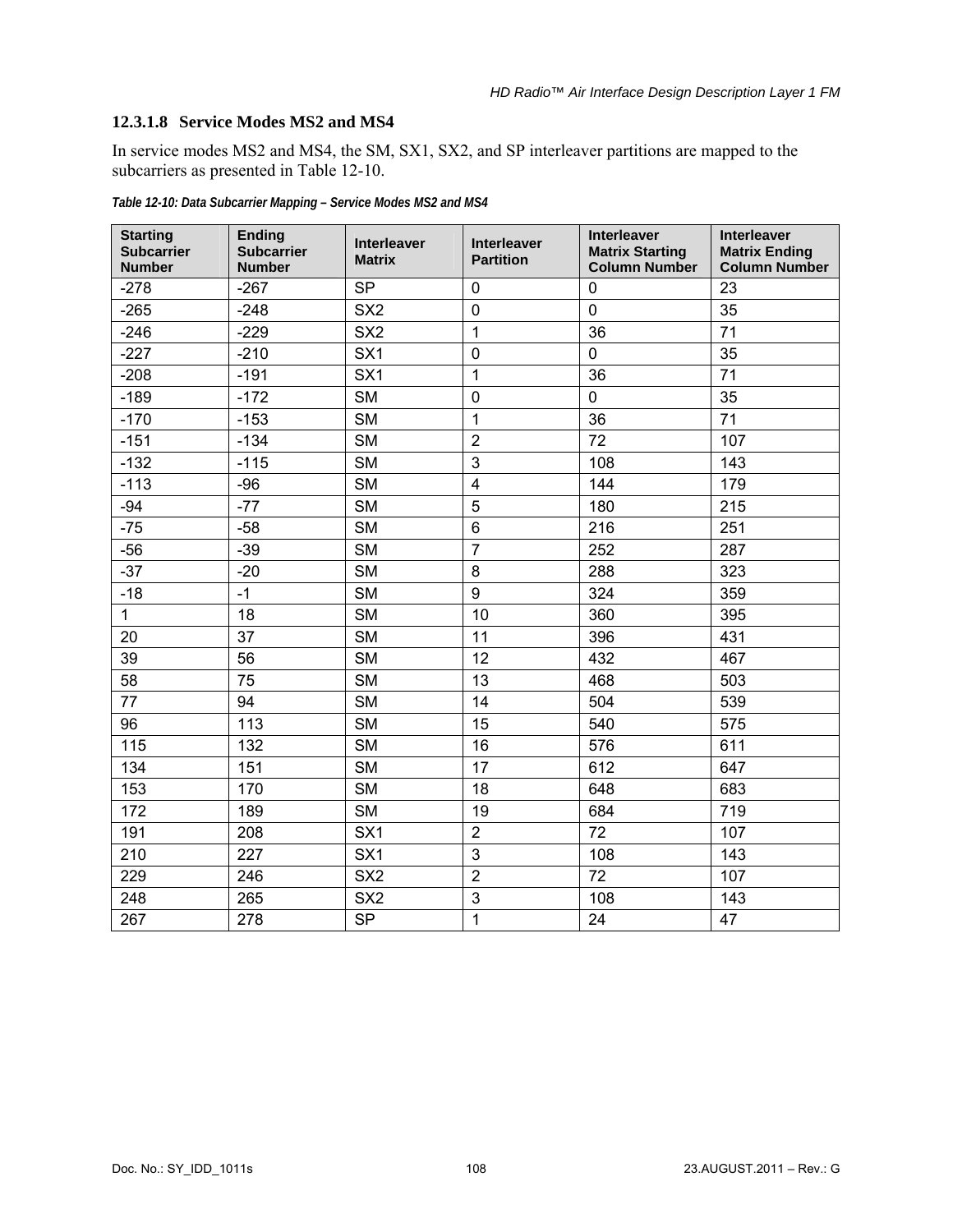## <span id="page-117-1"></span>**12.3.1.9 Service Mode MS3**

In service mode MS3, the SM, SX2, and SP interleaver partitions are mapped to the subcarriers as presented in [Table 12-11.](#page-117-0)

<span id="page-117-0"></span>

| <b>Starting</b><br><b>Subcarrier</b><br><b>Number</b> | <b>Ending</b><br><b>Subcarrier</b><br><b>Number</b> | <b>Interleaver</b><br><b>Matrix</b> | <b>Interleaver</b><br><b>Partition</b> | <b>Interleaver</b><br><b>Matrix Starting</b><br><b>Column Number</b> | <b>Interleaver</b><br><b>Matrix Ending</b><br><b>Column Number</b> |
|-------------------------------------------------------|-----------------------------------------------------|-------------------------------------|----------------------------------------|----------------------------------------------------------------------|--------------------------------------------------------------------|
| $-278$                                                | $-267$                                              | <b>SP</b>                           | $\mathbf 0$                            | $\mathbf 0$                                                          | 23                                                                 |
| $-265$                                                | $-248$                                              | SX <sub>2</sub>                     | $\mathbf 0$                            | $\mathbf 0$                                                          | 35                                                                 |
| $-246$                                                | $-229$                                              | SX <sub>2</sub>                     | $\mathbf{1}$                           | 36                                                                   | 71                                                                 |
| $-227$                                                | $-210$                                              | SX <sub>2</sub>                     | $\overline{2}$                         | 72                                                                   | 107                                                                |
| $-208$                                                | $-191$                                              | SX <sub>2</sub>                     | 3                                      | 108                                                                  | 143                                                                |
| $-189$                                                | $-172$                                              | <b>SM</b>                           | 0                                      | 0                                                                    | 35                                                                 |
| $-170$                                                | $-153$                                              | <b>SM</b>                           | $\mathbf{1}$                           | 36                                                                   | 71                                                                 |
| $-151$                                                | $-134$                                              | <b>SM</b>                           | $\overline{2}$                         | 72                                                                   | 107                                                                |
| $-132$                                                | $-115$                                              | <b>SM</b>                           | 3                                      | 108                                                                  | 143                                                                |
| $-113$                                                | $-96$                                               | <b>SM</b>                           | $\overline{\mathbf{4}}$                | 144                                                                  | 179                                                                |
| $-94$                                                 | $-77$                                               | <b>SM</b>                           | 5                                      | 180                                                                  | 215                                                                |
| $-75$                                                 | $-58$                                               | <b>SM</b>                           | 6                                      | 216                                                                  | 251                                                                |
| $-56$                                                 | $-39$                                               | <b>SM</b>                           | $\overline{7}$                         | 252                                                                  | 287                                                                |
| $-37$                                                 | $-20$                                               | <b>SM</b>                           | 8                                      | 288                                                                  | 323                                                                |
| $-18$                                                 | $-1$                                                | <b>SM</b>                           | 9                                      | 324                                                                  | 359                                                                |
| 1                                                     | 18                                                  | <b>SM</b>                           | 10                                     | 360                                                                  | 395                                                                |
| 20                                                    | 37                                                  | <b>SM</b>                           | 11                                     | 396                                                                  | 431                                                                |
| 39                                                    | 56                                                  | <b>SM</b>                           | 12                                     | 432                                                                  | 467                                                                |
| 58                                                    | 75                                                  | <b>SM</b>                           | 13                                     | 468                                                                  | 503                                                                |
| 77                                                    | 94                                                  | <b>SM</b>                           | 14                                     | 504                                                                  | 539                                                                |
| 96                                                    | 113                                                 | <b>SM</b>                           | 15                                     | 540                                                                  | 575                                                                |
| 115                                                   | 132                                                 | <b>SM</b>                           | 16                                     | 576                                                                  | 611                                                                |
| 134                                                   | 151                                                 | <b>SM</b>                           | 17                                     | 612                                                                  | 647                                                                |
| 153                                                   | 170                                                 | <b>SM</b>                           | 18                                     | 648                                                                  | 683                                                                |
| 172                                                   | 189                                                 | <b>SM</b>                           | 19                                     | 684                                                                  | 719                                                                |
| 191                                                   | 208                                                 | SX <sub>2</sub>                     | 4                                      | 144                                                                  | 179                                                                |
| 210                                                   | 227                                                 | SX <sub>2</sub>                     | 5                                      | 180                                                                  | 215                                                                |
| 229                                                   | 246                                                 | SX <sub>2</sub>                     | $6\phantom{a}$                         | 216                                                                  | 251                                                                |
| 248                                                   | 265                                                 | SX <sub>2</sub>                     | $\overline{7}$                         | 252                                                                  | 287                                                                |
| 267                                                   | 278                                                 | <b>SP</b>                           | $\mathbf{1}$                           | 24                                                                   | 47                                                                 |

*Table 12-11: Data Subcarrier Mapping – Service Mode MS3*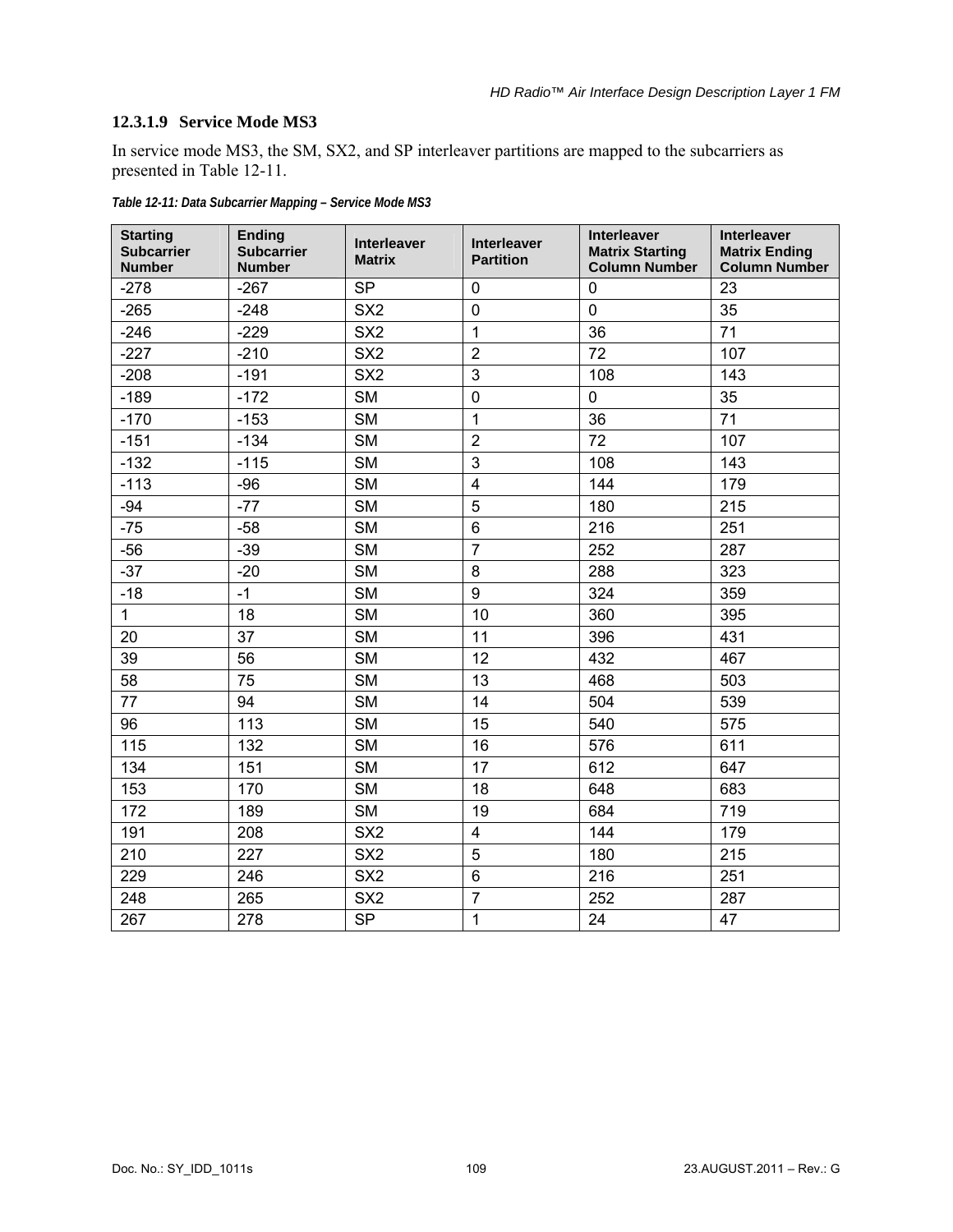# <span id="page-118-1"></span>12.3.2 Reference Subcarrier Mapping Tables by Service Mode

The tables defining the reference subcarrier mapping by service mode are presented in Subsection [12.3.2.1](#page-118-2) and Subsection [12.3.2.2.](#page-119-1) The reference subcarrier numbers can be translated to indices of  $\underline{X}$  by adding 546. For example, reference subcarrier -546 maps to index 0 of  $\underline{X}$ .

## <span id="page-118-2"></span>**12.3.2.1 Primary Service Modes**

[Table 12-12](#page-118-0) presents the mapping of columns of  $\underline{R}$  to subcarriers for each primary service mode.

*Table 12-12: Primary Reference Subcarrier Mapping* 

<span id="page-118-0"></span>

| <b>Subcarrier Number</b> | <b>Service Mode</b> |                 |                |                |                 |                         |
|--------------------------|---------------------|-----------------|----------------|----------------|-----------------|-------------------------|
|                          | MP <sub>1</sub>     | MP <sub>2</sub> | MP3            | <b>MP11</b>    | MP <sub>5</sub> | MP <sub>6</sub>         |
| $-546$                   | 0                   | 0               | 0              | 0              | 0               | 0                       |
| $-527$                   | $\mathbf{1}$        | $\mathbf{1}$    | $\mathbf{1}$   | $\mathbf{1}$   | $\mathbf{1}$    | 1                       |
| $-508$                   | $\overline{2}$      | $\overline{c}$  | $\overline{2}$ | $\overline{2}$ | $\overline{2}$  | $\overline{2}$          |
| $-489$                   | 3                   | 3               | 3              | 3              | 3               | 3                       |
| $-470$                   | 4                   | 4               | 4              | 4              | 4               | $\overline{\mathbf{4}}$ |
| $-451$                   | 5                   | 5               | 5              | 5              | 5               | 5                       |
| $-432$                   | 6                   | 6               | 6              | 6              | 6               | 6                       |
| $-413$                   | $\overline{7}$      | $\overline{7}$  | $\overline{7}$ | $\overline{7}$ | $\overline{7}$  | $\overline{7}$          |
| $-394$                   | 8                   | 8               | 8              | 8              | 8               | 8                       |
| $-375$                   | 9                   | 9               | 9              | 9              | 9               | 9                       |
| $-356$                   | 10                  | 10              | 10             | 10             | 10              | 10                      |
| $-337$                   | N/A                 | 11              | 11             | 11             | 11              | 11                      |
| $-318$                   | N/A                 | N/A             | 12             | 12             | 12              | 12                      |
| $-299$                   | N/A                 | N/A             | N/A            | 13             | 13              | 13                      |
| $-280$                   | N/A                 | N/A             | N/A            | 14             | 14              | 14                      |
| 280                      | N/A                 | N/A             | N/A            | 46             | 46              | 46                      |
| 299                      | N/A                 | N/A             | N/A            | 47             | 47              | 47                      |
| 318                      | N/A                 | N/A             | 48             | 48             | 48              | 48                      |
| 337                      | N/A                 | 49              | 49             | 49             | 49              | 49                      |
| 356                      | 50                  | 50              | 50             | 50             | 50              | 50                      |
| 375                      | 51                  | 51              | 51             | 51             | 51              | 51                      |
| 394                      | 52                  | 52              | 52             | 52             | 52              | 52                      |
| 413                      | 53                  | 53              | 53             | 53             | 53              | 53                      |
| 432                      | 54                  | 54              | 54             | 54             | 54              | 54                      |
| 451                      | 55                  | 55              | 55             | 55             | 55              | 55                      |
| 470                      | 56                  | 56              | 56             | 56             | 56              | 56                      |
| 489                      | 57                  | 57              | 57             | 57             | 57              | 57                      |
| 508                      | 58                  | 58              | 58             | 58             | 58              | 58                      |
| 527                      | 59                  | 59              | 59             | 59             | 59              | 59                      |
| 546                      | 60                  | 60              | 60             | 60             | 60              | 60                      |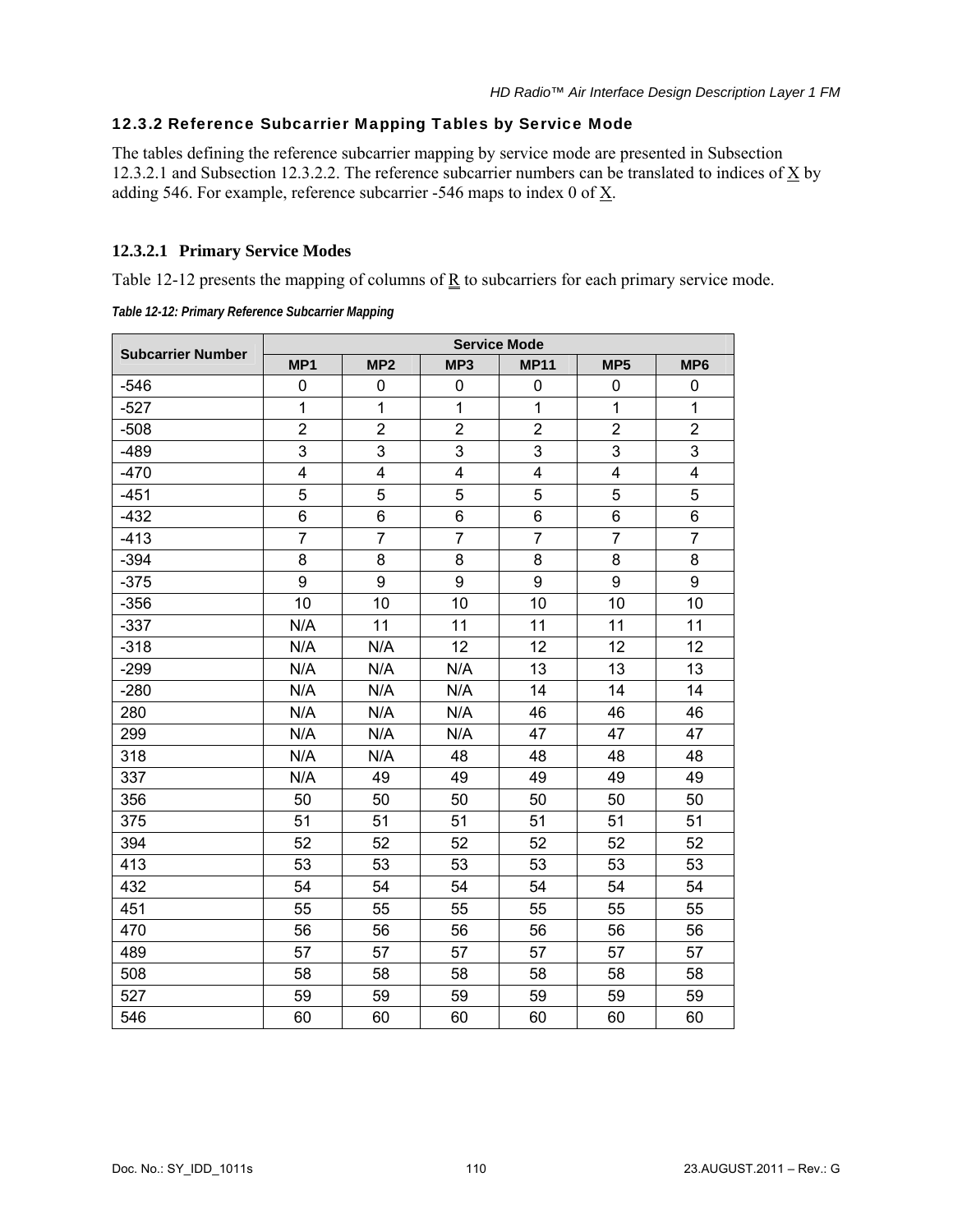# <span id="page-119-1"></span>**12.3.2.2 Secondary Service Modes**

[Table 12-13](#page-119-0) presents the mapping of columns of  $\underline{R}$  to subcarriers for each secondary service mode.

<span id="page-119-0"></span>

| <b>Subcarrier Number</b> | <b>Service Mode</b> |
|--------------------------|---------------------|
|                          | MS1 to MS4          |
| $-279$                   | 15                  |
| $-266$                   | 16                  |
| $-247$                   | 17                  |
| $-228$                   | 18                  |
| $-209$                   | 19                  |
| $-190$                   | 20                  |
| $-171$                   | 21                  |
| $-152$                   | 22                  |
| $-133$                   | 23                  |
| $-114$                   | 24                  |
| $-95$                    | 25                  |
| $-76$                    | 26                  |
| $-57$                    | 27                  |
| $-38$                    | 28                  |
| $-19$                    | 29                  |
| 0                        | 30                  |
| 19                       | 31                  |
| 38                       | 32                  |
| 57                       | 33                  |
| 76                       | 34                  |
| 95                       | 35                  |
| 114                      | 36                  |
| 133                      | 37                  |
| 152                      | 38                  |
| 171                      | 39                  |
| 190                      | 40                  |
| 209                      | 41                  |
| 228                      | 42                  |
| 247                      | 43                  |
| 266                      | 44                  |
| 279                      | 45                  |

*Table 12-13: Secondary Reference Subcarrier Mapping*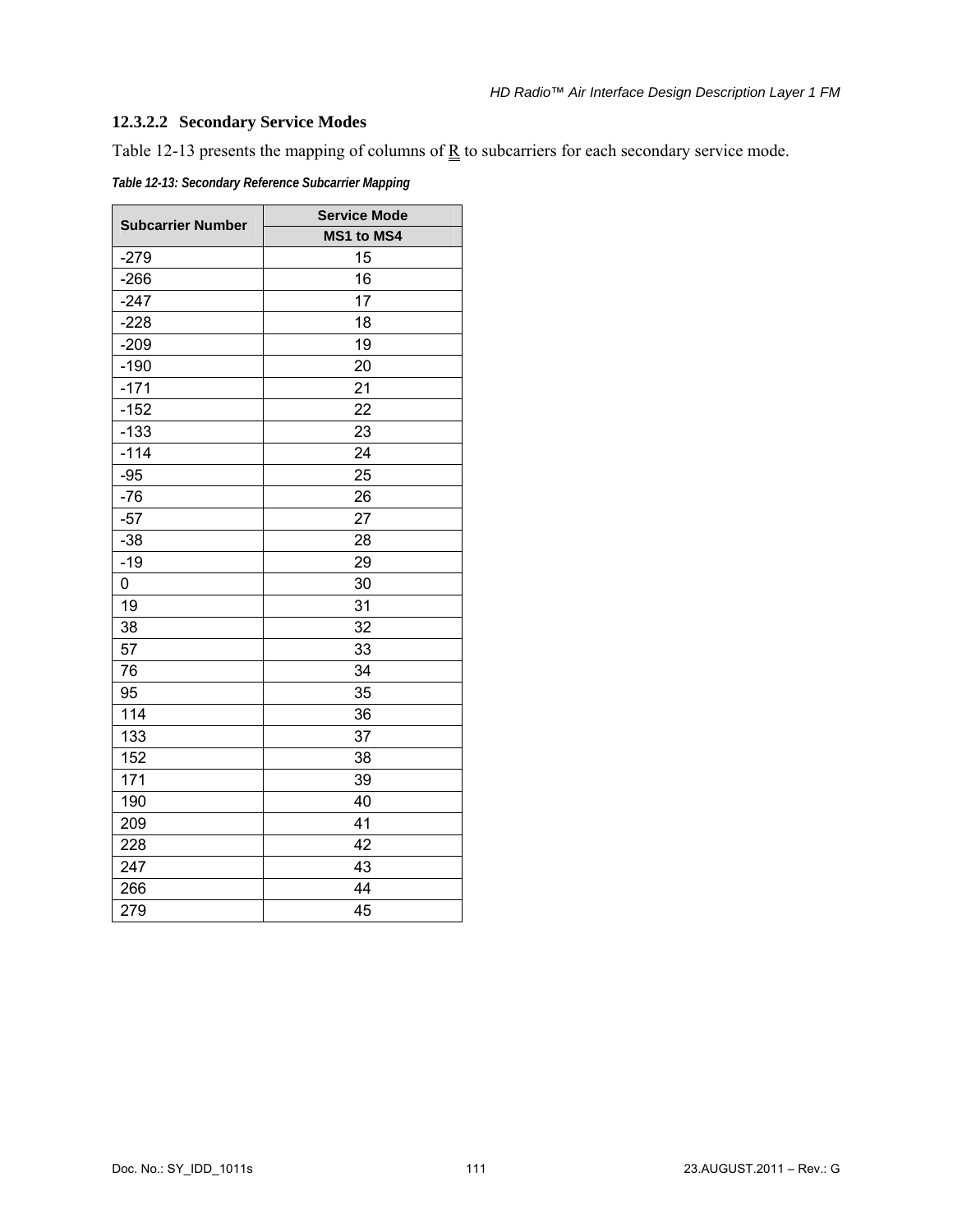# **13 OFDM Signal Generation**

## 13.1 Introduction

OFDM Signal Generation receives complex, frequency-domain, OFDM symbols from OFDM Subcarrier Mapping, and outputs time-domain pulses representing the digital portion of the FM HD Radio signal. A conceptual block diagram of OFDM Signal Generation is shown in [Figure 13-1.](#page-120-0)



<span id="page-120-0"></span>*Figure 13-1: OFDM Signal Generation Conceptual Block Diagram* 

The input to OFDM Signal Generation is a complex vector  $\underline{X}_n$  of length L, representing the complex constellation values for each OFDM subcarrier in OFDM symbol n. For notational convenience, the output of OFDM Subcarrier Mapping described in Section [12](#page-106-0) did not use the subscript n. Rather, it referred to the vector X as representing a single OFDM symbol. In this section, the subscript is appended to X because of the significance of n to OFDM Signal Generation.

The output of OFDM Signal Generation is a complex, baseband, time-domain pulse  $y_n(t)$ , representing the digital portion of the FM HD Radio signal for OFDM symbol n.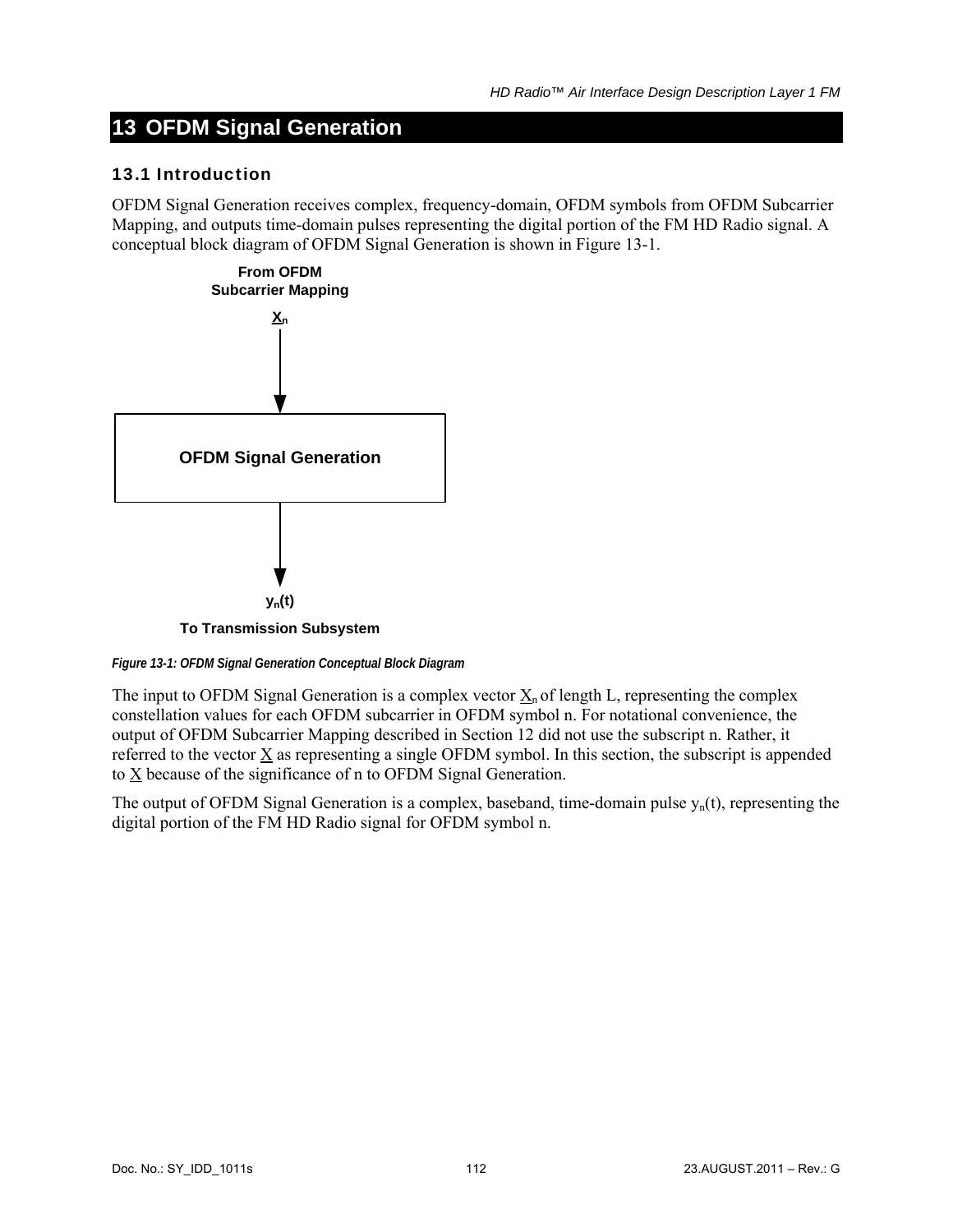## 13.2 Functionality

Let  $\underline{X}_n[k]$  be the scaled constellation points from OFDM Subcarrier Mapping for the n<sup>th</sup> symbol, where k indexes the OFDM subcarriers such that  $k = 0, 1, 2, 3, \ldots, L-1$ .

Let  $y_n(t)$  denote the time-domain output of OFDM Signal Generation for the n<sup>th</sup> symbol. Then,  $y_n(t)$  is written in terms of  $X_n[k]$  as follows:

$$
y_n(t) = h(t - nT_s) \cdot \sum_{k=0}^{L-1} \underline{X}_n[k] \cdot e^{j2\pi \cdot \Delta f \left[k - \frac{(L-1)}{2}\right] \cdot (t - nT_s)}
$$

where  $n = 0, 1, 2, 3, \ldots, \infty$  and  $0 \le t < \infty$ .

 $L = 1093$  is the total number of OFDM subcarriers.

 $T_s$  and  $\Delta f$  are the OFDM symbol duration and OFDM subcarrier spacing, respectively, as defined in Subsection [3.5.](#page-14-0)

The *pulse-shaping function* h(ξ) is defined as:

$$
h(\xi) = \begin{cases} \cos\left(\pi \frac{\alpha T - \xi}{2\alpha T}\right) & \text{if } 0 < \xi < \alpha T \\ 1 & \text{if } \alpha T \le \xi \le T \\ \cos\left(\pi \frac{T - \xi}{2\alpha T}\right) & \text{if } T < \xi < T(1 + \alpha) \\ 0 & \text{elsewhere} \end{cases}
$$

where  $\alpha$  is the cyclic prefix width defined in Subsection [3.5](#page-14-0).

 $T = 1/\Delta f$  is the reciprocal of the OFDM subcarrier spacing.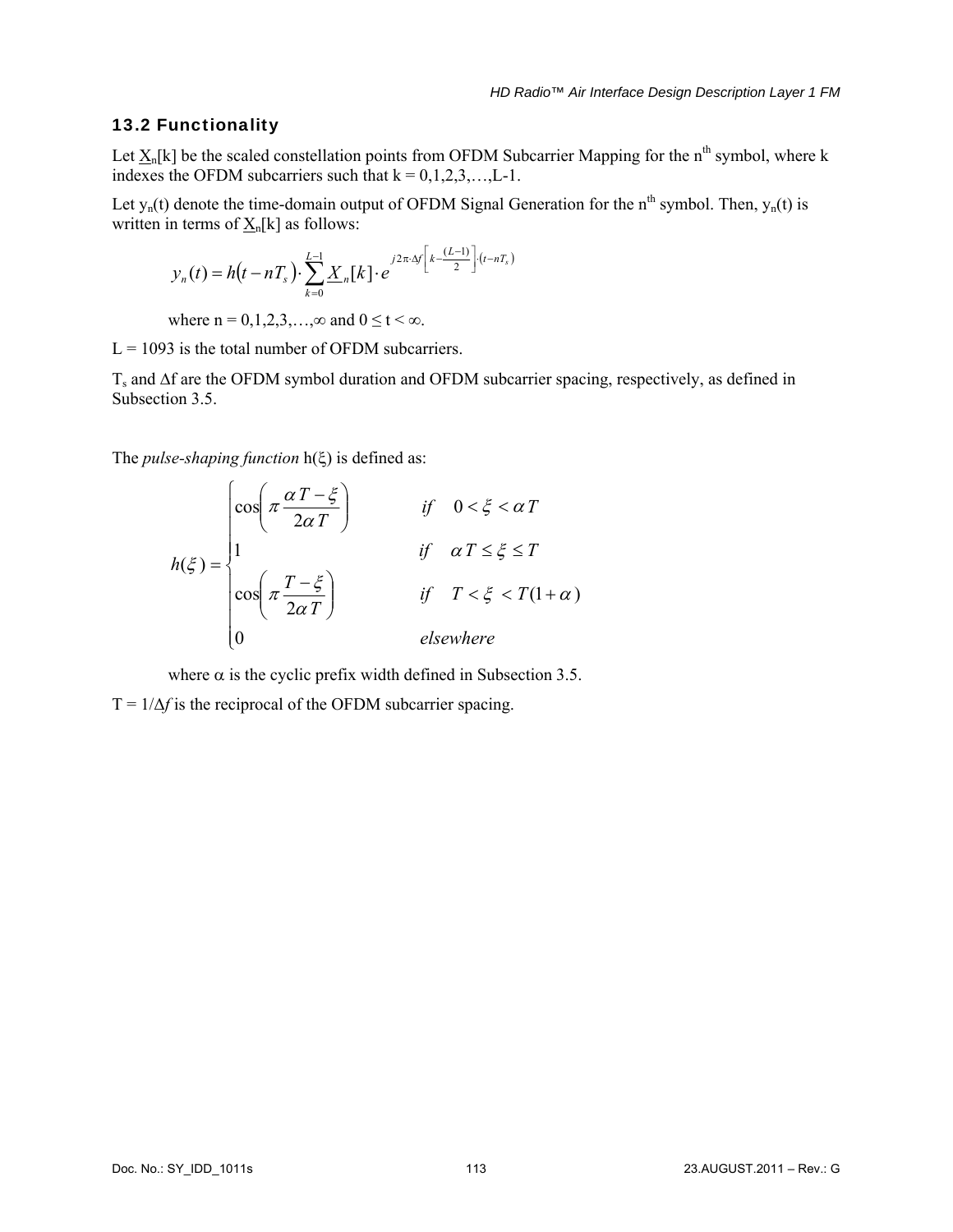# **14 Transmission Subsystem**

### 14.1 Introduction

The Transmission Subsystem formats the baseband FM HD Radio waveform for transmission through the VHF channel. Functions include symbol concatenation and frequency up-conversion. In addition, when transmitting the Hybrid or Extended Hybrid waveforms, this function modulates the baseband analog signal before combining it with the digital waveform.

The input to this module is a complex, baseband, time-domain OFDM symbol,  $y_n(t)$ , from the OFDM Signal Generation function. When transmitting the Hybrid or Extended Hybrid waveform, a diversitydelayed (Tad), baseband, analog signal m(t), plus an appropriate implementation-specific *Transmit Audio Alignment Delay, T<sub>T5a</sub>*, plus optional Subsidiary Communications Authorization (SCA) signals, are also inputs to this module. The output of this module is the VHF FM HD Radio waveform.

Refer to [Figure 14-1](#page-122-0) for a functional block diagram of the All Digital Transmission Subsystem; refer to [Figure 14-2](#page-123-0) for a functional block diagram of the Hybrid and Extended Hybrid Transmission Subsystems.



<span id="page-122-0"></span>*Figure 14-1: All Digital Transmission Subsystem Functional Block Diagram*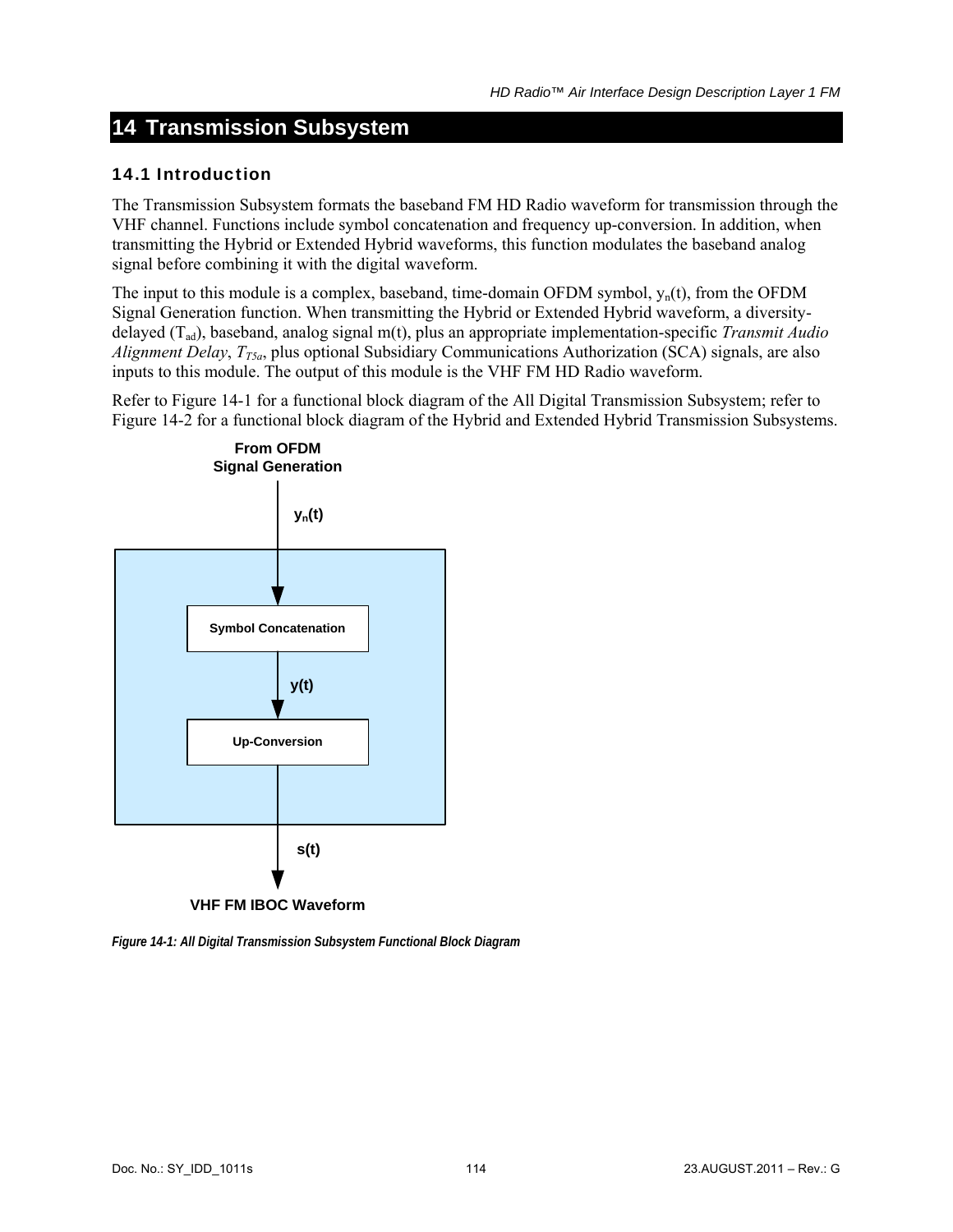

<span id="page-123-0"></span>*Figure 14-2: Hybrid/Extended Hybrid Transmission Subsystem Functional Block Diagram*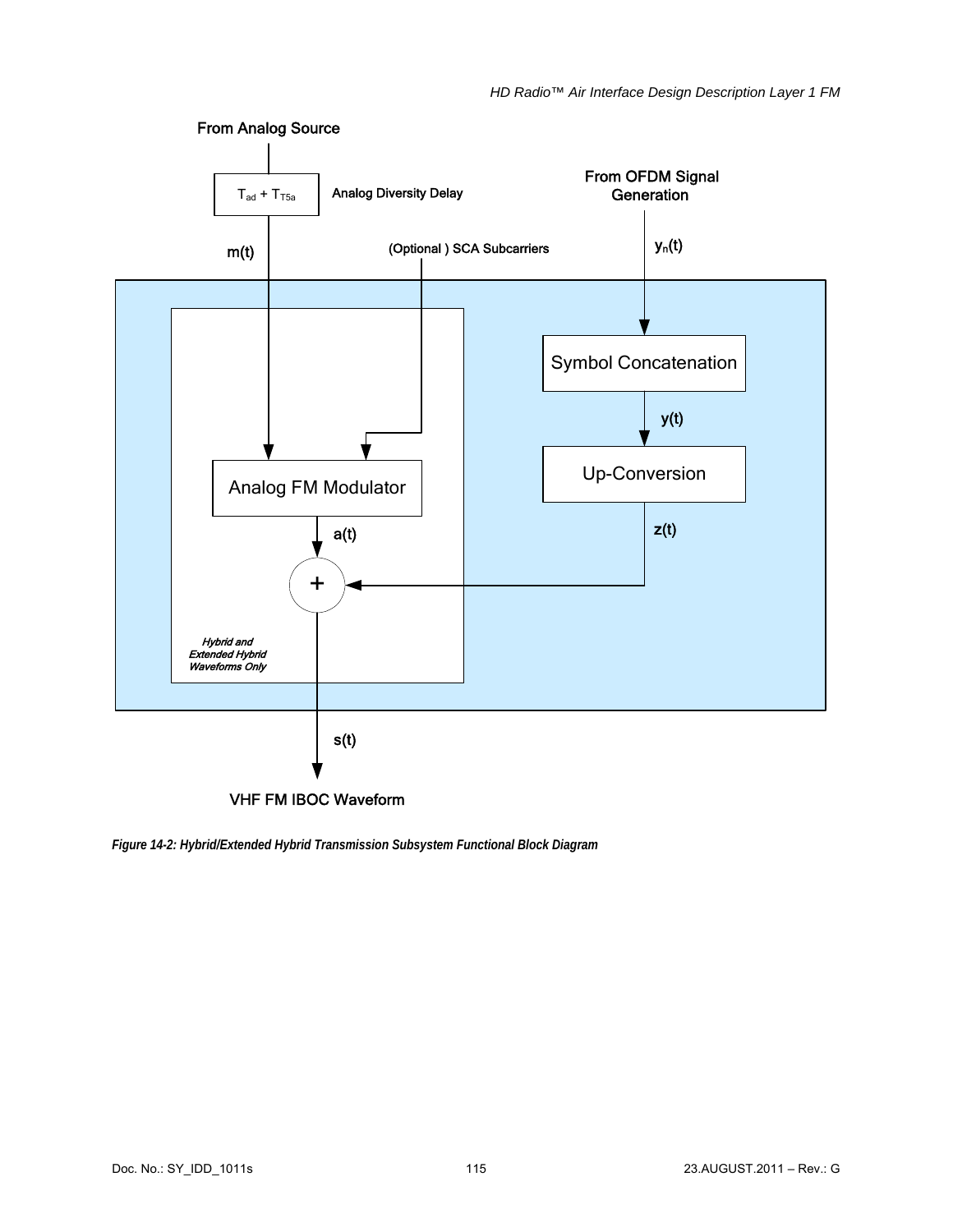# 14.2 Functional Components

The functional components of the Transmission Subsystem are specified in Subsection [14.2.1](#page-124-0) through Subsection 14.2.5

# <span id="page-124-0"></span>14.2.1 Symbol Concatenation

The individual time-domain OFDM symbols generated by OFDM Signal Generation are concatenated to produce a continuum of pulses over  $t = 0, 1, 2, 3, \ldots, \infty$  as follows:

$$
y(t) = \sum_{n=0}^{\infty} y_n(t)
$$

# 14.2.2 Up-Conversion

The concatenated digital signal  $y(t)$  is translated from baseband to the RF carrier frequency as follows:

$$
z(t) = Re\left(e^{-j2\pi f_c t} \cdot y(t)\right)
$$

where j is the unitary imaginary number,  $f_c$  is the VHF *allocated channel* frequency, and Re() denotes the real component of the complex quantity. For the All Digital waveform, the output of the up-converter is the transmitted VHF FM HD Radio waveform, and therefore,  $s(t) = z(t)$ .

The negative exponent in the up-conversion equation indicates that the RF spectrum is inverted in comparison to the baseband spectrum. This means that the negative-numbered subcarriers / lower sideband occupy the higher frequencies within the RF channel. Similarly, the positive-numbered subcarriers / upper sideband occupy the lower frequencies within the RF channel.

The carrier frequency spacing and channel numbering scheme are compatible with Title 47 CFR §73.201 (see Reference [12]). The carriers retain their 200-kHz spacing over the 88.0- to 108.0-MHz frequency range. Channels are numbered from 201 to 300 where channel 201 is centered on 88.1 MHz and channel 300 is centered on 107.9 MHz. The absolute accuracy of the carrier frequency is defined in Reference [7].

# 14.2.3 Analog Diversity Delay

When broadcasting the Hybrid and Extended Hybrid waveforms, the digital signal is combined with the analog FM signal as shown in [Figure 14-2](#page-123-0). However, analog diversity delay is first applied to the baseband analog FM signal.

In the HD Radio system, the analog and digital signals carry the same audio program with the analog audio delayed from the corresponding digital audio at the output of the analog/digital combiner. This delay consists of a fixed portion  $T_{ad}$ , as defined in Section [3.5 \(FM System Parameters\)](#page-14-0), plus an adjustable portion  $T_{T5a}$ . The delay is adjusted so that the audio content in the analog and digital paths has a time diversity of precisely Tad at the transmit antenna. This delay accounts for processing delay differences in the two signal paths.

The absolute accuracy of the analog diversity delay, when enabled, is defined in [7].

Ball-game mode: A radio station can disable the analog diversity delay for specialized broadcasts. The state of the analog diversity delay is indicated by the Blend Control bits in the Audio Transport layer (See Reference [4]). However, changing the state of the analog diversity delay may result in a discontinuity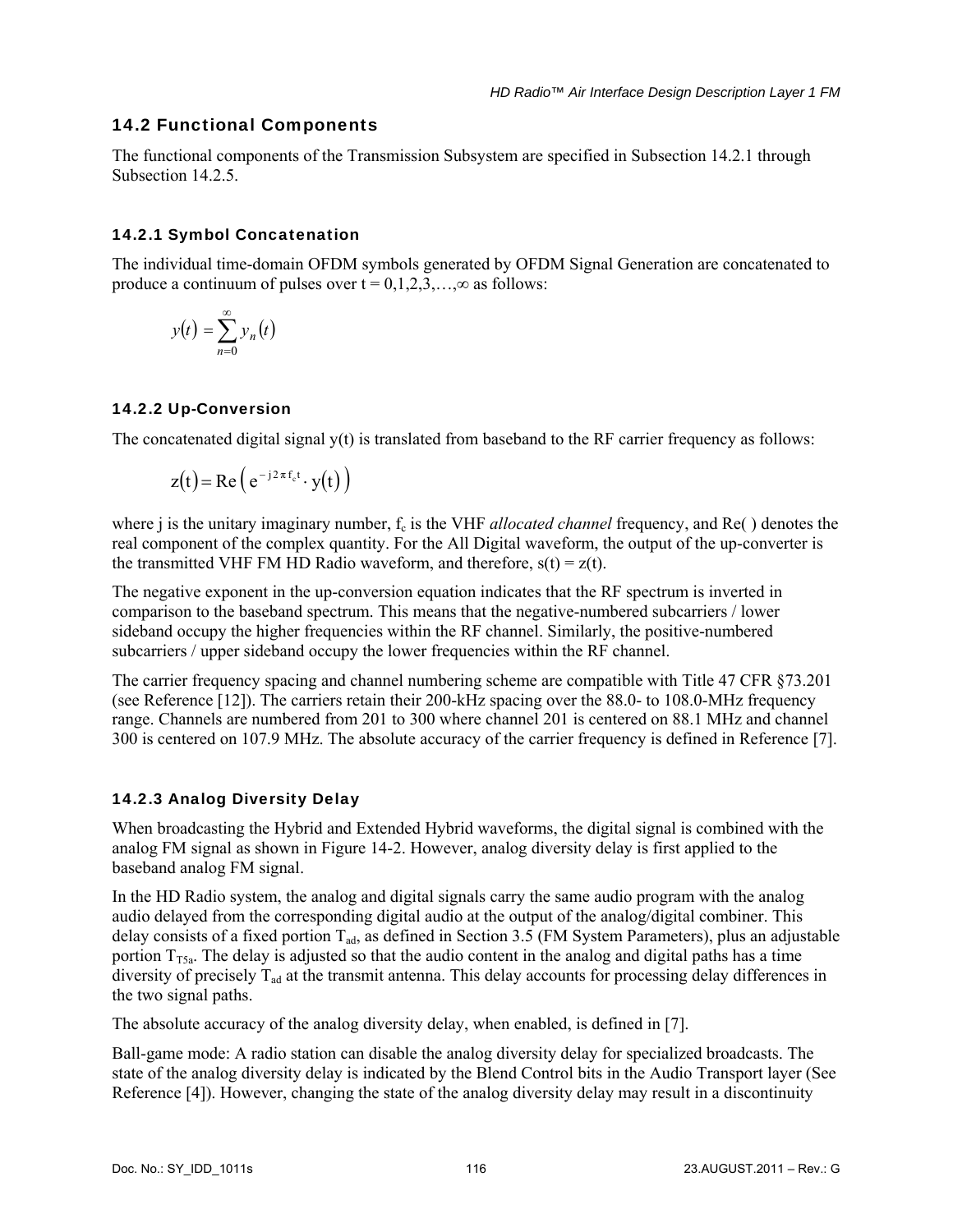during reception as the receiver blends from analog to digital. Some receivers may disable digital reception entirely when analog diversity delay is disabled.

### 14.2.4 Analog FM Modulator

For the Hybrid and Extended Hybrid waveforms, the baseband analog signal m(t) is frequency modulated to produce an RF analog FM waveform identical to existing analog signals. The FM-modulated analog signal, including any SCAs, will maintain compatibility with Title 47 CFR Part 73, Subparts B, C, and H. In addition, the analog signal will be compatible with the Emergency Alert System (EAS) as specified in Title 47 CFR Part 11 (See Reference [11]).

### <span id="page-125-0"></span>14.2.5 Analog/Digital Combiner

When broadcasting the Hybrid or Extended Hybrid waveform, the analog-modulated FM RF signal is combined with the digitally-modulated RF signal to produce the VHF FM HD Radio waveform, s(t). Both the analog and digital portions of the waveform are centered on the same carrier frequency.

The levels of each digital sideband in the output spectrum are appropriately scaled by OFDM Subcarrier Mapping. These scale factors, as well as the ratio of the total power in the analog FM signal to the total power in the digital sidebands, are provided in Reference [7].

The spectral emissions limits of the composite HD Radio RF signal are defined in Reference [7].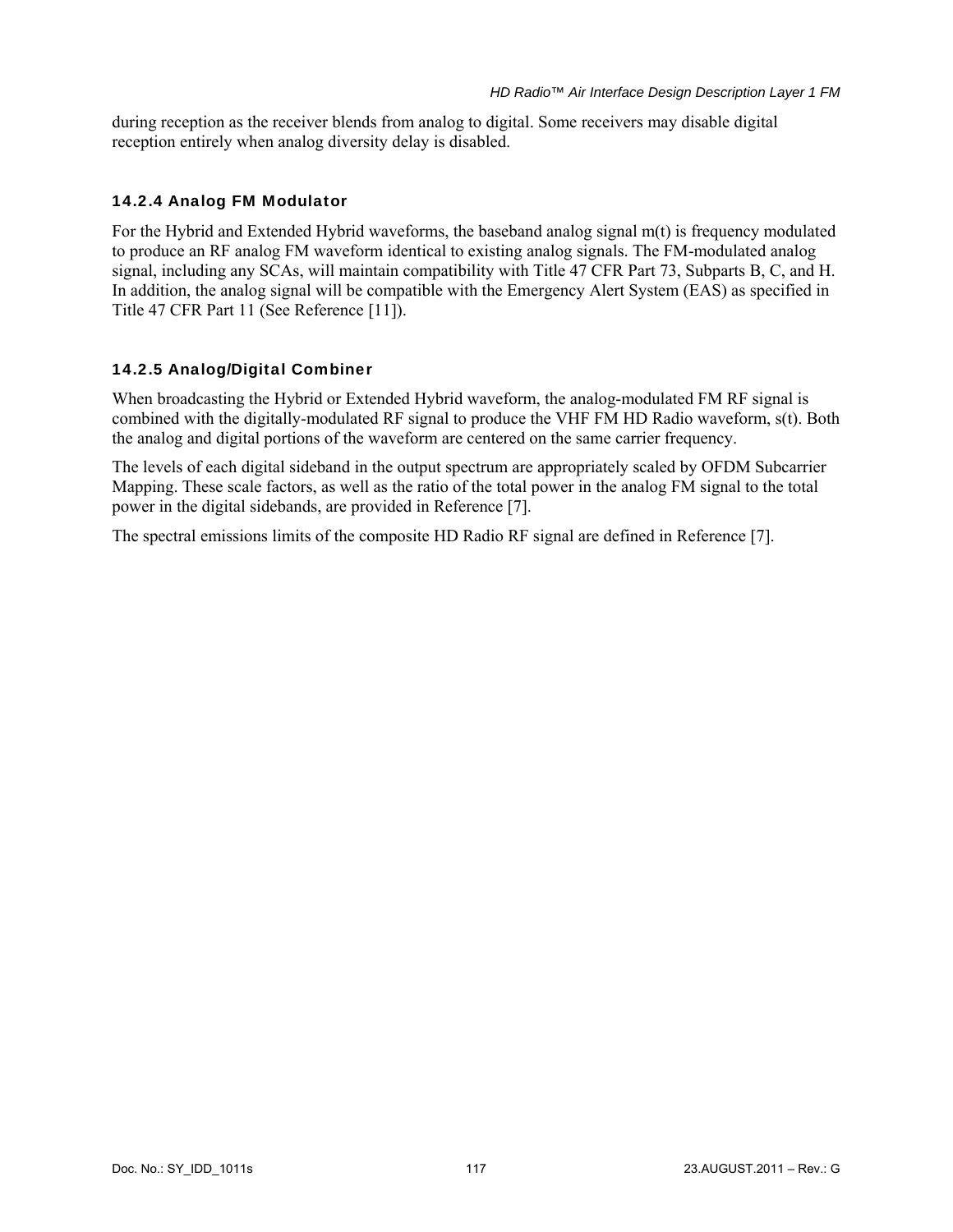# **15 Glossary**

In order to better understand the terms and concepts in this document, the following definitions apply:

### **Absolute L1 Frame Number (ALFN)**

A number assigned to each transmitted L1 frame that provides a reference to absolute time. The start of ALFN 0 occurred at 00:00:00 Coordinated Universal Time (UTC) on January 6, 1980. The start of every subsequent L1 frame occurs at an exact integer multiple of  $T_f$  after that instant in time.

### **All Digital waveform**

The transmitted waveform composed entirely of digitally modulated subcarriers (subcarriers - 546 to +546) without an analog FM signal. Use of this waveform will normally follow an initial transitional phase utilizing Hybrid waveforms incorporating both analog and digital modulation. (See *Hybrid waveform* and *Extended Hybrid waveform.*)

### **allocated channel**

One of the one hundred possible frequency assignments in the FM band, as defined in Reference [12].

### **amplitude modulation (AM)**

Modulation in which the amplitude of a carrier wave is varied in accordance with the amplitude of the modulating signal.

### **amplitude scale factor**

A factor which multiplies the baseband components of a particular OFDM subcarrier of the transmitted spectrum to constrain the radiated power to a prescribed level.

### **analog signal**

Refers to signals that are modulated on the main carrier by conventional high-modulation-index frequency modulation. (See *digital signal.*)

# **BC range**

The range of L1 Blocks, m1:m2, spanned by a transfer frame, indicating its position within an L<sub>1</sub> frame

### **binary phase shift keying (BPSK)**

A form of digital phase modulation that assigns one of two discrete phases, differing by 180 degrees, to the carrier. Each BPSK symbol conveys one bit of information.

### **channel encoding**

The process used to add redundancy to each of the logical channels to improve the reliability of the transmitted information.

### **characterization parameters**

The unique set of defining parameters for each logical channel for a given service mode. The channel encoding, interleaving, spectral mapping, and diversity delay of the logical channel determine its characterization parameters.

### **code rate**

Defines the increase in overhead on a coded channel resulting from channel encoding. It is the ratio of information bits to the total number of bits after coding.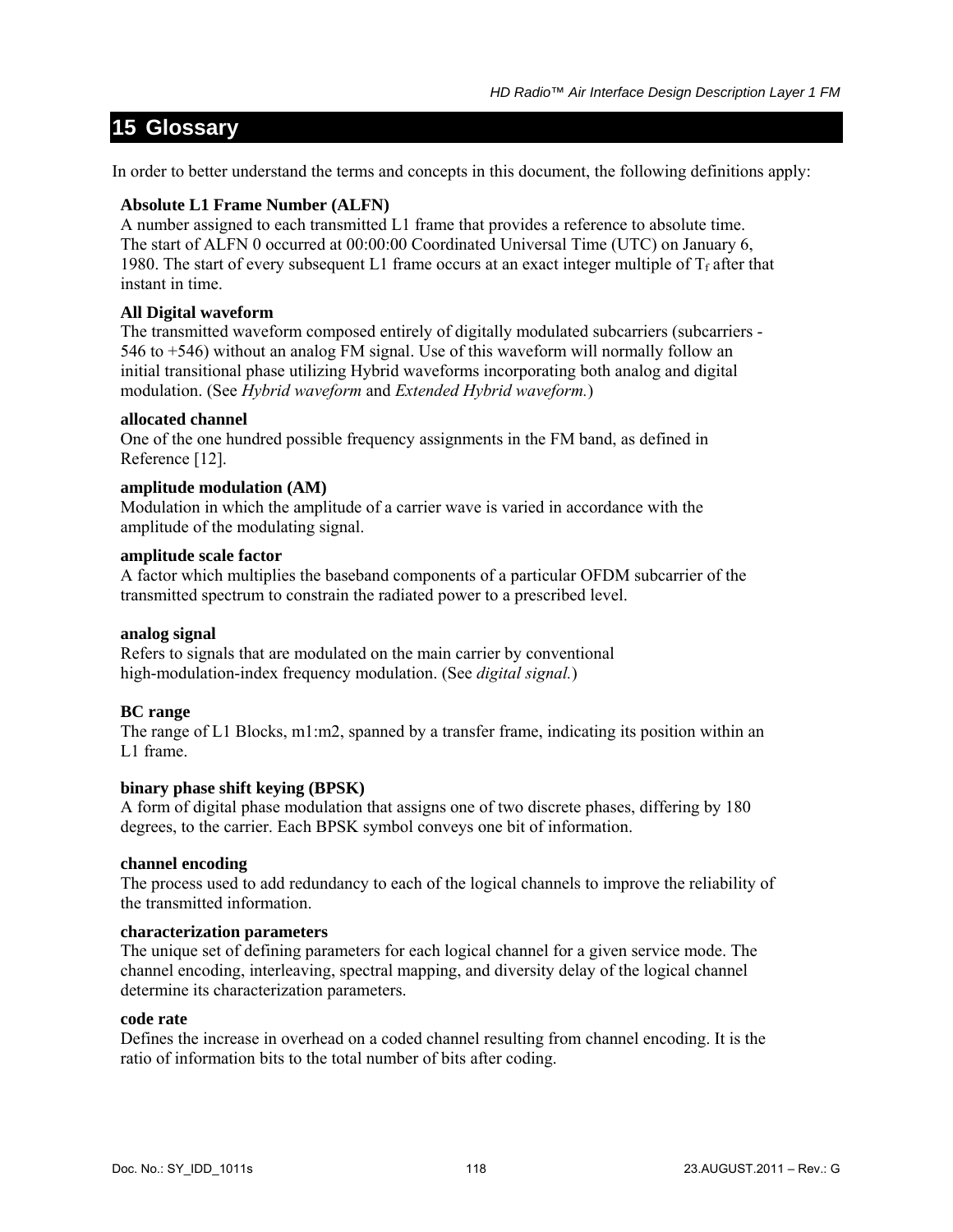### **column pair**

Bits from adjacent columns in an interleaver partition that represent the I and Q bit pair to map to a QPSK symbol.

### **convolutional encoding**

A form of forward-error-correction channel encoding that inserts coding bits into a continuous stream of information bits to form a predictable structure. Unlike a block encoder, a convolutional encoder has memory; its output is a function of current and previous inputs.

### **Configuration Administrator**

The Configuration Administrator is a system function that configures each of the layers using SCCH information or parameters which do not change often.

### **differential encoding**

Encoding process in which signal states are represented as changes to succeeding values rather than absolute values.

### **digital signal**

Refers to signals that are digitally modulated on subcarriers by OFDM (q.v.). (See *analog signal.*)

### **diversity delay**

Imposition of a fixed time delay in one of two channels carrying the same information to defeat non-stationary channel impairments such as fading and impulsive noise.

### **Extended Hybrid waveform**

The transmitted waveform composed of the analog FM signal plus digitally modulated primary main subcarriers (subcarriers +356 to +546 and -356 to -546) and some or all primary extended subcarriers (subcarriers +280 to +355 and -280 to -355). This waveform will normally be used during an initial transitional phase preceding conversion to the All Digital waveform. (See *All Digital waveform* and *Hybrid waveform.*)

### **fading**

The variation (with time) of the amplitude or relative phase (or both) of one or more frequency components of a received signal.

#### **frequency modulation (FM)**

Modulation in which the instantaneous frequency of a sine wave carrier is caused to depart from the channel center frequency by an amount proportional to the instantaneous amplitude of the modulating signal.

### **frequency partition**

A group of 19 OFDM subcarriers containing 18 data subcarriers and one reference subcarrier.

### **Hybrid waveform**

The transmitted waveform composed of the analog FM-modulated signal, plus digitally modulated Primary Main subcarriers (subcarriers +356 to +546 and -356 to -546). This waveform will normally be used during an initial transitional phase preceding conversion to the All Digital waveform. (See *All Digital waveform* and *Extended Hybrid waveform.*)

#### **interleaver block**

A logical subdivision of an interleaver partition. Each interleaver block contains 32 rows and C columns (where  $C = 24$ , or  $C = 36$ ).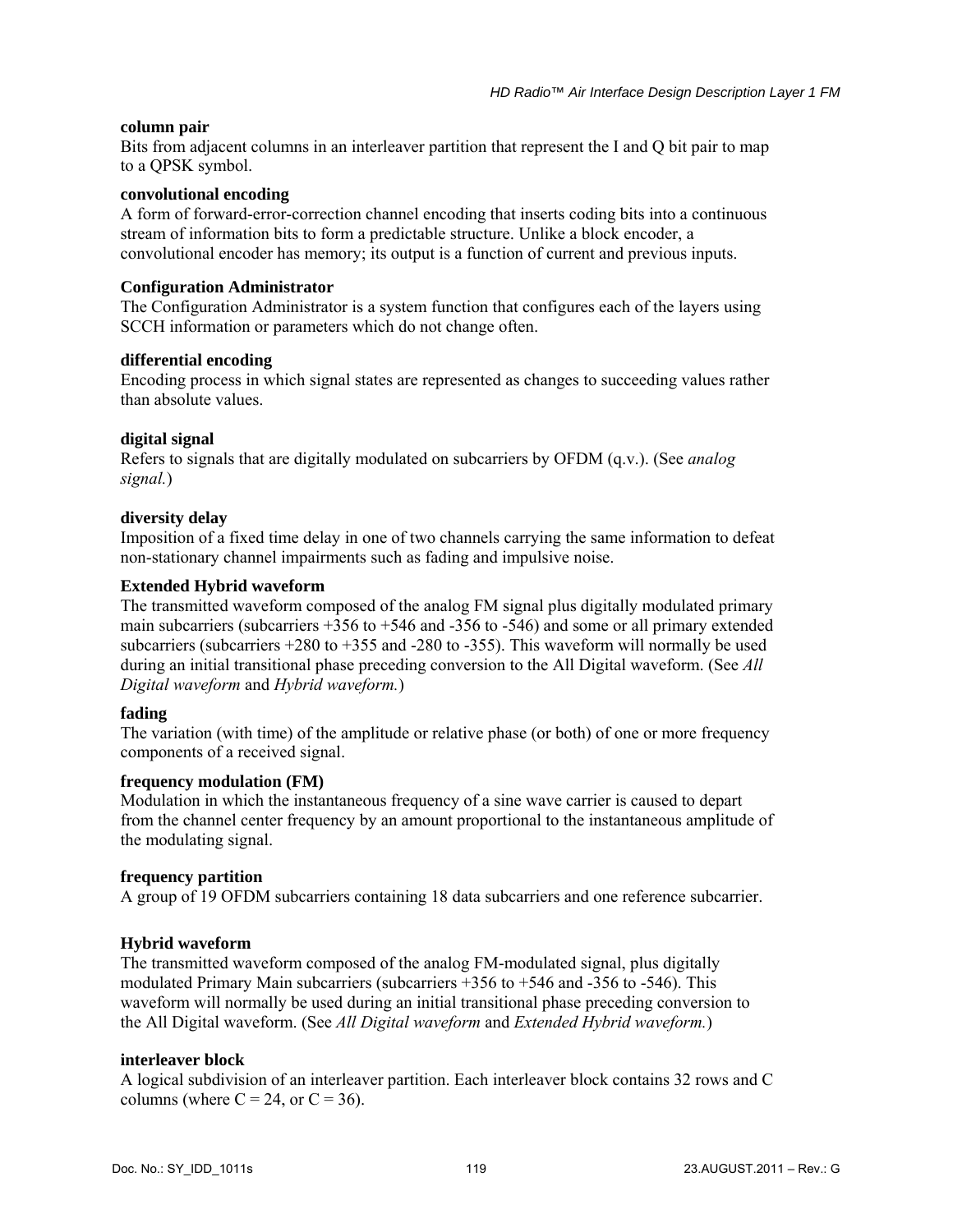### **interleaver depth**

The number of rows in an interleaver matrix. The system employs three interleaver depths: L1 block (32 rows); L1 block pair (64 rows); L1 frame (512 rows); L1 frame pair (1024 rows).

### **interleaver matrix**

A two-dimensional array containing the output of an interleaving process.

### **interleaver partition**

A logical subdivision of the overall interleaver matrix. Each interleaver partition contains C columns (C= 24 or 36) and 32·B rows where B is the number of interleaver blocks.

### **interleaving**

A reordering of the message bits to distribute them in time (over different OFDM symbols) and frequency (over different OFDM subcarriers) to mitigate the effects of signal fading and interference.

### **interleaving process**

A series of manipulations performed on one or more coded transfer frames (vectors) to reorder their bits into one or more interleaver matrices whose contents are destined for a particular portion of the transmitted spectrum.

### **L1 block**

A unit of time of duration  $T_b$ . Each L1 frame is comprised of 16 L1 blocks.

### **L1 Block Count**

An index that indicates one of 16 equal subdivisions of an L1 frame.

### **L1 block pair**

Two contiguous L1 blocks. A unit of time duration  $T_p$ .

# **L1 block pair rate**

The rate, equal to the reciprocal of the L1 block pair duration,  $\left| \frac{1}{T} \right|$ ⎠ ⎞  $\overline{a}$  $\mathsf{L}$ ⎝  $\big($  $T_p$  $\left(\frac{1}{2}\right)$ , at which selected transfer

frames are conducted through Layer 1.

# **L1 block rate**

The rate, equal to the reciprocal of the L1 block duration,  $\left| \frac{1}{T} \right|$ ⎠ ⎞  $\overline{\phantom{a}}$ ⎝  $\big($  $T_b$  $\left(\frac{1}{2}\right)$ , at which selected transfer

frames are conducted through Layer 1.

# **L1 frame**

A specific time slot of duration  $T_f$  identified by an ALFN. The transmitted signal may be considered to consist of a series of L1 frames.

# **L1 frame pair**

Two contiguous L1 frames. A unit of time duration  $2 \cdot T_f$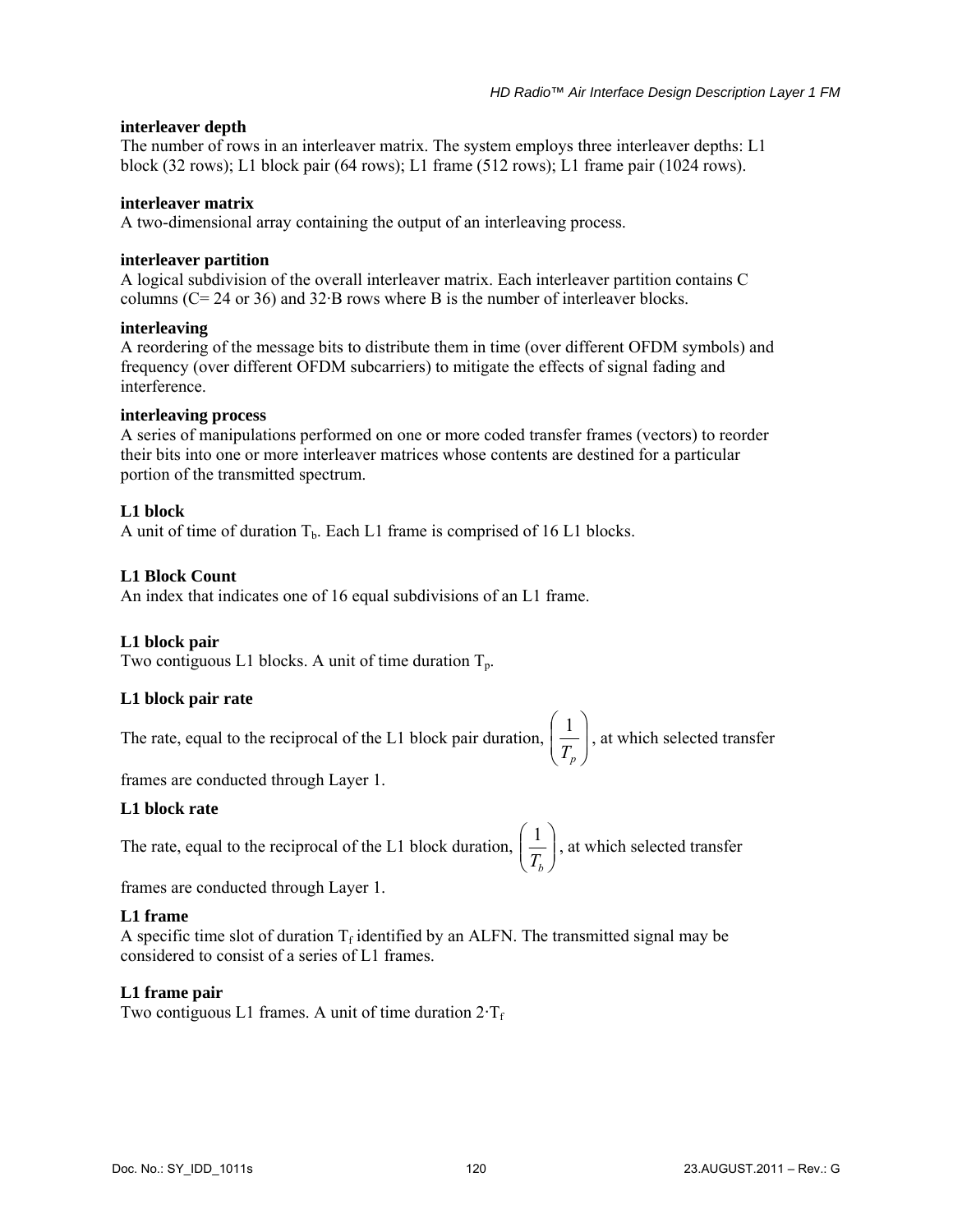## **L1 frame rate**

The rate, equal to the reciprocal of the L1 frame duration  $\frac{1}{T_{c}}$ ⎞  $\overline{a}$  $\mathsf{L}$  $\big($  $T_f$  $\left(\frac{1}{2}\right)$ , at which selected transfer

frames are conducted through Layer 1.

### **latency**

The time delay that a logical channel imposes on a transfer frame as it traverses Layer 1. One of the three characterization parameters. (See *robustness* and *transfer.*)

⎠

⎝

### **Layer 1 (L1)**

The lowest protocol layer in the HD Radio Protocol Stack (also known as the waveform/transmission layer). Primarily concerned with the transmission of data over a communication channel. Includes framing, channel coding, interleaving, modulation, etc. over the FM radio link at the specified service mode.

### **Layer 2 (L2)**

The Channel Mux layer in the HD Radio Protocol Stack. Multiplexes data from the higher layer services into logical channels (partitioned into L1 frames, block pairs, and blocks) for processing in Layer 1.

### **Layer 2 protocol data units (L2 PDUs)**

Units of user content and upper layer protocol control information transferred from Layer 2 to Layer 1.

### **logical channel**

A signal path that conducts transfer frames from Layer 2 through Layer 1 with a specified grade of service.

### **lower sideband**

The group of OFDM subcarriers (subcarriers number -1 through -546) below the carrier frequency.

### **mother code**

The complete code sequence generated by a convolutional encoder. (See *puncturing.*)

### **mother codeword**

A code sequence generated by a convolutional encoder. (See *puncturing.*)

### **OFDM Signal Generation**

The function that generates the modulated baseband signal in the time domain.

### **OFDM subcarrier**

A discrete frequency-domain signal within the allocated channel that encodes digital data through its amplitude and/or phase. The total set of subcarriers, taken in aggregate for a period of Ts, provides the digital data for that time interval. (See *OFDM symbol*.)

### **OFDM Subcarrier Mapping**

The function that assigns the interleaved logical channels (interleaver partitions) to the OFDM subcarriers (frequency partitions).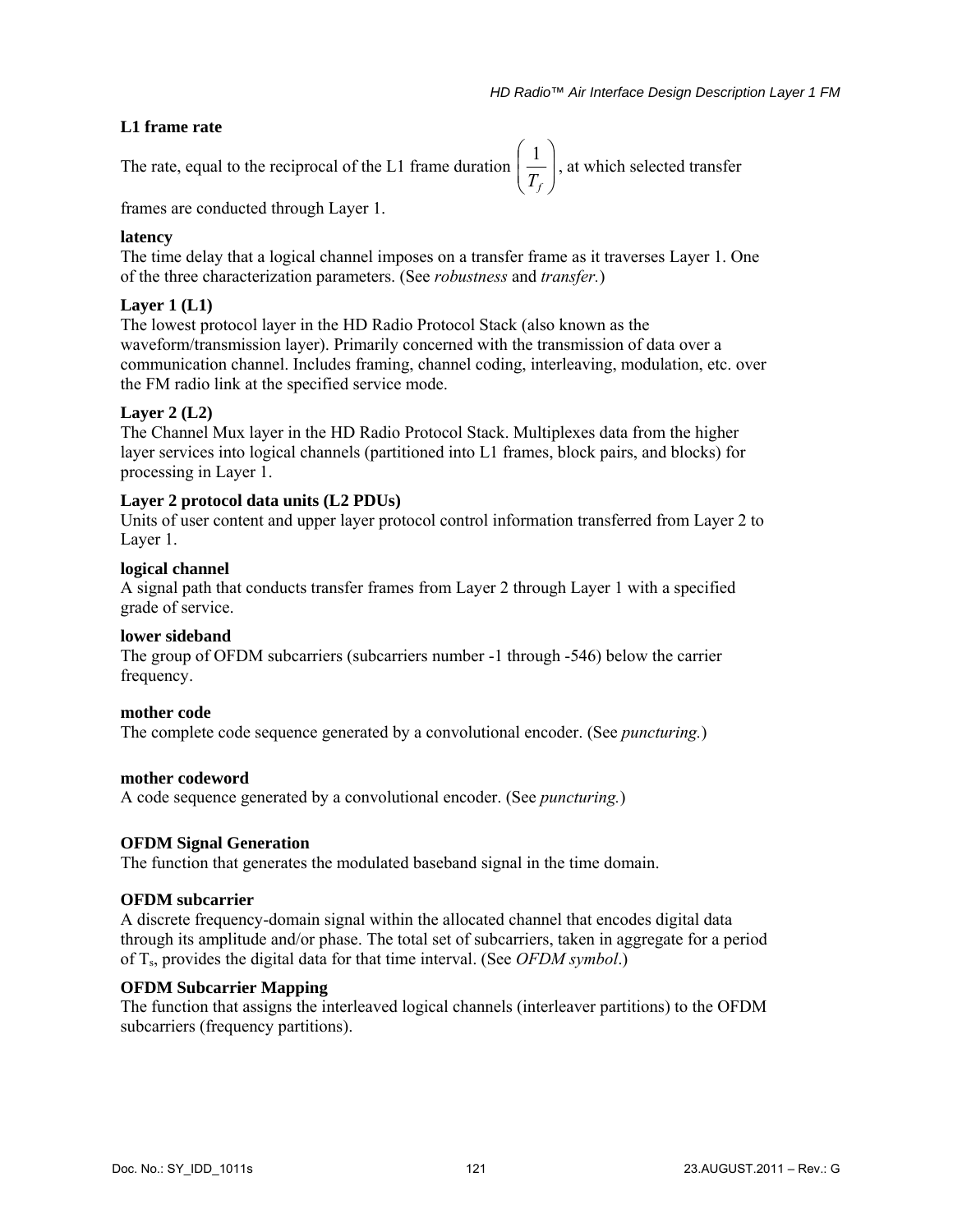## **OFDM symbol**

Time domain pulse of duration  $T_s$ , representing all the active subcarriers and containing all the data in one row from the interleaver and system control data sequence matrices. The transmitted waveform is the concatenation of successive OFDM symbols.

## **Orthogonal Frequency Division Multiplexing (OFDM)**

A parallel multiplexing scheme that modulates a data stream onto a large number of orthogonal subcarriers that are transmitted simultaneously. (See *OFDM symbol.*)

### **parity**

In binary-coded data, a condition maintained so that in any permissible coded expression, the total number of "1"s or "0"s is always odd, or always even.

### **Primary Extended (PX) sideband**

The portion of the primary sideband that holds the additional frequency partitions (1, 2, or 4) inside the main partitions in the FM Extended Hybrid and All Digital waveforms. It consists, at most, of subcarriers 280 through 355 and -280 through -355.

### **Primary Main (PM) sidebands**

The ten partitions in the primary sideband consisting of subcarriers 356 through 545 and -356 through -545.

### **Protocol Data Unit (PDU)**

A Protocol Data Unit (PDU) is the structured data block in the HD Radio system that is produced by a specific layer (or process within a layer) of the transmitter protocol stack. The PDUs of a given layer may encapsulate PDUs from the next higher layer of the stack and/or include content data and protocol-control information originating in the layer (or process) itself. The PDUs generated by each layer (or process) in the transmitter protocol stack are inputs to a corresponding layer (or process) in the receiver protocol stack.

#### **pulse-shaping function**

A time-domain pulse superimposed on the OFDM symbol to improve its spectral characteristics.

#### **puncturing**

The process of removing selected bits from the mother codeword to increase FEC code rate.

### **Quadrature Phase Shift Keying (QPSK)**

A form of digital phase modulation that assigns one of four discrete phases, differing by 90 degrees, to the carrier. Each QPSK symbol conveys two bits of information.

#### **reference subcarrier**

A dedicated OFDM subcarrier in L1 of the HD Radio system used to convey L1 system control and status information contained in the system control data sequence. The number of reference subcarriers broadcast in a given waveform depends on the service mode. Reference subcarriers are typically used by receivers as an acquisition and synchronization aid.

#### **robustness**

The ability of a logical channel to withstand channel impairments such as noise, interference, and fading. There are eleven distinct levels of robustness designed into Layer 1 of the FM air interface. One of the three characterization parameters. (See *latency* and *transfer.*)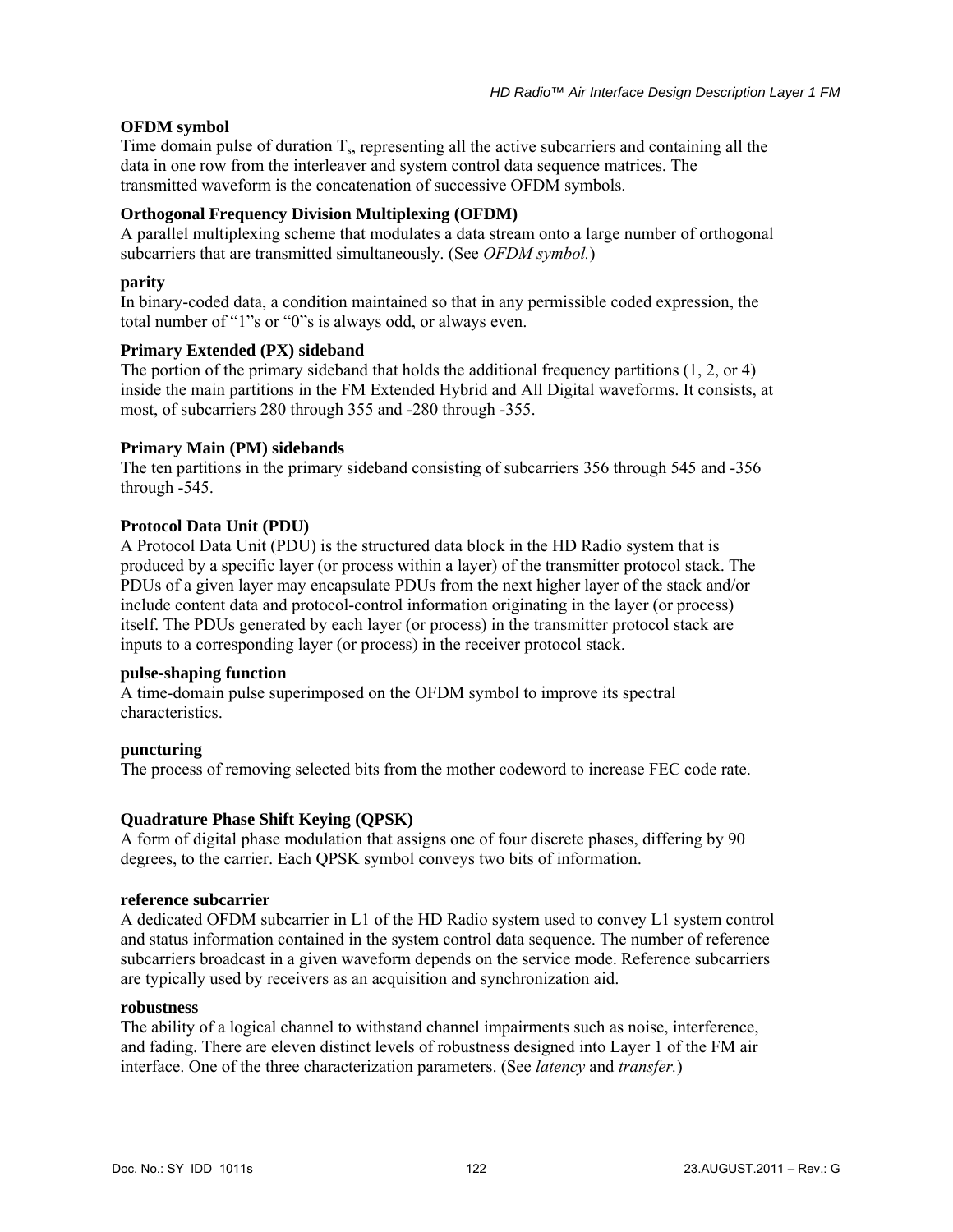### **scrambling**

The process of modulo 2 summing the input data bits with a pseudo-random bit stream to randomize the time domain bit stream.

#### **secondary sidebands**

The sidebands to be added in the spectrum vacated by the analog signal. The secondary sidebands are divided into the Secondary Main (SM) sidebands containing ten frequency partitions, Secondary Extended (SX) sidebands containing four frequency partitions and the Secondary Protected (SP) sidebands containing two groups of twelve protected subcarriers. The secondary sidebands consist of subcarriers −279 through +279.

#### **service mode**

A specific configuration of operating parameters specifying throughput, performance level, and selected logical channels.

### **Signal Constellation Mapper**

The function in OFDM Subcarrier Mapping that associates I, Q bit pairs with specific QPSK states, or associates single bits from  $\underline{R}$  with specific BPSK states.

#### **spectral emissions mask**

A specification setting the maximum level of out-of-band components of the transmitted signal.

### **spectral mapping**

The association of specific logical channels with specific subcarriers or groups of subcarriers.

### **submatrix**

A matrix extracted from a larger matrix; one or more of its dimensions is less than that of the larger matrix

#### **system control**

Data from the Configuration Administrator conveying control such as service mode, primary amplitude scale factors, and secondary amplitude scale factor select.

### **System Control Channel (SCCH)**

A channel which transports control information from the Configuration Administrator to Layer 1 and also conveys status information from Layer 1 to Layer 2, through the system control processing.

#### **system control data sequence**

A sequence of bits destined for each reference subcarrier representing the various system control components relayed between the Configuration Administrator and Layer 1.

#### **system control processing**

The function that generates the system control data sequence.

### **system protocol stack**

The protocols associated with operation of the layers of the HD Radio system.